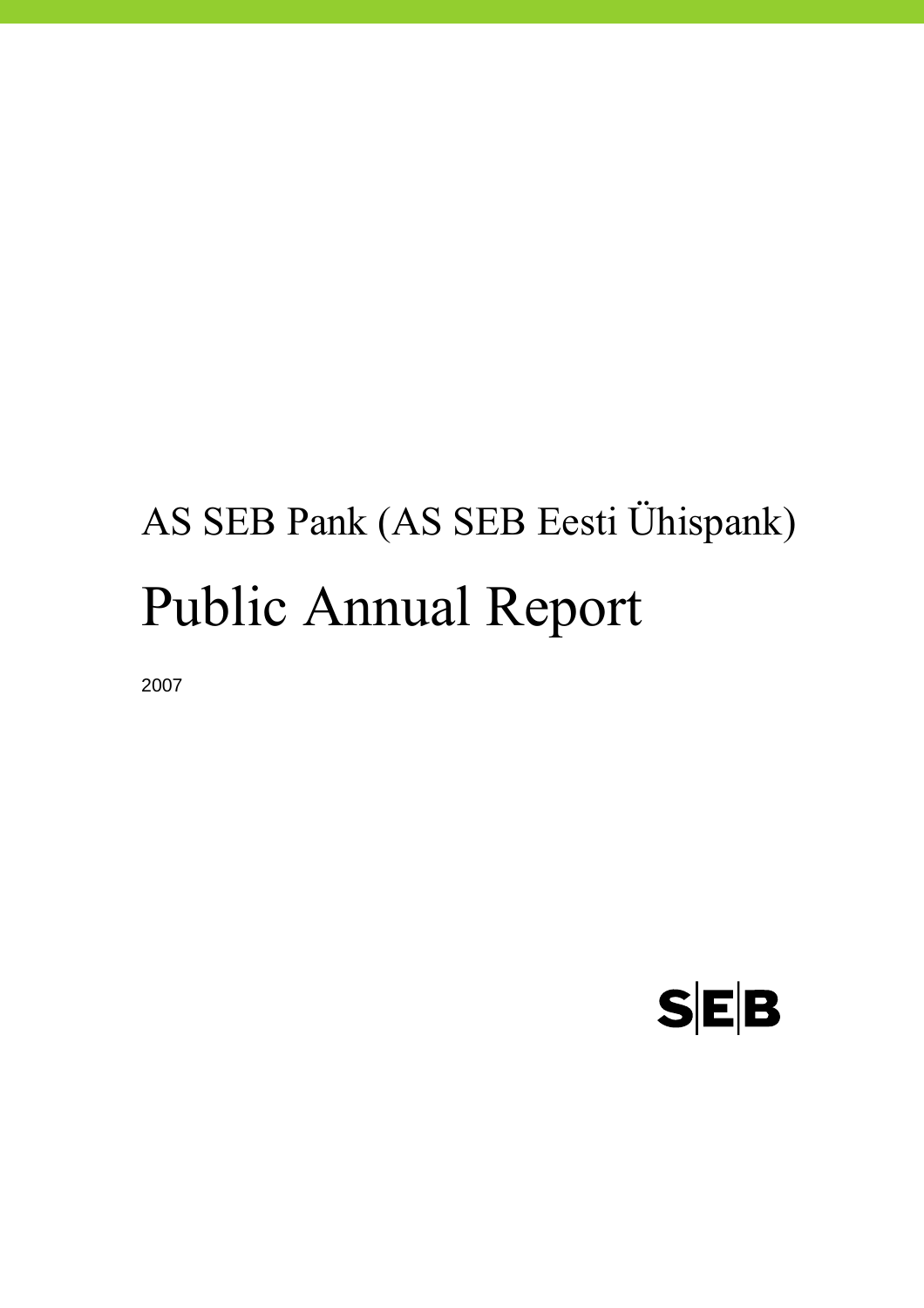#### **Contents**

|    |               |                                                                      | 2              |                                                                                  |
|----|---------------|----------------------------------------------------------------------|----------------|----------------------------------------------------------------------------------|
| I. |               |                                                                      | 3              | 2.1.                                                                             |
|    |               |                                                                      |                | 2.2.                                                                             |
|    |               |                                                                      |                | 2.3.                                                                             |
|    |               | <b>II.</b> Management Report                                         | 4              | 2.3.1. Market risk related to life insurance asset-liability                     |
|    |               | 1. Credit institution's group as defined in Credit Institutions Law_ | $\overline{4}$ | matching                                                                         |
|    | 1.1.          | Consolidated group_                                                  | $\overline{4}$ |                                                                                  |
|    | 1.2.          | Members of Management and Supervisory Board a                        |                | 2.4.                                                                             |
|    |               |                                                                      | 5              | 2.5.                                                                             |
|    | 1.3.          |                                                                      | 6              | 2.6.                                                                             |
|    |               |                                                                      |                |                                                                                  |
|    | 2. Highlights |                                                                      |                | 2.7.<br>Capital management                                                       |
|    |               |                                                                      | 6              |                                                                                  |
|    |               |                                                                      | 6              |                                                                                  |
|    |               |                                                                      | 6              |                                                                                  |
|    |               |                                                                      |                |                                                                                  |
|    |               |                                                                      | 15             |                                                                                  |
|    |               |                                                                      | 15             |                                                                                  |
|    |               |                                                                      | 16             | 9. Value adjustments of advances and off-balance sheet commitments               |
|    |               |                                                                      | 17             |                                                                                  |
|    |               |                                                                      |                |                                                                                  |
|    |               |                                                                      |                |                                                                                  |
|    |               |                                                                      | 19             | 13. Balances with the central bank                                               |
|    |               | $\overline{\phantom{a}19}$<br>1. Accounting principles               |                | 14. Loans and advances to credit institutions___________________________________ |
|    | 1.1.          |                                                                      |                |                                                                                  |
|    | 1.2.          | Critical accounting estimates and judgements______________ 19        |                | 16. Allowances for doubtful debt                                                 |
|    | 1.3.          | Consolidation<br><u> 1980 - Johann Barbara, martxa</u>               | 20             | 17. Information about loans and advances, restructured during the 2007_______    |
|    | 1.4.          | Foreign currency transactions and assets and                         |                | 18. Securities                                                                   |
|    |               |                                                                      |                |                                                                                  |
|    | 1.5.          |                                                                      |                |                                                                                  |
|    | 1.6.          |                                                                      |                |                                                                                  |
|    |               | 1.6.1. Loans and receivables                                         |                |                                                                                  |
|    | 1.6.2.        | Financial assets at fair value through profit or loss_________ 25    |                |                                                                                  |
|    |               |                                                                      |                |                                                                                  |
|    | 1.7.          |                                                                      | 28             |                                                                                  |
|    | 1.8.          | Tangible and intangible assets other than goodwill________ 28        |                |                                                                                  |
|    | 1.9.          | Goodwill<br>$\frac{1}{29}$                                           |                | 27. Other liabilities                                                            |
|    | 1.10.         |                                                                      |                |                                                                                  |
|    | 1.11.         |                                                                      | 30             | 29. Provisions                                                                   |
|    | 1.12.         |                                                                      | 30             |                                                                                  |
|    | 1.13.         |                                                                      | 31             |                                                                                  |
|    | 1.14.         |                                                                      |                |                                                                                  |
|    |               |                                                                      | 32             |                                                                                  |
|    |               |                                                                      |                |                                                                                  |
|    |               | 1.17. Classification and accounting principles of life insurance     |                | 35. Concentration of loans and advances from customers by economic sector_70     |
|    |               |                                                                      | 34             |                                                                                  |
|    |               |                                                                      |                |                                                                                  |
|    |               |                                                                      |                |                                                                                  |
|    |               |                                                                      |                |                                                                                  |
|    |               |                                                                      |                |                                                                                  |
|    | 1.22.         |                                                                      |                |                                                                                  |
|    | 1.23.         |                                                                      |                |                                                                                  |
|    | 1.24.         | Changes in the presentation of items of income                       |                |                                                                                  |
|    |               |                                                                      |                |                                                                                  |
|    | 1.25.         | New International Financial Reporting Standards and                  |                |                                                                                  |
|    |               | amendments to published standards and interpretations                |                |                                                                                  |
|    |               | by the International Financial Reporting Interpretations             |                |                                                                                  |
|    |               |                                                                      |                |                                                                                  |

|    |               | Statement of the Management Board                                      | 2              | 2. Risk policy and management                                                                                                              | 38 |
|----|---------------|------------------------------------------------------------------------|----------------|--------------------------------------------------------------------------------------------------------------------------------------------|----|
| I. |               |                                                                        | $\overline{3}$ | 2.1.                                                                                                                                       | 41 |
|    |               |                                                                        | 3              | 2.2.                                                                                                                                       | 42 |
|    |               |                                                                        |                | Market risk<br>2.3.                                                                                                                        | 47 |
|    |               | II. Management Report                                                  | $\overline{4}$ | 2.3.1. Market risk related to life insurance asset-liability                                                                               |    |
|    |               | 1. Credit institution's group as defined in Credit Institutions Law_   | $\overline{4}$ | matching                                                                                                                                   | 48 |
|    | 1.1.          | Consolidated group                                                     | $\overline{4}$ | 2.3.2. Price risk<br><u> 1950 - Johann John Harry, mars and de Branch and de Branch and de Branch and de Branch and de Branch and de B</u> | 48 |
|    | 1.2.          | Members of Management and Supervisory Board a                          |                | 2.4.                                                                                                                                       | 48 |
|    |               |                                                                        | 5              | 2.5.                                                                                                                                       | 48 |
|    | 1.3.          |                                                                        | 6              | 2.6.                                                                                                                                       | 49 |
|    | 2. Highlights |                                                                        | 6              | 2.7.                                                                                                                                       | 50 |
|    |               |                                                                        | 6              |                                                                                                                                            |    |
|    |               |                                                                        | 6              |                                                                                                                                            | 51 |
|    |               |                                                                        | 6              |                                                                                                                                            | 51 |
|    |               |                                                                        |                |                                                                                                                                            | 52 |
|    |               |                                                                        |                |                                                                                                                                            | 52 |
|    |               |                                                                        | 15             |                                                                                                                                            | 52 |
|    |               |                                                                        |                | 9. Value adjustments of advances and off-balance sheet commitments                                                                         | 53 |
|    |               |                                                                        | 17             |                                                                                                                                            | 53 |
|    |               |                                                                        |                | 11. Other operating expense                                                                                                                | 53 |
|    |               |                                                                        |                |                                                                                                                                            | 54 |
|    |               |                                                                        |                |                                                                                                                                            | 55 |
|    |               | 1. Accounting principles                                               | 19             | 14. Loans and advances to credit institutions___________________________________                                                           | 55 |
|    | 1.1.          |                                                                        |                |                                                                                                                                            |    |
|    | 1.2.          | Critical accounting estimates and judgements_____________ 19           |                | 16. Allowances for doubtful debt                                                                                                           | 56 |
|    | 1.3.          | Consolidation<br>$\begin{array}{c c} \hline \end{array}$               |                | 17. Information about loans and advances, restructured during the 2007______                                                               | 56 |
|    | 1.4.          | Foreign currency transactions and assets and                           |                | 18. Securities                                                                                                                             | 57 |
|    |               |                                                                        |                |                                                                                                                                            | 59 |
|    | 1.5.          |                                                                        | 22             |                                                                                                                                            | 60 |
|    | 1.6.          |                                                                        |                |                                                                                                                                            | 61 |
|    |               |                                                                        |                |                                                                                                                                            | 61 |
|    |               |                                                                        |                |                                                                                                                                            | 62 |
|    |               |                                                                        |                |                                                                                                                                            | 62 |
|    | 1.7.          | $\frac{28}{2}$<br>Offsetting financial instruments                     |                |                                                                                                                                            | 62 |
|    | 1.8.          | Tangible and intangible assets other than goodwill________ 28          |                |                                                                                                                                            |    |
|    | 1.9.          | Goodwill                                                               |                | 27. Other liabilities                                                                                                                      | 64 |
|    | 1.10.         | $\frac{29}{1}$<br>Non-financial assets held for sale<br>$\frac{30}{2}$ |                | 28. Accrued expenses and deferred income<br><u> </u> 64                                                                                    |    |
|    | 1.11.         |                                                                        |                | 29. Provisions                                                                                                                             | 65 |
|    | 1.12.         |                                                                        |                |                                                                                                                                            | 65 |
|    | 1.13.         |                                                                        |                |                                                                                                                                            | 66 |
|    | 1.14.         |                                                                        |                |                                                                                                                                            | 66 |
|    | 1.15.         |                                                                        | 32             |                                                                                                                                            | 67 |
|    | 1.16.         | Provisions                                                             | 32             | 34. Concentration of loans and advances from customers by countries                                                                        | 68 |
|    |               | 1.17. Classification and accounting principles of life insurance       |                | 35. Concentration of loans and advances from customers by economic sector_70                                                               |    |
|    |               | contracts                                                              | 34             |                                                                                                                                            | 72 |
|    |               |                                                                        | 35             | 37. Legal disputes                                                                                                                         | 73 |
|    |               |                                                                        |                | 38. Overdue                                                                                                                                | 74 |
|    |               |                                                                        | 36             | 39. Contingent liabilities                                                                                                                 | 75 |
|    | 121           | Recognition of day one profit and loss<br>$\sim$ 36                    |                | 40 Events after end of the financial year                                                                                                  | 75 |
|    |               |                                                                        |                |                                                                                                                                            |    |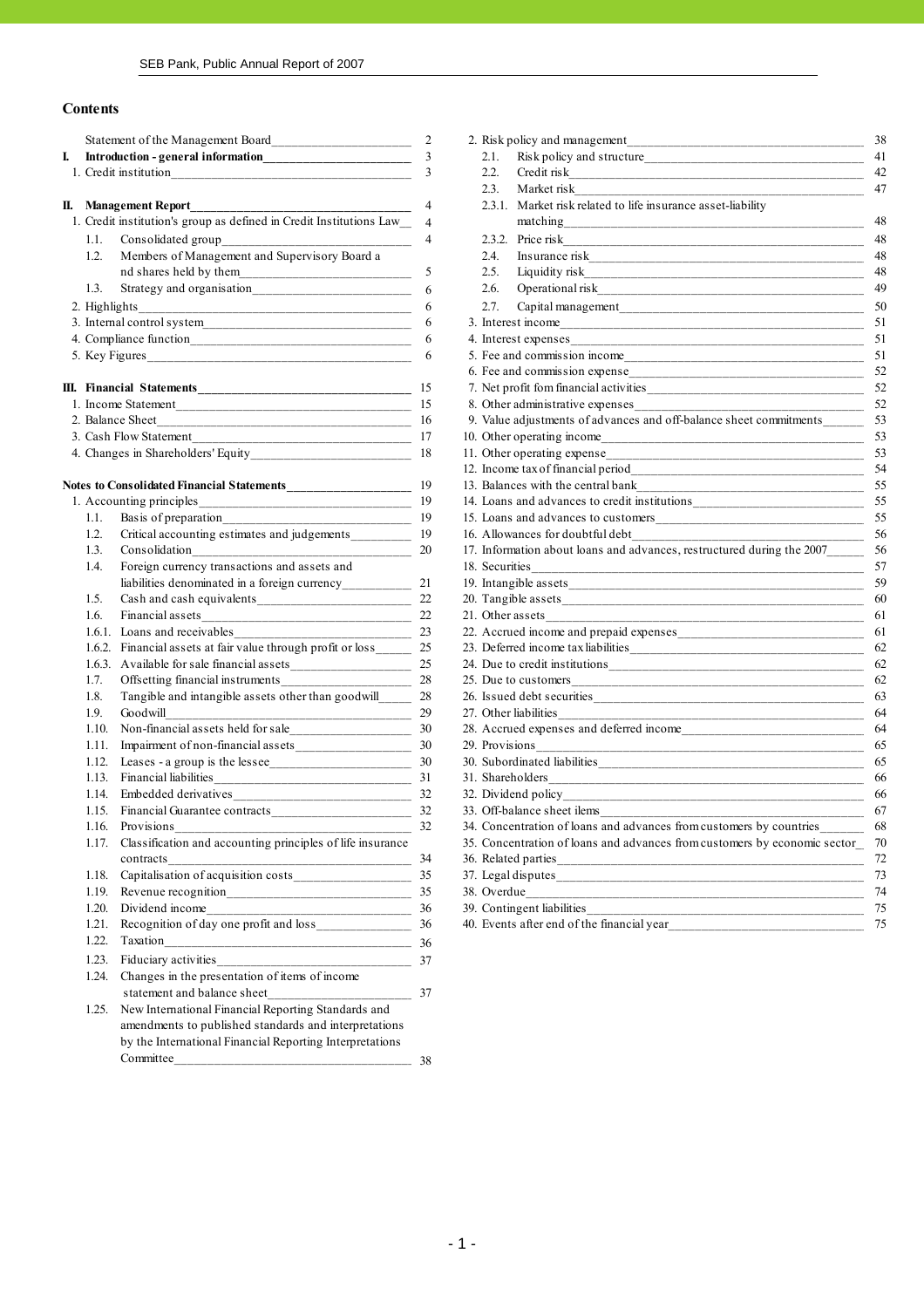#### **Statement of the Management Board**

The Management Board of AS SEB Pank is on an opinion that the Public Annual Report of 2007, which consists of Introduction, Management Report and Financial Statements, contains information, corresponding to the requirements set forth for Public Annual Reports in the Decree no. 25, dated 19.10.1999 and Act No 1, dated 01.18.2007 of the Bank of Estonia President.

The financial and additional information presented in the Public Annual Report of 2007 is true and complete. There is no financial or other information, missing from the Public Annual Report of 2007, which could affect the meaning or contents thereof. The Annual Financial Accounts give a true and fair view of the actual financial position, results of operations and cash flows of the company.

Financial Accounts, presented in the Public Annual Report of 2007 have been compiled in accordance with the accounting principles, stipulated in International Financial Reporting Standards, as adopted in the European Union. This Public Annual Report of 2007 has been compiled in accordance with the Decree no. 25, dated 19.10.1999 of the Bank of Estonia President. AS SEB Pank and the group companies are assumed to be going concern.

The Public Annual Report of 2007 differs from the SEB Pank Annual Report of 2007 primarily by its way of presentation, since this report implements the balance sheet and income statement as well as cash flow scheme requirements, established with the Decree no. 13, dated 03.12.2003 of the Bank of Estonia President and in parallel presents also separate statements of the bank, as the parent company. The Public Annual Report of 2007 is not subject to approval by the General Meeting of Shareholders.

Members of the Management Board:

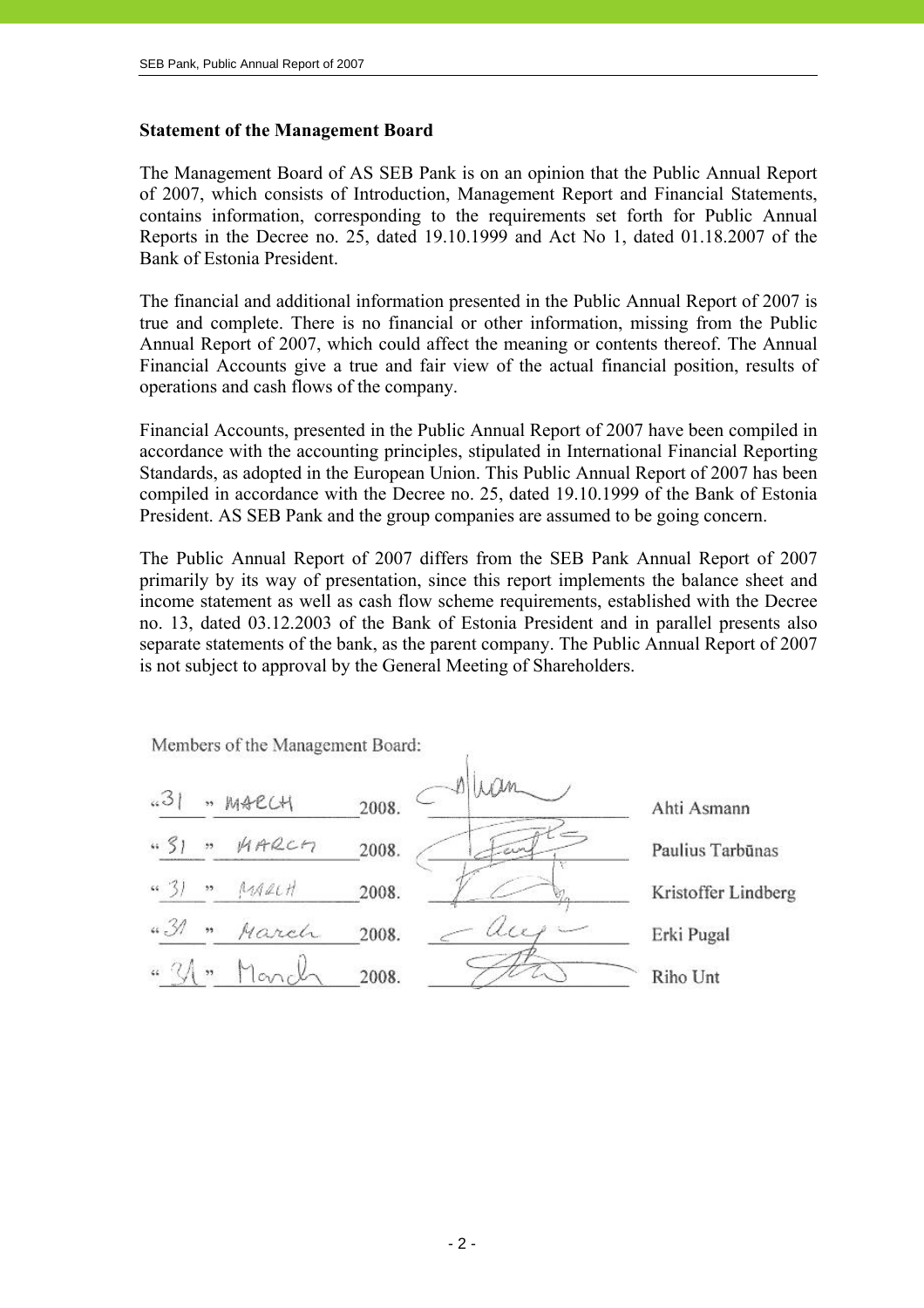#### **I. Introduction - general information**

#### **1. Credit institution**

Company name AS SEB Pank Address Tornimäe Str.2, Tallinn 15010, Estonia Registred in Republic of Estonia Registry date 08.12.95 Registry code 10004252 (Estonian Commercial Register) Phone  $+3726655100$ Telex 173 006 UNION EE Fax  $+3726655102$ SWIFT EEUHEE2X e-mail postkast@seb.ee Internet homepage http://www.seb.ee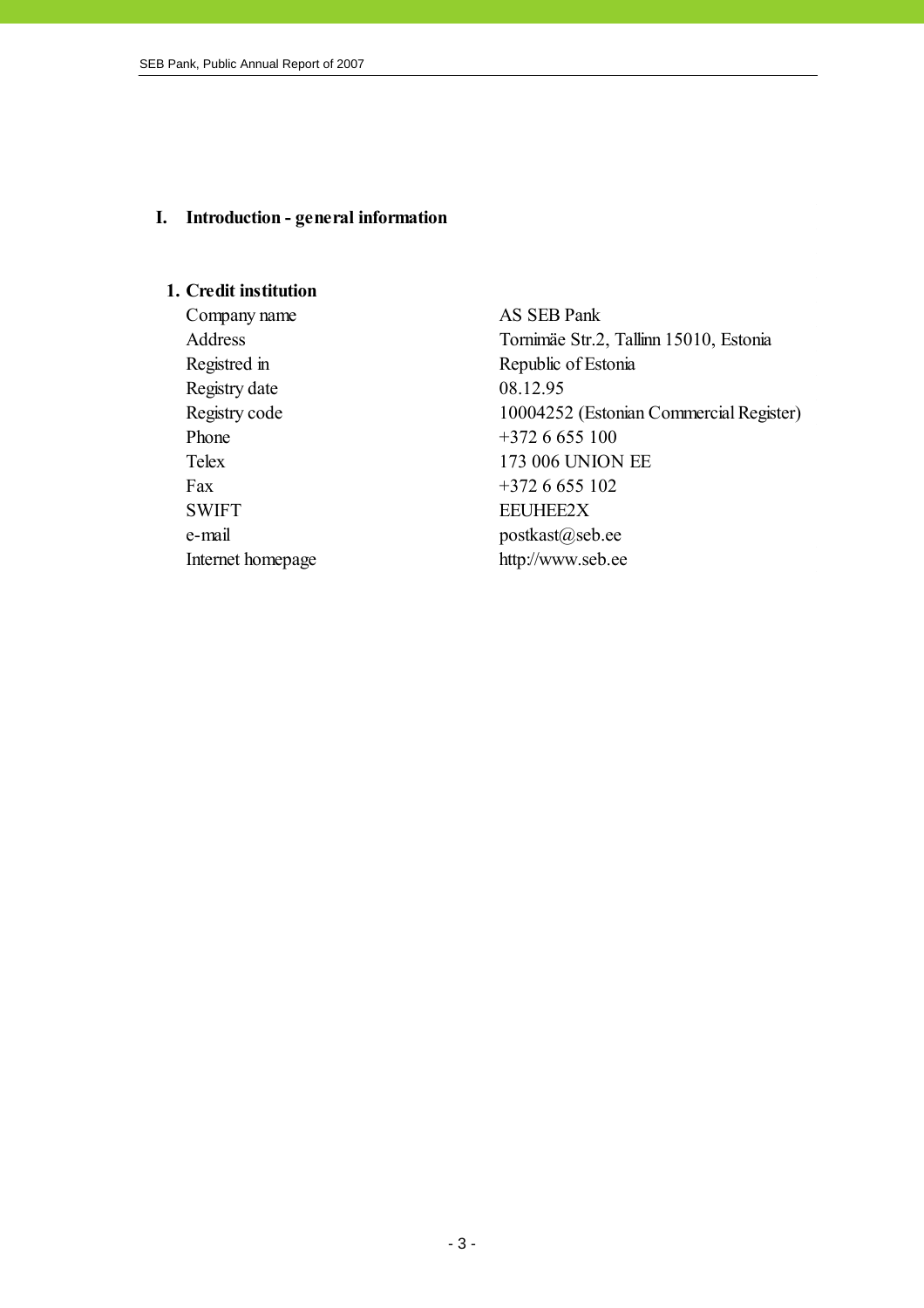#### **II. Management Report**

#### **1. Credit institution's group as defined in Credit Institutions Law**

#### **1.1. Consolidated group**

| Company name                        | Register  | Reg.date   | <b>Address</b>             | Activity                    | Owner-<br>ship***<br>$(\%)$ | At an<br>acquisi-<br>tion cost<br>(EEK mio) |
|-------------------------------------|-----------|------------|----------------------------|-----------------------------|-----------------------------|---------------------------------------------|
| AS SEB Liising                      | 10281767  | 03.10.1997 | Tallinn, Tornimäe 2        | Leasing                     | 100.0%                      | 23.4                                        |
| HF Liisingu AS (on liquidation) $*$ | 10304592  | 07.11.1997 | Tallinn, Tornimäe 2        | Leasing                     | 100.0%                      |                                             |
| AS SEB Kindlustusmaakler*           | 10723587  | 16.01.2001 | Tallinn, Tornimäe 2        | Insurance brokerage         | 100.0%                      |                                             |
| AS Rentacar*                        | 10303546  | 20.10.1997 | Haapsalu, Karja 27         | Leasing                     | 100.0%                      |                                             |
| <b>JSC SEB Leasing</b>              | R-6603.16 | 19.06.1997 | St.Peterburg, Kropotkina 1 | Leasing                     | 100.0%                      | 1.9                                         |
| AS SEB Varahaldus                   | 10035169  | 22.05.1996 | Tallinn, Tornimäe 2        | Asset management            | 100.0%                      | 42.5                                        |
| AS SEB Elu- ja Pensionikindlustus   | 10525330  | 21.01.1999 | Tallinn, Tornimäe 2        | Insurance                   | 100.0%                      | 30.0                                        |
| AS Bangalo                          | 10088272  | 18.10.1996 | Tallinn, Tornimäe 2        | Real estate                 | 100.0%                      | 47.0                                        |
| AS SEB Enskilda                     | 11354037  | 16.02.2007 | Tallinn, Tornimäe 2        | Financial consulting        | 100.0%                      | 11.5                                        |
| OÜ Strongler                        | 10141919  | 23.04.1997 | Tallinn, Tornimäe 2        | Real estate                 | 100.0%                      | 26.2                                        |
| SEB IT Partner Estonia OÜ**         | 10002566  | 20.11.1995 | Tallinn, Tartu mnt 13      | IT consulting, programming  | 35.0%                       | 0.3                                         |
| AS Sertifits eerimis kes kus**      | 10747013  | 27.03.2001 | Tallinn, Pärnu mnt 12      | Data communication services | 25.0%                       | 15.1                                        |
| OÙ TietoEnator Support **           | 11065244  | 30.08.2004 | Tallinn, Roosikrantsi 11   | IT consulting, programming  | 20.0%                       | 0.6                                         |
| Pankade Kaardikeskuse AS**          | 10452335  | 19.05.1998 | Tallinn, Laki 12           | Card centre                 | 41.5%                       | 4.0                                         |
|                                     |           |            |                            |                             |                             | 202.5                                       |

SEB Leasing is registered in Russian Commercial Register, all other enterprises registered in Estonian Commercial Register.

#### \* Consolidated subsidaries of AS SEB Liising

\*\* Associates

\*\*\* For all investments the percentage of holding equals to both, the holding from the number of shares as well as from the number of votes.

Parent company of the Group is AS SEB Pank, it's activity being banking (information on page 3).

The 'consolidated group' in the meaning of Credit Institutions Law in Estonia and the 'Group' for IFRS consolidation purposes are identical.

#### **Changes in the consolidated group during the accounting period and plans for year 2008**

In 2007 the subsidary SEB Enskilda was established (financial consulting), and the subsidary AS Tornimägi (real estate) was sold.

Non-profit association SEB Heategevusfond is an association, not belonging to the consolidation group, registered on 06.01.2006. The founders of the association are AS SEB Pank and AS SEB Elu- ja Pensionikindlustus. The association is aimed at raising and distributing funds for charitable cause to organisations, dealing with children, who have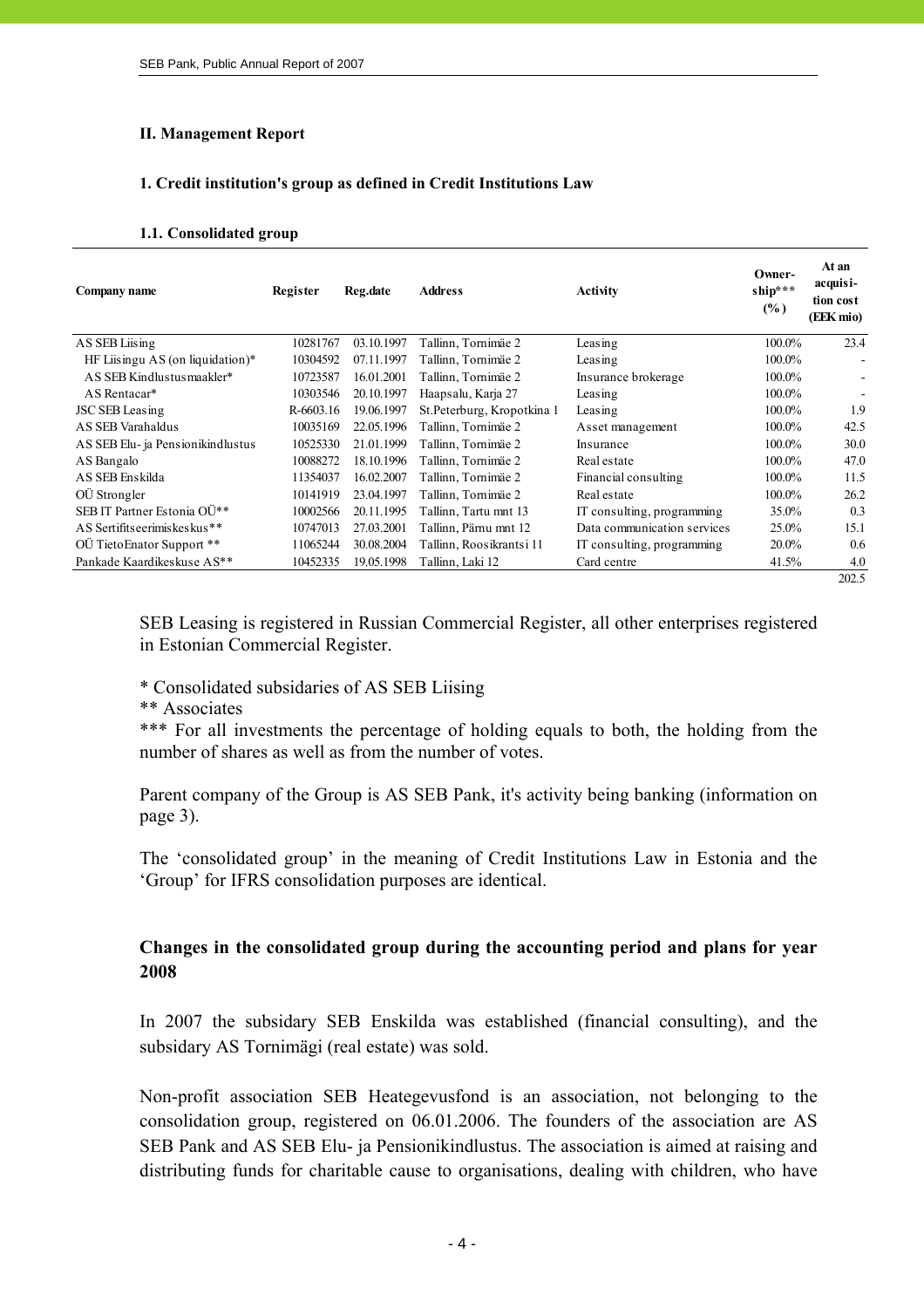been deprived of parental care. Upon dissolution of the association, the assets remaining after satisfaction of the claims of creditors shall be transferred to a non-profit association or foundation with similar objectives, entered to the list of associations subject to income tax incentive of the Government of the Republic, or a legal person in public law, state or local government.

HF Liisingu AS final accounts were filed with Register on 28.12.07 with application to delete the entity from Estonian Commercial Register. Respective entry was made by Register on 31.01.2008.

The bank has taken a decision to move SEB Leasing (Russian entity) internally in SEB Group to direct ownership by SEB AB. The transfer is subject to approvals from Russian authorities why we cannot predict when the control will be transferred.

No such events or trends have occurred by the time of publishing the report, which would affect the economic situation and financial strategy of the group in 2008.

# **1.2. Members of Management and Supervisory Board and shares held by them.**

Members of the Management Board: Ahti Asmann, Paulius Tarbūnas, Kristoffer Lindberg, Erki Pugal, Riho Unt.

Members of the Supervisory Board: Bo Magnusson, Anders Arozin, Ainārs Ozols, Audrius Žiugžda, Ulf Pettersson.

The members of AS SEB Pank Management and Supervisory Board and their confidants, as well as the commercial undertakings controlled jointly or severally by the mentioned persons did not hold any shares of AS SEB Pank as of 31.12.2007.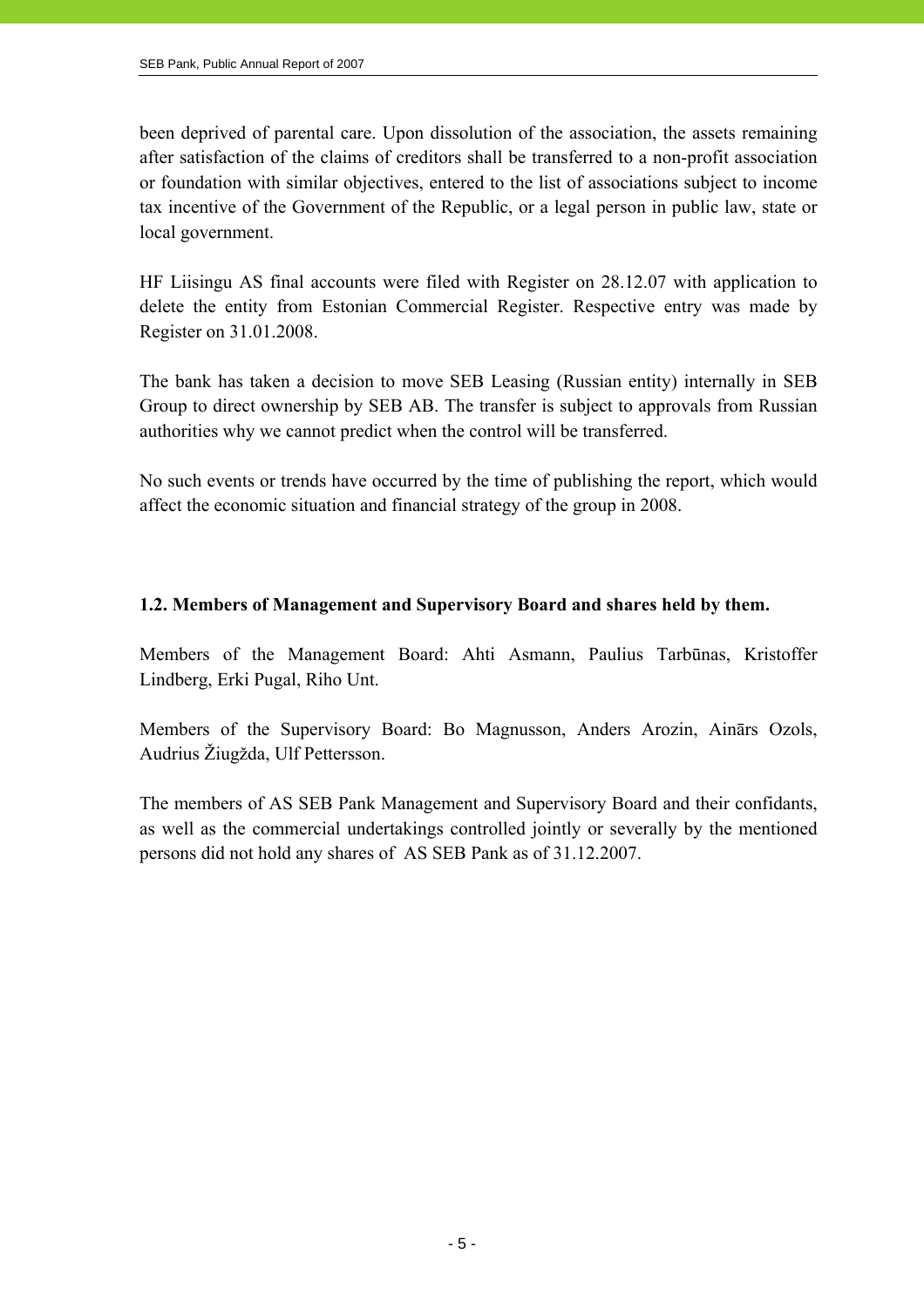#### **1.3. Strategy and organisation**

SEB Pank Group, being a member of SEB Group, is an Estonian financial group that serves private individuals, companies and the public sector. The bank is a universal bank that offers its customers a wide range of financial services.

SEB Group is a North European financial group for corporate customers, institutions and private individuals having 750 branch offices in Sweden, Germany, Baltic countries, Poland, Russia and the Ukraine. SEB Group has more than 5 million customers, of whom approximately 2.2 million use the internet for their banking transactions.

SEB Pank Group carries out the vision of SEB Group, that is to be the leading bank in Northern Europe based on long-term customer relationships, competence and technology.

The largest area of our operations is commercial banking together with leasing. However, long term saving products offered by retail banking, asset management and life insurance are growing in volumes very fast indeed. Our operation is focused to Estonia. SEB Pank is acting as Centre of Excellence within SEB Group for Asset Management activities concerning Eastern Europe.

Our now more than 768 600 customers are served by approximately 1663 employees. The customers are served through many different channels such as 68 branch offices, more than 133 on-line post offices, more than 370 ATMs, 6300 POS-terminals. There are more than 471000 debit and credit cards in use. In addition, close to 65 % of our customers use our U-Net and U-Net Business services.

Customer surveys during 2007 showed that we continue to have very satisfed customers. This is a key strength of our group, a strength that we are determined to maintain.

SEB Pank is owned 100% by SEB AB, which is a financial group with a remarkable history of business. We are getting a lot of support from our parent company and group companies in providing our customers even better services. In many product/service areas our owner is the strongest bank in the Nordic arena – expertise that we can draw upon to also serve our customers. In addition, we are getting strong support in controlling and managing our risks – something that is especially important given our country´s fast development.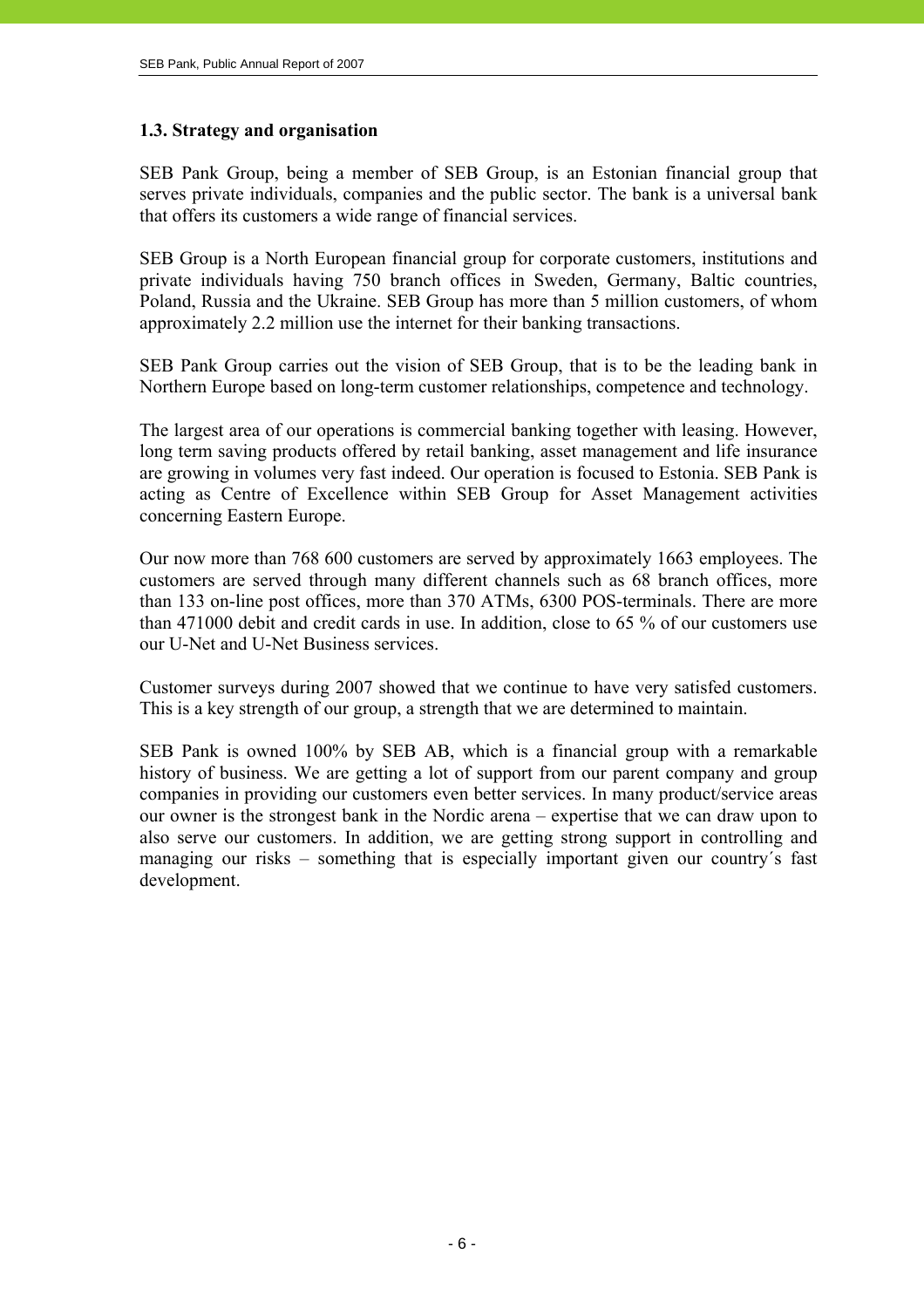# **2. Highlights**

## **Efficiency and development**

In April, SEB Pank paid out **Estonia's highest Investment Deposit interest – 91%.** The record yield on SEB Pank's "China with Risk Premium" investment deposit was related to the Hong Kong stock market yield. Depositors could enjoy these phenomenal growth rates while resting assured in the knowledge that their nominal amount was 100% guaranteed for the entire deposit period. The index contained shares of companies owned by the Chinese government and traded on the Hong Kong stock market.

The bank's **number of active customers grew by 22,000 individuals and 4,000 companies** in 2007. The number of investment consulting sessions doubled in 2007, and nearly 40,000 customers began saving with us to build a solid future. Savings consulting and new investment products were actively offered also in the second half of the year.

Major accomplishments in 2007 include **the successful launch of SEB Enskilda on the Estonian market.** SEB Enskilda team in April carried out Estonia's third largest IPO of all times, as a result of which Arco Vara increased its equity by over a billion kroons. A total of 69 institutions from 15 countries took part in the international offering. We were glad to see a number of participants for whom it was their first investment in the region.

In summer 2007, SEB Pank launched second phase of the process for replacing the name SEB Pank, which concluded in spring **2008, when the bank continues its operations under the name SEB**. Step-by-step the bank replaced the brand name on the ATMs and branch office façades, IT systems, documents and materials introducing several products. Bank cards with new design will be used during the second quarter 2008. Change of name will cause no additional obligations for the customers.

SEB Pank has effectively increased its market share among companies which are just starting out. While the bank held a 23% market share in the segment in 2004, and a 29% market share in 2005, and gained a 37% market share in 2006, **51% of newly established companies started their business with SEB Pank in 2007.**

SEB Liising's **leasing portfolio grew by 11.8%** in 2007, and t**he factoring portfolio by 21.16%**. **Insurance premiums** handled by SEB Liisingu Kindlustusmaakler **increased by 19.8%** in 2007.

In the fourth quarter, SEB Group sold its real estate in the Baltic States. A total of 16 registered immovables were sold in Estonia, with 12 of them purchased by Homburg Invest Inc. As a result of the transaction, **SEB Group no longer pursues real estate management activities** in the Baltic States.

#### **Customer relations and customer satisfaction**

*The Banker*, the global financial monthly magazine published by the Financial Times publishing group, selected SEB Pank as the best bank in Estonia in 2007. The Banker compared the financial results, growth numbers, strategic and technological developments and other indicators for banks.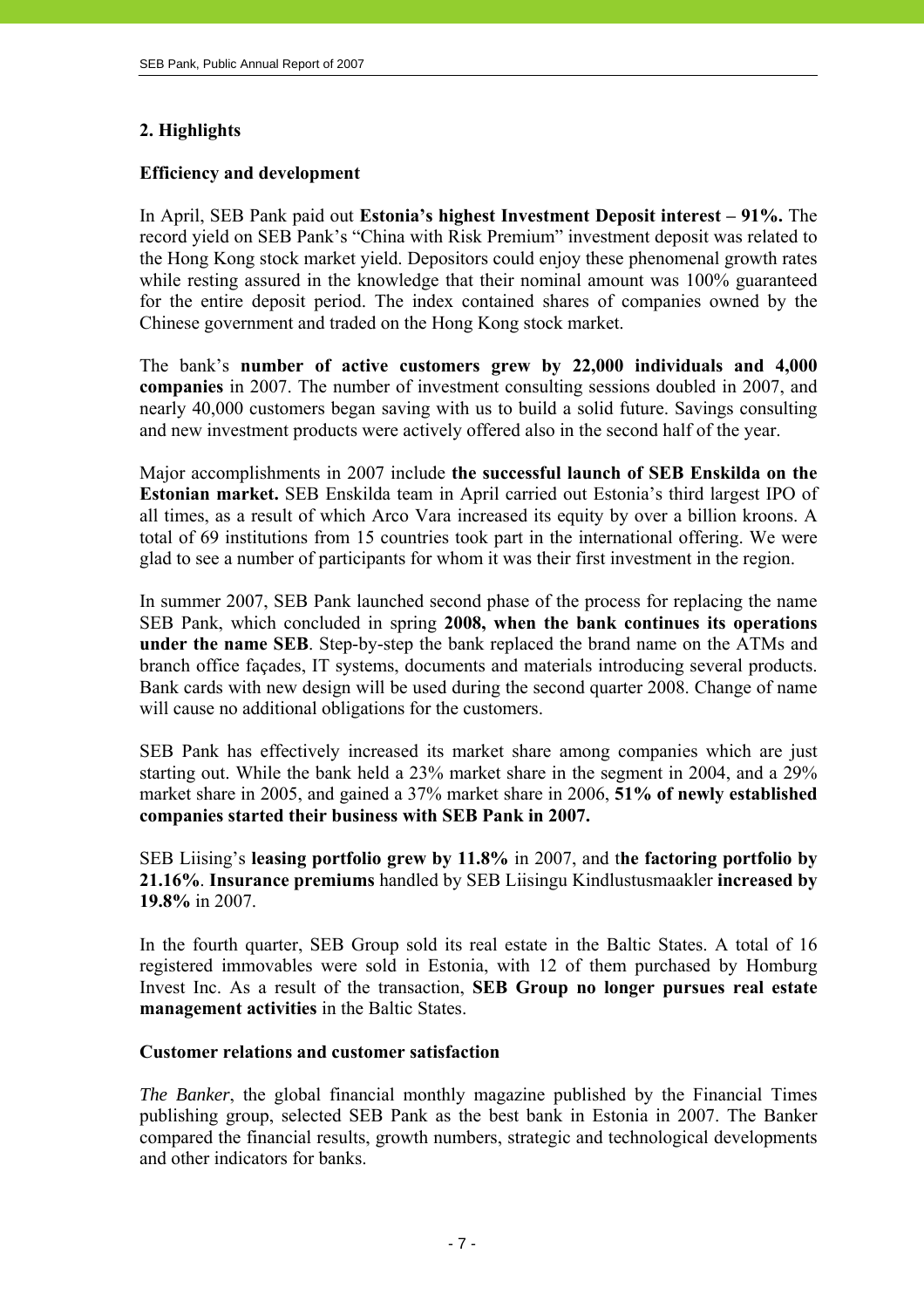The latest customer satisfaction poll conducted by TNS Emor revealed that customer satisfaction is highest with SEB Pank. The biggest growth (from 67% in 2006 to 73% in 2007) can be seen in the share of people who are eager to recommend SEB Pank and its services to their friends and family. The customers of SEB Pank find the bank's main strengths to lie in staff competence and the ability to consider the customer's interests, appealing customer service and the bank's good reputation. The fact that SEB Pank's customer relations are significantly stronger than the European average also deserves to be mentioned. While in Europe, the average customer satisfaction index for retail banking is 69, the corresponding index in SEB Pank among private individuals is 81 (having risen from last year's 78).

In the beginning of 2007 the world's leading magazine on securities services, Global Custodian, gave SEB Pank Custody Services the highest possible rating at the Estonian market – Top Rated, based on customer satisfaction surveys in 2006. This is the first time for a bank belonging to SEB Group located outside Nordic countries to receive the highest possible rating from Global Custodian.

In February, SEB Pank signed in co-operation with Estonian School Student Councils' Union (ESCU) and the Federation of Estonian Student Unions (FESU), the official representative of ISIC trademark, a three-year co-operation agreement, to develop new solutions for using international student cards and expanding the range of benefits. SEB Pank is aiming to be the most student-friendly bank in Estonia.

International financial magazine Global Finance named SEB Pank's U-Net the best Internet bank in Estonia. In the Central and East European region SEB Pank shared the first place with Citigroup in the *Best Consumer Integrated Site* sub-category. In addition to Estonia, the SEB Internet bank solution was named the best also in Lithuania. SEB Pank's Internet bank has been recognised also before. In 2005, 2006 and 2007, U-net was named the best Internet bank in Estonia by Baltic E-banking Report, prepared by Metasite Business Solutions. The best Internet bank was selected by evaluating the strengths of the new customer recruitment strategy, growth in customer numbers, success of the Internet service provision, range of services offered, actual Internet service provision results, as well as design and functionality.

SEB Group was ranked best bank in the Nordic and Baltic markets in real estate financing in the "Real Estate Awards for Excellence 2007" by Euromoney. SEB Group is ranked number one for real estate in the areas of Advisory of Financial Services, Commercial Banking, Investment Banking, Debt Capital Markets and Equity Capital Markets. SEB Group was also awarded high rankings on the global level.

#### **Organisation**

At the end of March, **Paulius Tarbūnas** was appointed Financial Director and member of the Management Board of SEB Pank. Born in Lithuania, Paulius Tarbūnas started his banking career in Vilniaus Bankas. In 2004, Paulius Tarbūnas was appointed President and Managing Director of SEB VB Mortgage Bank. From the beginning of 2005 until his employment in Estonia, Paulius Tarbūnas served as the assistant member of the Management Board of and Financial Director of SEB Ukraine bank.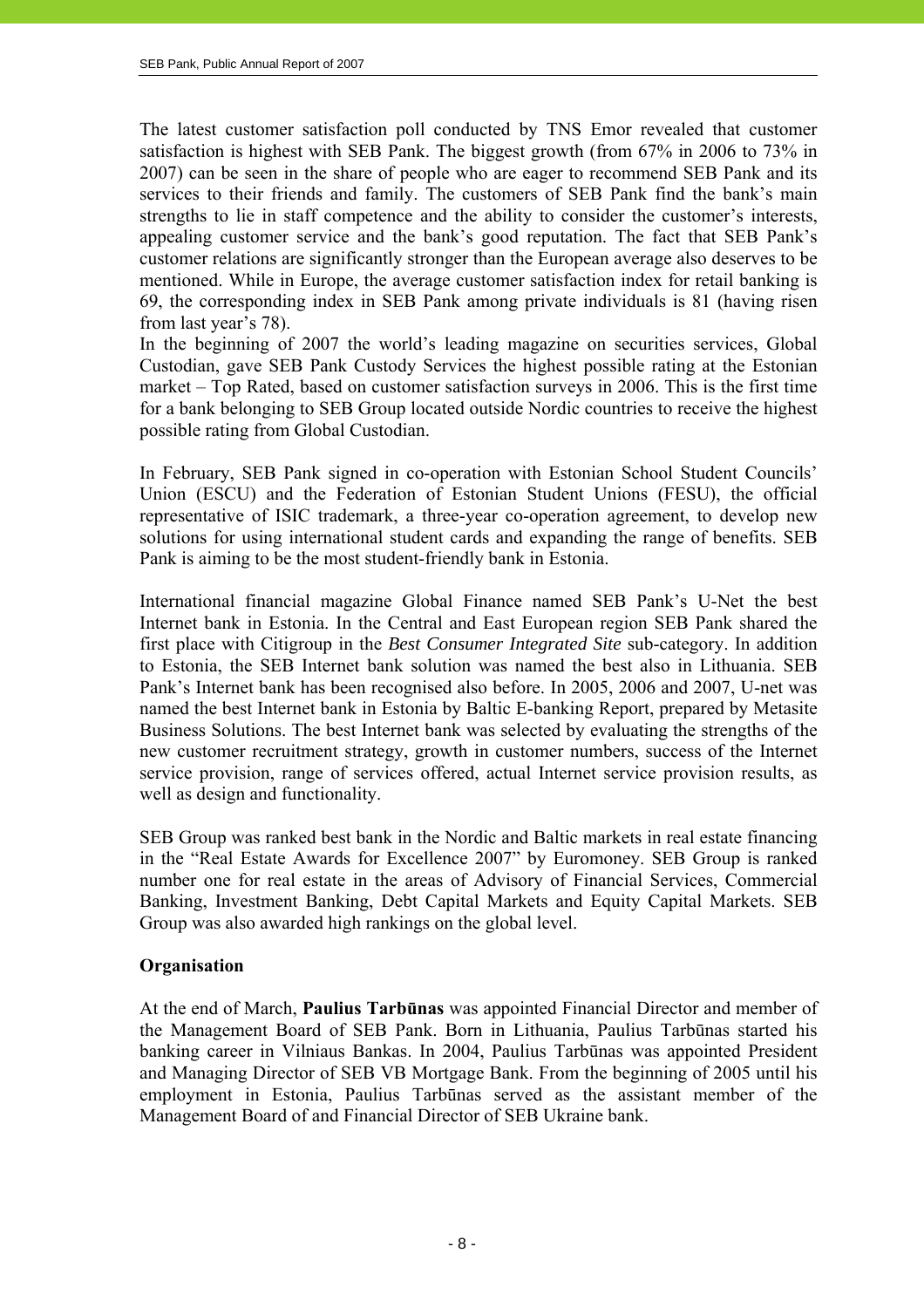On June 18, **Kristoffer Lindberg** was appointed head of the Corporate Banking Division and member of the Management Board of SEB Pank, after having served in various positions in SEB Finland since 1994. Before his employment with SEB Pank, Kristoffer Lindberg served as a member of the Management Board of SEB Finland.

On August 4, **Ahti Asmann** was appointed Chairman of the Management Board of SEB Pank. Ahti Asmann has served in SEB Pank since 1994. From 2001 to 2006, Ahti Asmann headed the Retail Banking Division of SEB Pank. From 2006, Ahti Asmann served as a member of the Management Board of SEB Pank, heading the Retail Banking and Technology Area.

In December 2007, the Management Board of SEB Pank saw two new additions. **Riho Unt** was appointed as Head of the Retail Banking and Technology Area, and **Erki Pugal**  as Head of the Credit Area. Riho Unt has served in SEB Pank since 2001. He started out his career in the bank as business relations manager and Head of the Development Department. In 2004, Unt was appointed the Deputy Director of the Tallinn office, in 2005 the Deputy Head of the Retail Banking Division and in 2006 the Head of the Retail Banking Division. Erki Pugal has served in SEB Pank since 1995. Pugal served as Head of the Credit Risk Management Department of branch offices from 2001 to 2005, and Deputy Director of the Credit Area from 2005 to the summer of 2007. From the summer to December 2007, Pugal served in the SEB Group Credit Division in Stockholm.

#### **Social responsibility and sponsorship**

A business plan competition called Ajujaht 2007 was announced on 11 May in cooperation between SEB Pank and partners. Ajujaht is Estonia's leading business plan competition, the goal of which is to contribute to the creation of new knowledge-based companies and a rise in the business skills of students and young scientists. From nearly 100 business ideas, 25 will advance to the second round of competition where the teams that submitted them will be offered extensive enterprise and business plan training and personal consultation, courtesy of INSEAD Business School. The purpose of the competition, financed from the European Union Structural Funds, is to find students and young people fresh out of university who have ideas with great business potential. The ideas submitted to the competition are transformed into business plans with the help of experts. The plans are polished until the teams are ready to meet investors and take the idea to a successful launch. The competition will run until spring 2008.

The SEB Heategevusfond raised nearly 800,000 kroons during the winter charity campaign. By using these funds to support shelters and safe-houses, we wish to provide children without parental care with more equal opportunities, allowing them to feel that they are equals with their peers raised in conventional families, be active and widen their horizons. The SEB Heategevusfond, launched two years ago, is now fully operational. The Bank supports the fund with two million kroons every year. By today, over 4,000 bank customers have joined our effort and are making donations on a regular basis. The funds raised with the help of good people have been used for organising various events for children – sports days, first aid courses, visits to the theatre and cinema, etc. We have also handed out more than 1,000 children's books and bought sports equipment.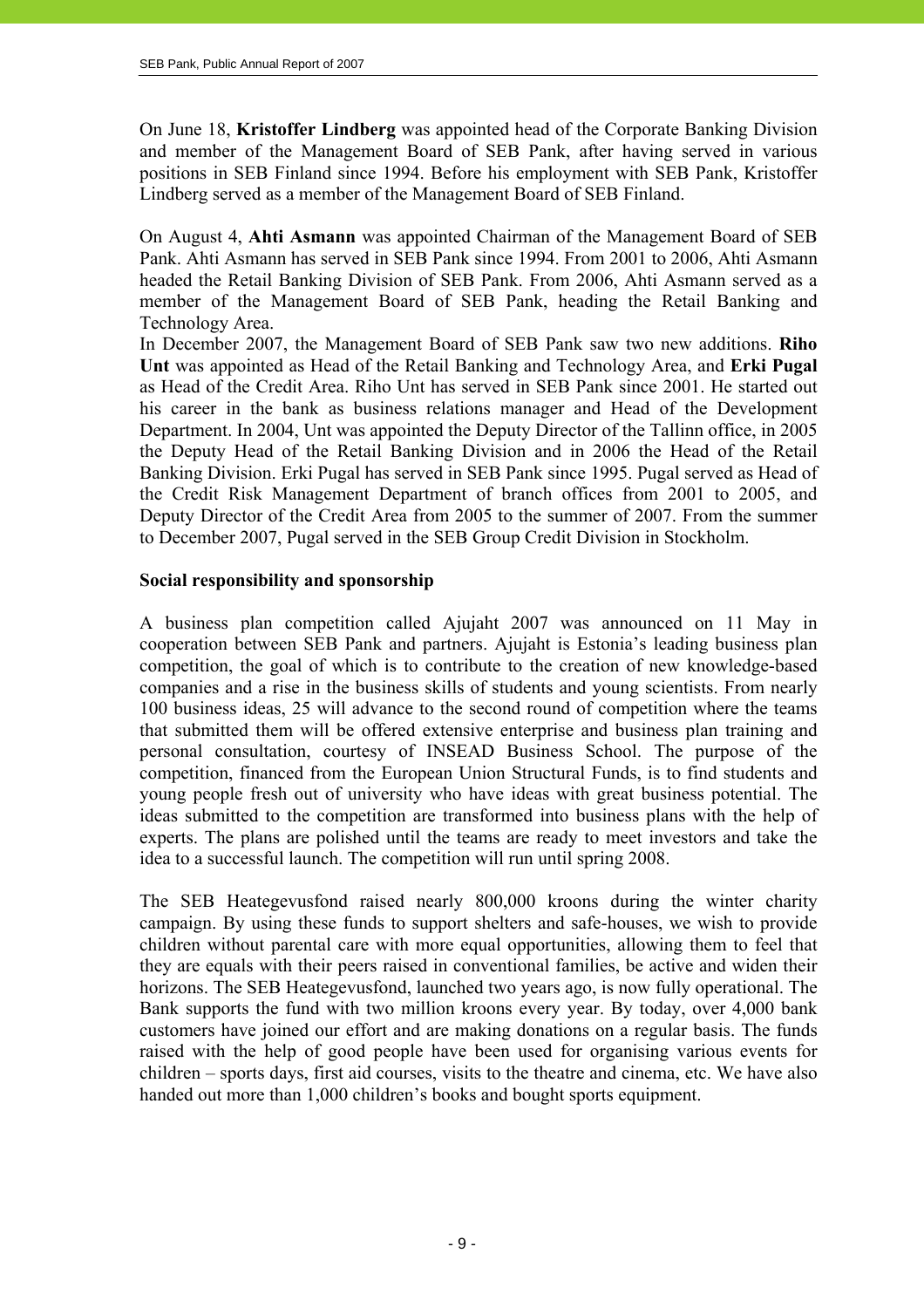Since the end of November, SEB Pank has issued special bank cards, designed in cooperation with the Estonian Art Foundation to support restoration of the works of Estonian art classics.

#### **3. Internal control system**

Internal control system is a management tool that covers the activities of the entire banking group and forms an integral part of the internal processes in the bank and in the group. The responsibility for the establishment and operation of internal control system lies with the Management Board; the need for and the scope of controls is determined by the extent and nature of the risks involved.

The bank's Supervisory Board carries out supervision of the activities of the bank and the entire group by establishing the general risk management principles.

To achieve the approved business goals, the Management Board of the bank establishes in accordance with the statutory requirements the necessary sub-plans, incl. competence and scope of liability as well as the internal rules that regulate activities, the accounting rules and the procedure for preparing and submitting operating reports.

The Risk Control department co-ordinates the monitoring of the risks involved, and the reporting of the sufficiency of risk capital to the respective management bodies.

The Internal Audit department and Audit Committee are responsible for monitoring of the existence and functioning of efficient internal control system.

The Audit Committee co-ordinates the (internal) audit work in accordance with the group's business objectives and overall risk assessment.

# **4. Compliance function**

In order to ensure the fulfilment of strengthened regulatory requirements, especially in financial markets and anti money laundering and anti terrorism financing area, SEB Group carried out the compliance function transformation in 2007. Within the project, the compliance function was separated from the legal function in SEB Pank. Being global and independent from the business organisation, the compliance function supports actively the business and management, thereby securing that the business is carried out in compliance with regulations.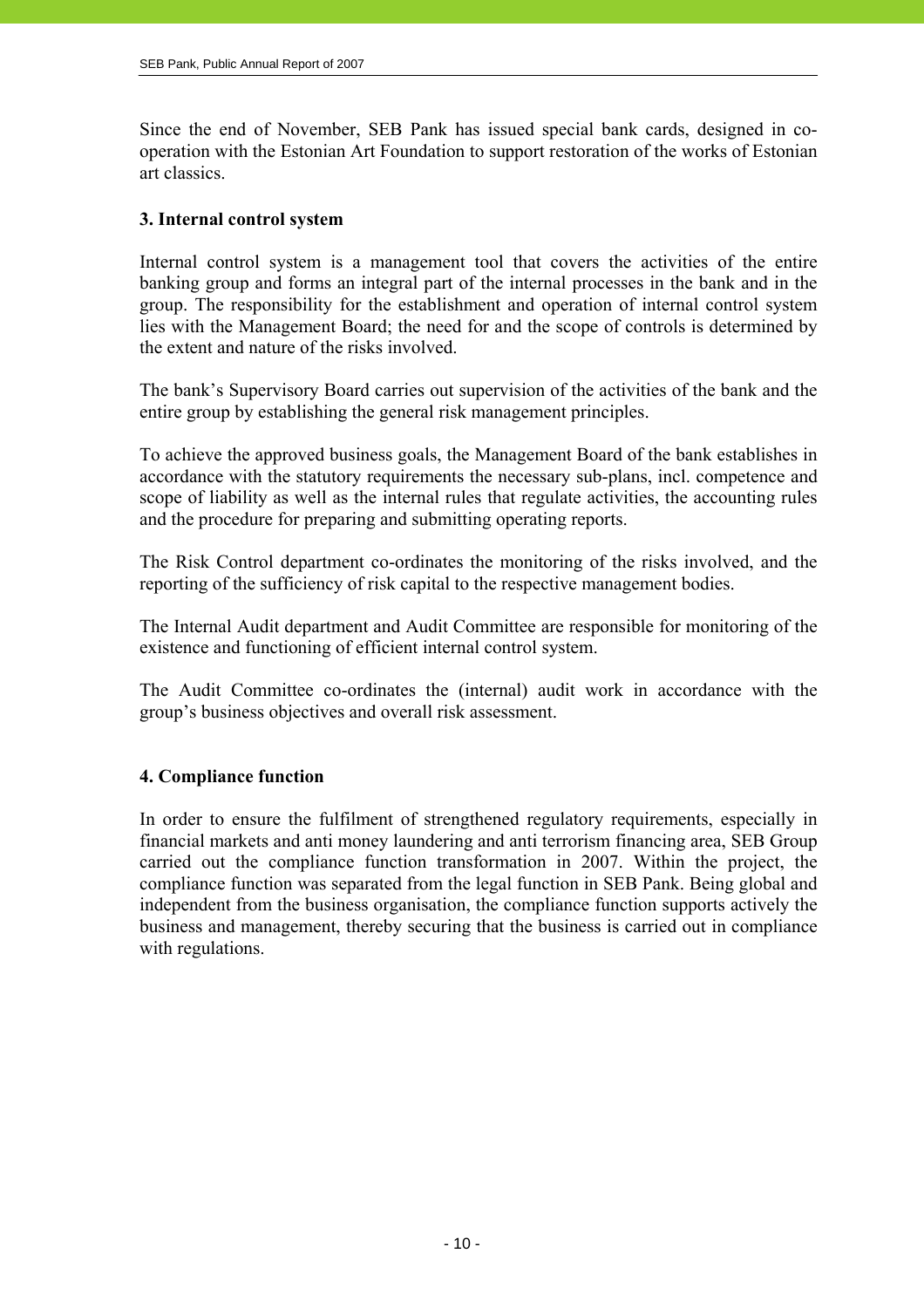# **5. Key Figures**

|                                                   |          | <b>Bank</b><br>Group |          |          |  |
|---------------------------------------------------|----------|----------------------|----------|----------|--|
|                                                   | 2007     | 2006                 | 2007     | 2006     |  |
| Net profit                                        | 2,026.5  | 1,375.4              | 1,652.5  | 913.0    |  |
| Average equity                                    | 7,076.9  | 5,377.1              | 5,383.7  | 4,100.9  |  |
| Return on equity (ROE), %                         | 28.64    | 25.58                | 30.69    | 22.26    |  |
| Average assets                                    | 79,553.0 | 60,395.0             | 65,525.2 | 49,101.4 |  |
| Average equity                                    | 7,076.9  | 5,377.1              | 5,383.7  | 4,100.9  |  |
| Equity multiplier (EM)                            | 11.24    | 11.23                | 12.17    | 11.97    |  |
| Net profit                                        | 2,026.5  | 1,375.4              | 1,652.5  | 913.0    |  |
| Total income                                      | 6,267.4  | 3,994.2              | 5,362.2  | 3,101.7  |  |
| Profit margin (PM), %                             | 32.33    | 34.43                | 30.82    | 29.44    |  |
| Total income                                      | 6,267.4  | 3,994.2              | 5,362.2  | 3,101.7  |  |
| Average assets                                    | 79,553.0 | 60,395.0             | 65,525.2 | 49,101.4 |  |
| Asset utilization (AU), %                         | 7.88     | 6.61                 | 8.18     | 6.32     |  |
| Net profit                                        | 2,026.5  | 1,375.4              | 1,652.5  | 913.0    |  |
| Average assets                                    | 79,553.0 | 60,395.0             | 65,525.2 | 49,101.4 |  |
| Return on assets (ROA), %                         | 2.55     | 2.28                 | 2.52     | 1.86     |  |
| Net interest income                               | 1,601.7  | 1,186.5              | 1,285.9  | 923.2    |  |
| Average interest earning assets                   | 74,606.4 | 57,025.9             | 62,061.3 | 46,856.8 |  |
| Net interest margin (NIM), %                      | 2.15     | 2.08                 | 2.07     | 1.97     |  |
| Impairment losses adjusted net interest income    | 1,430.4  | 1,155.8              | 1,131.3  | 918.1    |  |
| Average assets                                    | 79,553.0 | 60,395.0             | 65,525.2 | 49,101.4 |  |
| Impairment losses adjusted net interest margin, % | 1.80     | 1.91                 | 1.73     | 1.87     |  |
| Interest income                                   | 4,157.5  | 2,614.4              | 3,403.7  | 2,061.3  |  |
| Average interest earning assets                   | 74,606.4 | 57,025.9             | 62,061.3 | 46,856.8 |  |
| Yield on interest earning assets                  | 5.57     | 4.59                 | 5.48     | 4.40     |  |
| Interest expenses                                 | 2,555.8  | 1,427.9              | 2,117.8  | 1,138.1  |  |
| Interest bearing liabilities, average             | 68,294.4 | 52,832.3             | 57,771.2 | 44,024.0 |  |
| Cost of interest bearing liabilities              | 3.74     | 2.70                 | 3.67     | 2.59     |  |
| SPREAD, %                                         | 1.83     | 1.88                 | 1.82     | 1.81     |  |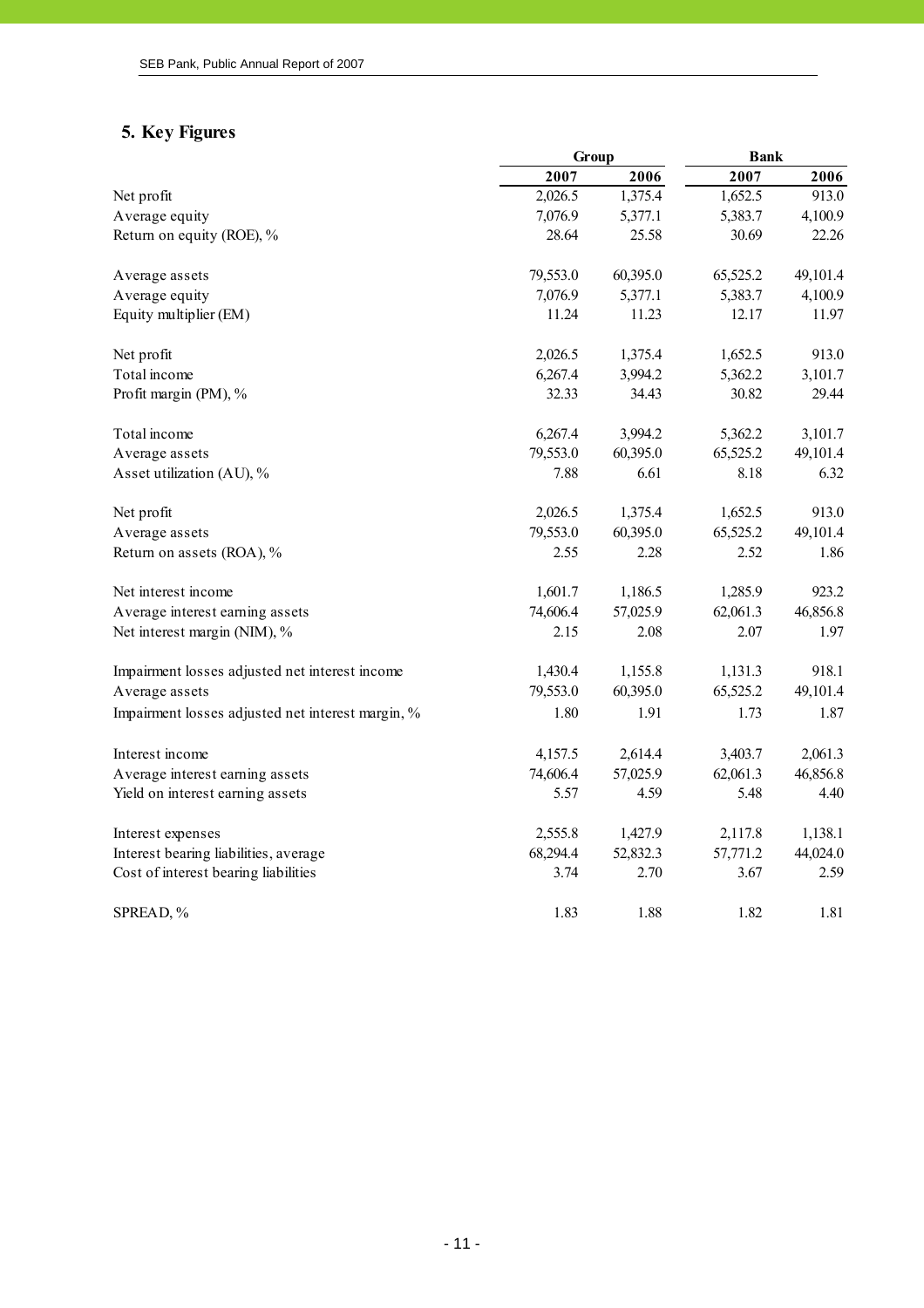#### **Explanations**

Return on equity (ROE),  $\%$  = Net profit / Average equity  $*$  100 Return on assets (ROA),  $\%$  = Net profit / Average assets  $*$  100 Net interest margin (NIM),  $\%$  = Net interest income / Average interest earning assets Cost of interest bearing liabilities = Interest expenses / Average interest bearing liabilities SPREAD,  $\%$  = Yield on interest earning assets - Cost of interest bearing liabilities

Impairment losses adjusted net interest income = Net interest income - Allowances for loans to customers - Allowances for receivables from credit institutions

| Interest earning assets:                                                                                                  |
|---------------------------------------------------------------------------------------------------------------------------|
| Balances with the central bank                                                                                            |
| Loans and advances to credit institutions                                                                                 |
| $\mathbf{r}$ . The second contract of the second contract $\mathbf{r}$ and $\mathbf{r}$ and $\mathbf{r}$ and $\mathbf{r}$ |

Loans and advances to customers of credit institutions Due to clients of credit institutions Due from customers of leasing enterprises Due to clients of insurance institutions Due from insurance institutions Other commitments Debt securities and other fixed income securities Issued debt securities -Allowances for doubtful debt Subordinated liabilities

# Due to central bank Due to credit institutions

**Interest bearing liabilities:** 

#### **Total income includes the following items (Act No 25 of President of the Bank of Estonia, dd. October 19, 1999):**

| For Group:                                                                                                  | <b>For Bank:</b>                               |
|-------------------------------------------------------------------------------------------------------------|------------------------------------------------|
| Interest income                                                                                             | Interest income                                |
| Insurance premium                                                                                           | Profit/income from currency dealing            |
| Income from securities                                                                                      | Income from fees and commissions               |
| Profit from equity method $(+)$                                                                             | Income from financial investments              |
| Fees and commissions received                                                                               | Profit/income from adjustments of real estate, |
| Net profit from financial activities $(+)$                                                                  | tangible and intangible assets $(+)$           |
| Value adjustments of real estate investments, tangible and Profit/income from value adjustments of advances |                                                |
| intangible assets $(+/-)$                                                                                   | and off-balance sheet commitments $(+)$        |
| Value adjustments of advances and off-balance sheet                                                         | Income from value adjustements of long term    |
| commitments $(+/-)$                                                                                         | financial investments $(+)$                    |
| Value adjustments of long term investments $(+)$                                                            | Other operating income                         |
| Other income                                                                                                | Extraordinary income                           |
| Extraordinary income/expense $(+)$                                                                          |                                                |

| <b>Assets quality</b>                               | Group             |          |                   | <b>Bank</b> |  |  |
|-----------------------------------------------------|-------------------|----------|-------------------|-------------|--|--|
| (millions of EEK)                                   | 31.12.07 31.12.06 |          | 31.12.07 31.12.06 |             |  |  |
|                                                     |                   |          |                   |             |  |  |
| Assets                                              | 88,155.0          | 70,950.9 | 72.567.2          | 58,483.2    |  |  |
| Overdue loans and receivables*                      | 401.7             | 153.7    | 364.8             | 933         |  |  |
| Overdue / total assets, $\%$                        | 0.46%             | $0.22\%$ | $0.50\%$          | 0.16%       |  |  |
| Allowances for losses on amounts due from customers | 3459              | 235.6    | 301.1             | 152.9       |  |  |

\* overdue principal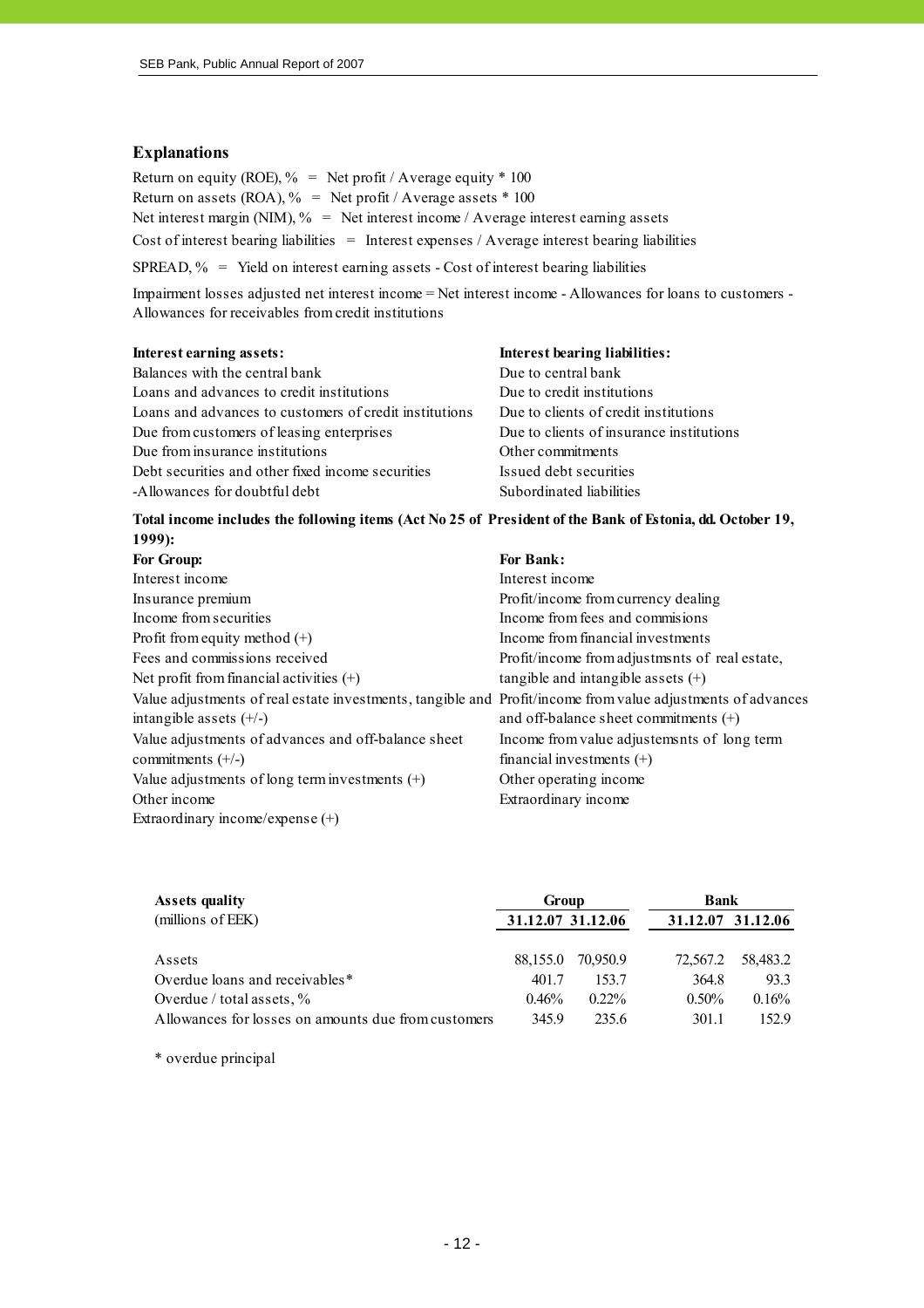#### **6. Prudential ratios**

# **6.1. Capital adequacy**

|      | (millions of EEK)                                                                          | Group    |          | <b>Bank</b> |          |  |
|------|--------------------------------------------------------------------------------------------|----------|----------|-------------|----------|--|
|      |                                                                                            | 31.12.07 | 31.12.06 | 31.12.07    | 31.12.06 |  |
| 1.   | Tier 1 own funds                                                                           | 7,679.3  | 5,663.3  | 5,813.8     | 4,167.1  |  |
|      | 1.1. Paid in share capital and equity                                                      | 2,012.2  | 2,012.2  | 2,012.2     | 2,012.2  |  |
|      | 1.2. General banking reserves                                                              | 298.5    | 298.5    | 298.5       | 298.5    |  |
|      | 1.3. Other reserves                                                                        | 23.0     | 19.7     | 0.0         | 0.0      |  |
|      | 1.4. Retained earnings                                                                     | 3,712.8  | 2,344.5  | 2,243.5     | 1,330.5  |  |
|      | 1.5. Profit for the period after auditing                                                  | 2,026.5  | 1,375.4  | 1,652.5     | 913.0    |  |
|      | 1.6. Translation reserve                                                                   | $-0.8$   | 0.1      | 0.0         | 0.0      |  |
| 1.7. | Intangible assets (less)                                                                   | $-392.9$ | $-387.1$ | $-392.9$    | $-387.1$ |  |
| 2.   | Tier 2 own funds                                                                           | 2,613.0  | 1,830.7  | 2,613.0     | 1,830.7  |  |
| 3.   | Total gross own funds $(1+2)$                                                              | 10,292.3 | 7,494.0  | 8,426.8     | 5,997.8  |  |
| 4.   | <b>Deductions from own funds</b>                                                           | 3.6      | 3.6      | 47.0        | 35.5     |  |
| 5.   | Total net own funds (3-4)                                                                  | 10,288.7 | 7,490.4  | 8,379.8     | 5,962.3  |  |
| 6.   | Tier 3 own funds                                                                           | 0.0      | $0.0\,$  | 0.0         | 0.0      |  |
| 7.   | Risk weighted assets                                                                       | 71,633.1 | 59,624.2 | 57,403.1    | 48,178.0 |  |
| 7.1. | I category                                                                                 | 0.0      | 0.0      | 0.0         | 0.0      |  |
|      | 7.2. II category                                                                           | 894.3    | 511.1    | 811.1       | 434.7    |  |
|      | 7.3. III category                                                                          | 192.2    | 294.8    | 187.0       | 292.0    |  |
|      | 7.4. IV category                                                                           | 70,546.6 | 58,818.3 | 56,405.0    | 47,451.3 |  |
| 8.   | Risk weighted off-balance sheet commitments                                                | 4,929.2  | 3,332.6  | 4,840.8     | 3,275.0  |  |
|      | 8.1. I Group                                                                               | 4,887.3  | 3,306.2  | 4,798.1     | 3,248.3  |  |
|      | 8.2. II Group                                                                              | 41.9     | 26.4     | 42.7        | 26.7     |  |
| 9.   | Capital requirement for covering foreign currency risk                                     | 78.8     | 42.5     | 0.0         | 12.3     |  |
| 10.  | Capital requirement for covering trading portfolio risks                                   | 46.0     | 14,4     | 45.9        | 14.4     |  |
| 10   | Capital requirement for covering interest position risks                                   | 21.4     | 11.6     | 21.3        | 11.6     |  |
| 10   | Capital requirement for covering equity position risks                                     | 24.6     | 2.8      | 24.6        | 2.8      |  |
| 10   | Capital requirement for covering commodity risks                                           | 0.0      | 0.0      | 0.0         | 0.0      |  |
| 10   | Capital requirement for covering option risks                                              | 0.0      | 0.0      | 0.0         | 0.0      |  |
| 11   | Capital requirement for covering trading portfolio transfer risk                           | 0.0      | 0.0      | 0.0         | 0.0      |  |
| 11   | Capital requirement for covering trading portfolio credit risk                             | 0.0      | 0.0      | 0.0         | 0.0      |  |
|      | 11. Capital requirement for covering open positsion of trading portfolio                   |          |          |             |          |  |
|      | credit risks, exceeding limitation on concentration of exposures                           |          |          |             |          |  |
|      |                                                                                            | 0.0      | 0.0      | 0.0         | 0.0      |  |
| 12.  | Total capital adequacy $(5.+6.)/(7.+8.+9. \times 10,0+10. \times 12,5+11. \times 12,5)$    | 13.20    | 11.78    | 13.34       | 11.52    |  |
|      | Tier 1 Capital Ratio % $(5.+6.-2)/(7.+8.+9)\times10,0+10)\times12,5+11\times12,5)$         | 9.85     | 8.90     | 9.18        | 7.98     |  |
|      | Tier 2 Capital Ratio % $(2.)/(7. +8. +9. \times 10.0 + 10. \times 12.5 + 11. \times 12.5)$ | 3.35     | 2.88     | 4.16        | 3.54     |  |

# **6.2. Net currency position**

Net position of every currency at 31.12.2007 and 31.12.2006 is under 1 % level of net equity.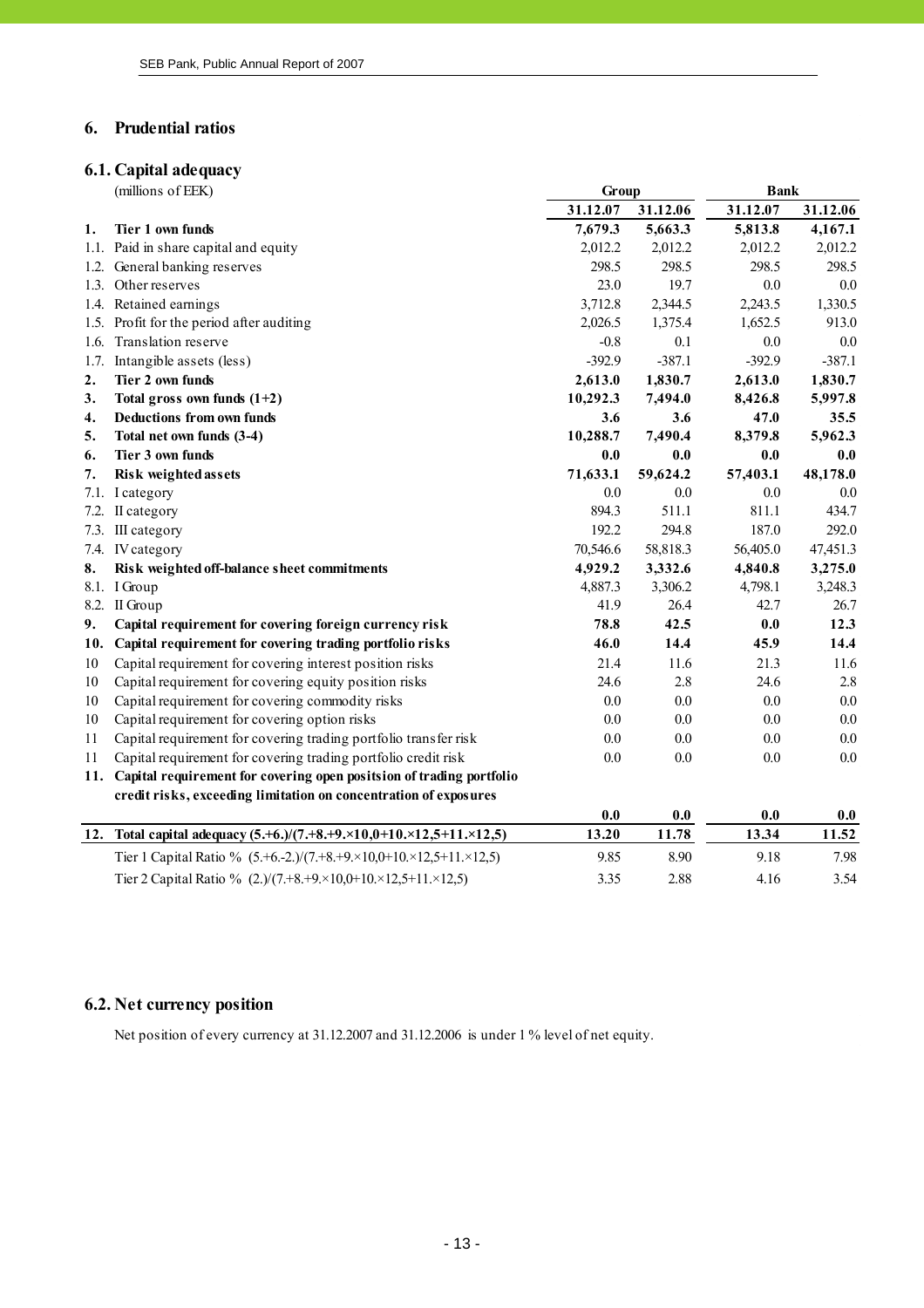#### **6.3. Liquidity (assets and liabilities by remaining maturity)**

(millions of EEK)

| 31.12.07                   | Demand   |         |                | 1 < 3   | 3 < 12           |               | 2 < 5                     | over 5            |          |
|----------------------------|----------|---------|----------------|---------|------------------|---------------|---------------------------|-------------------|----------|
|                            | deposits | Overdue | $\leq 1$ month | months  | months           | $1 < 2$ years | vears                     | vears             | Total    |
| 1. Bank assets             | 5,528.6  | 352.2   | 9,257.7        | 2,167.2 | 8,075.2          | 4,322.1       |                           | 12,853.2 29,493.6 | 72,049.8 |
| 2. Group assets            | 6,691.4  | 385.6   | 11,072.5       |         | 2,919.0 10,783.6 |               | 7,348.8 18,185.0 30,214.0 |                   | 87,599.9 |
| cash & due from credit     |          |         |                |         |                  |               |                           |                   |          |
| institutions               | 5,342.2  | $0.0\,$ | 4,976.0        | 0.1     | 40.9             | 0.0           | 0.0                       | 0.0               | 10,359.2 |
| due from customers         | 0.0      | 368.6   | 3,000.1        | 2,800.5 | 10,483.4         | 7,185.3       | 18,001.5                  | 29,897.5          | 71,736.9 |
| securities                 | 1,333.4  | 0.0     | 334.9          | 6.9     | 33.1             | 55.5          | 137.4                     | 207.5             | 2,108.7  |
| other assets               | 15.8     | 17.0    | 2,761.5        | 111.5   | 226.2            | 108.0         | 46.1                      | 109.0             | 3,395.1  |
| 1. Bank liabilities        | 23,209.0 | 0.0     | 9,171.8        | 3,808.7 | 3,927.0          |               | 1,345.2 21,559.2          | 3,339.6           | 66,360.5 |
| 2. Group liabilities       | 22,666.7 | 0.0     | 9,387.7        | 4,901.1 | 4,809.2          | 7,869.7       | 26,564.9                  | 3,872.1           | 80,071.4 |
| due to credit institutions | 554.7    | 0.0     | 300.0          | 782.3   | 816.1            | 6,609.6       | 25,754.0                  | 205.5             | 35,022.2 |
| due to customers           | 22,110.5 | 0.0     | 5,624.8        | 2,918.9 | 3,432.9          | 949.7         | 360.0                     | 522.5             | 35,919.3 |
| issued debt securities     | 0.0      | 0.0     | 0.0            | 50.7    | 308.6            | 190.7         | 140.2                     | 0.0               | 690.2    |
| other liabilities          | 1.5      | 0.0     | 3,462.9        | 1,149.2 | 251.6            | 119.7         | 310.7                     | 3,144.1           | 8,439.7  |

| 31.12.06                                  | Demand<br>deposits |         | Overdue $\leq 1$ month | 1 < 3<br>months | 3 < 12<br>months | $1 < 2$ years | 2 < 5<br>vears            | over 5<br>vears | <b>Total</b> |
|-------------------------------------------|--------------------|---------|------------------------|-----------------|------------------|---------------|---------------------------|-----------------|--------------|
| 1. Bank assets                            | 6,513.9            | 79.4    | 3,428.2                | 1,943.7         | 8,286.7          | 4,330.7       | 9,680.9                   | 23,715.2        | 57,978.7     |
| 2. Group assets<br>cash & due from credit | 7,272.6            | 140.3   | 4,760.8                |                 | 2,360.0 10,533.1 |               | 6,814.0 14,142.3 24,396.2 |                 | 70,419.3     |
| institutions                              | 3,877.3            | $0.0\,$ | 1,145.7                | 0.1             | 0.6              | 0.8           | 0.0                       | 0.0             | 5,024.5      |
| due from customers                        | 0.0                | 126.9   | 2,844.1                | 2,319.4         | 10,330.2         | 6,485.4       | 13,948.7                  | 23,909.9        | 59,964.6     |
| securities                                | 3,385.8            | 0.0     | 0.0                    | 11.3            | 29.4             | 18.7          | 191.7                     | 200.5           | 3,837.4      |
| other assets                              | 9.5                | 13.4    | 771.0                  | 29.2            | 172.9            | 309.1         | 1.9                       | 285.8           | 1,592.8      |
| 1. Bank liabilities                       | 21,089.6           | 0.0     | 14,954.5               | 2,064.6         | 4,034.6          | 1,629.1       | 7,541.4                   | 2,608.8         | 53,922.6     |
| 2. Group liabilities                      | 20,558.4           | 0.0     | 15,219.2               | 2,754.7         | 5,200.9          | 2,079.8       | 16,040.8                  | 3,026.9         | 64,880.7     |
| due to credit institutions                | 1,792.3            | 0.0     | 6,475.6                | $0.0\,$         | 1,893.2          | 1,203.2       | 15,695.0                  | 234.7           | 27,294.0     |
| due to customers                          | 18,765.7           | 0.0     | 7,556.9                | 2,045.0         | 2,921.6          | 852.6         | 225.4                     | 542.9           | 32,910.1     |
| issued debt securities                    | 0.0                | 0.0     | 0.0                    | 0.0             | 278.7            | 0.0           | 30.6                      | 0.0             | 309.3        |
| other liabilities                         | 0.4                | 0.0     | 1.186.7                | 709.7           | 107.4            | 24.0          | 89.8                      | 2,249.3         | 4,367.3      |

The column of overdue indicates the (net) amount of receivables and liabilities overdue.

#### **6.4. Risk concentration**

|                                              |                   | Group                  |                   | <b>Bank</b>            |  |
|----------------------------------------------|-------------------|------------------------|-------------------|------------------------|--|
|                                              | number/<br>amount | $%$ from<br>net equity | number/<br>amount | $%$ from<br>net equity |  |
| 1. Number of customers with large exposures  |                   |                        |                   |                        |  |
| 2. Due from customers with large exposures   | 1,894.3           | 18.41                  | 1,666.2           | 19.88                  |  |
| 3. Due from related persons and shareholders | 18.5              | 0.18                   | 17.3              | 0.21                   |  |
|                                              | 1,912.8           | 18.59                  | 1,683.5           | 20.09                  |  |

Large credit risk exposure is the total exposure of one party or related parties to the group which exceeds 10% of the group's net equity. All instruments where credit risk may arise to the group are taken into consideration. The maximum rate of total large exposure allowed is 800%. The limit of the total exposure of one party or related parties is 25%. As of 31.12.2007 the group and bank had 2 large risk exposures. Total exposure of any group of related parties did not exceed the limit of 25%.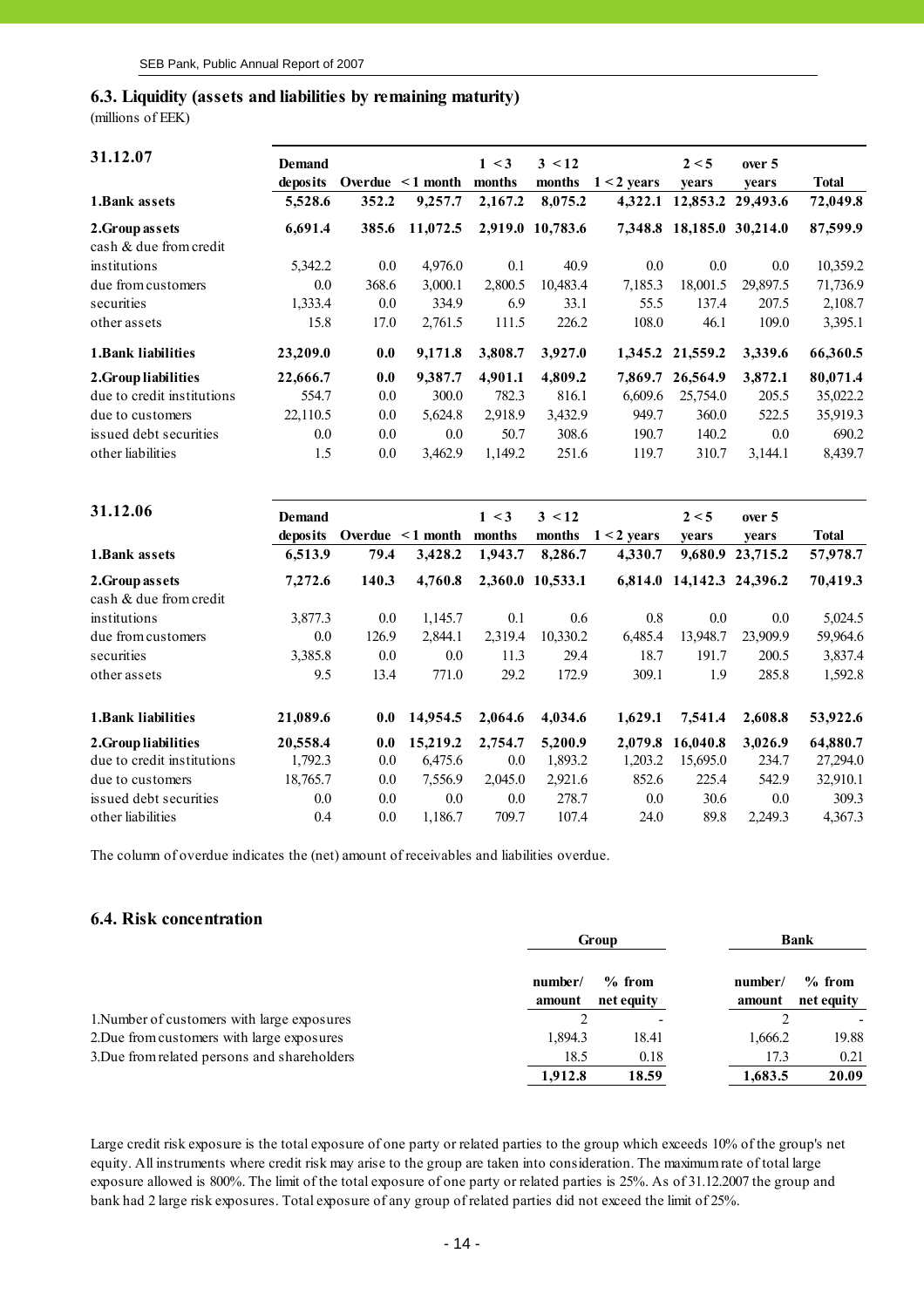# **III. Financial Statements**

| 1. | <b>Income Statement</b>                                     |                | Group    |                 | <b>Bank</b> |         |
|----|-------------------------------------------------------------|----------------|----------|-----------------|-------------|---------|
|    | (millions of EEK)                                           |                | 2007     | 2006            | 2007        | 2006    |
|    | <b>Interest income</b>                                      | $\mathfrak{Z}$ |          | 4,157.5 2,614.4 | 3,403.7     | 2,102.6 |
|    | Interest income from banking activities                     |                | 3,381.0  | 2,033.7         | 3,403.7     | 2,102.6 |
|    | Interest income from leasing activities                     |                | 725.7    | 517.0           | 0.0         | 0.0     |
|    | Other interest income                                       |                | 50.8     | 63.7            | 0.0         | 0.0     |
|    | <b>Interest expenses</b>                                    | 4              |          | 2,555.8 1,427.9 | 2,117.8     | 1,138.1 |
|    | Interest expenses from banking activities                   |                | 2,093.7  | 1,126.6         | 2,117.8     | 1,138.1 |
|    | Interest expenses from leasing activities                   |                | 462.1    | 301.3           | 0.0         | 0.0     |
|    | <b>Net Interest Income</b>                                  |                |          | 1,601.7 1,186.5 | 1,285.9     | 964.5   |
|    | <b>Income from securities</b>                               |                | 26.6     | 16.7            | 7.1         | 13.1    |
|    | Profit from equity method                                   |                | 10.8     | 8.5             | 0.0         | 0.0     |
|    | Profit/loss from sale of long term investment               |                | 15.2     | 7.8             | 6.4         | 12.7    |
|    | Dividends from long term securities                         |                | 0.6      | 0.4             | 0.7         | 0.4     |
|    | Net income from fees and commissions                        |                | 835.1    | 695.3           | 618.2       | 486.5   |
|    | Fee and commission income                                   | 5              | 1,228.3  | 977.2           | 900.3       | 712.3   |
|    | Fee and commission expense                                  | 6              | 393.2    | 281.9           | 282.1       | 225.8   |
|    | Net profit fom financial activities                         | 7              | 209.5    | 199.2           | 202.8       | 152.7   |
|    | Profit/Income                                               |                | 236.6    | 199.5           | 392.1       | 166.1   |
|    | Loss/Expense                                                |                | 27.1     | 0.3             | 189.3       | 13.4    |
|    | <b>Administrative expenses</b>                              |                | 1,001.9  | 771.9           | 861.9       | 681.5   |
|    | Salaries                                                    |                | 492.8    | 379.1           | 402.8       | 317.0   |
|    | Social insurance tax, unemployment insurance tax            |                | 163.0    | 126.1           | 135.3       | 107.0   |
|    | Other adminastrive expenses                                 | 8              | 346.1    | 266.7           | 323.8       | 257.5   |
|    | Value adjustments of investment properties, tangible and    |                |          |                 |             |         |
|    | intangible assets $(+/-)$                                   |                | $-61.3$  | $-70.6$         | $-51.7$     | $-56.7$ |
|    | Profit/Income                                               |                | 0.0      | 0.0             | 0.0         | 0.0     |
|    | Loss/Expense                                                |                | 61.3     | 70.6            | 51.7        | 56.7    |
|    | Value adjustments of advances and off-balance sheet commitm | 9              | $-174.4$ | $-35.0$         | $-154.6$    | $-5.0$  |
|    | Profit/Income                                               |                | 37.1     | 83.1            | 24.7        | 44.7    |
|    | Loss/Expense                                                |                | 211.5    | 118.1           | 179.3       | 49.7    |
|    | Value adjustments of long term investments $(+/-)$          |                | 0.0      | 0.0             | 0.0         | $-8.8$  |
|    | Income                                                      |                | 0.0      | 0.0             | 0.0         | 0.0     |
|    | Expense                                                     |                | 0.0      | 0.0             | 0.0         | 8.8     |
|    | Other operating income and expense $(+/-)$                  |                | 606.6    | 169.4           | 606.7       | 48.2    |
|    | Other operating income                                      | 10             | 645.5    | 186.7           | 634.3       | 62.9    |
|    | Other operating expense                                     | 11             | 38.9     | 17.3            | 27.6        | 14.7    |
|    | <b>Profit before taxation</b>                               |                |          | 2,041.9 1,389.6 | 1,652.5     | 913.0   |
|    | Income tax expenses                                         |                | 15.4     | 14.2            | 0.0         | 0.0     |
|    | Income tax of financial period                              | 12             | 11.1     | 16.9            | 0.0         | 0.0     |
|    | Change of potential income tax commitment                   |                | 4.3      | $-2.7$          | 0.0         | 0.0     |
|    | Net profit for reporting period                             |                |          | 2,026.5 1,375.4 | 1,652.5     | 913.0   |
|    | Attributable to the sole equity holder of the parent        |                | 2,026.5  | 1,375.4         | 1,652.5     | 913.0   |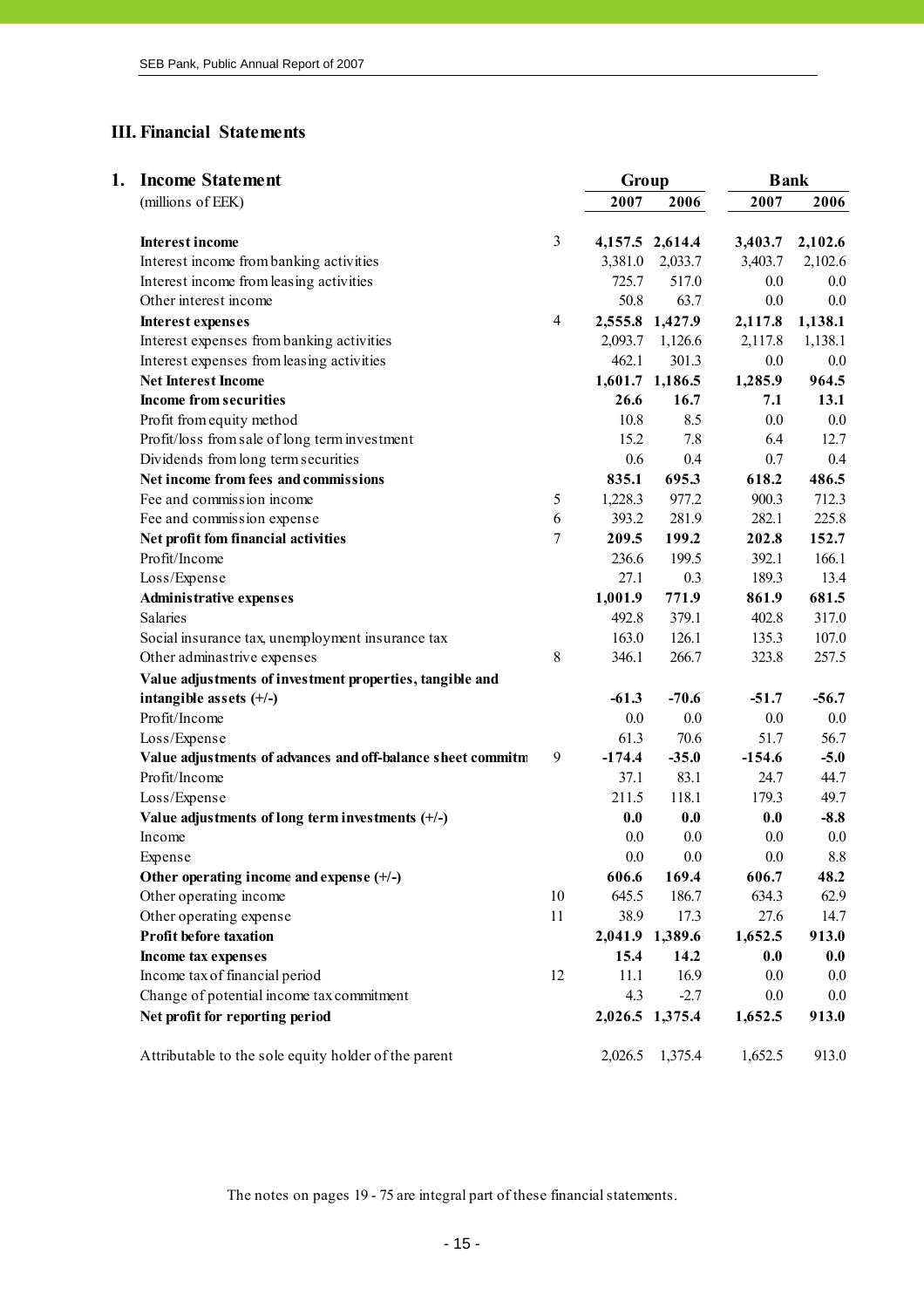| 2. | <b>Balance Sheet</b>                                  |        | Group    |          | <b>Bank</b> |          |
|----|-------------------------------------------------------|--------|----------|----------|-------------|----------|
|    | (millions of EEK)                                     | Note   | 31.12.07 | 31.12.06 | 31.12.07    | 31.12.06 |
|    | <b>AKTIVA (VARAD)</b>                                 |        |          |          |             |          |
|    | Cash                                                  |        | 751.9    | 667.9    | 751.9       | 667.9    |
|    | Loans and advances                                    |        | 81,344.2 | 64,321.2 | 67,984.0    | 53,464.7 |
|    | Balances with the central bank                        | 13     | 4,181.0  | 2,412.8  | 4,181.0     | 2,412.8  |
|    | Loans and advances to credit institutions             | 14     | 5,426.3  | 1,943.8  | 5,420.5     | 1,941.1  |
|    | Loans and advances to customers of credit institution | 15     | 59,292.8 | 49,283.4 | 58,683.6    | 49,263.7 |
|    | Due from customers of leasing enterprises             | 15     | 12,787.7 | 10,914.9 | 0.0         | 0.0      |
|    | Due from insurance institutions                       |        | 2.3      | 1.9      | 0.0         | 0.0      |
|    | Allowances for doubtful debt                          | 16, 17 | $-345.9$ | $-235.6$ | $-301.1$    | $-152.9$ |
|    | Debt securities and other fixed income securities     | 18     |          |          | 48.2        |          |
|    |                                                       |        | 532.0    | 3,015.4  |             | 2,625.7  |
|    | <b>Shares and other securities</b>                    | 18     | 1,576.7  | 822.0    | 689.8       | 367.1    |
|    | Shares and participations in affiliates               |        | 53.7     | 42.9     | 19.9        | 19.9     |
|    | Shares and participations in subsidaries              |        | 0.0      | 0.0      | 182.5       | 303.9    |
|    | Other shares and participations                       |        | 1,188.2  | 761.7    | 150.9       | 25.4     |
|    | Derivatives                                           |        | 334.8    | 17.4     | 336.5       | 17.9     |
|    | <b>Intangible assets</b>                              | 19     | 392.9    | 387.1    | 392.9       | 387.1    |
|    | Consolidated goodwill                                 |        | 379.1    | 379.1    | 379.1       | 379.1    |
|    | Other intagible assets                                |        | 13.8     | 8.0      | 13.8        | 8.0      |
|    | <b>Tangible assets</b>                                | 20     | 162.2    | 144.5    | 124.5       | 117.4    |
|    | Other assets                                          | 21     | 2,273.4  | 896.4    | 2,258.5     | 579.5    |
|    | Accrued income and prepaid expenses                   | 22, 23 | 1,121.7  | 696.4    | 317.4       | 273.8    |
|    | <b>TOTAL ASSETS</b>                                   |        | 88,155.0 | 70,950.9 | 72,567.2    | 58,483.2 |
|    |                                                       |        |          |          |             |          |
|    | PASSIVA (KOHUSTUSED JA OMAKAPITAL)                    |        |          |          |             |          |
|    | <b>Liabilities</b>                                    |        | 70,941.5 | 60,204.1 | 59,438.4    | 50,660.8 |
|    | Due to credit institutions                            | 24     | 35,022.2 | 27,294.0 | 22,769.7    | 17,284.2 |
|    | Due to customers of credit institutions               | 25     | 35,775.5 | 32,794.7 | 36,621.9    | 33,337.4 |
|    | Due to customers of insurance institution             | 25     | $0.0\,$  | 1.1      | 0.0         | 0.0      |
|    | Other commitments                                     |        | 143.8    | 114.3    | 46.8        | 39.2     |
|    | <b>Securities</b>                                     |        | 1,017.0  | 342.2    | 1,019.3     | 343.2    |
|    | Issued debt securities                                | 26     | 690.2    | 309.3    | 690.2       | 309.3    |
|    | Derivatives                                           |        | 324.2    | 32.9     | 326.5       | 33.9     |
|    | Other debt securities                                 |        | 2.6      | 0.0      | 2.6         | 0.0      |
|    | <b>Other liabilities</b>                              | 27     | 3,753.3  | 1,466.0  | 2,654.1     | 738.5    |
|    | Accrued expenses and deferred income                  | 28     | 1,215.5  | 620.0    | 634.9       | 348.6    |
|    | <b>Provisions</b>                                     | 29     | 531.1    | 417.7    | 0.8         | 0.8      |
|    | Insurance technical provisions                        |        | 526.2    | 415.0    | 0.0         | 0.0      |
|    | Other provisions                                      |        | 4.9      | 2.7      | 0.8         | 0.8      |
|    | Subordinated liabilities                              | 30     | 2,613.0  | 1,830.7  | 2,613.0     | 1,830.7  |
|    | <b>TOTAL LIABILITIES</b>                              |        | 80,071.4 | 64,880.7 | 66,360.5    | 53,922.6 |
|    | Share capital                                         | 31, 32 | 665.6    | 665.6    | 665.6       | 665.6    |
|    | Share premium                                         |        | 1,346.6  | 1,346.6  | 1,346.6     | 1,346.6  |
|    | General banking reserve                               |        | 298.5    | 298.5    | 298.5       | 298.5    |
|    | Revaluation reserve                                   |        | 11.4     | 19.8     | 0.0         | 0.0      |
|    | Statutory reserve                                     |        | 23.0     | 19.7     | 0.0         | 6.4      |
|    | Translation reserve                                   |        | $-0.8$   | 0.1      | 0.0         | 0.0      |
|    | Retained earnings                                     |        | 3,712.8  | 2,344.5  | 2,243.5     | 1,330.5  |
|    | Profit for the reporting period                       |        | 2,026.5  | 1,375.4  | 1,652.5     | 913.0    |
|    | <b>TOTAL SHAREHOLDERS' EQUITY</b>                     |        | 8,083.6  | 6,070.2  | 6,206.7     | 4,560.6  |
|    | <b>TOTAL LIABILITIES AND CAPITAL</b>                  |        | 88,155.0 | 70,950.9 | 72,567.2    | 58,483.2 |
|    |                                                       |        |          |          |             |          |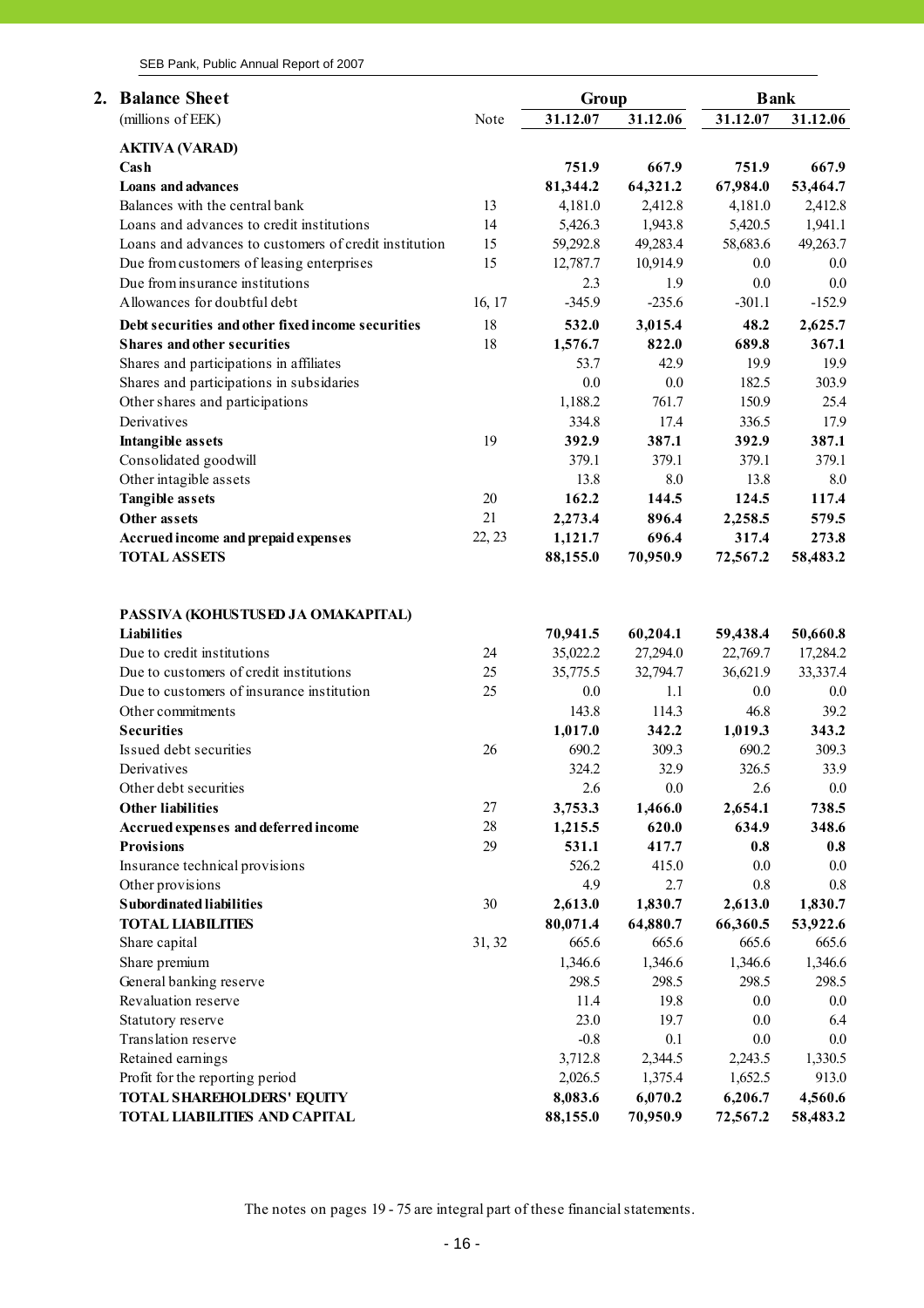#### **3. Cash Flow Statement**

| (millions of EEK)                                                           |        | Group                    |                          | <b>Bank</b>      |                   |
|-----------------------------------------------------------------------------|--------|--------------------------|--------------------------|------------------|-------------------|
|                                                                             | Note   | 2007                     | 2006                     | 2007             | 2006              |
| I. Cash flows from operating activities                                     |        |                          |                          |                  |                   |
| Interest received                                                           |        | 3,883.3                  | 2,430.5                  | 3,174.2          | 1,947.7           |
| Interest paid                                                               |        | $-2,015.5$               | $-1,134.0$               | $-1,701.5$       | $-923.0$          |
| Dividends received                                                          |        | 0.6                      | 0.4                      | 0.7              | 0.4               |
| Fee and commission received                                                 |        | 1,228.3                  | 977.2                    | 900.3            | 712.3             |
| Net trading income and other operating income                               |        | 463.3                    | 169.8                    | 527.3            | $-21.0$           |
| Personnel expenses and other operating expenses                             |        | $-1,001.9$               | $-771.9$                 | $-861.9$         | $-681.5$          |
| Income taxes paid                                                           |        | $-15.4$                  | $-14.2$                  | 0.0              | 0.0               |
| Revaluation adjustments                                                     |        | $-12.2$                  | 11.2                     | -6.4             | 6.4               |
| Cash flows from operating profits before changes in the operating assets    |        |                          |                          |                  |                   |
| and liabilities                                                             |        | 2,530.5                  | 1,669.0                  | 2,032.7          | 1,041.3           |
| Changes in operating assets:                                                |        |                          |                          |                  |                   |
| Loans and advances to credit institutions                                   |        | $-1,646.2$               | $-1.2$                   | $-1,948.1$       | $-19.3$           |
| Loans and advances to customers                                             |        | $-11,987.7$              | $-18,356.9$              | $-9,426.3$       | $-16, 179.1$      |
| Other assets                                                                |        | $-468.5$                 | 120.6                    | $-132.7$         | 53.4              |
| Changes of operating liabilities:                                           |        |                          |                          |                  |                   |
| Due to credit institutions                                                  |        | 10,015.5                 | 12,889.9                 | 7,401.1          | 10,955.2          |
| Due to customers                                                            | 25     | 2,979.7                  | 5,719.8                  | 3,284.5          | 5,950.0           |
| Government and foreign aid funds                                            |        | 29.5                     | 0.4                      | 7.6              | $-9.7$            |
| Other liabilities                                                           |        | 462.5                    | 29.1                     | 165.2            | $-58.9$           |
| Net cash flow from operating activities                                     |        | 1,915.3                  | 2,070.7                  | 1,384.0          | 1,732.9           |
| II. Cash flows from investing activities                                    |        |                          |                          |                  |                   |
| Purchase of investment portfolio securities                                 | 18     | $-10,817.7$              | $-1,005.3$               | $-9,183.8$       | $-3.4$            |
| Proceeds from sale of investment portfolio securities                       | 18     | 10,428.6                 | 680.6                    | 9,194.2          | 1.4               |
| Purchase of subsidaries                                                     | 18     |                          |                          | $-11.5$          | 0.0               |
| Proceeds from sale and liquidation of subsidaries                           | 18     | $\overline{\phantom{a}}$ | $\overline{\phantom{a}}$ | 132.9            | 38.9              |
| Purchase of associates                                                      | 18     | 0.0                      | $-7.0$                   | 0.0              | $-7.0$            |
| Proceeds from sale and liquidation of associates                            | 18     | 0.0                      | 1.1                      | 0.0              | 0.0               |
| Purchase of investment properties, tangible and intangible assets           | 19, 20 | $-94.9$                  | $-52.5$                  | $-67.3$          | $-39.0$           |
| Proceeds from sale of investment properties, tangible and intangible assets | 19, 20 | 10.1                     | 45.8                     | 2.7              | 13.0              |
| Net cash used in investing activities                                       |        | -473.9                   | $-337.3$                 | 67.2             | 3.9               |
|                                                                             |        |                          |                          |                  |                   |
| III. Cash flows from financing activities                                   |        | 615.6                    | 764.6                    | 615.6            | 764.6             |
| Proceeds from debt securities (issuing)                                     | 26     |                          |                          |                  |                   |
| Repurchasing of debt securities<br>Proceeds from subordinated loans         | 26     | $-234.7$<br>782.3        | $-754.5$<br>782.4        | $-234.7$         | $-754.5$<br>782.4 |
| Net cash flow from financing activities                                     | 30     | 1,163.2                  | 792.5                    | 782.3<br>1,163.2 | 792.5             |
| Net increase in cash and cash equivalents                                   |        | 2,604.6                  | 2,525.9                  | 2,614.4          | 2,529.3           |
|                                                                             |        |                          |                          |                  |                   |
| Cash and cash equivalents at beginning of period                            |        | 7,601.5                  | 5,070.4                  | 7,598.7          | 5,069.2           |
| Effect of exchange rate changes on cash and cash equivalents                |        | 13.8                     | 5.2                      | 1.0              | 0.2               |
| Cash and cash equivalents at end of period                                  |        | 10,219.9                 | 7,601.5                  | 10,214.1         | 7,598.7           |
|                                                                             |        | Group                    |                          | Bank             |                   |
| Cash and cash equivalents includes:                                         |        | 31.12.07                 | 31.12.06                 | 31.12.07         | 31.12.06          |
| Cash on hand                                                                |        | 751.9                    | 667.9                    | 751.9            | 667.9             |
| Balances with the central bank                                              | 13     | 4,181.0                  | 2,412.8                  | 4,181.0          | 2,412.8           |
| Liquid deposits in other credit institutions                                | 14     | 5,094.7                  | 1,881.4                  | 5,088.9          | 1,878.6           |
| Trading- and liquidity portfolio                                            | 18     | 192.3                    | 2,639.4                  | 192.3            | 2,639.4           |
| <b>Total</b>                                                                |        | 10,219.9                 | 7,601.5                  | 10,214.1         | 7,598.7           |

All cash eqivalents are freely available for use by the group with maturity of less than 3 months.

#### **Annexes to Cash Flow Statement**

1. AS SEB Pank has not paid income tax.

2. Financial transactions that are not reflected on the Cash Flow Statement:

2.1. AS SEB Pank and his subsidaries have not made investments with nonmonetary payment.

2.2. AS SEB Pank and his subsidaries have not received nonmonetary dividends paid in other assets.

3. AS SEB Pank and its subsidaries have not bought assets, acquired with Estonian Privatisation Vouchers (EVP)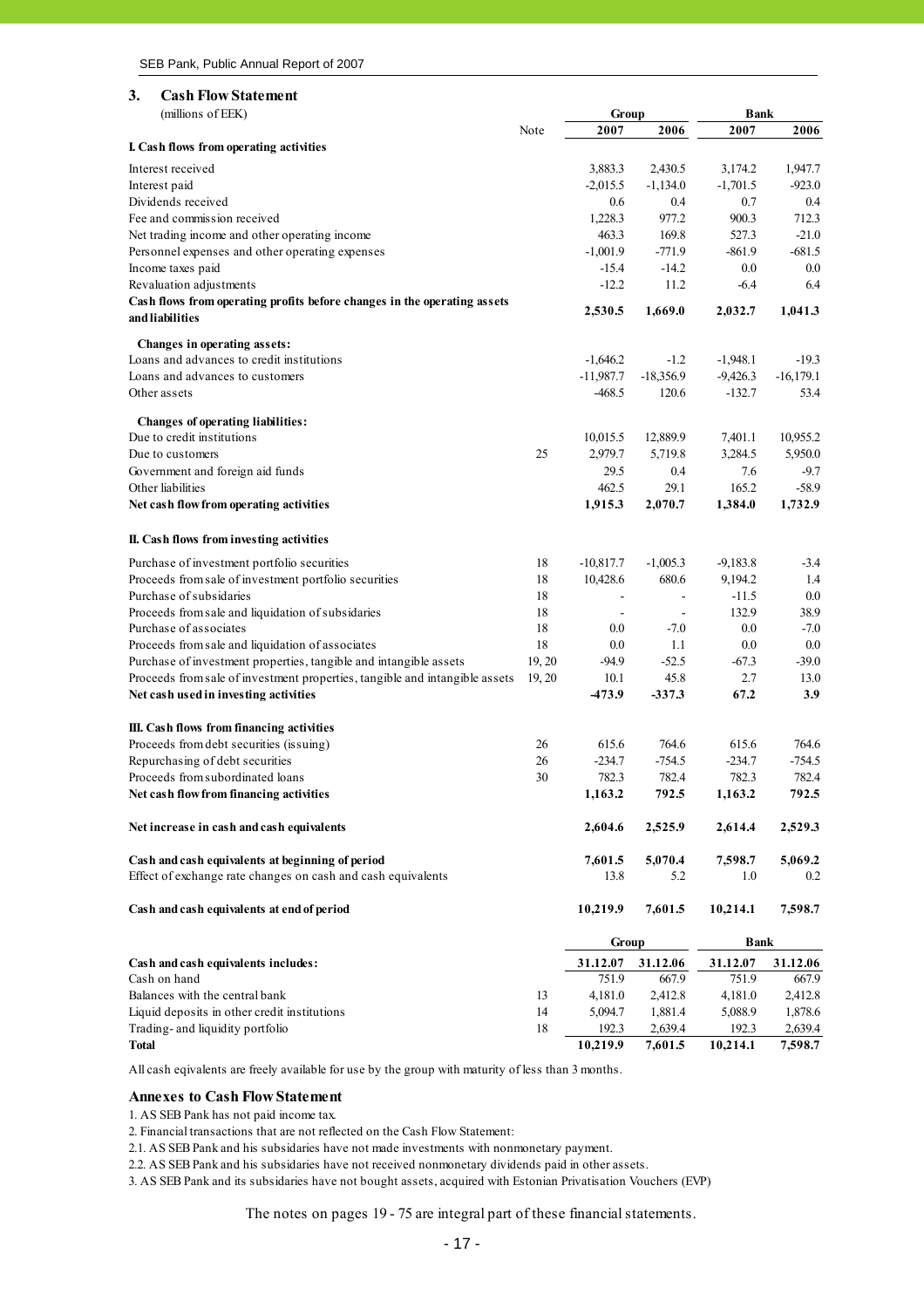#### **4. Changes in Shareholders' Equity**

(millions of EEK)

|                                                                                             | <b>Share</b><br>capital | <b>Share</b>   | Other        | <b>Translation</b> | <b>Retained</b>    | Total share<br>holders' |
|---------------------------------------------------------------------------------------------|-------------------------|----------------|--------------|--------------------|--------------------|-------------------------|
| Group                                                                                       | (Note 31)               | premium        | reserves)    | reserve            | earnings           | equity                  |
| Year beginning 01.01.2006                                                                   | 665.6                   | 1,346.6        | 316.7        | 0.4                | 2,354.6            | 4,683.9                 |
| Revaluation of securities                                                                   | 0.0                     | 0.0            | 11.2         | 0.0                | 0.0                | 11.2                    |
| Consolidation of foreign subsidaries                                                        | 0.0                     | 0.0            | 0.0          | $-0.3$             | 0.0                | $-0.3$                  |
| Statutory reserve                                                                           | 0.0                     | 0.0            | 10.1         | 0.0                | $-10.1$            | 0.0                     |
| Profit for the year                                                                         | 0.0                     | 0.0            | 0.0          | 0.0                | 1,375.4            | 1,375.4                 |
| <b>Final balance 31.12.2006</b>                                                             | 665.6                   | 1,346.6        | 338.0        | 0.1                | 3,719.9            | 6,070.2                 |
| Year beginning 01.01.2007                                                                   | 665.6                   | 1,346.6        | 338.0        | 0.1                | 3,719.9            | 6,070.2                 |
| Revaluation of securities                                                                   | 0.0                     | 0.0            | $-8.4$       | 0.0                | $-3.8$             | $-12.2$                 |
| Consolidation of foreign subsidaries                                                        | 0.0                     | 0.0            | 0.0          | $-0.9$             | 0.0                | $-0.9$                  |
| Statutory reserve                                                                           | 0.0                     | 0.0            | 3.3          | 0.0                | $-3.3$             | 0.0                     |
|                                                                                             |                         |                |              |                    |                    |                         |
| Profit for the year<br><b>Final balance 31.12.2007</b>                                      | 0.0<br>665.6            | 0.0<br>1,346.6 | 0.0<br>332.9 | 0.0<br>$-0.8$      | 2,026.5<br>5,739.3 | 2,026.5                 |
|                                                                                             |                         |                |              |                    |                    | 8,083.6                 |
|                                                                                             | <b>Share</b>            |                |              |                    |                    | Total share             |
|                                                                                             | capital                 | <b>Share</b>   | <b>Other</b> |                    | <b>Retained</b>    | holders'                |
| <b>Bank</b>                                                                                 | (Note 31)               | premium        | reserves)    |                    | earnings           | equity                  |
| Year beginning 01.01.2006                                                                   | 665.6                   | 1,346.6        | 298.5        |                    | 1,330.5            | 3,641.2                 |
| Revaluation of securities                                                                   | 0.0                     | 0.0            | 6.4          |                    | 0.0                | 6.4                     |
| Statutory reserve                                                                           | 0.0                     | 0.0            | 0.0          |                    | 0.0                | 0.0                     |
| Profit for the year                                                                         | 0.0                     | 0.0            | 0.0          |                    | 913.0              | 913.0                   |
| <b>Final balance 31.12.2006</b>                                                             | 665.6                   | 1,346.6        | 304.9        |                    | 2,243.5            | 4,560.6                 |
| Book value of holdings under control or<br>significant influence                            |                         |                |              |                    |                    | -323.9                  |
| Value of holdings under control or<br>significant influence, calculated by<br>equity method |                         |                |              |                    |                    | 1833.5                  |
|                                                                                             |                         |                |              |                    |                    |                         |
| Adjusted unconsolidated equity as at<br>31.12.2006                                          | 665.6                   | 1346.6         | 304.9        |                    | 2243.5             | 6070.2                  |
| Year beginning 01.01.2007                                                                   | 665.6                   | 1,346.6        | 304.9        |                    | 2,243.5            | 4,560.6                 |
| Revaluation of securities                                                                   | 0.0                     | 0.0            | $-6.4$       |                    | $0.0\,$            | $-6.4$                  |
| Statutory reserve                                                                           | 0.0                     | 0.0            | 0.0          |                    | $0.0\,$            | $0.0\,$                 |
| Profit for the year                                                                         | 0.0                     | 0.0            | 0.0          |                    | 1,652.5            | 1,652.5                 |
| <b>Final balance 31.12.2007</b>                                                             | 665.6                   | 1,346.6        | 298.5        |                    | 3,896.0            | 6,206.7                 |
| Book value of holdings under control or<br>significant influence                            |                         |                |              |                    |                    | $-202.4$                |
| Value of holdings under control or<br>significant influence, calculated by<br>equity method |                         |                |              |                    |                    | 2077.8                  |
| Adjusted unconsolidated equity as at<br>31.12.2007                                          | 665.6                   | 1346.6         | 298.5        |                    | 3896               | 8082.1                  |

Overview of share capital and ownership of shares is presented in Note 31.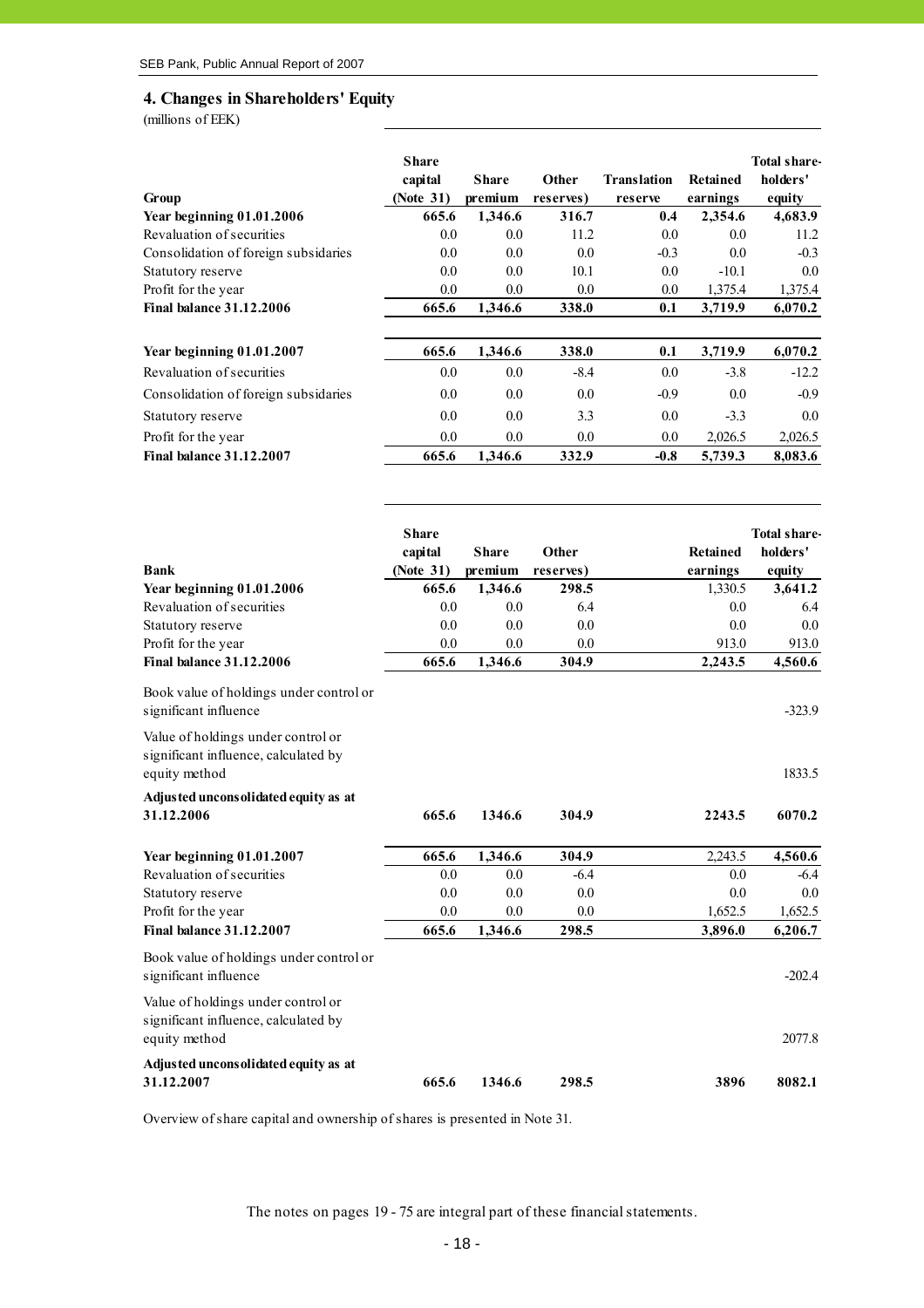### **Note 1**

## **ACCOUNTING PRINCIPLES**

AS SEB Pank (Reg. No. 10004252) is a credit institution registered in Tallinn (Estonia), Tornimäe Street 2, the sole shareholder of which is SEB AB, who is also the ultimate controlling party, registered in Sweden. On 7th of March 2008 the business name of AS SEB Eesti Ühispank was changed. New business name of the bank is AS SEB Pank. In this financial report new business name is used.

As at the end of year 2007 SEB Pank Group employed 1 663 people.

# **1.1. Basis of preparation**

These consolidated financial statements of SEB Pank Group (the Group) are prepared in accordance with international financial reporting standards, but differs from the SEB Pank Annual Report of 2007 primarily by its way of presentation, since this report implements the balance sheet and income statement as well as cash flow scheme requirements, established with the Decree no. 13, dated 03.12.2003 of the Bank of Estonia President. The principal accounting policies applied in the preparation of these consolidated financial statements are set out below. These policies have been consistently applied to all the years presented, unless otherwise stated.

These financial statements have been prepared under the historical cost convention, except as disclosed in some of the accounting policies below (i.e. financial assets at fair value). Financial statements have been prepared according to accrual principle of accounting.

These consolidated financial statements have been prepared in millions of Estonian kroons.

When the presentation or classification of items in the consolidated financial statements is amended, comparative amounts for the previous period are also reclassified (see Notes 1.24, 1.25), if not referred differently in specific accounting principle.

Certain new standards, amendments and interpretations to existing standards have been published by the time of compiling these financial statements that are mandatory for the company's accounting periods beginning after 1 January 2007 or later periods. The overview of these standards and the Group management estimate of the potential impact of applying the new standards and interpretations is given at the end of this section (Note 1.25).

# **1.2. Critical accounting estimates and judgments**

The preparation of the consolidated financial statements in accordance with the International Financial Reporting Standards as adopted by the EU requires the use of certain critical accounting estimates and assumptions that affect the reported amounts of assets and liabilities and disclosure of contingent assets and liabilities at the date of the financial statements and the reported amounts of revenues and expenses for the reporting period. Although these estimates are based on management's best knowledge and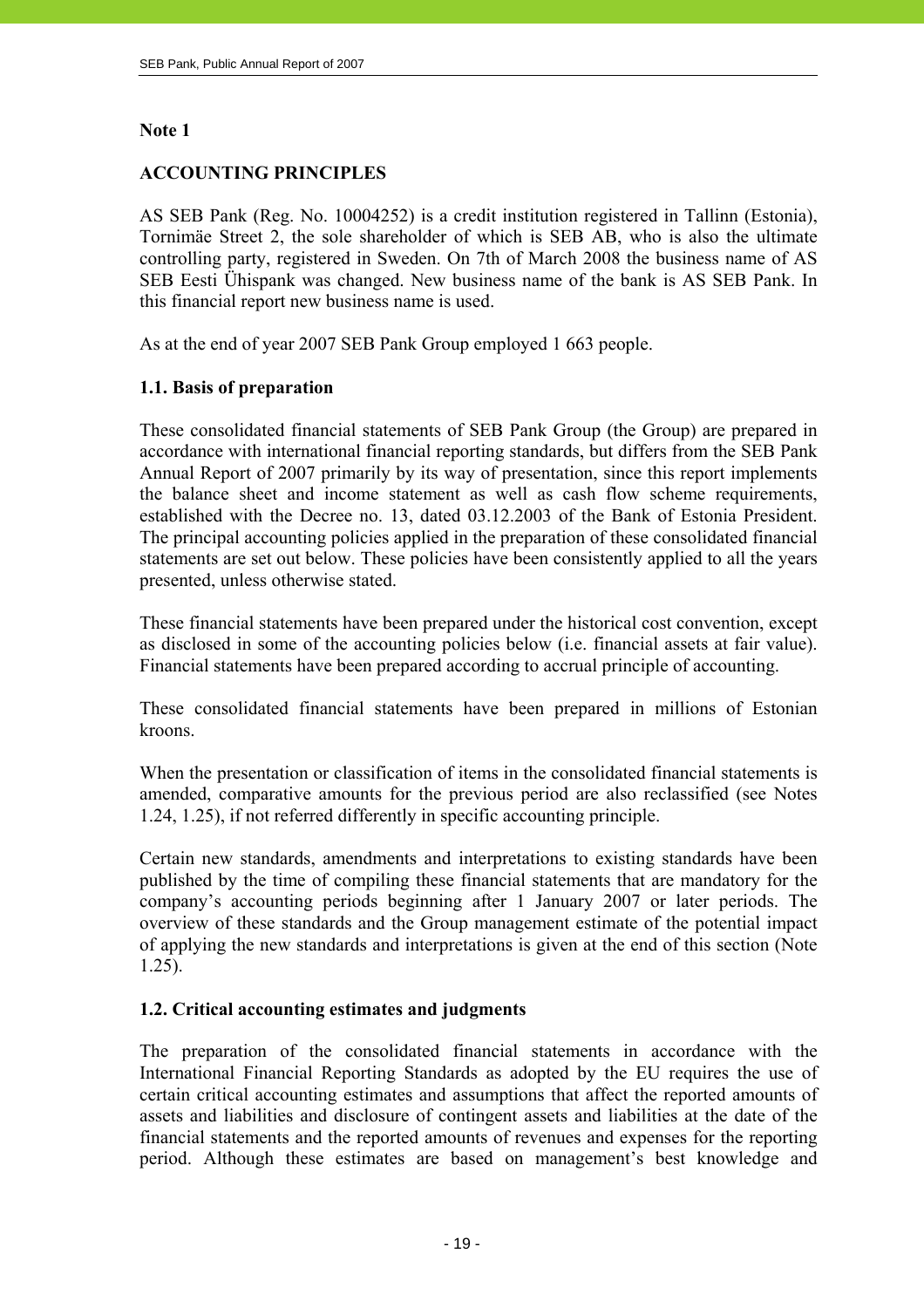judgement of current events and actions, the actual outcome and the results ultimately may significantly differ from those estimates. More detailed overview of the estimates made is provided under accounting principles or disclosures set out below.

Critical estimates and judgement are specifically used in the following areas:

- a) Impairment losses on loans and advances (Note 2.2)
- b) Fair value of financial assets and liabilities
- c) Impairment assessment for goodwill (Note 19)
- d) Fair value of derivative financial instruments

Estimates and judgments are continually evaluated based on historical experience and other factors, including expectations of future events that are believed to be reasonable under the circumstances.

# **1.3. Consolidation**

These consolidated financial statements of the SEB Pank Group comprise of the financial statements of the parent company AS SEB Pank and its subsidiaries as at 31 December 2007. The subsidiaries being consolidated are listed on page 4 (See table 1.1).

In the group's consolidated financial statements, the financial statements of the parent bank and its subsidiaries have been combined on a line-by-line basis. Intra-group balances and intra-group transactions and unrealised gains on transactions between group companies have been eliminated in full. Unrealised losses are also eliminated unless the transaction provides evidence of impairment of the asset transferred. All the subsidiaries that are controlled by SEB Pank have been consolidated. The accounts of the subsidiaries used for consolidation have been prepared in conformity with the accounting principles of the parent company.

#### Subsidiaries

Subsidiary is an entity controlled by the parent company. Control is presumed to exist when the parent owns, directly or indirectly, more than 50% of the voting power of an enterprise or otherwise has power to govern the financial and operating policies. Subsidiaries are consolidated from the date on which control is transferred to the Group and are no longer consolidated from the date that control ceases to exist.

The purchase method of accounting is used to account for the acquisition of subsidiaries. The cost of an acquisition is measured as the fair value of the assets given, equity instruments issued and liabilities incurred or assumed at the date of exchange, plus costs directly attributable to the acquisition. According to the purchase method all the identifiable assets and liabilities of the subsidiary acquired are measured at their fair values at the acquisition date, irrespective of the extent of any minority interest, and the excess of the cost of acquisition over the fair value of the net assets of the subsidiary acquired is recorded as goodwill (Note 1.8). If the cost of acquisition is less than the fair value of the net assets of the subsidiary acquired, the difference is recognised directly in the income statement.

Revenues and expenses of the subsidiaries acquired within the financial year are consolidated into the group income statement starting from the date of acquisition to the end of the financial year. Result of operations of subsidiaries disposed of during the year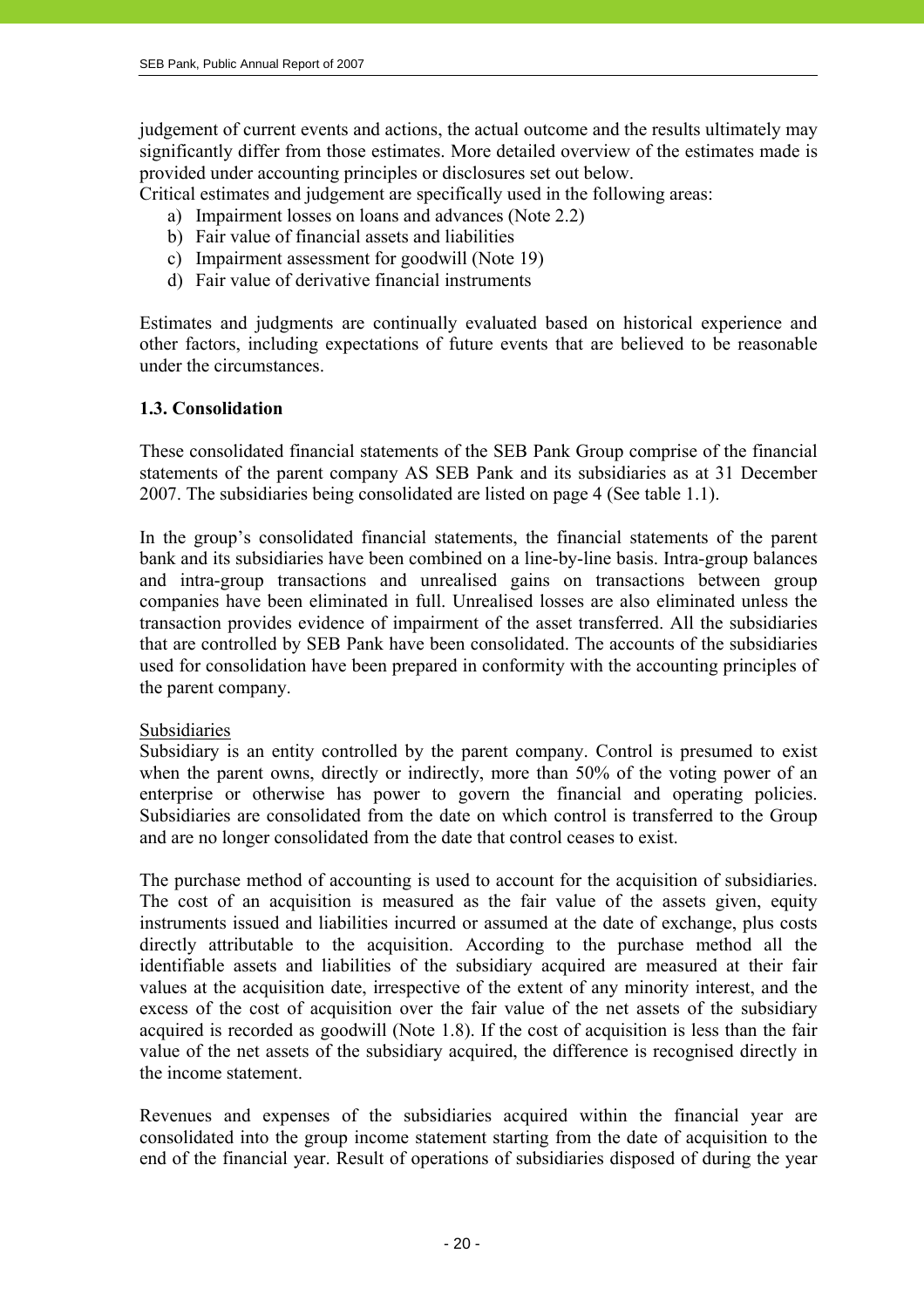is consolidated into group income statement from the beginning of the financial year until the date of disposal.

#### Associates

Associate is an entity over which the Group has significant influence, but which it does not control. Generally, significant influence is presumed to exist when the group holds between 20% and 50% of the voting rights.

Investments in associates are initially recognised at cost. The Group's investment in associates includes goodwill (net of any accumulated impairment loss) identified on acquisition (Note 1.8). Investments in associates are accounted for under the equity method of accounting. Under this method, the investment in Group financial statements is increased by the share of post-acquisition profit and reduced by the share of loss or distribution of profit received from the associated company and attributable to the Group and any goodwill impairment. The Group's share of post-acquisition movements in reserves is recognised in reserves. When the Group's share of losses in an associate equals or exceeds its interest in the associate, including any other unsecured receivables, the Group does not recognise further losses, unless it has incurred obligations or made payments on behalf of the associate.

Unrealised gains on transactions between the Group and its associates are eliminated to the extent of the Group's interest in the associates. Unrealised losses are also eliminated unless the transaction provides evidence of an impairment of the asset transferred. Accounting policies have been changed where necessary to ensure consistency with the policies adopted by the Group.

#### Parent company separate financial statements – primary statements

In bank financial statements, the investments into the shares of subsidiaries and associated companies are accounted for at cost less any impairment recognized.

#### **1.4. Foreign currency transactions and assets and liabilities denominated in a foreign currency**

#### Functional currency

The financial statements of the Group companies have been prepared using the currency (*functional currency*) which best reflects the company's economic environment. The consolidated financial statements have been presented in Estonian kroons, which is also the functional currency of the parent company.

#### Foreign currency transactions

Foreign currency transactions have been recorded based on foreign currency exchange rates of the Bank of Estonia (Central Bank) prevailing on the transaction dates. In the case of differences in the transfer of cash (i.e. settlement) and exchange rates prevailing on the transaction date, the exchange rate differences are recorded in the income statement under the line "Net profit fom financial activities".

#### Assets and liabilities denominated in foreign currencies

Monetary assets and liabilities and non-monetary assets and liabilities valued at fair value and denominated in foreign currencies have been translated into Estonian kroons based on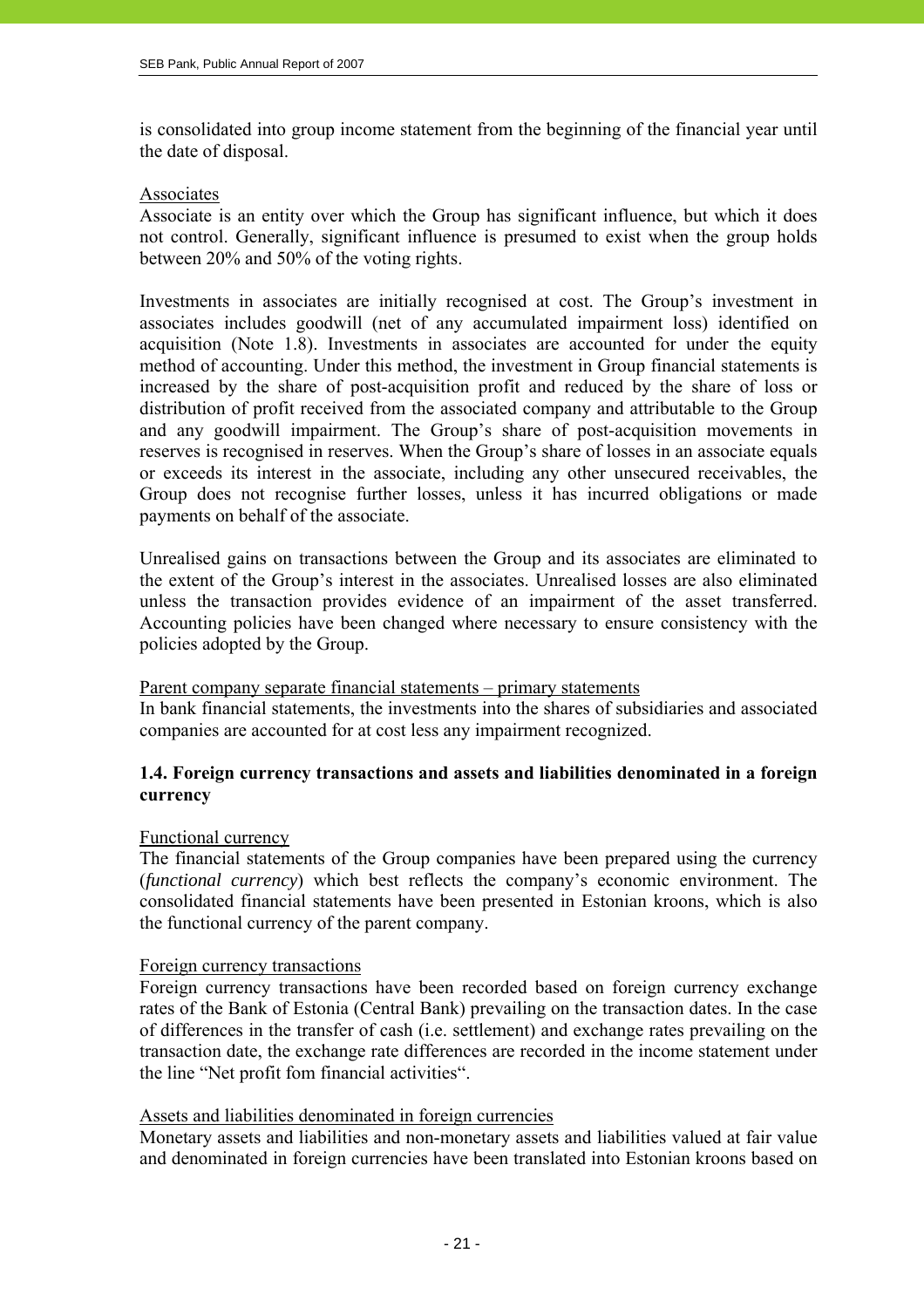the foreign currency exchange rates of the Bank of Estonia prevailing on the balance sheet date. Gains and losses on translation form monetary assets and liabilities are recorded in the income statement under the line "Net profit fom financial activities". Changes in the fair value of monetary securities denominated in foreign currency classified as available for sale are analysed between translation differences resulting from changes in the amortised cost of the security and other changes in the carrying amount of the security. Translation differences related to changes in the amortised cost are recognised in profit or loss as"Net profit fom financial activities", and other changes in the carrying amount are recognised in fair value reserve in equity. Translation differences on non-monetary items, such as equities held at fair value through profit or loss, are reported as part of the fair value gain or loss on line "Net profit fom financial activities". Translation differences on non-monetary items, such as equities classified as available-for-sale financial assets, are included in the fair value reserve in equity.

#### Group companies

The results and financial position of all the group entities (none of which has the currency of a hyperinflationary economy) that have a functional currency different from the presentation currency are translated into the presentation currency. Income statements and cash flows of foreign entities are translated into Estonian kroons at average exchange rates (unless this average is not a reasonable approximation of the cumulative effect of the rates prevailing on the transaction dates, in which case income and expenses are translated at the dates of the transactions) for the year and their balance sheets are translated at the exchange rates ruling on 31 December, the balance sheet date. Unrealised exchange differences arising from the translation are taken to a separate account in shareholders' equity. When a foreign entity is sold (or part of it is sold), such exchange differences are recognised in the income statement as part of the gain or loss on sale.

# **1.5. Cash and cash equivalents**

For the purposes of the cash flow statement, cash and cash equivalents are cash at hand, available for use deposits due from central bank and readily available deposits in other credit institutions and also less than 3-month maturity liquid securities acquired for trading purpose or decided to be recognized at fair value through profit or loss at inception.

#### **1.6. Financial assets**

Financial assets are any assets that are cash, a contractual right to receive cash or another financial asset from another enterprise, a contractual right to exchange financial instruments with another enterprise under conditions that are potentially favourable or an equity instrument of another enterprise. The Group classifies its financial assets in the following categories:

- 1.6.1. loans and receivables,
- 1.6.2. financial assets at fair value through profit or loss,
- 1.6.3. available for sale financial assets.

Management determines the classification of its investments at initial recognition.

The group has not classified any financial assets to the group "held to maturity" (Note 1.24).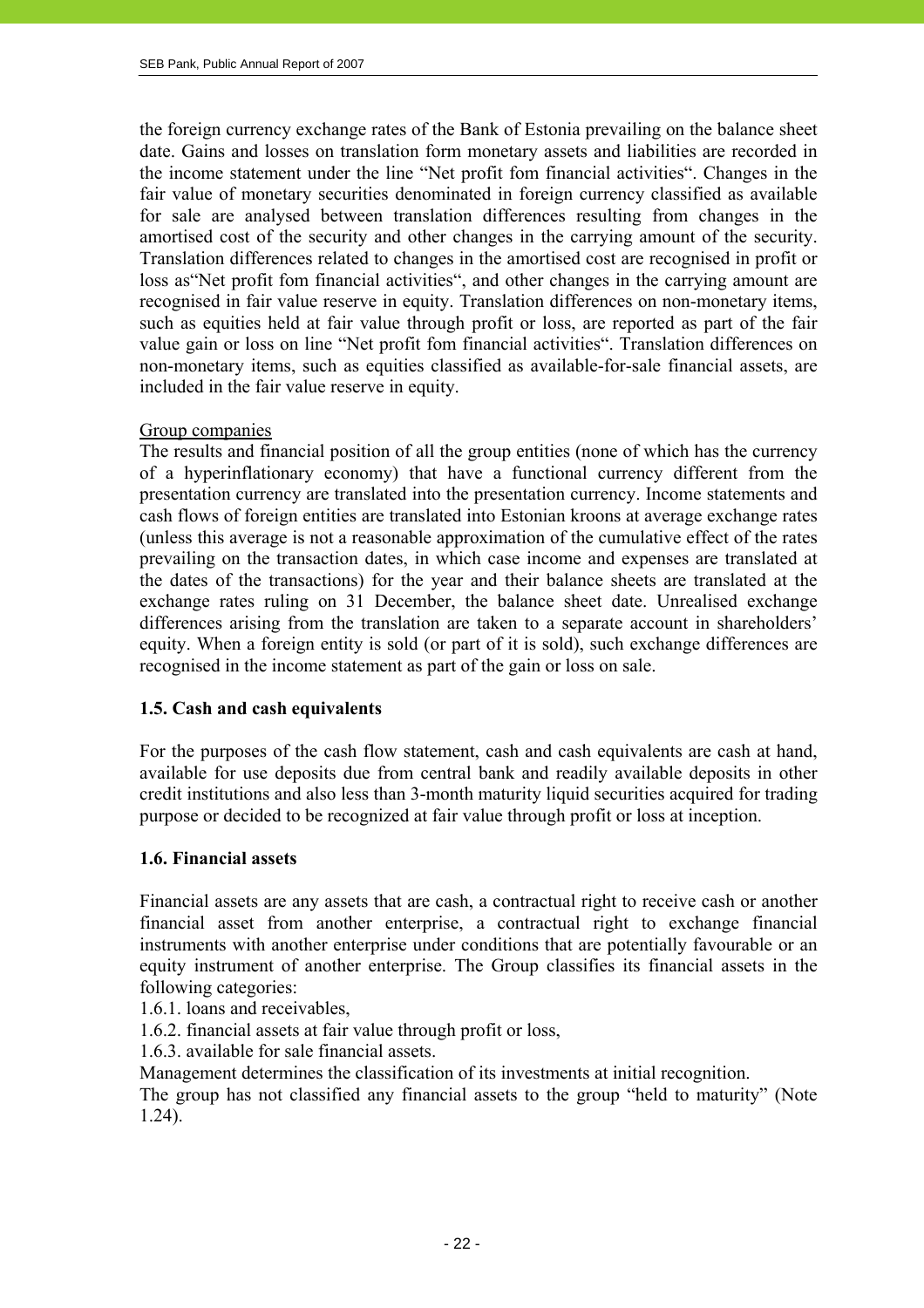#### **1.6.1. Loans and receivables**

#### Loans and receivables

Loans and receivables are non-derivative financial assets with fixed or determinable payments that are not quoted in an active market. They arise when the Group provides money, goods or services directly to a debtor with no intention of trading the resulting receivable.

Loans and receivables are recognized in the balance sheet when the cash is paid to the borrower or right to demand payment has arisen and are derecognized only when they are repaid or written-off, regardless of the fact that part of them may be recognized as costs through providing allowances for loans. The loan allowances are presented on the respective balance sheet line at negative value. Loans have been recognized in the balance sheet at amortized cost using the effective interest rate method. Accrued interest on the loans and not yet collected is recorded in the balance sheet under "Accrued income and prepaid expenses". For overdrafts and credit cards, the actual use of the limit by the borrower is stated in the balance sheet. The unused credit limit is recognized as contingent (off-balance sheet) commitment.

#### Repurchase agreements

Securities purchased under agreements to resell ('reverse repos') are recorded as loans and advances to other banks or customers, as appropriate. The difference between sale and repurchase price is treated as interest and accrued over the life of the agreements using the effective interest method. Securities lent to counterparties are also retained in the financial statements.

#### Leasing receivables

Financial lease claims include receivables from financial lease, consumer factoring and installment sale. A financial lease is a lease transaction where all major risks and rights deriving from the use of the leased assets are transferred from the leasing firm to the lessee. Legal ownership to the property may be transferred to the lessee at the end of the lease period.

The receivables from the financial lease agreements are recognized in net present value of the minimum lease payments, from which the payments of principal received have been deducted. Lease payments collected are allocated between repayment of principal and financial income. Financial income is recognized over the rental period based on the pattern reflecting a constant periodic rate of return on the lessor's net investment in the finance lease. Initial service fees collected at issuance are included into the calculation of effective interest rate and lessor's net investment. Allowances for lease receivables are presented on the respective balance sheet line at negative value.

The lease receivable to the client is recognized in the balance sheet as of the moment of delivering the assets being the object of the agreement to the client. In case of transactions, in which the assets being the object of the agreement having a long delivery term have not yet been delivered to the client, the payments received from the lessees under these agreements are recognized in the balance sheet as prepayments of buyers under "Accrued expenses and deferred income". The amounts paid by the leasing firm for the assets under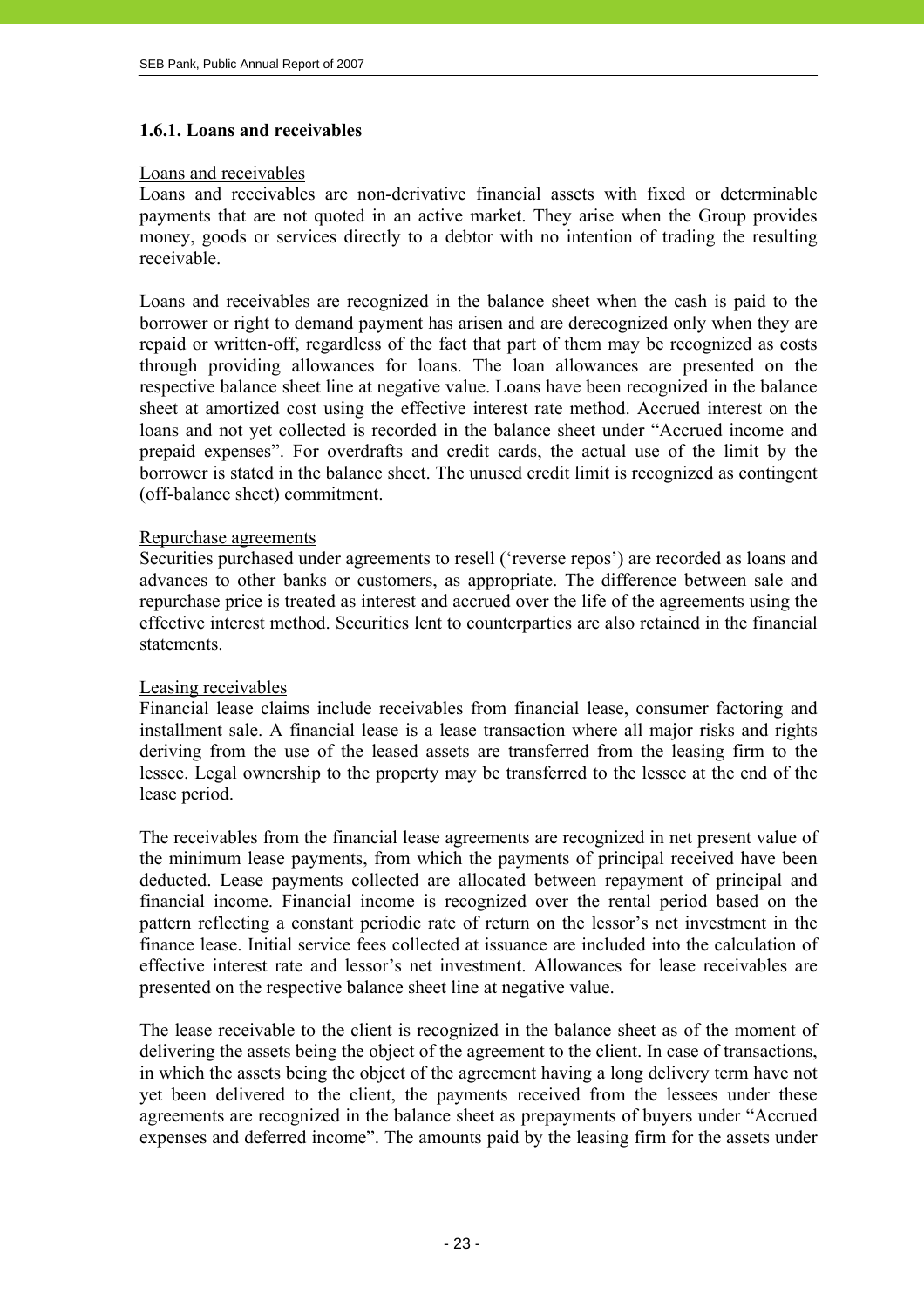lease agreements not yet delivered are recognized in the balance sheet as prepayments to suppliers under "Accrued income and prepaid expenses".

#### Factoring and warehouse receipt financing receivables

Factoring transactions are considered to be financing transactions where the leasing firm provides the financial resources to its selling partners through transfer of the rights to the receivables from these sales transactions. The leasing firm acquires the right for the receivables payable by the buyer subject to the sales contract.

Factoring is the transfer of receivables. Depending on the terms of the factoring contract the buyer either accepts the transfer of substantially all the risks and rewards of the ownership of the receivable (non-recourse factoring) or retains the right to transfer the risks and rewards back to the seller during a pre-specified term (recourse factoring).

Warehouse receipt financing transactions are financing transactions, where the lease firm finances its partners, by granting them a loan against pledged stock reserves.

Factoring and warehouse receipt financing receivables are recorded in the balance sheet at amortised cost, from which the payments of principal claim collected have been deducted. Allowances for factoring receivables are presented on the respective balance sheet line at negative value. The receivable to the client is recognised as of the moment of factoring the purchase-sale agreement, i.e. as of assuming the receivable.

#### Valuation of loans and receivables

The Group assesses consistently whether there is objective evidence that a financial asset or group of financial assets is impaired. A financial asset or a group of financial assets is impaired and impairment losses are incurred only if there is objective evidence of impairment as a result of one or more events that occurred after the initial recognition of the asset (a 'loss event') and that loss event (or events) has an impact on the estimated future cash flows of the financial asset or group of financial assets that can be reliably estimated.

For valuation of loans and receivables several risks are prudently considered. SEB Pank introduced a customer rating system for evaluating corporate loans, corresponding to the principles used in SEB, the parent bank of SEB Pank. Valuation of the customer receivables is based on the client's company's financial position, situation of the industry, trustworthiness of the borrower, competence of the management of the client, timely fulfillment of contractual obligations and other factors, all of which together help to assess the value of the receivable and the amount of incurred loss in the portfolio of loans. Valuation of loans to private individuals is based on timely fulfillment of contractual obligations, solvency and collateral, age, educational status, length of employment, saving practices and other factors, affecting the credit risk.

The Group first assesses whether objective evidence of impairment exists individually for financial assets that are individually significant, and individually or collectively for financial assets that are not individually significant. If the Group determines that no objective evidence of impairment exists for an individually assessed financial asset, whether significant or not, it includes the asset in a group of financial assets with similar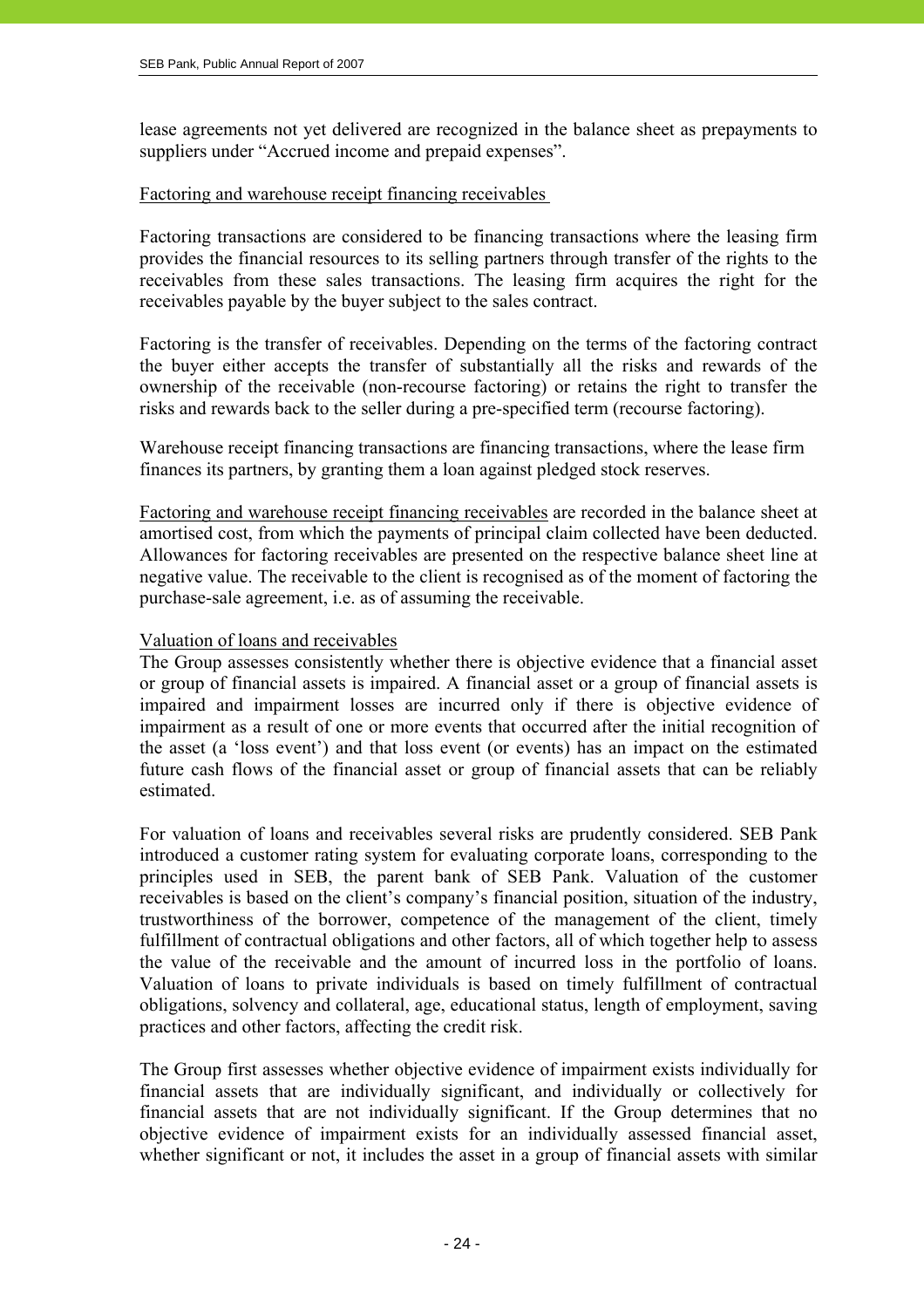credit risk characteristics and collectively assesses them for impairment. Assets that are individually assessed for impairment and for which an impairment loss is or continues to be recognised are not included in a collective assessment of impairment. For the purposes of a collective evaluation of impairment, financial assets are grouped on the basis of similar credit risk characteristics (ie, on the basis of the Group's grading process that considers asset type, industry, collateral type, past-due status and other relevant factors). Those characteristics are relevant to the estimation of future cash flows for groups of such assets.

Future cash flows in a group of financial assets that are collectively evaluated for impairment are estimated on the basis of the contractual cash flows of the assets in the Group and historical loss experience for assets with credit risk characteristics similar to those in the Group. Historical loss experience is adjusted on the basis of current observable data to reflect the effects of current conditions that did not affect the period on which the historical loss experience is based and to remove the effects of conditions in the historical period that do not currently exist. The methodology and assumptions used for estimating future cash flows are reviewed regularly by the Group to reduce any differences between loss estimates and actual loss experience.

For assessment of loan losses, the probability of collecting the loan and interest payments over the coming periods are considered, as well as discounted present value of estimated collections, discounted at the financial asset's original effective interest rate, and anticipated proceeds from the realization of collateral (excluding future credit losses that have not been incurred), which together help to assess the amount of loss incurred of the loan. The amount of the loss is measured as the difference between the asset's carrying amount and the present value of estimated future cash flows. For these assessed incurred loan losses, the relevant allowance has been established. The carrying amount of the asset is reduced through the use of an allowance account and the amount of the loss is recognised in the income statement. Specific and collective (based on incurred loss estimation on the group basis) allowances are provided for individually assessed loans, and group based allowances for homogenous loan groups.

Changes of allowances for credit losses are recognised in the income statement in "Value adjustments of advances and off-balance sheet commitments". If, in a subsequent period, the amount of the impairment loss decreases and the decrease can be related objectively to an event occurring after the impairment was recognised (such as an improvement in the debtor's credit rating), the previously recognised impairment loss is reversed by adjusting the allowance account. The amount of the reversal is recognised in the income statement in "Value adjustments of advances and off-balance sheet commitments".

When a loan is uncollectible, it is written off against the related allowance for loan impairment. Such loans are written off after all the necessary procedures have been completed and the amount of the loss has been determined.

Loans that are either subject to collective impairment assessment or individually significant and whose terms have been renegotiated are no longer considered to be past due but are treated as normal loans.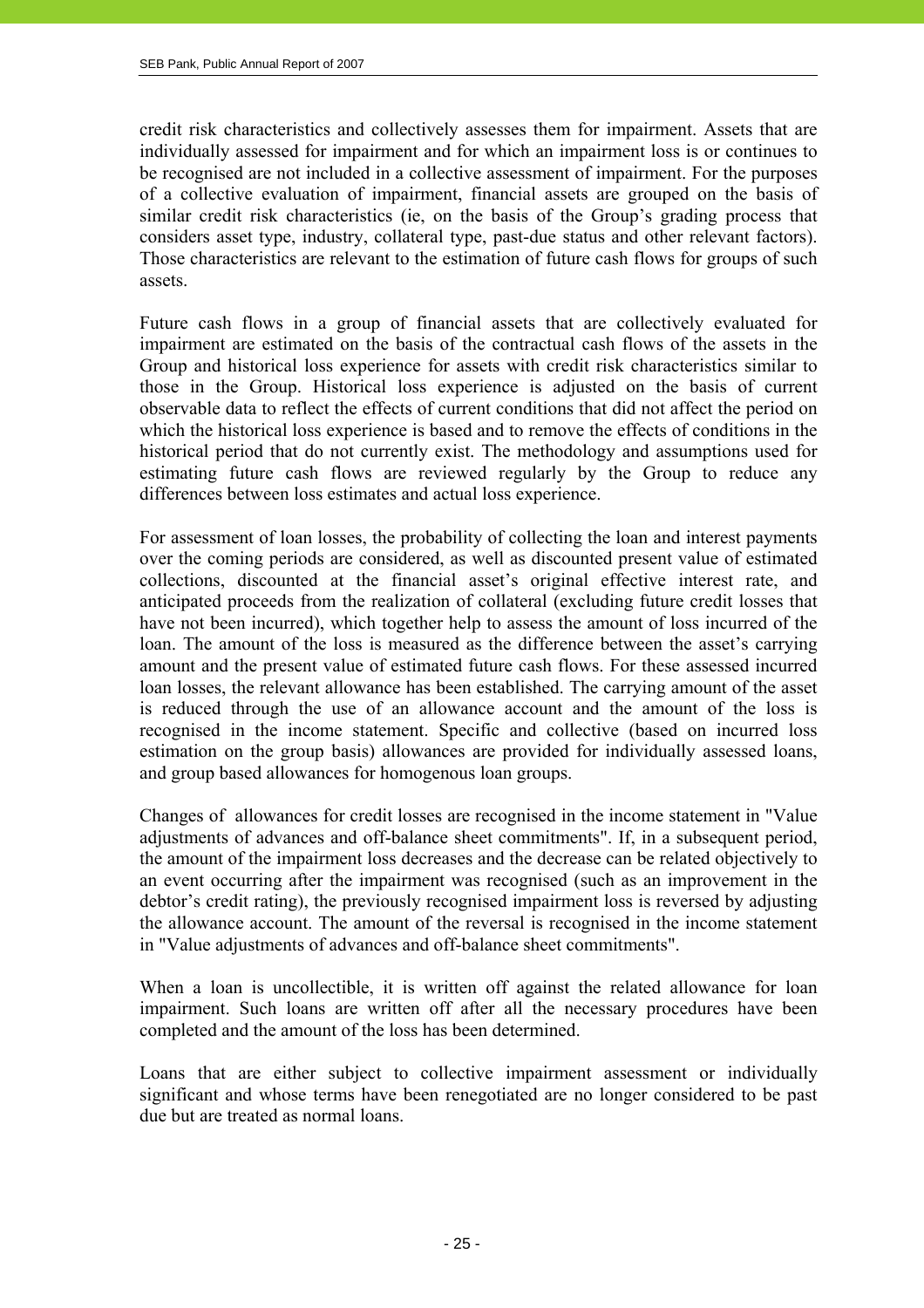More detailed overview of the credit risk management principles is given in Note 2 "Risk policy and management" (see page 41).

Interest income on loans is presented on the income statement under "Interest income".

## **1.6.2. Financial assets at fair value through profit or loss**

Financial assets at fair value through profit or loss include:

- financial assets held for trading
- financial assets designated at fair value through profit or loss at inception

#### Financial assets held for trading

This group of financial assets includes securities acquired or incurred principally for the purpose of selling or repurchasing in the near term or if it is part of a portfolio of identified financial instruments that are managed together and for which there is evidence of a recent actual pattern of short-term profit-taking, and derivatives.

#### *Securities acquired or incurred principally for the purpose of selling or repurchasing in the near term*

This group includes shares and bonds acquired for trading purpose. Trading securities are initially recognised at fair value excluding transaction costs on the trade date and are subsequently presented in fair value.

The fair value of held for trading securities quoted on an active market are based on current bid prices. The shares not quoted on an active market are revalued in fair value according to the price of the last transaction. If this price is not reliable, the shares are revaluated into fair value based on all available information regarding the investment value. For held for trading debt securities, which are not quoted on an active market, cash flows are discounted at market interest rates, issuer's risk added.

In any case, if the market for a financial asset is not active, the Group establishes fair value by using valuation techniques. These include the use of recent arm's length transactions, discounted cash flow analysis, and other valuation techniques commonly used by market participants.

The unrealized and realized result of the trading securities is recorded in income statement under "Net profit fom financial activities".

Dividend income from financial assets that are classified as held for trading, is recognised in income statement on line "Net profit fom financial activities" when the entity's right to receive payment is established.

#### *Derivatives*

Derivatives (forward-, swap- and option transactions) are initially recognised at fair value excluding transaction costs on the trade date and are subsequently presented at fair value. If derivatives are quoted on an active market, market value is used as a fair value. If not, the valuation techniques are used to find the fair value.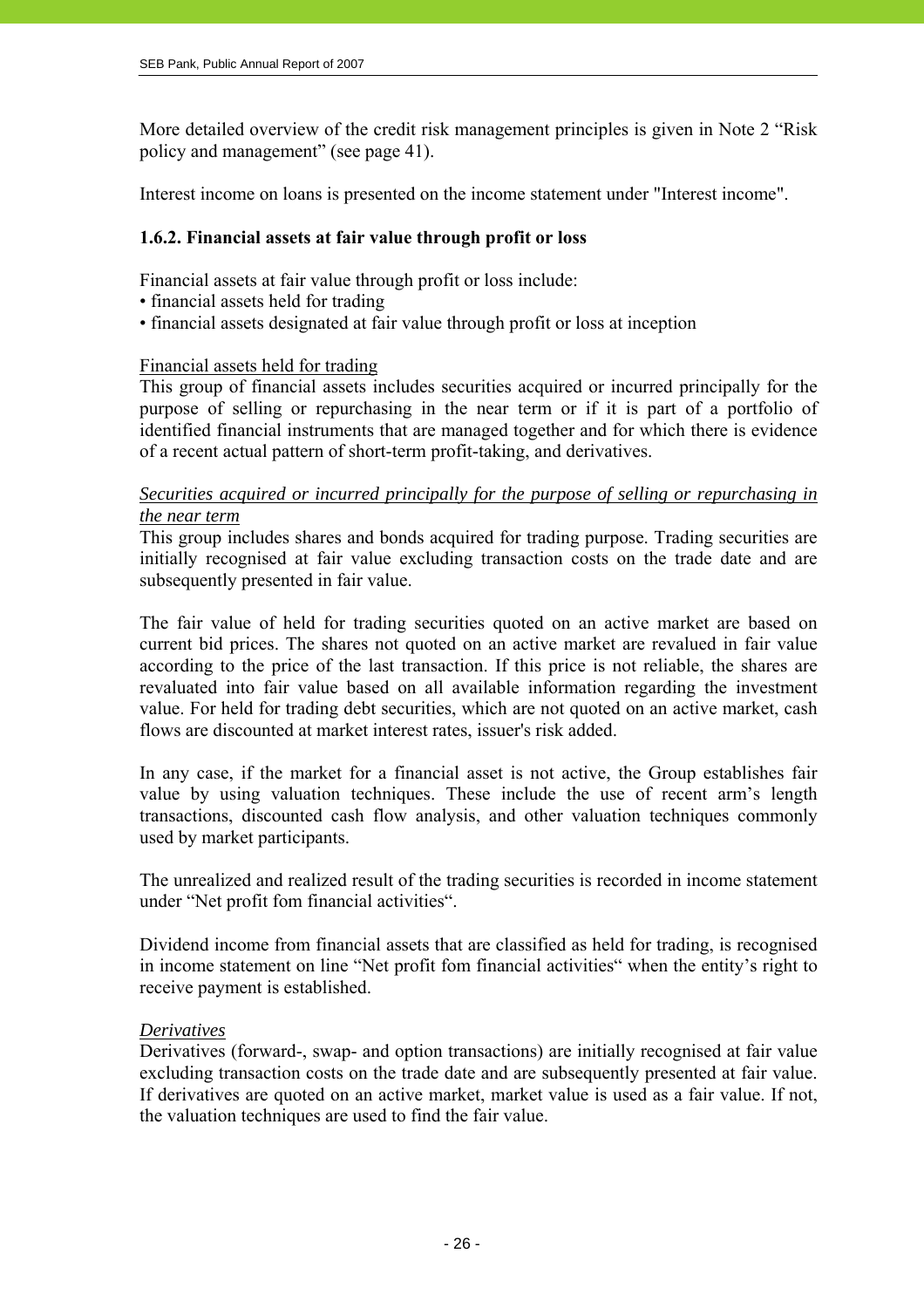These transactions are booked in balance sheet as assets, if their fair value is positive and as liabilities, if the fair value is negative. The fair values of derivative assets and liabilities recorded in balance sheet are not netted. The Group does not apply hedge accounting principles for the accounting of derivative financial instruments.

In valuation of currency derivatives (excl. currency options), future cash flows are discounted using market interest rates. Currency and equity options are revalued to market value, if active market exists. If a reliable market value can not be obtained, the fair value of options is calculated by using the Black-Scholes model.

Currency forward and swap transactions are valued by discounting future cash flows using effective interest rate. Respective interest income is presented in the income statement under "Interest income".

The realized profit and unrealized gain/loss from the revaluation of derivatives is recorded in the income statement under "Net profit fom financial activities".

#### Financial assets designated at fair value through profit or loss at inception

In this class of securities are classified securities where the company has upon initial recognition designated the securities to be recorded as at fair value through profit or loss and as a result the changes in the fair value of these securities are consistently recognized in the profit or loss of the reporting period. In the current reporting period this class of securities included the portfolio of investments acquired and held to cover the insurance and investment contracts concluded by the life insurance company belonging to the group. The realized and unrealized result from the revaluation of these securities is recorded in the income statement under "Other operating income and expense". This group also included until 1.01.2007 acquired liquidity portfolio held to manage the liquidity risk. This portfolio has been disposed of by year end 2007. Interest income on these instruments are recognised in income statement under "Interest income". The realized and unrealized result from the revaluation of these securities is recorded in the income statement under "Net profit fom financial activities".

#### **1.6.3. Available for sale financial assets**

Securities are classified as available for sale financial assets, if they do not belong to one of the aforementioned categories: financial assets held for trading or other financial assets designated at fair value through profit or loss. Available-for-sale investments are intended to be held for an indefinite period of time, which may be sold in response to needs for liquidity or changes in interest rates, exchange rates or equity prices; or investments with strategic purpose for long-term holding.

Available for sale financial assets are recorded at fair value plus transaction costs on their settlement date. Subsequently they are carried at fair value. If the assessment of fair value is not reliable, the securities will be presented at amortized cost (i.e. original acquisition cost less possible write-downs for impairment). The gains and losses arising from changes in the fair value of available for sale financial assets are recognised directly in equity under "revaluation reserve".

The Group assesses consistently whether there is objective evidence that a financial asset available for sale is impaired. In the case of equity investments classified as available for sale, a significant or prolonged decline in the fair value of the security below its cost is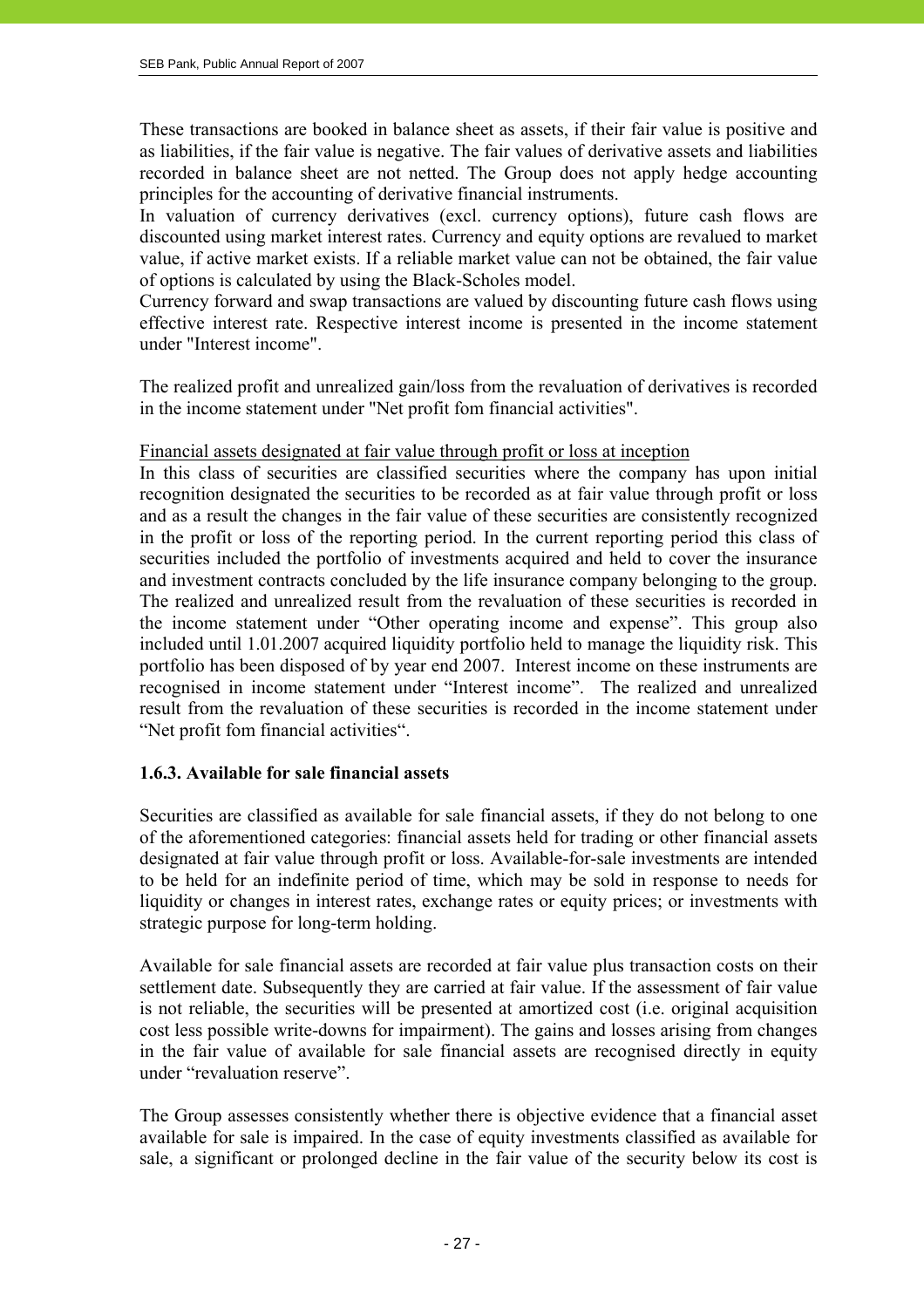considered in determining whether the assets are impaired. If any such evidence exists for available-for-sale financial assets, the cumulative loss – measured as the difference between the acquisition cost and the current fair value, less any impairment loss on that financial asset previously recognised in profit or loss – is removed from equity and recognised in the income statement. Impairment losses recognised in the income statement on equity instruments are not reversed through the income statement. If, in a subsequent period, the fair value of a debt instrument classified as available for sale increases and the increase can be objectively related to an event occurring after the impairment loss was recognised in profit or loss, the impairment loss is reversed through the income statement.

When the financial asset is derecognized the cumulative gain previously recognized in equity on that specific instrument is to the extent reversed from equity and the remaining portion is recognized in income statement under "Profit/loss from sale of long term investment".

Interest calculated using the effective interest method and foreign currency gains and losses on monetary assets classified as available for sale are recognised in the income statement. Dividends on available-for-sale equity instruments are recognised in the income statement when the entity's right to receive payment is established.

# **1.7. Offsetting financial instruments**

Financial assets and liabilities are offset and the net amount reported in the balance sheet only, when there is a legally enforceable right to offset and there is an intention to settle on net basis or realize the asset and settle the liability simultaneously.

#### **1.8. Tangible and intangible assets other than goodwill**

Land, buildings, IT equipment, office equipment and other assets of long-term use are recognized in the balance sheet as tangible non-current assets. Intangible assets are identifiable, non-monetary assets without physical substance and currently comprise of acquired software.

Tangible non-current assets and intangible assets are initially recognised at acquisition cost, consisting of the purchase price, nonrefundable taxes and other direct costs related to taking the asset into use.

Subsequent costs are included in the asset's carrying amount or are recognised as a separate asset, as appropriate, only when it is probable that future economic benefits associated with the item will flow to the Group and the cost of the item can be measured reliably. All other repairs and maintenance are charged to other operating expenses during the financial period in which they are incurred.

Tangible non-current assets and intangible assets with finite useful lives are subsequently stated at historical cost less depreciation/amortization and any impairment losses. Depreciation/amortization is calculated starting from the month of acquisition until the carrying value reaches the residual value of the asset or if that is considered being insignificant the asset is fully depreciated. For assets having a substantial residual value, only the difference between the acquisition cost and the residual value is depreciated to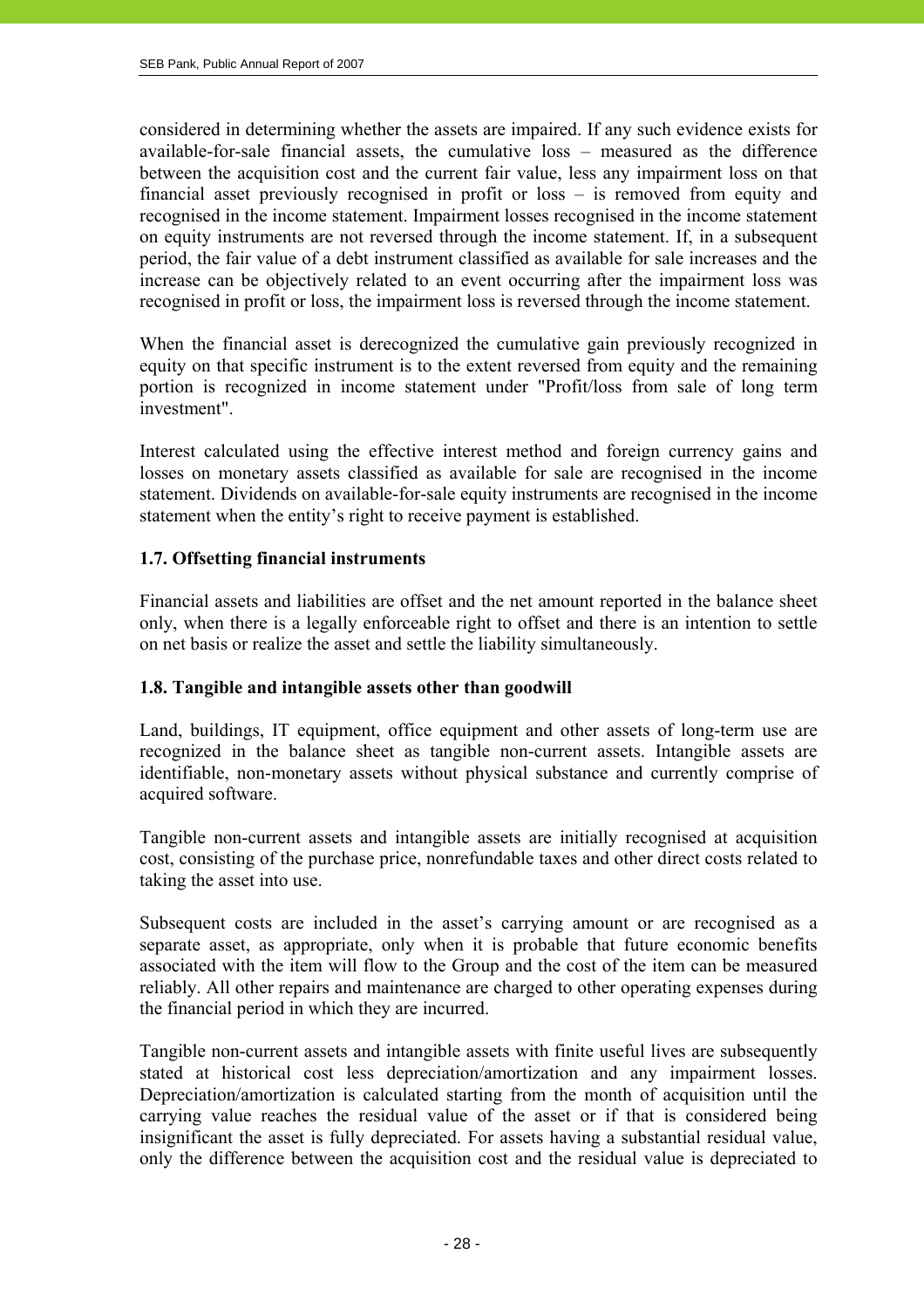expense over the useful lifetime of the asset. In case the residual value becomes greater than the carrying value of the asset, no further depreciation expense is calculated. Assets are depreciated/amortized on straight-line-basis.

Depreciation/amortization calculation is based on useful life of the asset, which serves as basis for forming the depreciation/amortization rates. Buildings are depreciated over 20-50 years, intangible assets with limited lifetime are amortized over 3-5 years, and other noncurrent tangible assets are depreciated over 3-8 years. Land is not depreciated and intangible assets with indefinite useful life are not amortized.

The appropriateness of depreciation/amortization rates, methods and residual values are consistently assessed.

Depreciation, amortization and impairment is recorded in the income statement under "Value adjustments of investment properties, tangible and intangible assets".

Gains and losses on disposals are determined by comparing proceeds with carrying amount. These are included in other operating income / expenses in the income statement.

#### Capitalization of expenses

Reconstruction expenditures of bank offices are capitalized as tangible assets and are subsequently charged to the income statement on a straight-line basis over five years (termless contracts) or over the period of the lease.

#### Development Costs

Costs associated with developing or maintaining computer software programmes are recognised as an expense as incurred.

Advertising expenses and the expenses for launching of new products, services and processes are recognized as an expense as incurred. Expenditures related to trademarks etc., developed by the company itself, are also recorded as expense as incurred.

#### **1.9. Goodwill**

Goodwill represents the excess of the cost of an acquisition over the fair value of the company's share of the net assets acquired at the date of acquisition, reflecting the part of the acquisition cost that was paid for the assets that are not separately identifiable for the balance sheet purposes. Goodwill acquired from acquisition of a subsidiary is recorded in balance sheet as an intangible asset on a separate line. Goodwill acquired from acquisition of an associate is included in the cost of an associate in the balance sheet. (Note 1.2.)

Goodwill is recorded in the balance sheet at the date of acquisition. Subsequently goodwill is recorded in its historical cost less any impairment losses recognized. Goodwill arising from business combinations is not depreciated. Goodwill is instead tested annually (or more frequently if events or changes in circumstances indicate that the impairment may have incurred) for impairment by comparing the carrying amount of the goodwill to its recoverable amount. Goodwill is allocated to cash-generating units for the purpose of impairment testing and the recoverable amount is determined by discounting the expected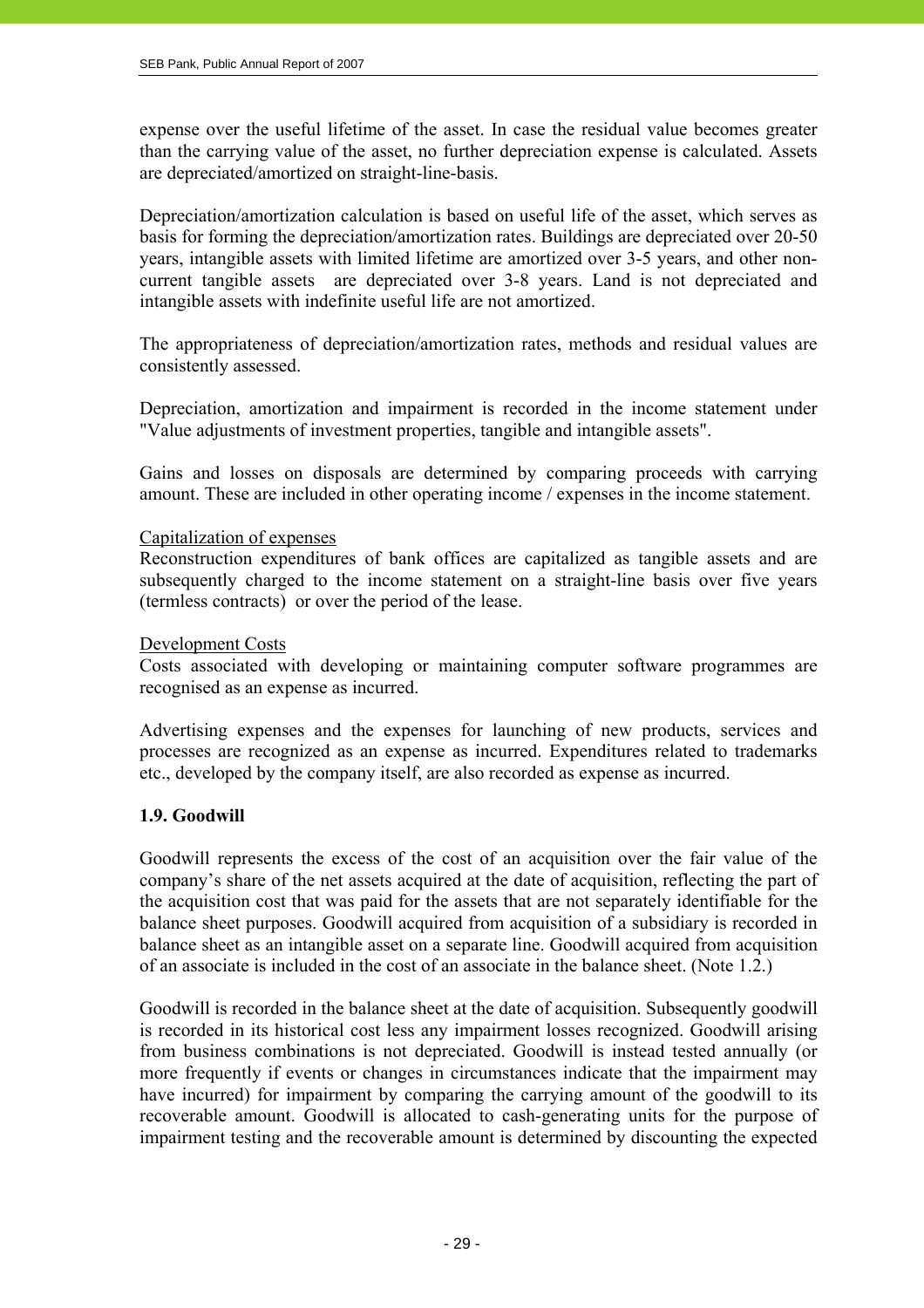cash flows of the relevant cash generating unit. An impairment loss is recognized for the amount by which the carrying amount of the goodwill exceeds its recoverable amount.

Gains and losses on the disposal of an entity include the carrying amount of goodwill relating to the entity sold.

#### **1.10. Non-financial assets held for sale**

Assets held for sale are tangible or intangible assets, for which the management has commenced active sales activities and the assets are offered for sale at a reasonable price compared to their fair value, and where it is reasonably expected that these assets will be disposed within 12 months.

Assets are classified as assets held for sale and stated at the lower of carrying amount and fair value less costs to sell if their carrying amount is expected to be recovered principally through a sale transaction rather than through a continuing use.

Depreciation calculation is terminated for the assets held for sale. Assets held for sale are recorded in balance sheet under "Other assets".

#### **1.11. Impairment of non-financial assets**

Assets with an indefinite useful life are not subject to amortization and are tested annually for impairment, comparing the carrying value of the asset to its recoverable value. Assets that are subject to amortization/depreciation are reviewed for impairment whenever events or changes in circumstances indicate that the carrying amount may not be recoverable. In such circumstances the recoverable value of the asset is assessed and compared to its carrying value. An impairment loss is recognized for the amount by which the asset's carrying amount exceeds its recoverable amount. The recoverable amount is the higher of an asset's fair value less costs to sell and value in use. For the purposes of assessing impairment, assets are grouped at the lowest levels for which there are separately identifiable cash flows (cash-generating units). Non-financial assets other than goodwill that suffered impairment are reviewed for possible reversal of the impairment at each reporting date.

#### **1.12. Leases – a group is the lessee**

Leases of assets where the lessee acquires substantially all the risks and rewards of ownership are classified as finance leases. Other leases are classified as operating leases.

Finance leases are capitalised at the inception of the lease at the lower of the fair value of the leased property or the present value of the minimum lease payments. Each lease payment is allocated between the repayment of a liability and finance charges (interest expense). The interest element of the finance cost is charged to the income statement over the lease period so as to produce a constant periodic rate of interest on the remaining balance of the liability for each period (effective interest rate method). Tangible noncurrent assets acquired under finance leases are depreciated similarly to acquired assets over the shorter of the useful life of the asset or the lease term.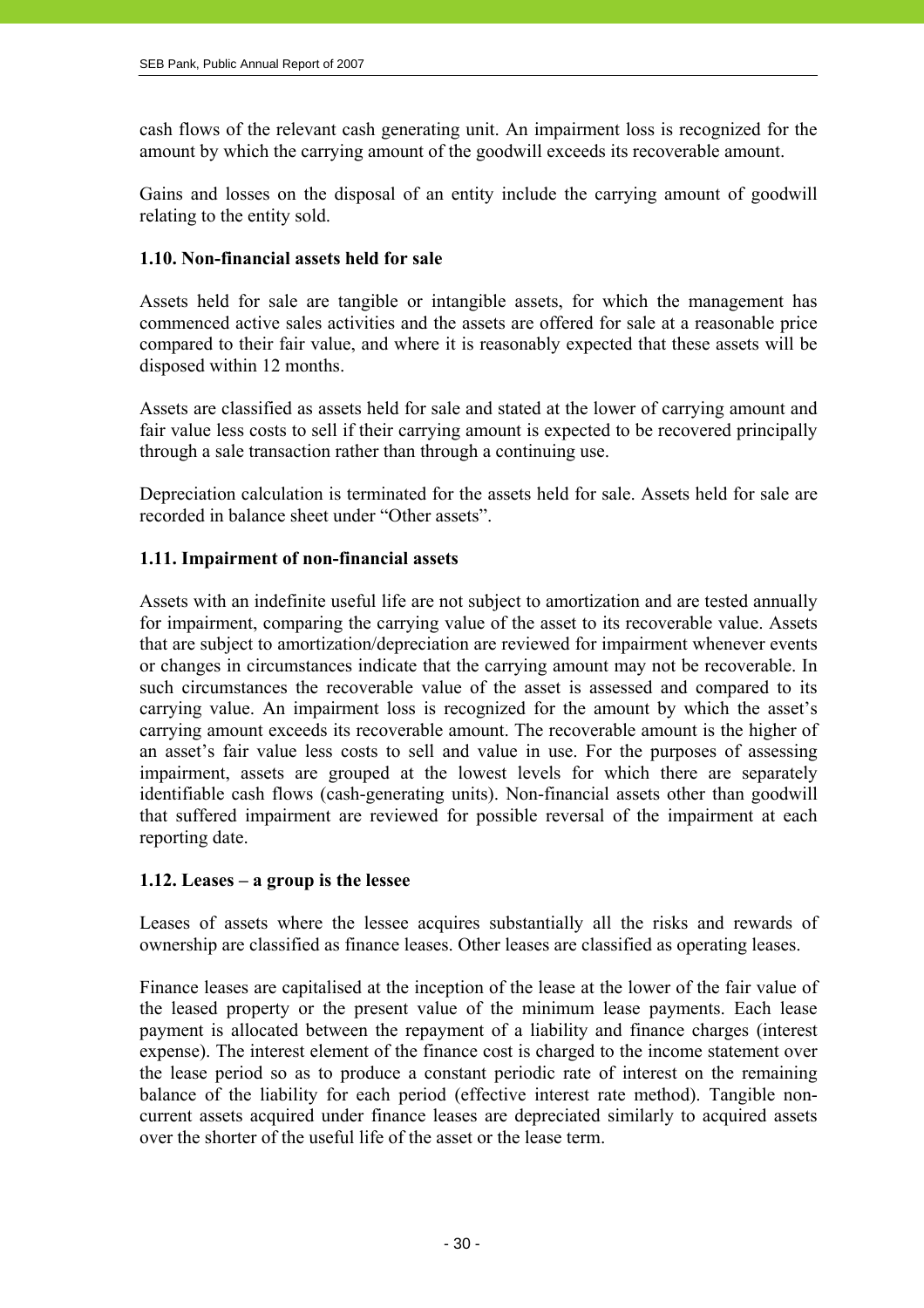Operating lease payments are recognised in income statement as expense over the rental period on straight line basis. The Group uses operating lease mainly for renting the buildings / premises. Rental expense is recognized in income statement as "Other administrative expenses".

#### **1.13. Financial liabilities**

#### Customer Deposits

Deposits are recognized in the balance sheet on their settlement date at fair value net of transaction costs and are subsequently measured at amortized cost using effective interest rate method and recorded on line "Due to customers of credit institutions", accrued interests is presented under a respective line "Accrued expenses and deferred income". Interest expenses are recorded in the income statement under "Interest expenses".

#### Borrowings and issued securities

Borrowings and issued securities are recognized initially at fair value net of transaction costs (the proceeds received, net of transaction costs incurred). Borrowings and issued securities are subsequently stated at amortized cost using the effective interest rate method; any difference between proceeds (net of transaction costs) and the redemption value is recognized in the income statement over the period of the instrument using effective interest rate.

The effective interest rate is the rate that exactly discounts the expected stream of future cash payments through maturity. The amortization of the transaction costs is presented in the income statement together with the interest expenses. The respective interest expenses are recorded in the income statement under "Interest expenses".

In case there is an unused limit for any borrowings, this is presented as contingent asset.

#### Financial liabilities of an investment contract

The life insurance company issues two types of investment contracts: unit-linked investment contracts and investment contracts with guaranteed interest.

For investment contracts with guaranteed interest, the amortized cost method is used for measurement. The financial liability comprises payments received from contracts and interest credited to the contracts, less administration fees and risk covers accounted for the past period. The annual guaranteed interest rate on these contracts remains between 3% and 4%, depending on the type of contract, time of conclusion and the currency of the specific contract. Depending on the type of contract, the interest rate is guaranteed either until maturity or for 5 years from conclusion of the contract, thereafter it may be adjusted. The financial liability also includes the amounts of bonuses assigned to the policyholders for the previous accounting years and estimated bonuses for reporting year. Guaranteed interest for all bonuses is 0%.

The financial liability of unit-linked contracts is recognized at fair value through profit or loss. The financial liability is dependent on the fair value of underlying financial assets. The fair value of the unit-linked financial liability is determined using the fair value of financial assets linked to the financial liability attributed to the policyholder on the balance sheet date.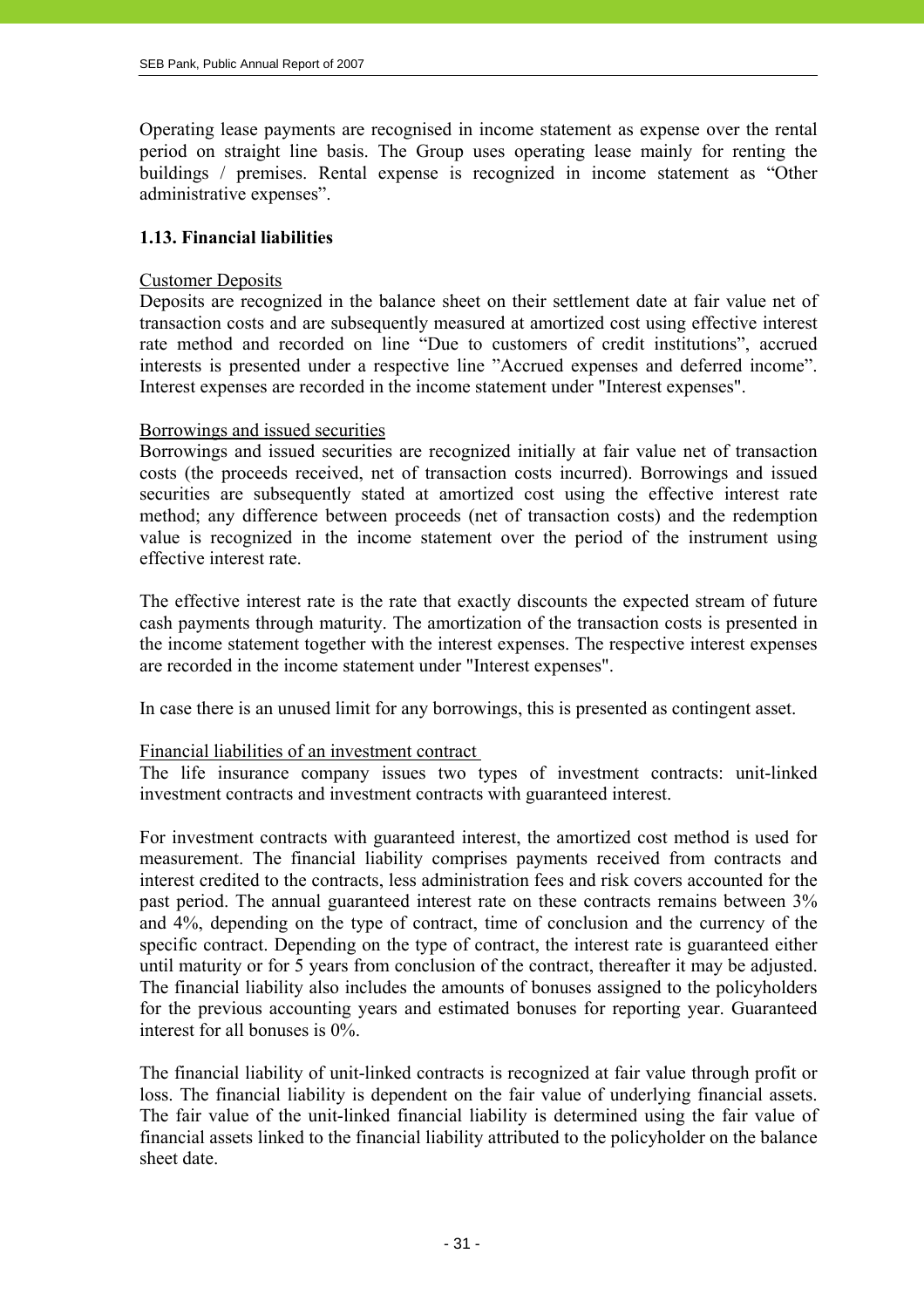### **1.14. Embedded derivatives**

Embedded derivatives are usually separated from the host contract and accounted for in the same way as other derivatives (Note 1.6.2.). Embedded derivatives are not separated, if their economic characteristics and risks are closely related to the economic characteristics and risks of the host contract. However, in some circumstances also not closely related embedded derivatives may be not separated.

Some combined instruments (for example structured bonds), i.e. contracts that contain one or more embedded derivatives, are classified as a financial asset or financial liability at fair value through profit or loss. This choice means that the whole combined instrument is valued at fair value and that changes in fair value are recognized in profit or loss.

Other type of combined instruments (for example index linked deposits) are separated, so that host contract is recognised as deposit and measured at amortised cost using effective interest rate method, and embedded derivatives are recognised and measured at fair value.

#### **1.15. Financial Guarantee contracts**

Financial guarantee contracts are contracts that require the issuer to make specified payments to reimburse the holder for a loss it incurs because a specified debtor fails to make payments when due, in accordance with the terms of a debt instrument. Such financial guarantees are given to banks, financial institutions, companies and other bodies on behalf of customers to secure loans, other banking facilities and liabilities to other parties.

Financial guarantees are initially recognised in the financial statements at fair value (contract value ) on the date the guarantee was given. Subsequent to initial recognition, the bank's liabilities under such guarantees are recognized at the outstanding value of guarantee. In the income statement the fee income earned on a guarantee is recognised straight line basis over the life of the guarantee. The amounts disbursed to settle the guarantee obligation are recognized in the balance sheet on the date it becomes evident that the guarantee is to be disbursed.

#### **1.16. Provisions**

Provisions are recognised when the company has a present legal or constructive obligation as a result of past events, it is probable that an outflow of resources will be required to settle the obligation, and a reliable estimate of the amount can be made. The provisions are recognised based on the management's estimates regarding the amount and timing of the expected outflows.

When it is probable that the provision is expected to realise later than 12 months after the balance sheet date it is recorded at discounted value (present value of expected outflows), unless the discounting effect is immaterial. Expense from provisions and from change in carrying value of provisions is recorded in the income statement for the period.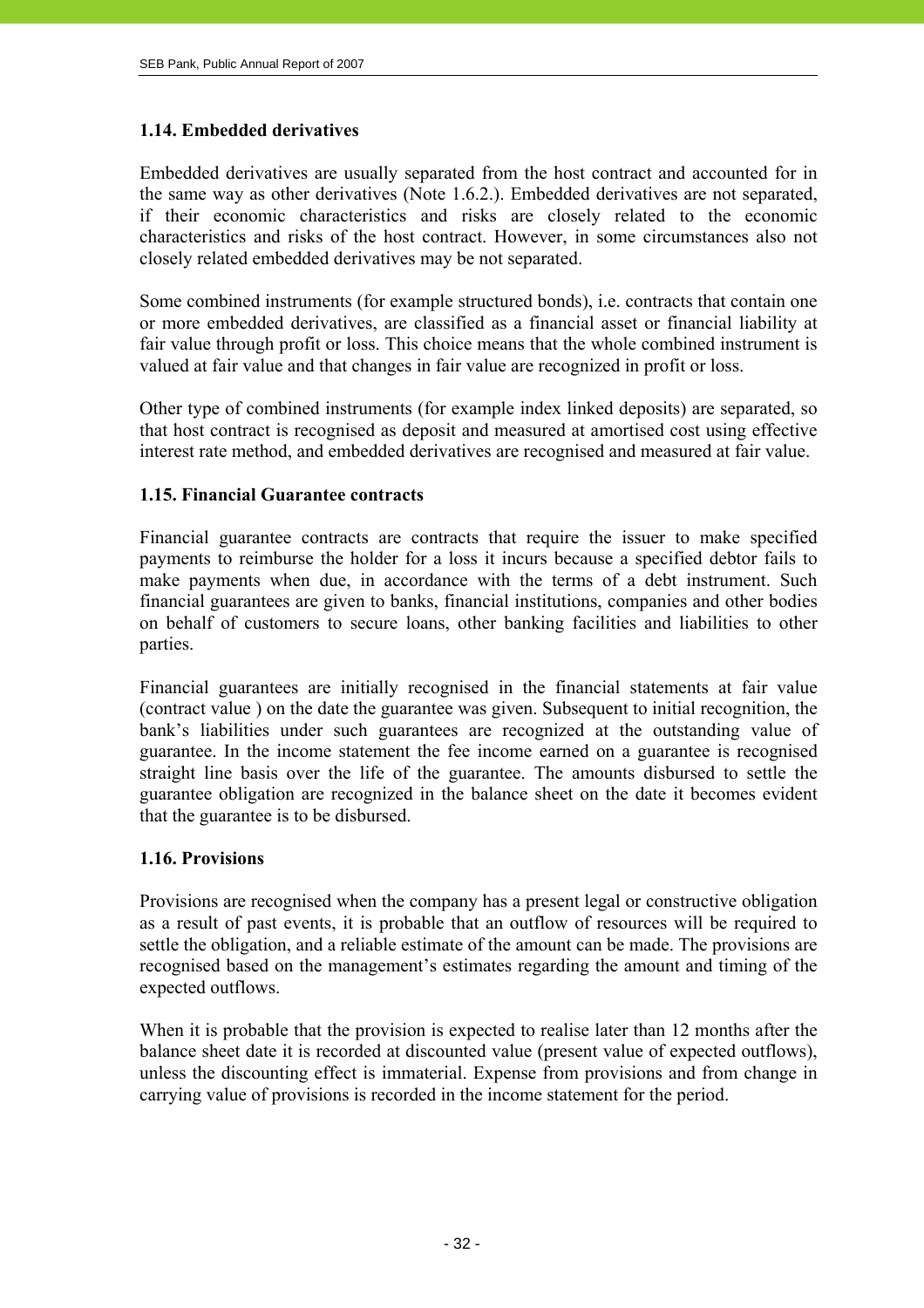#### **Life insurance technical provisions**

#### Life insurance provision

Life insurance provision in the balance sheet includes liabilities from insurance contracts to the policyholders calculated on basis of actuarial methods, and the unearned premiums' provision arising from transfer of the risk premium to the following accounting periods. The provision is calculated on individual contractual basis and comprises of discounted present value of future outflows (sum insured, surrenders and calculated costs) less discounted present value of future premiums of the insurance contracts to be received. The future expenditures of the insurance contract and discounting interest rates used in calculation of the life insurance provision are the same values used in calculating the insurance premium for these contracts. The annual interest rate on these contracts remains between 2.5% and 4%, depending on the type of contract, time of conclusion and the currency of the specific contract. The life insurance provision includes also the amounts of bonuses assigned to the policyholders for the former contract years. Guaranteed interest for bonuses is 0%.

#### Provision for outstanding claims

Provision for outstanding claims includes the amount, covering estimated expenditures in connection with disbursements of sums insured and surrenders of insurance contracts, which are caused by insurance events or cancellation of contracts incurred before the end of the reporting period. Claims, reported before the balance sheet date, are assessed individually. The provision for claims, which are incurred but not reported (IBNR) by the balance sheet date, is calculated with a statistical estimation, based on the previous experience of dates of reporting and dates of incurring of claims. The provision should also cover costs for claims' settlement. The provision for outstanding claims is not discounted.

#### Provision for bonuses for insurance contracts

Provision for bonuses for insurance contracts includes amounts, which are based on the decision of management assigned to the insurance contracts in the reporting period and on the account of which the life insurance provisions or financial liabilities will be increased or bonus disbursements made in the following reporting periods.

#### Liability adequacy test

A liability adequacy test is carried out according to IFRS 4 on the liabilities of insurance contracts and investment contracts with discretionary participation feature, based on discounting the future estimated cash flows from the portfolio of contracts. The cash flows used in the test are expected contractual premiums, benefits and administration costs by years. When estimating the future premiums and benefits, the mortality, surrender rates and paid up rates, are estimated based on historical patterns of the existing portfolio of contracts. When estimating the future expected administration costs, the present average administration cost per contract is used as a basis. The resulting cash flow year by year has been discounted with the risk-free EUR interest rate of the respective year. EUR interest rate has been used as the Estonian kroon is pegged to EUR at a fixed rate since 1999 and EUR rates are considered most reliable for valuation purposes here.

If the resulting value of the liabilities estimated with the given liability adequacy test becomes higher than the amount of liabilities (and/or provisions) calculated under the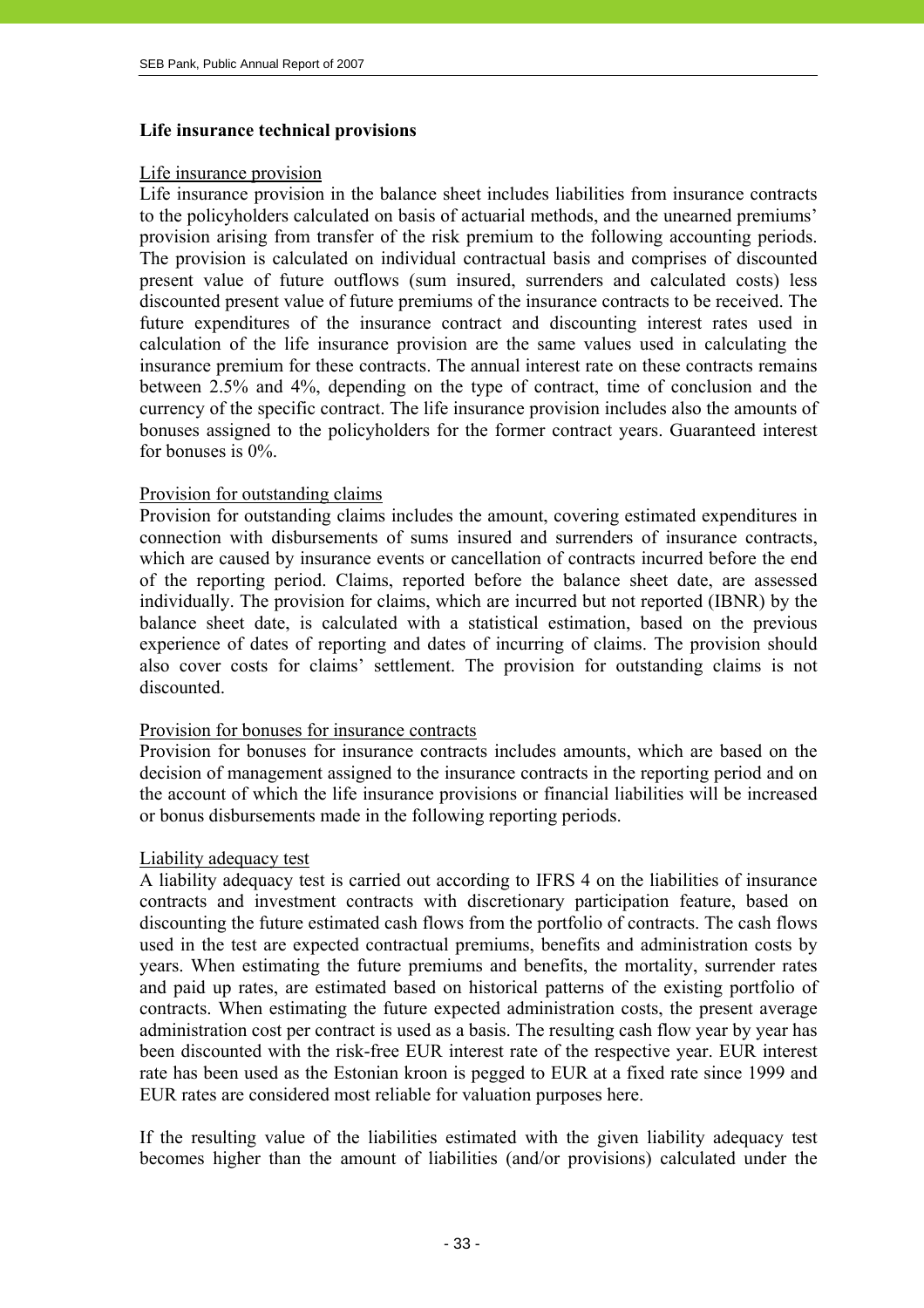aforementioned approaches (less capitalized deferred acquisition costs), then firstly the capitalized deferred acquisition costs are decreased, followed by increase of liabilities and/or provisions (if necessary). The respective loss is presented in the income statement for the period.

Based on the results of the liability adequacy test performed as at the year end of 2007, the liabilities arising from currently in force insurance contracts are sufficient. Risk free interest rate curve has the biggest influence to the results of liability adequacy test. Shifting down interest rate curve by 1% the result of test would rise by 114.1 million EEK, but corresponding liabilities and/or provisions would be still adequate. Minor impact to the test results have also assumptions made for predicting future cash flows. These are assumptions about mortality, lapses of contracts, surrenders of contracts and future administrative costs. But these are considered even less significant.

#### **1.17. Classification and accounting principles of life insurance contracts**

The Group issues contracts that transfer insurance risk or financial risk or both. According to IFRS 4 "Insurance Contracts" the contracts concluded by the life insurance company with its clients are classified as either insurance contracts or investment contracts. For the purpose of IFRS 4 insurance contracts are contracts which transfer significant insurance risk and whereby the group accepts significant insurance risk from the policyholder by agreeing to compensate the policyholder or other beneficiary on the occurrence of a defined insured event. Such contracts may also transfer financial risk.

As a general guideline the significant insurance risk is defined as the possibility of having to pay benefits on the occurrence of an insured event that are at least 10% more than the benefits payable if the insured event did not occur.

Investment contracts are financial instruments that do not meet the definition of an insurance contract; those contracts transfer financial risk and no significant insurance risk.

#### Revenue recognition

Premiums for insurance contracts are recognized as revenue when they are paid by the policyholders. For contracts where insurance risk premiums in a period are intended to cover the claims in that period, those premiums are recognized proportionally over the period of coverage.

Amounts received from and paid to the policyholders of investment contracts are accounted for as deposits received or repaid. Fees charged for managing investment contracts are recognized as revenue. These services are provided equally over the lifetime of a contract.

#### Recognition of costs

Costs for insurance contracts are recognized as an expense when incurred, which the exception of commissions and other acquisition costs that are directly related to acquisition of new contracts or renewing existing contracts. These are capitalized as deferred acquisition costs (Note 1.18). Insurance claims are recognized as expense when incurred.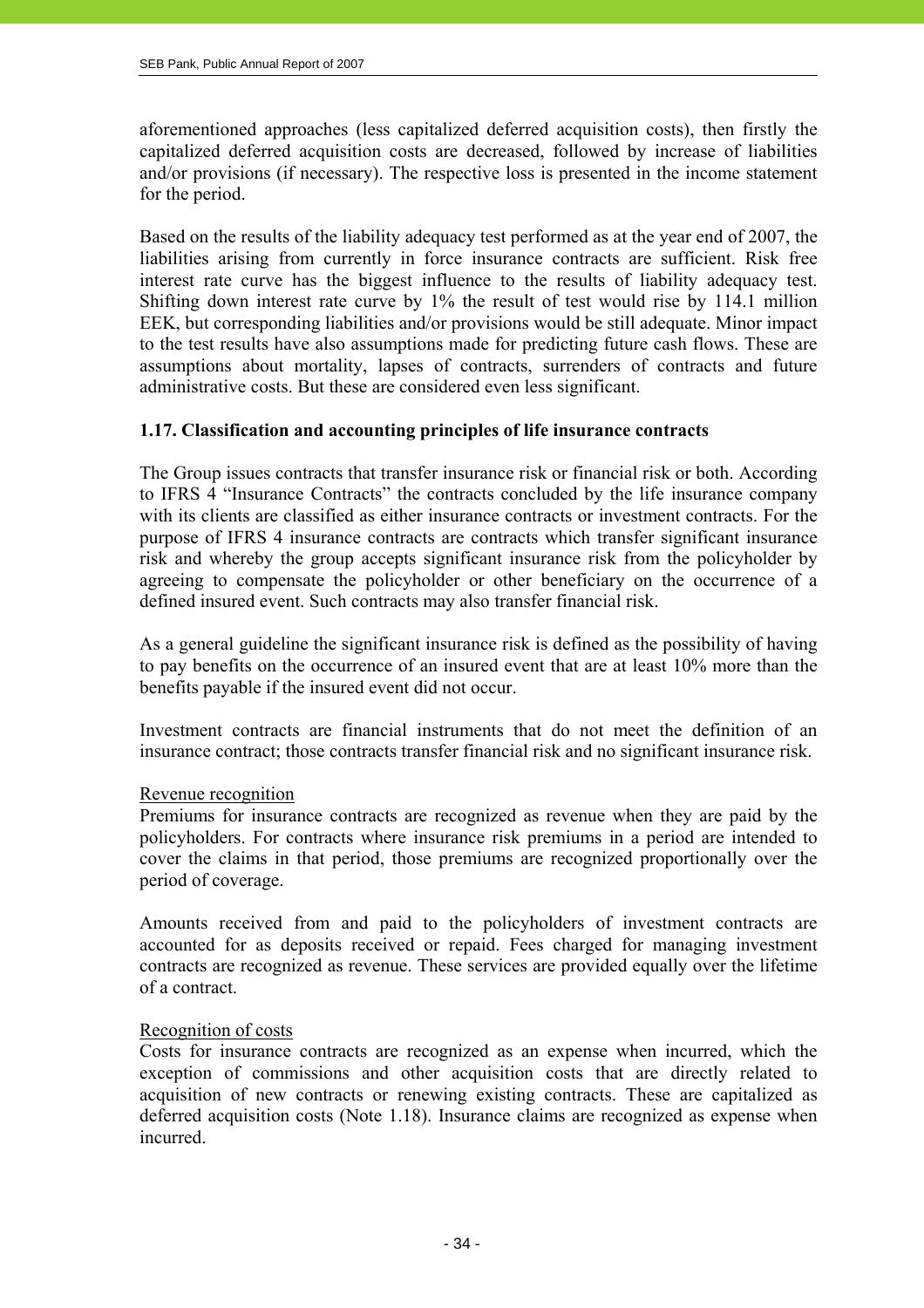Incremental costs directly attributable to securing an investment contract are deferred (Note 1.18.). All other costs of investment contracts, such as non-incremental acquisition costs or maintenance costs, are recognized in the accounting period in which they arise.

#### **1.18. Capitalisation of acquisition costs**

Acquisition costs of these insurance contracts, which are connected with premiums to be received in the future accounting periods, are deferred as prepaid expenses. Only direct acquisition costs, like the performance based salary paid for concluding the contracts and commission fees of contracts are deferred. Calculation is performed on the contractual basis and only for the insurance contracts, where the payment frequency is more than once a year. Depreciation of deferred acquisition costs is on straight-line basis, within period of two months to one year depending on the type of insurance contract.

Other acquisition costs are recognized in expense as incurred.

#### **1.19. Revenue recognition**

#### Interest income and expense

Interest income and expense is recognized in income statement for all interest-bearing financial instruments carried at amortized cost using the effective interest rate method. Interest income includes also similar income on interest bearing financial instruments classified at fair value through profit or loss (i.e. traded bonds, etc).

The effective interest method is a method of calculating the amortized cost of a financial asset or a financial liability and of allocating the interest income or interest expense over the relevant period. The effective interest rate is the rate that exactly discounts estimated future cash payments or receipts through the expected life of the financial instrument to the net carrying amount of the financial asset or financial liability. When calculating the effective interest rate, the Group estimates cash flows considering all contractual terms of the financial instrument, but does not consider future credit losses. The calculation includes all significant fees paid or received between parties to the contract that are an integral part of the effective interest rate, transaction costs and all other premiums or discounts.

Once a financial asset or a group of similar financial assets has been written down as a result of an impairment loss, interest income is recognized using the rate of interest used to discount the future cash flows for the purpose of measuring the impairment loss.

#### Fee and commission income

Revenue is recognised in the fair value of the consideration received or receivable for the services provided in the ordinary course of the group's activities. Fees and commissions are generally recognized on an accrual basis when the service has been provided. Credit issuance fees for loans/leases that, are deferred and recognized as an adjustment to the effective interest rate on the credit. Portfolio management and other advisory service fees, as well as wealth management and custody service fees are recognized based on the applicable service contracts, usually on an accrual basis. Asset management fees related to management of investment funds are recognized over the period the service is provided.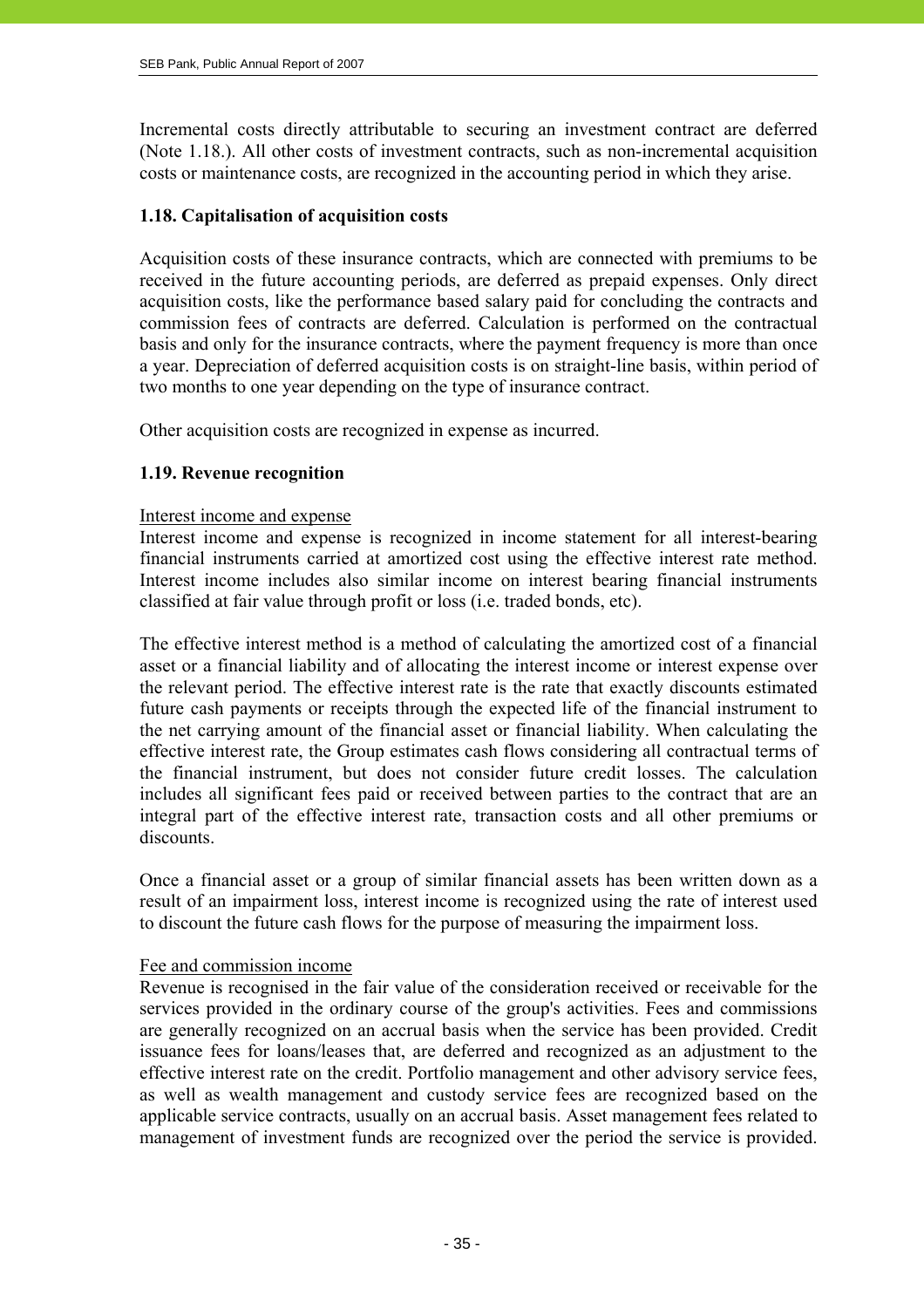Performance linked fees or fee components are recognised when the performance criteria are fulfilled.

Other transaction fee income and other income are recognized on accrual basis at the moment of executing the respective transactions.

#### **1.20. Dividend income**

Dividends are recognised in the income statement when the entity's right to receive payment is established.

### **1.21. Recognition of day one profit and loss**

The best evidence of fair value at initial recognition is the transaction price (ie, the fair value of the consideration given or received), unless the fair value of that instrument is evidenced by comparison with other observable current market transactions in the same instrument (ie, without modification or repackaging) or based on a valuation technique whose variables include only data from observable markets.

Profits on day one can be recognized when a valuation technique is used whose variables include data from observable markets. In other circumstances the day one profit is deferred over the life of transaction.

The timing of recognition of deferred day one profit and loss is determined individually. It is either amortised over the life of the transaction, deferred until the instrument´ s fair value can be determined using market observable inputs, or realised through settlement. The financial instrument (separated embedded derivative) is subsequently measured at fair value, adjusted for the deferred day one profit and loss. Subsequent changes in fair value are recognized immediately in the income statement without reversal of deferred day one profits and losses.

# **1.22. Taxation**

#### Corporate income tax

According to the Income Tax Act, the annual profit earned by enterprises is not taxed in Estonia and thus there are no temporary differences between the tax bases and carrying values of assets and liabilities and no deferred tax assets or liabilities arise. Instead of taxing the net profit, the distribution of retained earnings is subject to the taxation at the rate of 21/79 (until 31.12.2007: 22/78 and until 31.12.2006 23/77) on the amount paid out as net dividends. The corporate income tax arising from the payment of dividends is accounted for as an expense in the period when dividends are declared, regardless of the actual payment date or the period for which the dividends are paid

#### Corporate income tax of foreign subsidiaries

Profits earned by foreign subsidiaries, adjusted with temporary and permanent differences between the tax bases of assets and liabilities and their carrying values in the balance sheet, are subject to corporate income tax. The tax rate applicable to SEB Leasing belonging to the SEB Pank Group and registered in Russia is 24% from taxable income.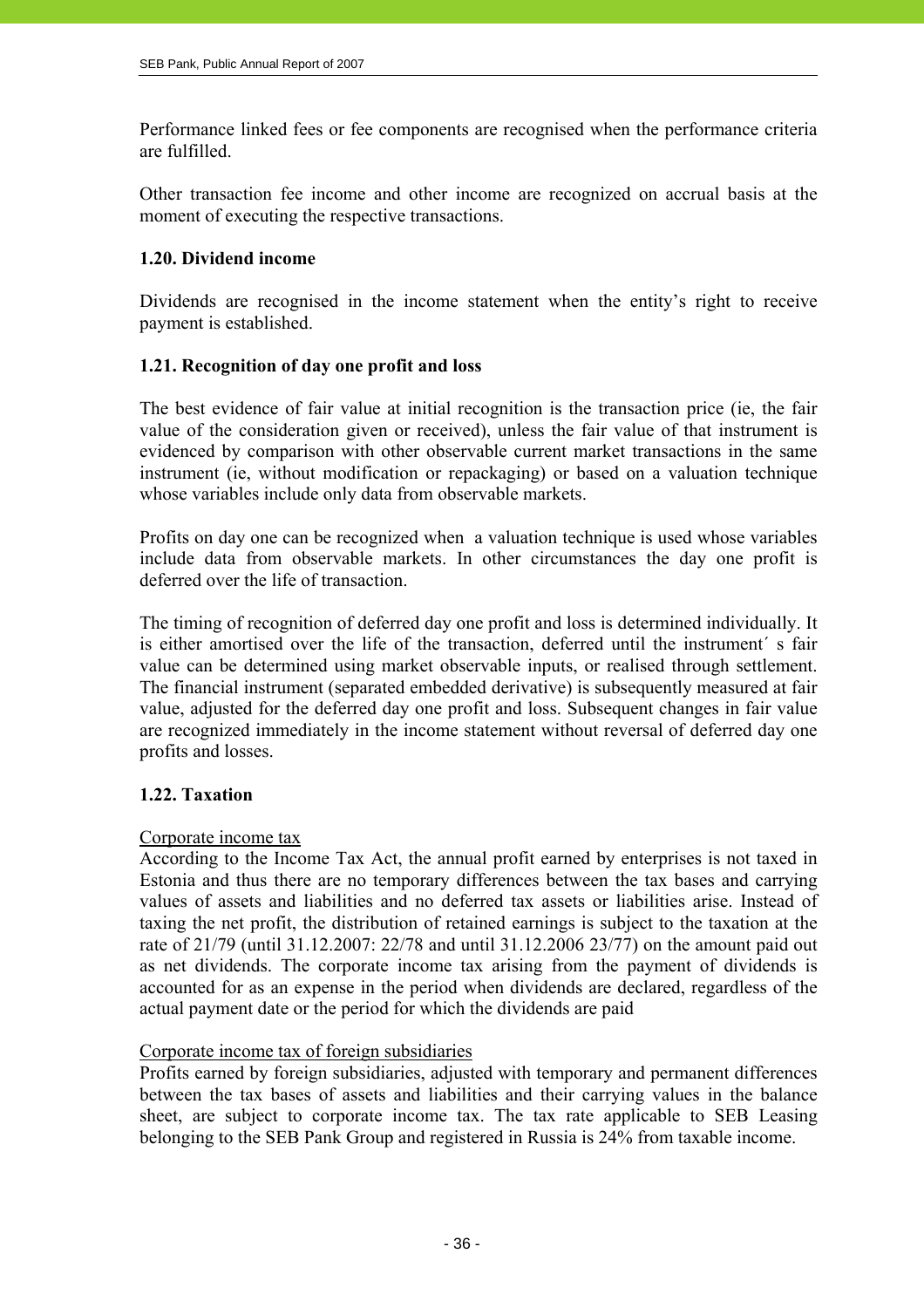#### Deferred income tax

Deferred tax is provided for all temporary differences between the tax bases of assets and liabilities and their carrying values in the balance sheet. Deferred income tax is determined using tax rates (and laws) that have been enacted or substantially enacted by the balance sheet date and are expected to apply when the related deferred income tax asset is realised or the deferred income tax liability is settled. Main temporary differences arise from different treatment of FX translation gains/losses for accounting and taxation purposes, depreciation of fixed assets and tax losses carried forward. Deferred tax assets are recognized in the balance sheet only if their realization is probable.

# **1.23. Fiduciary activities**

The Group provides asset management services and offers fund management services. The assets owned by third parties, but managed by the Group, and income arising thereon, are excluded from these financial statements, as they are not assets of the Group.

### **1.24. Changes in the presentation of items of income statement and balance sheet**

The changes were made in the presentation of items of income statement and balance sheet:

1) Liquidity bonds, which previously were classified as "designated at fair value through profit or loss at inception" (AFV), since 1.01.2007 new acquisitions have been classified as "available for sale financial assets" (AFS). In accordance with discussions in SEB Pank ALCO and with SEB Group Treasury, was changed classification of the new Liquidity Portfolio from (AFV) to (AFS). Management considers that a change in the designation of this portfolio would more accurately reflect the substance of its usage. Also this will allow usage of the same principles within the group.

The change was effective starting 1.01.2007 and all new acquisitions into the Liquidity Portfolio since that date are accounted for as (AFS). No reclassification of the existing portfolio was made as this is prohibited by IAS 39.50. and the existing investments remained accounted for as AFV until disposed of.

As of 31.12.2007 the remaining balance of liquidity portfolio was 0. On income statement as of 2007 interest income from liquidity bonds was presented in the amount of MEEK 87,1, including from existing portfolio before 1.01.2007 (AFV) in the amount of MEEK 9.5 and from new acquisitions (AFS) in the amount of MEEK 77.6.

2) Interest on currency derivatives, equity related derivatives and interest related derivatives in income statement, which previously was classified as "interest income", is recognized as "Net profit fom financial activities" in the amount of MEEK 28.1 (2006: MEEK 40.5). The data of comparable period has been adjusted respectively.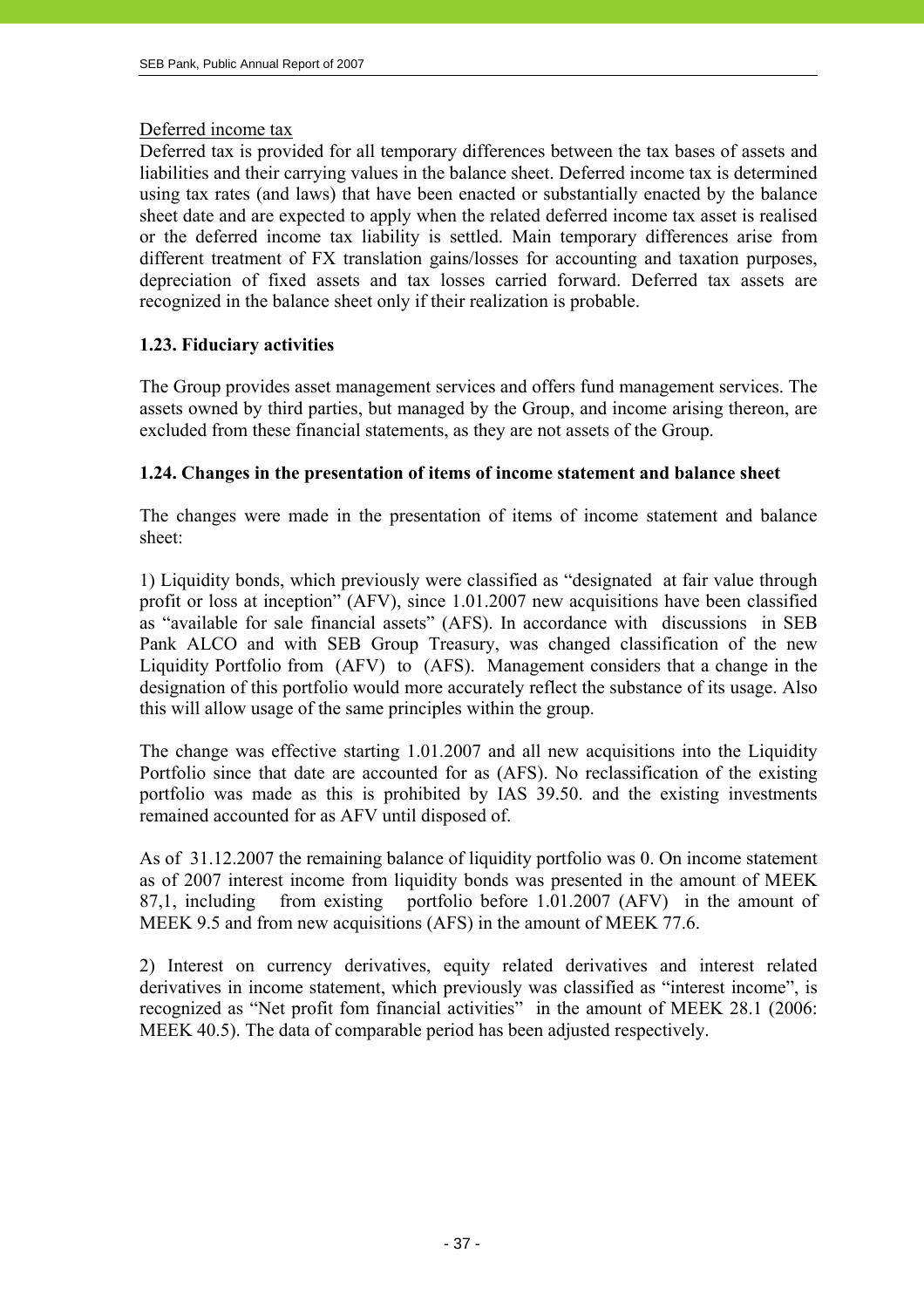# **1.25. New International Financial Reporting Standards, amendments to published standards and interpretations by the International Financial Reporting Interpretations Committee.**

### a) Amendments to published standards and interpretations effective 1 January 2007

*IFRS 7, Financial Instruments: Disclosures and a complementary Amendment to IAS 1 Presentation of Financial Statements - Capital Disclosures (effective from 1 January 2007).* The IFRS introduced new disclosures to improve the information about financial instruments, including about quantitative aspects of risk exposures and the methods of risk management. The new quantitative disclosures provide information about the extent of exposure to risk, based on information provided internally to the entity's key management personnel. Qualitative and quantitative disclosures cover exposure to credit risk, liquidity risk and market risk including sensitivity analysis to market risk. IFRS 7 replaced IAS 30, *Disclosures in the Financial Statements of Banks and Similar Financial Institutions*, and some of the requirements in IAS 32, *Financial Instruments: Disclosure and Presentation*. The Amendment to IAS 1 introduced disclosures about the level of an entity's capital and how it manages capital. As a result of adoption of IFRS 7, there was no impact of any measurement or recognition principles. The Group made certain changes in presentation of disclosed information and some new disclosures are provided in these financial statements (see Note 2).

*Other new standards or interpretations.* The following other new standards or interpretations which became effective from 1 January 2007:

- IFRS 4 *Insurance contracts* (effective for periods beginning on or after 1 January 2007)
- **IFRIC 7, Applying the Restatement Approach under IAS 29 (effective for periods** beginning on or after 1 March 2006);
- IFRIC 8, *Scope of IFRS 2* (effective for periods beginning on or after 1 May 2006);
- IFRIC 9, *Reassessment of Embedded Derivatives* (effective for annual periods beginning on or after 1 June 2006);
- IFRIC 10, *Interim Financial Reporting and Impairment* (effective for annual periods beginning on or after 1 November 2006).

The new IFRIC interpretations 7 to 10 did not significantly affect the Group´s financial statements.

#### b) Interpretations issued but not yet effective

Certain new standards and interpretations have been published that are mandatory for the Group's accounting periods beginning on or after 1 January 2007 or later periods and which the Group has not early adopted:

*IFRS 8, Operating Segments* Applies to yearly periods that begin on 1 January 2009 or later. IFRS 8 supersedes IAS 14 "Segment Reporting". The standard specifies new requirements in respect of the disclosure of information on business segments, as well as information on products and services, geographical areas where the business is conducted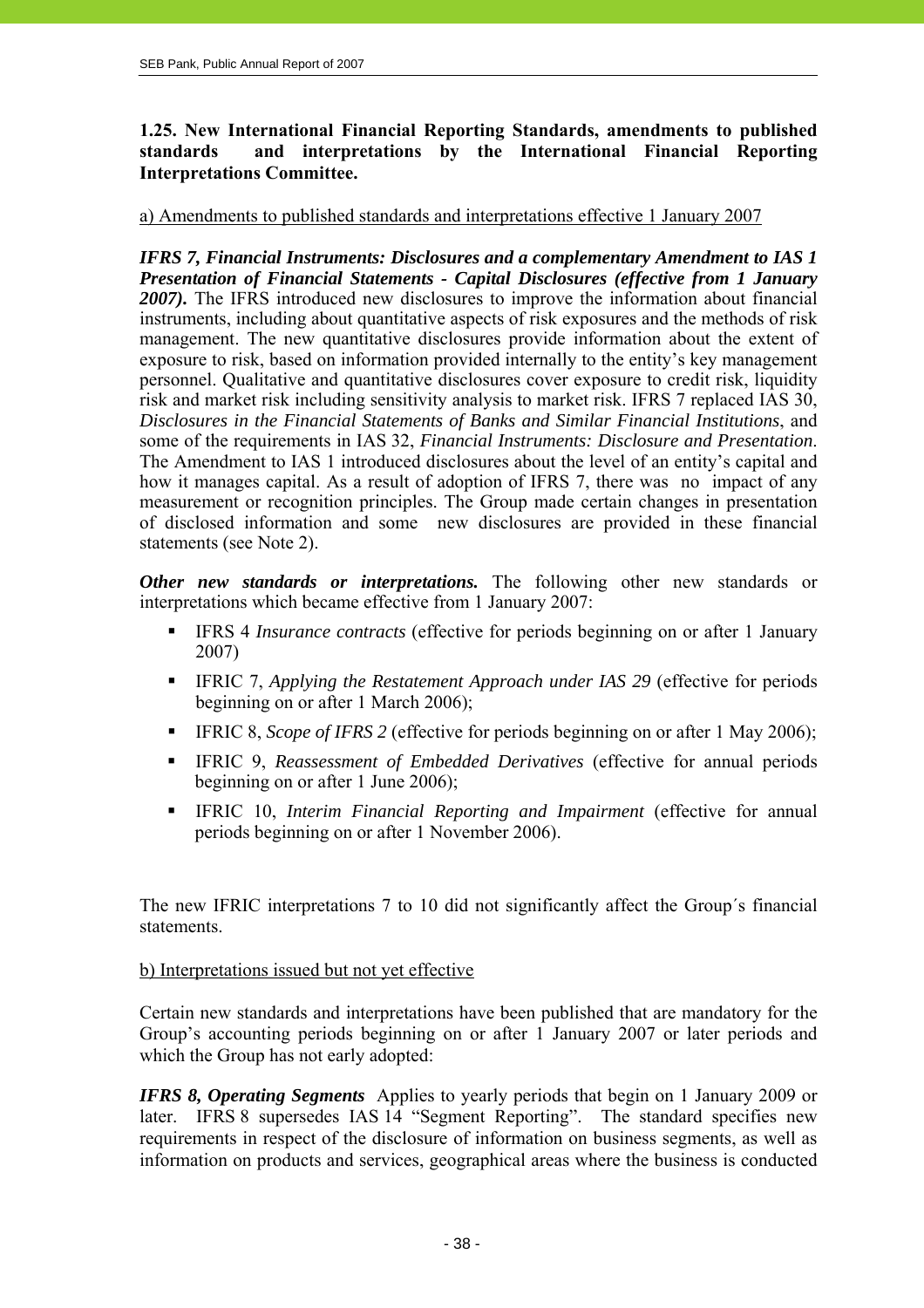and major customers. IFRS 8 requires a "managerial approach" to reporting the performance of business segments.

*Amendments to IAS 23, Borrowing Costs.* Applies to yearly periods that begin on 1 January 2009 or later. The amendment relates to the accounting treatment of borrowing costs directly attributable to the acquisition, construction or production of assets that necessarily take a substantial period of time to get ready for its intended use or sale. The amendment consisted in eliminating the option of recognising all borrowing costs immediately as an expense in the period in which they were incurred. In accordance with the new requirement of the Standard, these costs should be capitalised.

*Amendments to IAS 1, Presentation of Financial Statements*. Applies to yearly periods that begin on 1 January 2009 or later. The amendments introduced relate mainly to the presentation of changes in equity and are intended to improve the ability of the users of financial statements to analyse and compare the information included in the financial statements.

## *Puttable financial instruments and obligations arising on liquidation—IAS 32 and IAS 1 Amendment*

Applies to yearly periods beginning on or after 1 January 2009.. The amendment requires classification as equity of some financial instruments that meet the definition of a financial liability.

#### *Vesting Conditions and Cancellations—Amendment to IFRS 2, Share-based Payment*

Applies to yearly periods beginning on or after 1 January 2008. The amendment clarifies that only service conditions and performance conditions are vesting conditions. Other features of a share-based payment are not vesting conditions. The amendment specifies that all cancellations, whether by the entity or by other parties, should receive the same accounting treatment.

*Amendments to IFRS 3, Business Combinations.* Applies to yearly periods that begin on 1 July 2009 or later. The amendments introduced include the choice to disclose minority interests either at fair value or their share in the fair value of the net assets identified, a restatement of shares already held in an acquired entity to fair value, with the resulting differences to be recognised in the income statement, and additional guidance on the application of the purchase method, including the recognition of transaction costs as an expense in the period in which they were incurred.

*Amendments to IAS 27, Consolidated and Separate Financial Statements.* Applies to yearly periods that begin on 1 January 2009 or later. The standard requires that the effects of transactions with minority shareholders be recognised directly in equity, on the condition that control over the entity is retained by the parent company. In addition, the Standard elaborates on the accounting treatment of the loss of control over a subsidiary, i.e. it requires that the remaining shares be restated to fair value, with the resulting difference recognised in the income statement.

# *IFRIC 11 "Group and Treasury Share Transactions"*

Applies to yearly periods that begin on 1 March 2007 or later. The interpretation contains guidelines on the following issues:

§ applying IFRS 2 "Share-based Payment" for transactions of payment with shares which are entered into by two or more related entities; and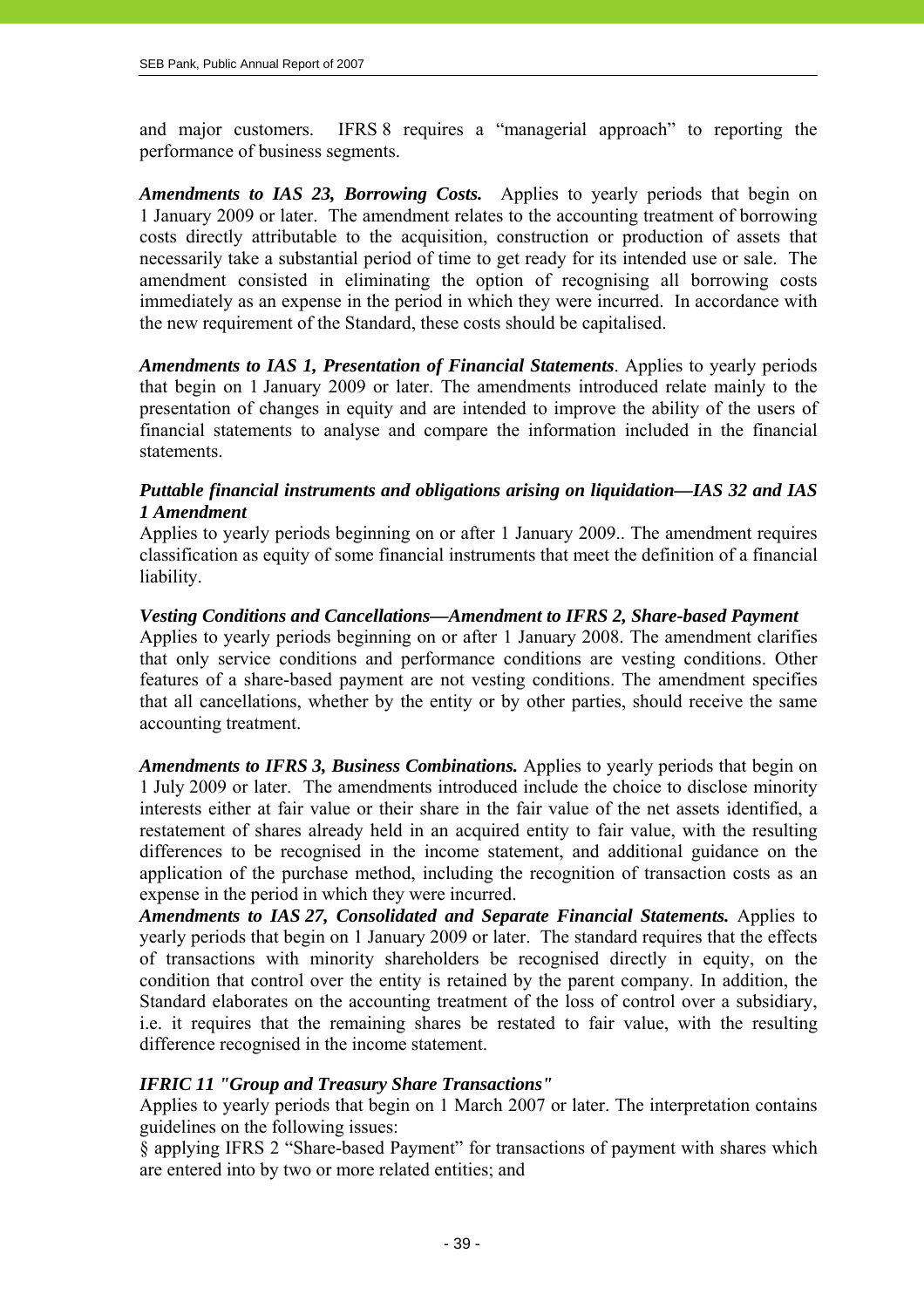§ adopting an accounting approach in the following instances:

- an entity grants its employees rights to its equity instruments that may or must be repurchased from a third party in order to settle obligations towards the employees;

- an entity or its owner grants the entity's employees rights to the entity's equity instruments, and the provider of those instruments is the owner of the entity.

*IFRIC 12, Service Concession Arrangements. Applies to yearly periods that begin on* 1 January 2008 or later. The interpretation contains guidelines on applying the existing standards by entities being parties to service concessions between the public and the private sector. IFRIC 12 pertains to arrangements where the ordering party controls what services are provided by the operator using the infrastructure, to whom it provides the services and at what price.

*IFRIC 13, Customer Loyalty Programmes.* Applies to yearly periods that begin on 1 July 2008 or later. IFRIC 13 includes guidance on the accounting treatment of transactions resulting from loyalty programmes implemented by an entity for its customers, such as loyalty cards or awarding of 'points'. In particular, IFRIC 13 indicates the correct accounting for the entity's obligation to provide free or discounted goods or services if and when the customers redeem the points.

*IFRIC 14, The Limit on a Defined Benefit Asset, Minimum Funding Requirements and their Interaction.* Applies to yearly periods that begin on 1 January 2008 or later. The Interpretation contains general guidance on how to assess the limit of the surplus of fair value of a defined benefit plan over the present value of its liabilities which can be recognised as an asset, in accordance with IAS 19. In addition, IFRIC 14 explains how the statutory or contractual requirements of the minimum funding may affect the values of assets and liabilities of a defined benefit plan.

The application of these new interpretations will not have a material impact on the entity's financial statements in the period of initial application.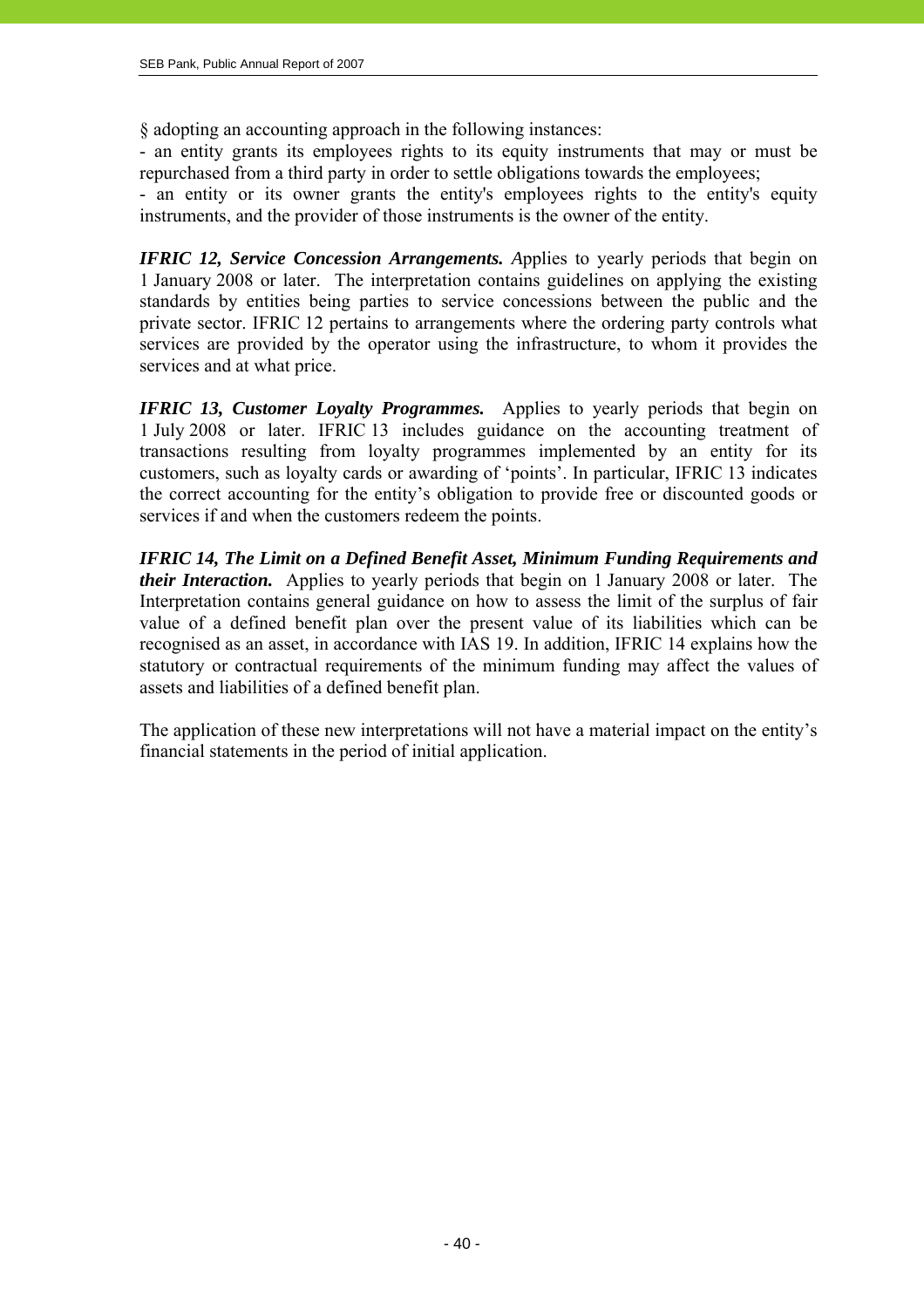### **2. Risk policy and management**

### **2.1. Risk policy and structure**

In its everyday activity SEB Pank is facing various risks, the management of which is an important and integral part of SEB Pank business activities. The ability of the organisation to identify, measure and control different risks, while maintaining an adequate capitalisation to meet unforeseen events, is an important input for the profitability of the entire Group.

Taking risk is core to the financial business, and the operational risks are inevitable consequence of being in business. The Group's aim is therefore to achieve an appropriate balance between risk and return and minimise potential adverse effects on the Group's financial performance. SEB Pank defines risk as the possibility of a negative deviation from an expected financial outcome. Main risk types are credit risk, market risk, operational risk and liquidity risk. Market risk includes currency risk, interest rate and other price risks.

Risk management includes all activities relating to risk-taking, i.e. the processes and systems that SEB Pank has at its disposal in order to identify, measure, analyse, monitor and report defined risks at an early stage. Good internal control, which consists of rules, systems and routines including follow-up of compliance therewith, ensures that the business is carried out under safe, efficient and controlled forms.

The Group's risk management policies are designed to identify and analyse the risks, to set appropriate risk limits and controls, and to monitor the risks and adherence to limits by means of reliable and up-to-date information systems. The Group regularly reviews its risk management policies and systems to reflect changes in markets, products and emerging best practice.

The Management Board is responsible for establishing the main principles for management, control and co-ordination of all risks of SEB Pank and to decide on the limits for the various risks. Subordinated to the Management Board are established different committees with mandates to make decisions depending upon the type of risk. The Assets and Liabilities Committee (ALCO) plays the central role in risk management, approving of risk procedures, dealing with issues relating to the overall risk level and deciding and monitoring of various risk limits.

During 2007, the main development focus of risk management was related with preparing for implementation of Basel II requirements: continuous development and improvement of internal rating based credit risk assessment models, improvement of operational risk measurement and management organization framework in accordance with the implementation requirements for the advanced measurement approach. Basel II is new capital adequacy framework which aims to converge regulative capital to the actual capital need of the bank according to its risk profile. Capital requirements for credit risk will reflect the actual risk better than the present rules, capital requirements for operational risk will be introduced and the risk management and internal capital assessment of banks will be subject to stricter scrutiny by the supervisors. In Estonia the Basel II capital adequacy rules are in effect from 1 January 2008. SEB Pank has applied to use the advanced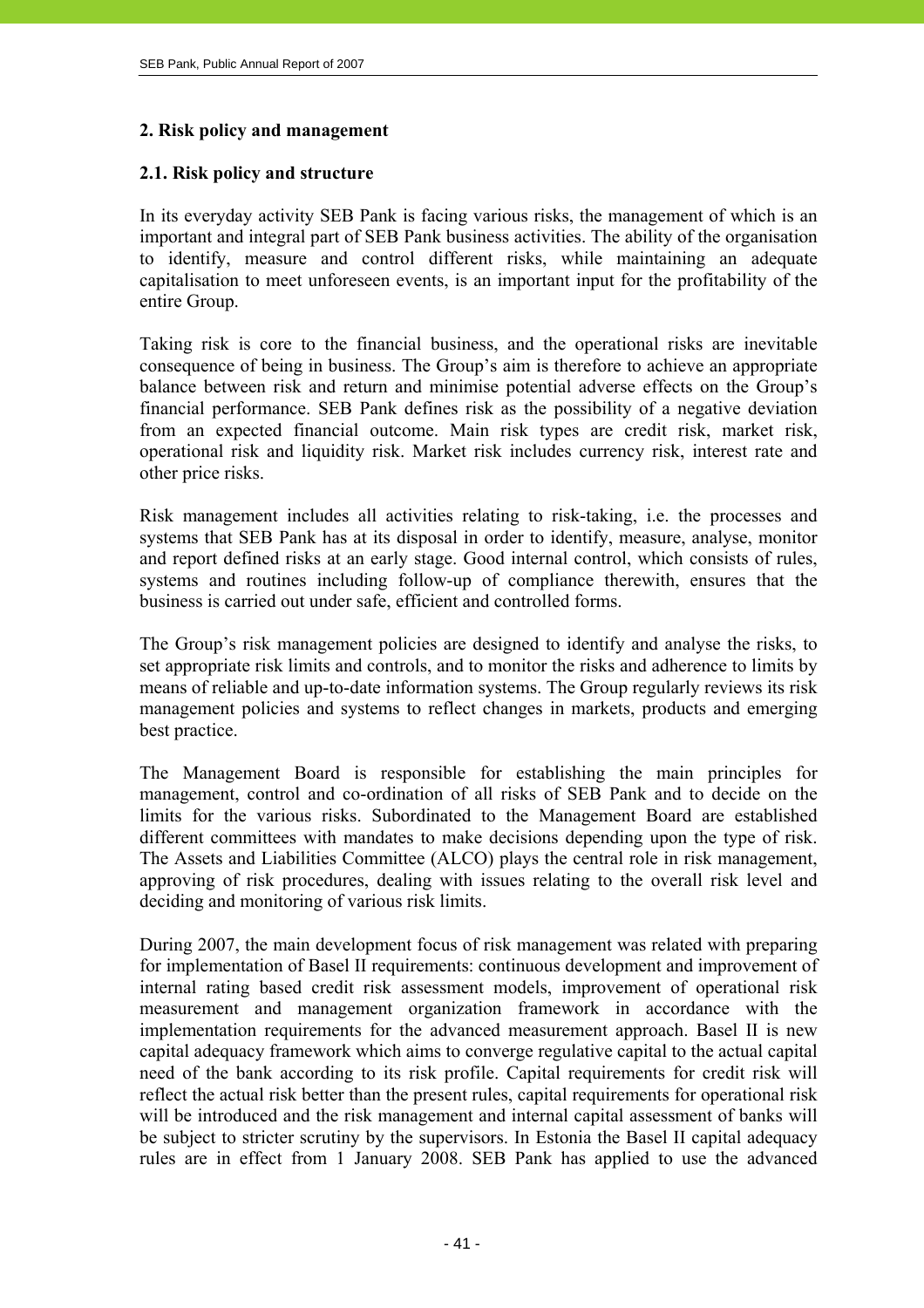approaches for reporting of credit and operational risk under Basel II. Both applications are currently processed by the supervisory authorities.

# **2.2. Credit risk**

Assets open to credit risk are receivables from customers, receivables from credit institutions and debt securities. Debt securities, in which SEB Pank has invested, are very liquid and high quality and credit risk related to those is assessed very low by the management - therefore only the credit risk of receivables from customers and credit institutions are hereinafter more specifically analysed. Credit risk is a potential loss that may occur in case of improper fulfilment or non-compliance of the client with the contractual obligations as a result of failure of the client's business operations or other factors.

The principles for measuring and taking credit risk are established with the SEB Pank Group credit policy.

The principles of credit policy are the following:

- a) lending should be in line with credit policy;
- b) lending should be based upon analysis;
- c) the basis of all lending activity is credibility;
- d) the purpose of the credit should be fully understood;
- e) lending must be in proportion to the capacity to repay;
- f) borrower should have an identified source of repayment and also a secondary source for repaying the loan;
- g) the own equity investment of the borrower must be significant in relationship to the loan;
- h) lending activity shall take into account any potential adverse effects in the business cycle;
- i) lending shall be in line with the bank's profit goals.

Credit risk analysis related to a certain client involves several different activities, like evaluation of the risk of the borrower's background, structure, management and owner, economic environment and position of the borrower, analysis and evaluation of the business plan and submitted cash flow prognosis; evaluation of the reputation, reliability and credit history of the client. Deciding on the risk taking is performed collegially by credit committees and by the authorised persons in accordance with the decision-making limits established by the bank's management.

#### Credit risk measurement

Credit risks are mainly measured on two levels. For verifying the loan portfolio's exposure to credit risk, SEB Pank uses a portfolio diversification method. The division of financial obligations is monitored by different client segments, products, clients and industries*.* The Credit Area performs monthly analysis on the credit risk of loan portfolio and informs the bank's managing bodies of the results. These results are discussed as well as any need for specific attention to or specific analysis for any identified issues.

In respect to individual clients the bank prepares regular analyses on the borrowers' situation as well as their risk level. The analyses are based on annual and quarterly reports,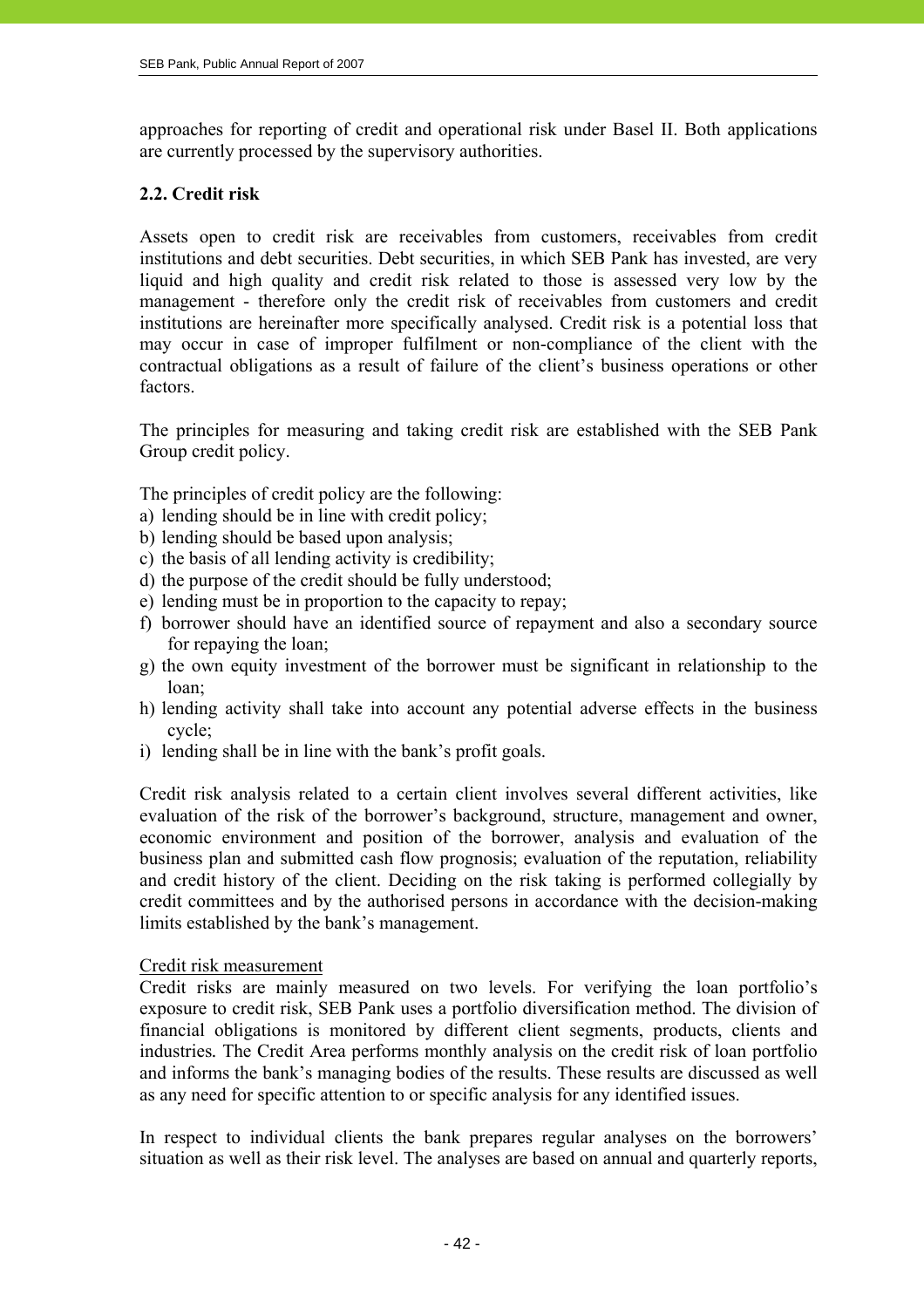on basis of which the financial situation is evaluated, as well as on credit history, payment practice and information originating from other sources. Evaluation of the borrowers' reliability is of critical importance.

SEB Pank divides loan portfolio into two broad segments: A) corporate portfolio including loans to legal entities belonging to counterparty group's with credit risk assumed by SEB Pank Group exceeding 4,500,000 Estonian kroons and B) retail portfolio consisting of small coporates' and private individuals' sub-segments. As of end of 2007 the corporate portfolio amounted to 47% of total loan portfolio (2006: 46%).

Based on the results of the analysis, the corporate clients are divided into sixteen risk classes in accordance with the SEB Pank risk classification system. Sixteen risk classes belong to 5 quality classes of businesses.

According to the risk classification system the risk class assignment is not required for companies or a group of companies with credit risk assumed by the Group less than 4,500,000 Estonian kroons, i.e. small corporates. Scoring model is used for evaluation of these borrowers.

The scoring model for small corporates considers financial condition based on last two annual reports and last interim report, credit history with the bank and based on external credit history register, experience of the customer. The analyst evaluates correctness and quality of the information. The risk level of particular industry has a certain level of impact as well. The outcome of the scoring model is credit score, expressing risk level and determining decision-making level. Depending on the score clients are divided into quality classes A, B, C and D, where A is the best and D is the worst score client class. Small corporates amounted to 6% of the total portfolio as of end of 2007 (2006: 8%).

In analysing loans to private individuals the credit scoring and left-to-live model is used. The model considers among other matters credit history, income, age, employment conditions and the value of real estate owned. The output of the model is credit score and lending recommendation derived the score. Based on the score the clients are divided into quality classes A, B, C and D similarly to small corporates. Private individuals amounted to 41% of the total portfolio as of end of 2007 (2006: 38%). Other 6 % of portfolio amounted advances to credit institutions (2006: 8%).

# Credit risk monitoring and mitigation

Review of the situation and risk level of legal entities is performed on regular basis, depending on the client segment, the risk class assigned previously and any additional information available to the bank at least once a year. During the review the bank assesses the client's financial condition, risk level, regularity of fulfilling existing financial obligations and need for financing. As an important outcome, a risk class is updated for the client with group exposure exceeding 4,5 million kroons, which, depending on the risk class shall be valid for one year (1-10), half a year (11-12) or three months (13-16). With the resolution of a credit committee also a different term may be established to a certain client.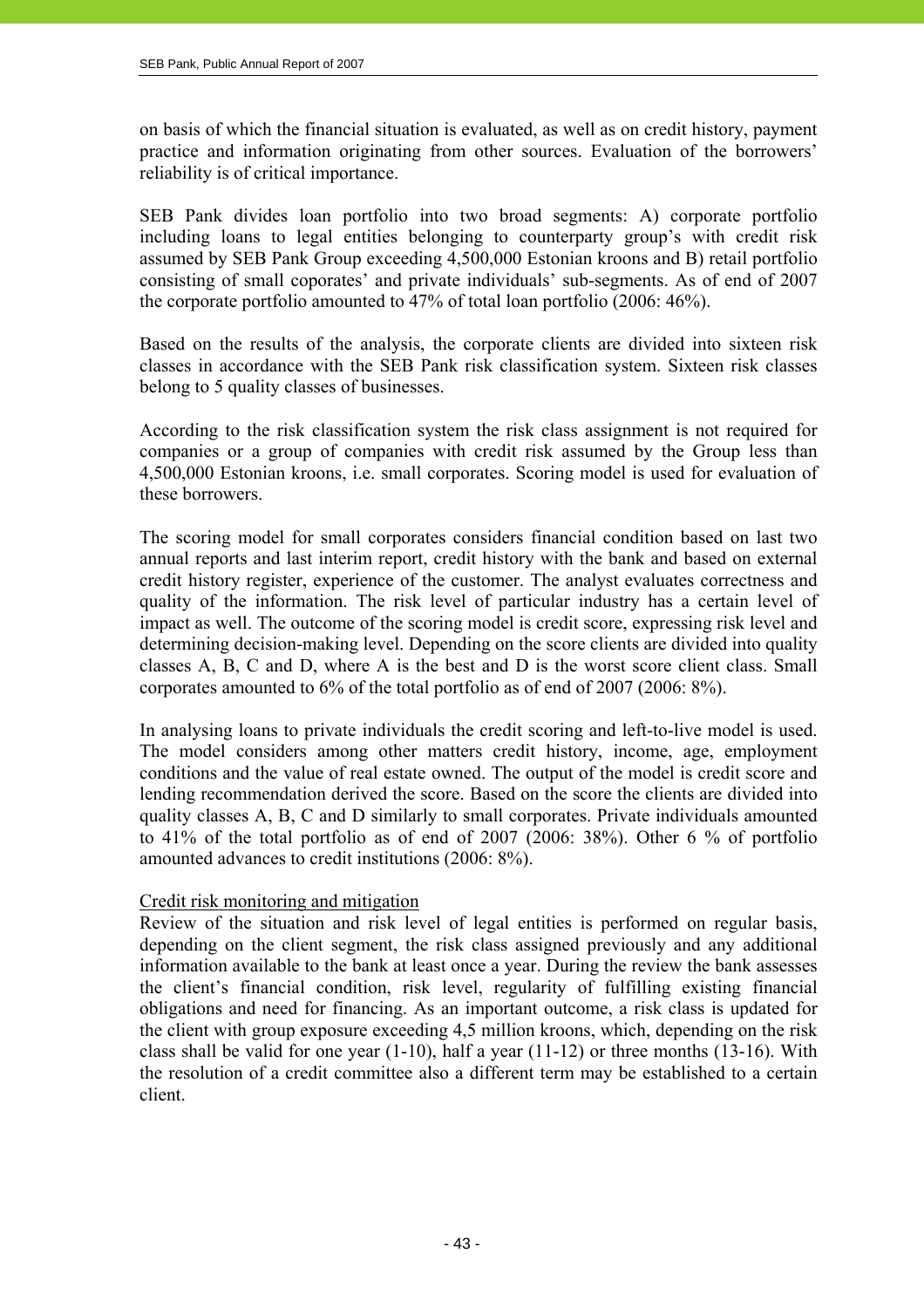The distribution of risk class assigned portfolio by the quality classes is given in the table below. **Corporate Portfolio by** 

| <b>Risk class</b> | <b>Business quality class</b> |
|-------------------|-------------------------------|
|                   |                               |
| 2                 |                               |
| 3                 |                               |
| $\overline{4}$    |                               |
| 5                 |                               |
| 6                 | Ordinary Business             |
|                   |                               |
| 8                 |                               |
| 9                 |                               |
| 10                |                               |
| 11                | <b>Restricted Business</b>    |
| 12                | Special Observation           |
| 13                |                               |
| 14                | Watch-list                    |
| 15                |                               |
| 16                | Default                       |

| lass           | <b>Business quality class</b> | Corporate Portfolio by     | % of rated portfolio |          |
|----------------|-------------------------------|----------------------------|----------------------|----------|
|                |                               | risk classes               | 31.12.07             | 31.12.06 |
| $\overline{c}$ |                               | Ordinary Business          | 83,7%                | 89,8%    |
|                |                               | <b>Restricted Business</b> | 8.6%                 | 7.8%     |
| 4              |                               | Special Observation        | 5.3&                 | 1.5%     |
| 5              | <b>Ordinary Business</b>      | Watch-list                 | $2.0\%$              | 0.5%     |
| 6              |                               | Default                    | $0.4\%$              | 0.4%     |
|                |                               | Total                      | 100,0%               | 100,0%   |
|                |                               |                            |                      |          |

For regular monitoring of private individuals and small corporates the behavioural scoring models are in use. The models are based on the application scoring models used in loans analysis process. In behavioural scoring there is used a separate quality class E for defaulted clients and an additional class N for small corporates to whom according to the bank's assessment there are no enough information to assign any other class. Part of the information (payment behaviour, financial situation of the corporates) is updated regularly, partly is used older available information. Behavioural score is calculated monthly for all private individuals and small corporates loans. The distribution of retail portfolio by quality classes is given in the table below.

| <b>Score</b> | <b>Business quality class</b> | Retail portfolio by      |          |          |
|--------------|-------------------------------|--------------------------|----------|----------|
|              |                               | behavioral scores        | 31.12.07 | 31.12.06 |
|              | Ordinary Business             | <b>Ordinary Business</b> | 82.0%    | 79.6%    |
|              |                               | Special Observation      | 15.8%    | 17,8%    |
|              | Special Observation           | Default                  | $0.9\%$  | $0.5\%$  |
| E            | Default                       | Insufficient information | $1.3\%$  | $2.1\%$  |
| N            | Insufficient information      | Total                    | 100,0%   | 100,0%   |

Primary responsibility for monitoring the quality of specific client and its loans lies with client executives, who should inform immediately to their department head and if necessary, to the credit area management of occurred problems and accordingly take necessary measures.

#### Impairment and allowance policies

The internal rating system focuses more on credit-quality mapping from the inception of the lending and investment activities. The system is primarily used to measure one of the major sources of risk that drives the occurrence of lending losses - the risk that the counterparty will default on its payment obligations, being probability of default. This is distinct from the risk of loss finally arising after all attempts to recover payments from defaulted counterparties.

The internal rating tool assists management to determine whether objective evidence of impairment exists under IAS 39, based on the following criteria set out by the Group:

- Delinquency in contractual payments of principal or interest;
- Cash flow difficulties experienced by the borrower (eg equity ratio, operating income or EBITDA margin, debt service coverage etc);
- Breach of loan covenants or conditions;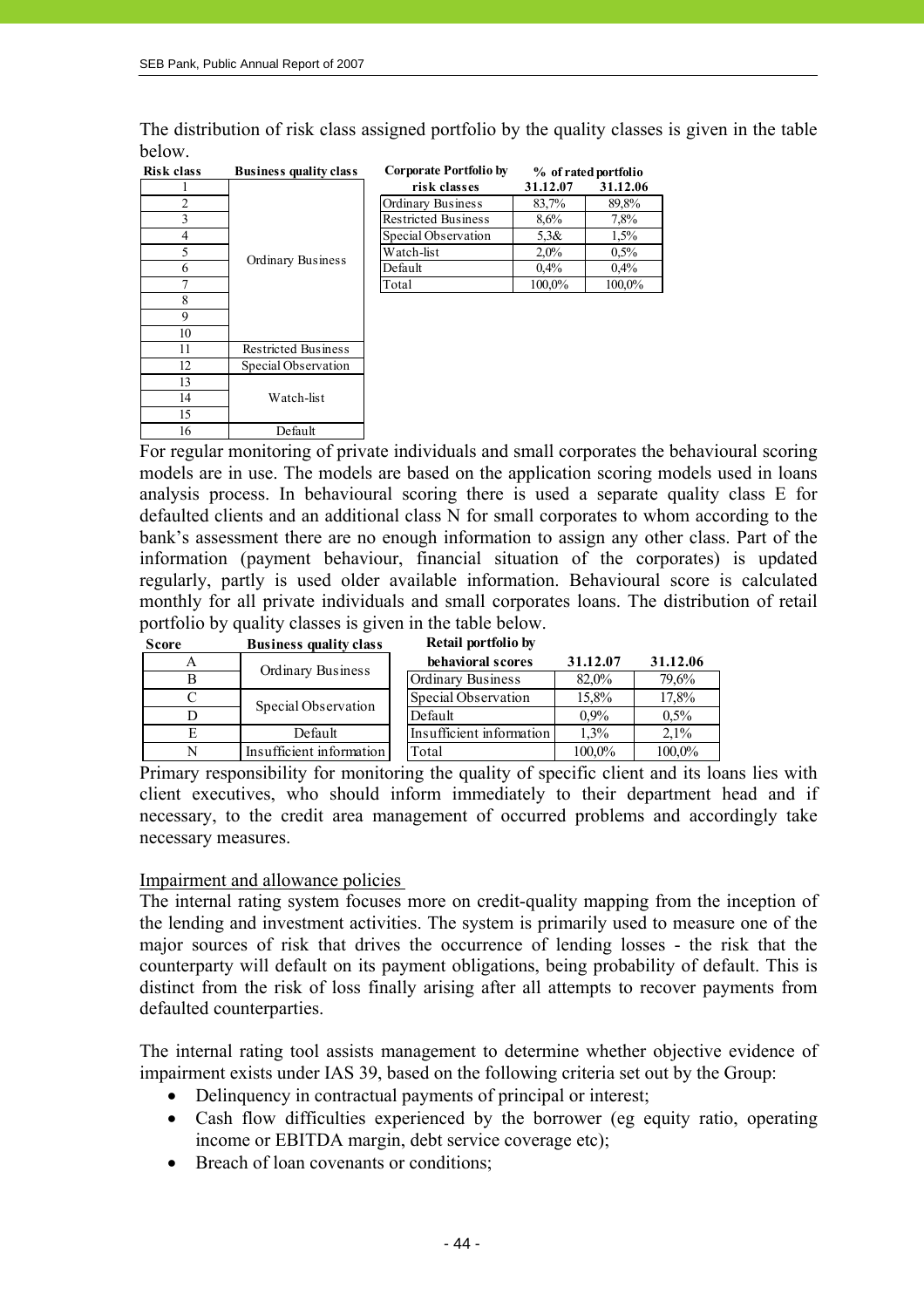- Initiation of bankruptcy proceedings; and
- Deterioration of the borrower's competitive position.

The Group's policy requires that all exposures above 4,5 million kroons are reviewed individually at least annually (see above). Impaired allowances on individually assessed accounts are determined by an evaluation of the incurred loss at balance-sheet date on a case-by-case basis, and are applied to all individually significant accounts. The assessment encompasses collateral held (including re-confirmation of its enforceability) and the anticipated receipts for that individual account. Collectively assessed impairment allowances are provided for: (i) portfolios of homogenous assets that are individually below materiality tresholds; and (ii) losses that have been incurred but have not yet been identified, by using the available historical experience, experienced judgement and statistical techniques.

The credit control department and branch credit risk management department perform regular in-depth monitoring of the quality of the loan portfolio. Also the bank's internal audit carries out reviews on valuation of the loan portfolio. During the control for adherence to procedures, availability of required information and documents, regularity of loan servicing (repayments), adequacy of collateral and other factors influencing the risks is verified. External auditors assess the valuation of the loan portfolio for the audit of financial statements' purposes.

#### Collateral

In order to diminish credit risk the bank has established a requirement for the borrowers to provide the bank with collateral in the form of registered immovable property, registered movable property and/or personal sureties as security. The group has implemented guidelines on the acceptability of specific classes of collateral on credit risk mitigation. The principles for granting an unsecured loan are stated in the credit policy and this kind of lending is clearly limited and restricted. The balance of unsecured credits is disclosed just below.

The pledged assets have to be insured throughout the loan period in an insurance company accepted by the bank at least for the restoration value. In case of a housing loan also life insurance is required, if the borrower is contributing majority to the family's income. The aforementioned measures help to control and manage the credit risk as they serve as an alternative source for collecting the loan, in case the borrower is not able to repay the loan from primary cash flow.

#### **Loans against collateral** (millions of EEK)

|                                                  | 31.12.07 | 31.12.06 |
|--------------------------------------------------|----------|----------|
| Mortgage, real property                          | 47,548.9 | 38,741.7 |
| Securities and deposits                          | 857.5    | 1,291.8  |
| Guarantee by state, central bank or municipality | 3,126.6  | 2,807.4  |
| Guarantee by credit institutions                 | 5,426.3  | 1,943.8  |
| Unsecured loans                                  | 2,656.1  | 1,857.0  |
| Repos with customers (securities as collateral)  | 53.6     | 103.9    |
| Factoring (receivables as collateral)            | 1,091.3  | 897.4    |
| Leasing (leased assets as collateral)            | 12,787.7 | 10,914.9 |
| Life Insurance receivables                       | 2.3      | 1.9      |
| Other                                            | 3,958.8  | 3,584.2  |
| Accured interest receivable                      | 262.6    | 183.9    |
| Allowances                                       | $-345.9$ | $-235.6$ |
|                                                  | 77,425.8 | 62.092.3 |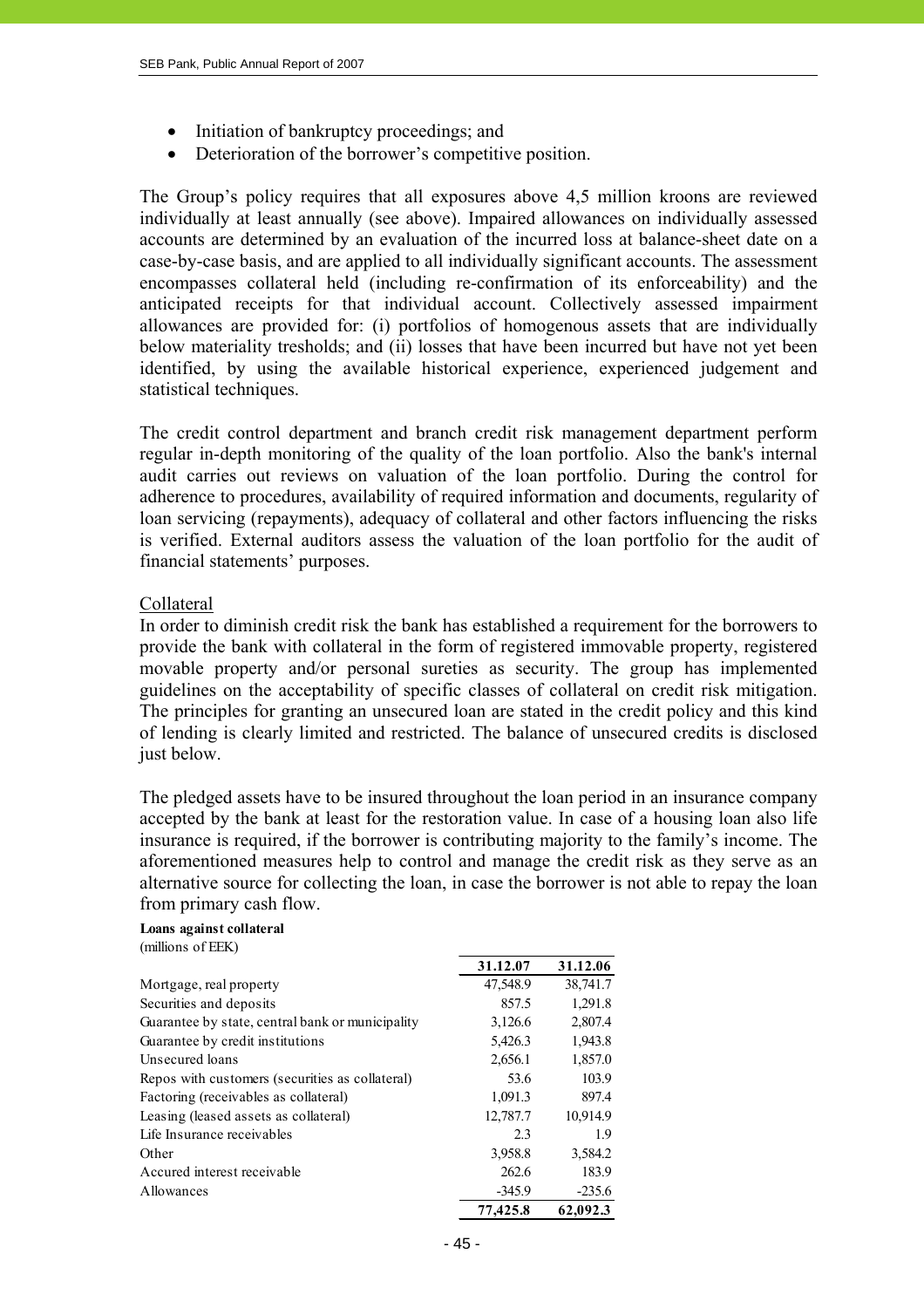#### Impaired loan

 A loan should be classified as impaired if it is probable that the contractual payments will not be fulfilled and the value of the collateral does not cover both principal and accrued interest including penalty fees with a satisfactory margin. In these cases all the borrower's loans in the Group shall be considered impaired, unless there are specific reasons calling for a different evaluation.

Either of the following two points serves as a criterion that a loan should be classified as impaired:

• Impaired non-performing loan: The loan is past due and the value of the collateral does not cover both principal and accrued interest including penalty fees with a satisfactory margin.

• Impaired performing loan: The Bank has determined that the value of the collateral does not cover both principal and accrued interest including penalty fee with a satisfactory margin and there has been identified an incurred loss event, but no payments are yet past due.

Provided, during the valuation of the loan it becomes evident that the collection of the loan or part of it is doubtful and the collateral is insufficient for covering the loan amount together with accrued interest and penalties, i.e. a loan loss is to be recognised and allowance will be established for the loan. Specific and collective allowances are established for individually appraised loans and separate allowances used for homogeneous groups of loans appraised on a homogenous group level. The purpose is to calculate and present the value of the loan portfolio as fairly and objectively as possible.

To keep the actual realised loan losses at as minimum level as possible a separate department has been established within the Credit Area, handling problem loans and recovering written-off loans by using several methods in doing so: negotiations with clients, rehabilitation, execution and bankruptcy proceedings.

Allowances for credit losses related to on-balance sheet items are either specific, collective or on homogenous group basis. The total impairment provision for loans and advances is 345,9 mEEK (2006: 235,7) of which 22,9 (2006: 84,2) represents the individually impaired loans and the remaining amount of 323,0 (2006: 151,5) represents collective and homogenous groups allowances.

#### **Impaired loans and allowances**

(millions of EEK) **31.12.07 31.12.06** Impaired, non-performing loans 277.7 199.1 Impaired, performing loans 29.7 9.4 Total impaired loans (gross)\* 307.4 208.5 Specific allowances 22.9 84.2 Collective allowances 85.2 10.8 Allowances for homogenous groups 237.8 140.7 **Total allowances 345.9 235.7** Reserve ratio (Allowances / Impaired) 113% 113% 113% Specific reserve ratio (Specific allowances / Impaired)  $7\%$  40% Ratio of impaired loans 0.43% 0.34%

\* Includes due from credit institutions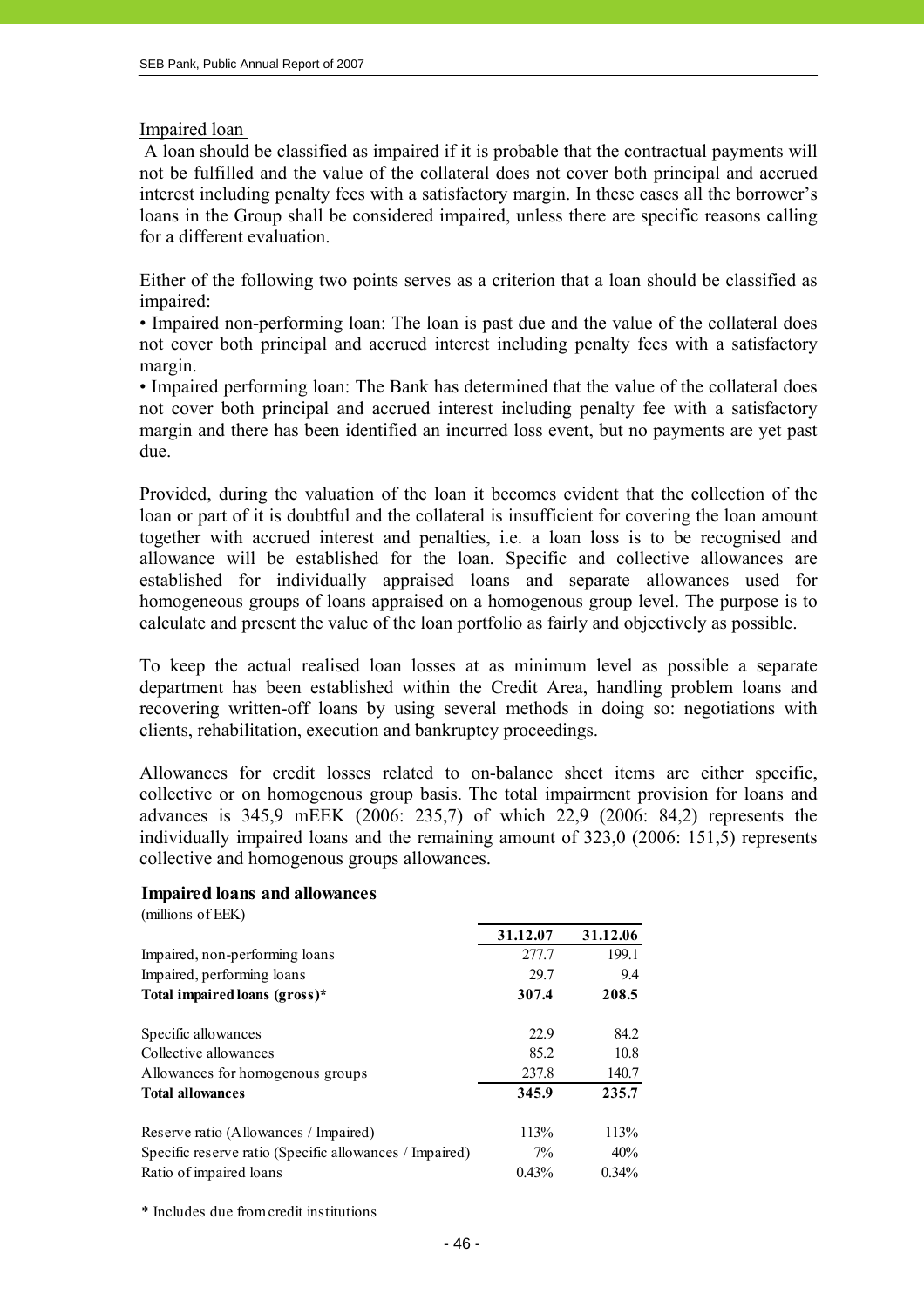Impaired non-performing loan: The loan payments are past due and the value of the collateral does not cover both principal and accrued interest including penalty fees with a satisfactory margin.

Impaired performing loan: The Bank has determined that the value of the collateral does not cover both principal and accrued interest including penalty fee with a satisfactory margin and there has been identified an incurred loss event, but no payments are yet past due.

A loan is classified as impaired if it is probable that the contractual payments will not be fulfilled and the value of the collateral does not cover both principal and accrued interest including penalty fees with a satisfactory margin.

### **2.3. Market risk**

SEB Pank defines market risk as a potential loss resulting from the unexpected adverse changes in interest rates, foreign exchange rates, equity prices and associated volatilities.

Market risk may arise from the bank's activity at the financial markets and it has an impact on the majority of bank products: loans, deposits, securities, credit lines. SEB Pank measures the risks using different methods of risk valuation and management pursuant to the type of risk. Important role in risk prevention is diversification of risk assets and limitation for trading positions.

Maximum limits approved by the committees, which are in compliance with the limits set by the Bank of Estonia, form the basis for controlling and monitoring the risk of various instrument portfolios.

For positions related to market risk nominal limits are applied, which are monitored by trading portfolios on daily basis by Risk Control. Any limit breach shall be reported in accordance with the regulations of Market Risk Policy. In addition to the aforementioned, also scenario analysis is applied in market risk management, which is used for valuing the performance of trading positions in case of more extreme fluctuations in market variables.

The overall market risk is measured by using the "Value at Risk" (VaR) model. VaR is defined as a maximum potential loss that can arise with a certain degree of probability during a certain period of time. SEB Pank calculates VaR using a 99 percent confidence level and a ten-day time horizon. VaR model enables to effectively measure market risks associated with different instruments and the results are homogeneously comparable. SEB Pank's highest trading risk is in equities trading portfolio. Equity trading book was built up in the beginning of 2007 when team of the professionals was employed to perform Enskilda equities trading in the region. As per year end, equity trading portfolio ten-day VaR was EEK 14m. 2007 average VaR for equity trading book was EEK 15m. Actual outcomes are monitored regularly to test the validity of assumptions and factors used in VaR calculation. The use of this approach does not prevent losses outside of these limits in the event of more significant market movements.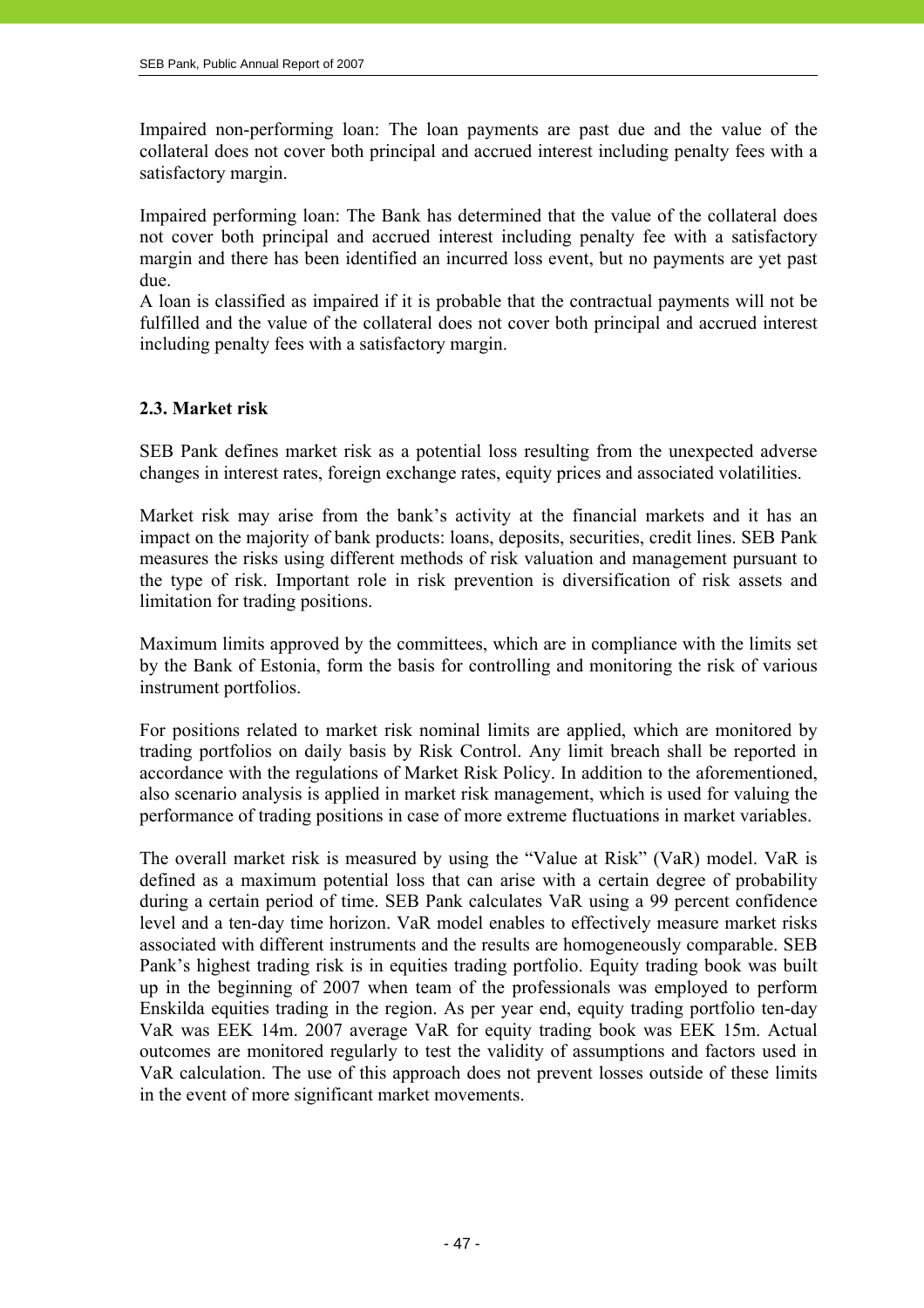#### **2.3.1. Market risk related to life insurance asset-liability matching**

The market risk is one the most important risks for SEB Elu- ja Pensionikindlustus. Market risk in a life insurance company derives from the risk of investing the assets under insurance contracts and investment contracts with guaranteed interest. This risk is managed in SEB Elu- ja Pensionikindlustus with an investment policy, which establishes investment restrictions of the aforementioned assets between shares and bonds, as well as the diversification requirements of assumed positions towards the clients (Note 27). The European Union is working on new insurer capital adequacy requirements under project Solvency II, where the assessment of market risk plays a major part. SEB Elu- ja Pensionikindlustus is making efforts to assess its market risk in conformity with the Solvency II project and in line with the practices of other SEB Group life insurance companies.

# **2.3.2. Price risk**

Biggest price risk for SEB Pank is equity price risk in trading portfolio described in chapter 2.3. The assets and liabilities of the Group are not significantly exposed to other price risks.

### **2.4. Insurance risk**

Insurance risk in SEB Elu- ja Pensionikindlustus is managed through reinsurance and risk analysis. Starting from 2007 company decided to increase its exposure to insurance risk by increasing retention for new contracts. Setting up new retention limits, company took account the profitability of insurance risk and amount of own equity. Company also changed reinsurer for new contracts starting from 2007, which gave better reinsurance tariffs. New reinsurer is Cologne Re, which belongs to GenRe whose financial strength rating is AAA by S&P. For contracts concluded before 2007 reinsurer remains SwissRe with old terms. In 2008 life companies in SEB group will start project to unify principles of setting reinsurance retentions.

# **2.5. Liquidity risk**

Liquidity risk is defined as the risk of a loss or substantially higher than expected costs due to inability of the bank to meet its payment commitments on time.

The bank's liquidity risk is regulated and managed on basis of the mandatory reserve of the Bank of Estonia and internal liquidity limits determined by ALCO. Liquidity risk is measured as cumulative cash flows arising from the assets and liabilities of the bank in various time bands. Liquidity management is based on special models reflecting cash flow behaviour in the case of different scenarios including crisis scenario.

The Group's liquidity management process, as carried out within the Group and monitored by Treasury, includes:

• Day-to-day funding, managed by monitoring future cash flows to ensure that requirements can be met. This includes replenishment of funds as they mature or are borrowed by customers;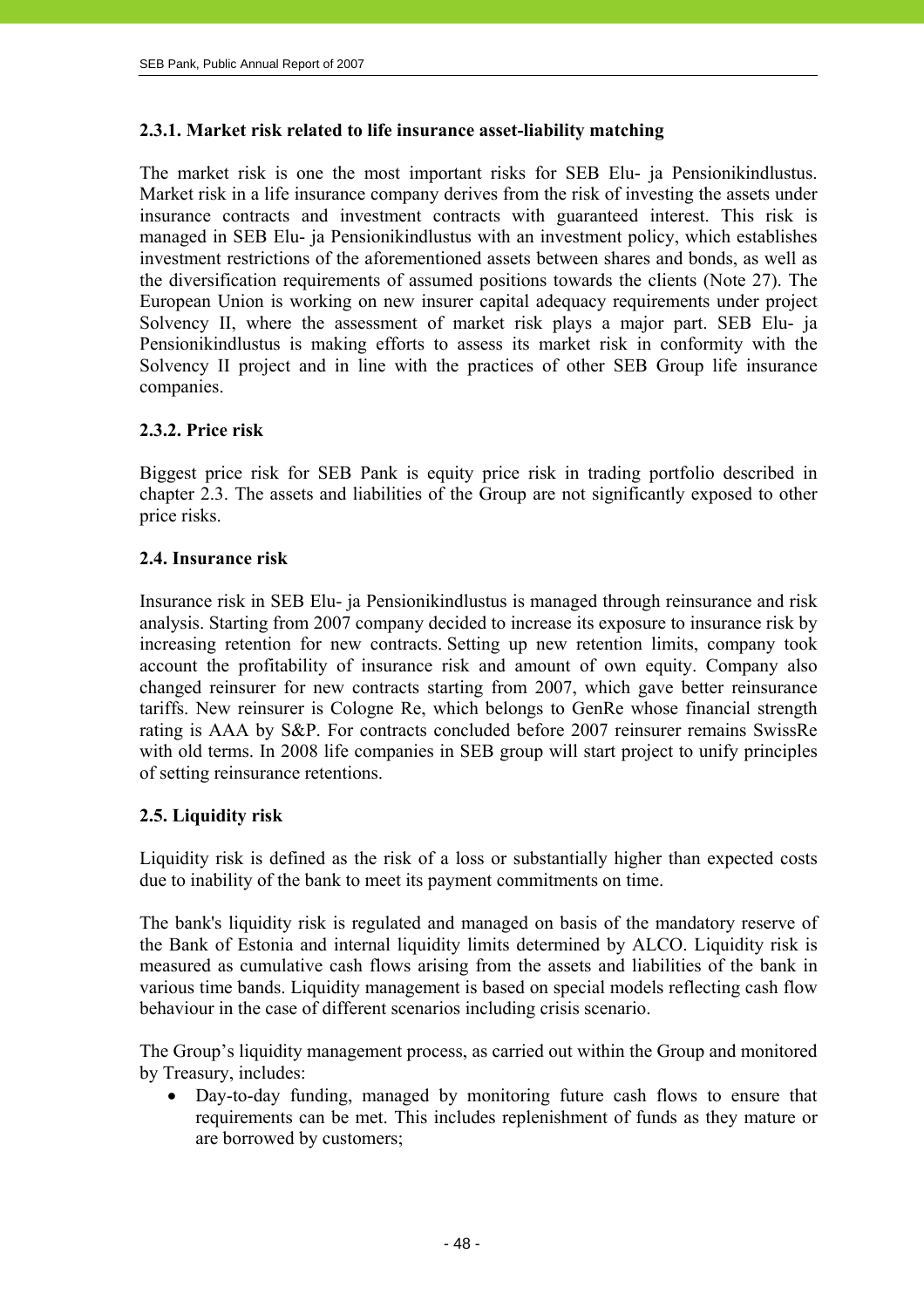- Maintaining a portfolio of highly marketable assets to fulfil mandatory reserve requirement:
- Monitoring liquidity gaps against internal limits; and
- Managing the concentration and profile of debt maturities.

Long-term liquidity of the bank is planned and control over liquidity risk management is executed by ALCO. Central and daily management of the bank's liquidity is the responsibility of the Treasury, and analysing that of the Risk Control department.

Next table presents the cash flows payable by the Group under financial liabilities by remaining contractual maturity at the balance sheet date. The amounts disclosed in the table are the contractual undiscounted cash flows.

# **2.6. Operational risk**

Operational risk is the possibility of a loss due to external events (e.g. natural disasters, external crime) as well as internal factors (breakdown of IT systems, fraud, noncompliance with laws and internal procedures and other internal control system deficiencies).

SEB Pank has established Operational Risk Committee (ORC) – top level advisory group to group's management on operational risk issues. Operational Risk Committee is a body guiding and co-ordinating the operational risk management in all units, including dealing with security issues, evaluation of technological risks and quality management, acting within the authority granted by the SEB Pank Management Board. Operational Risk Policy states minimum standards for operational risk management.

Following characterizes SEB Pank operational risk management framework:

- Reporting of operational risk events (losses, near misses and extraordinary gains) with automated routing of issues to responsible managers.
- Regular monitoring of Key Risk Indicators. Fluctuations of indicators and reasons of such fluctuations are discussed at monthly ORC meetings.
- Regular process of operational risk self-assessments (ORSA).
- Follow-up compliance with New Product Approval Process requirements to minimize operational risk in product development.
- Business continuity planning establishing business continuity plans for most critical business processes, recovery plans for IT and insuring physical security in crisis situations.

SEB Pank uses operational risk management information system ORMIS for operational risk management and control, the system is in use all over SEB Group. The system enables all staff to register risk-related issues and management at all levels is able to assess, monitor and mitigate risks and compile prompt and timely reports.

Insurance agreements concluded by SEB AB apply to SEB Pank and cover the following:

- crime insurance,
- professional indemnity,
- directors and officers liability.
- damage caused to a third party resulting from the activity of the bank.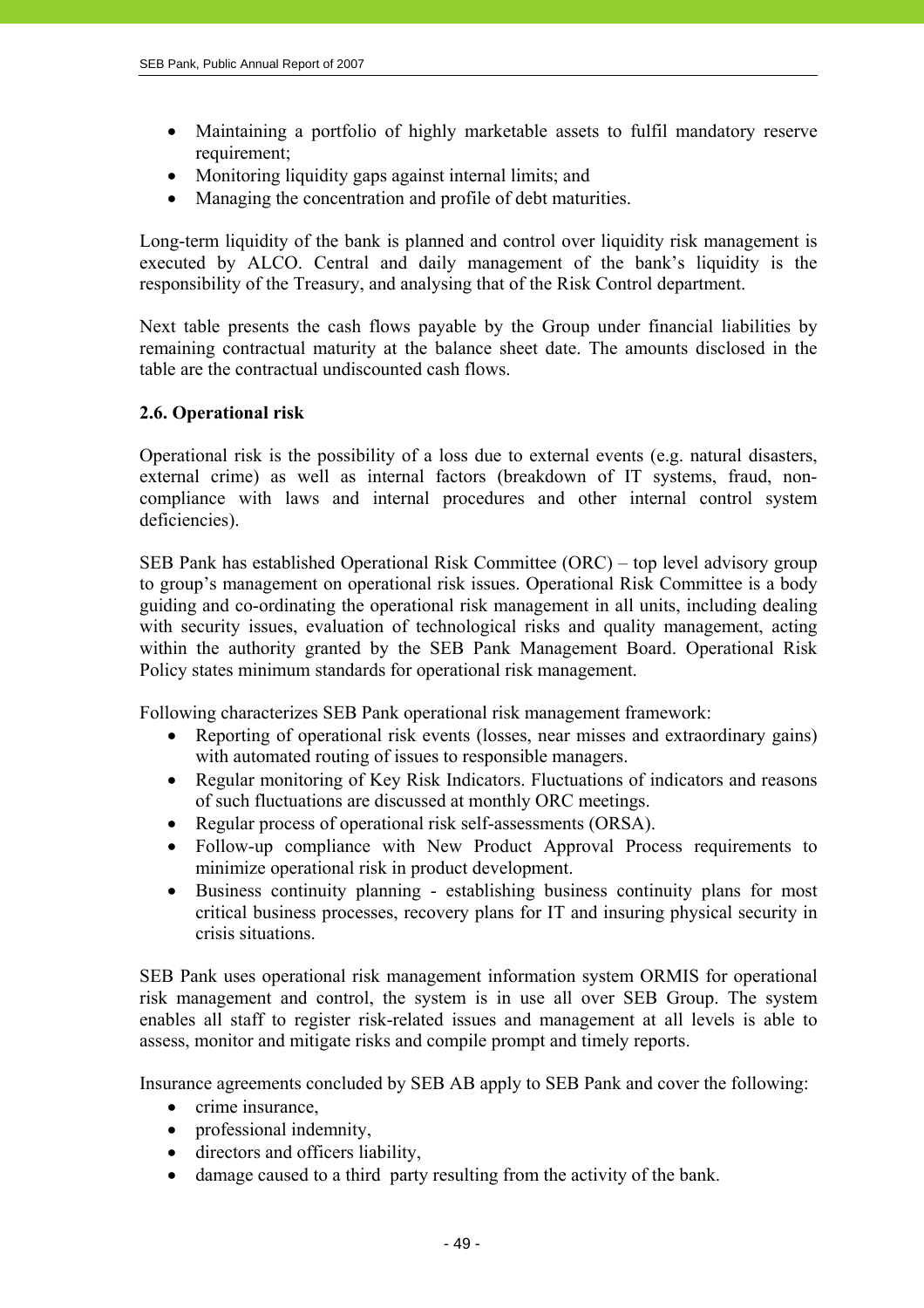# **2.7. Capital management**

The Group's Capital Policy defines how capital management should support the business goals. Shareholders' return requirement shall be balanced against the capital requirements of the regulators and the equity necessary to conduct the business of the Group.

ALCO and the Chief Financial Officer are responsible for the process linked to overall business planning, to assess capital requirements in relation to the Group's risk profile, and to propose a strategy for maintaining the desired capital levels. Together with continuous monitoring, and reporting of the capital adequacy to the Management Board, this shall ensure that the relationships between shareholders' equity and regulatory based requirements are managed so that the Group does not jeopardise the profitability of the business and the survival of the Group.

Capital ratios are the main communication vehicle for capital strength. Following the SEB Group Capital Policy the parent company shall promptly arrange for additional capital if SEB Pank requires capital injections to meet the decided level.

For internal capital assessment and performance evaluation SEB has implemented an economic capital framework. The Group's performance evaluation shall be based on the Return on Business Equity ("RoBE") methodology.

The Authority requires each bank or banking group to: (a) hold the minimum level of the regulatory capital: net-owners' equity must be over 5 million euros (78,2 EEKmio), and (b) maintain a ratio of total regulatory capital to the risk-weighted asset at or above minimum of 10%.

According to Insurance Activities Act, The minimum share capital of an insurance undertaking shall be at 3 million euros (46,9 EEKmio) if the insurance undertaking has the right to engage in life insurance ( SEB Elu- ja Pensionikindlustus).

According to Investment Funds Act, the share capital of a management company shall be equivalent to at least 3 million euros (46,9 EEKmio), if the management company manages a mandatory pension fund (SEB Varahaldus).

According to Securities Market Act, the share capital of an investment firm shall be equivalent to at least 125 thousand euros (1,96 EEKmio), if the firm is providing services of securities portfolio management and is organising the issuance of securities or public offers (SEB Enskilda).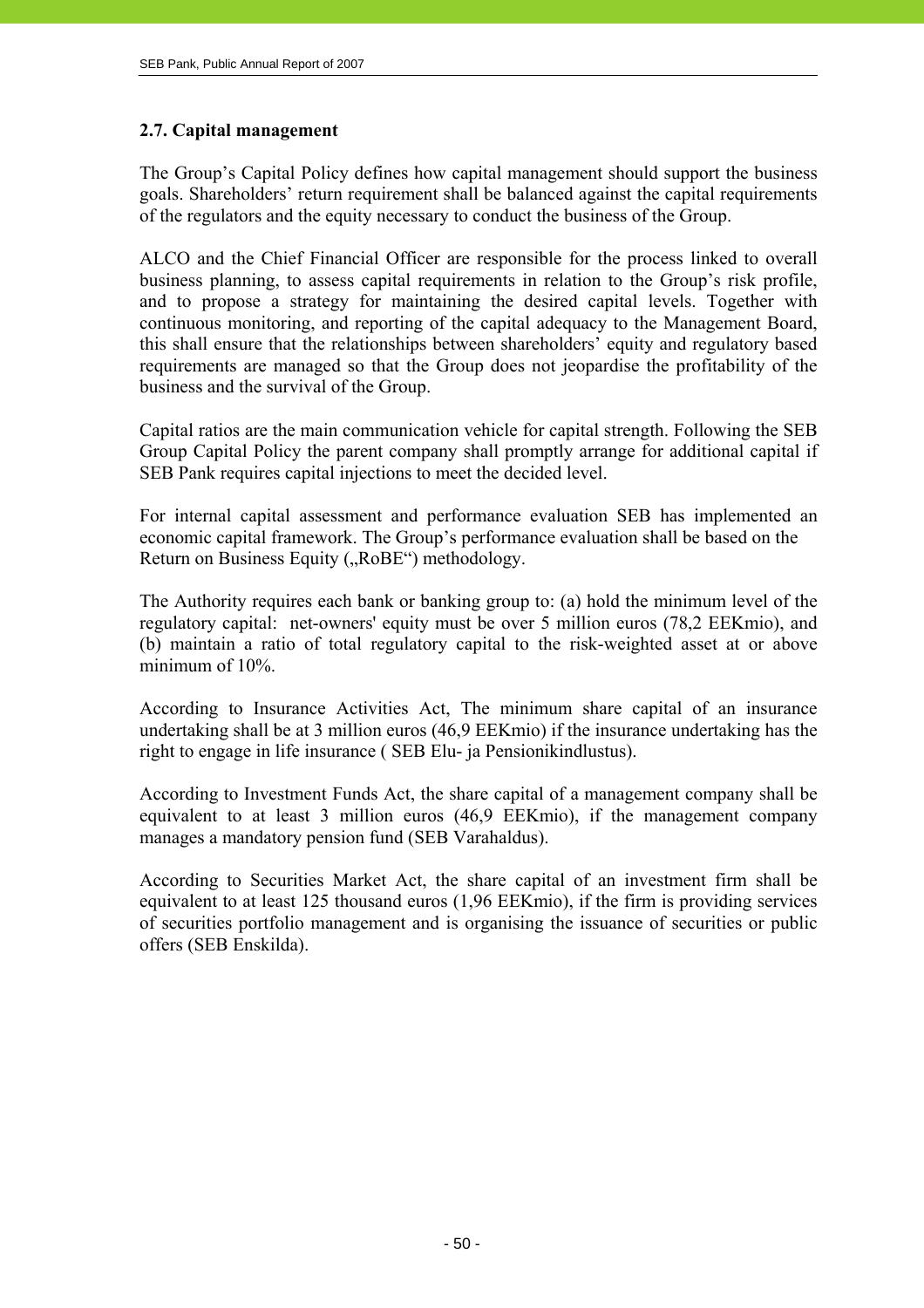#### Notes 3 - 38 to Financial Statements

(millions of EEK)

| 3. Interest income        |         | Group           |         | Bank    |  |  |
|---------------------------|---------|-----------------|---------|---------|--|--|
|                           | 2007    | 2006            | 2007    | 2006    |  |  |
| Loans                     | 3,189.1 | 1,954.6         | 3,161.1 | 1,919.1 |  |  |
| Leasing                   | 725.7   | 517.0           | 0.0     | 0.0     |  |  |
| Deposits with other banks | 149.0   | 70.6            | 148.9   | 70.0    |  |  |
| Fixed income securities   | 93.7    | 72.1            | 93.7    | 72.1    |  |  |
| Other                     | 0.0     | 0.1             | 0.0     | 0.1     |  |  |
|                           |         | 4,157.5 2,614.4 | 3.403.7 | 2.102.6 |  |  |

| 4. Interest expenses             |         | Group   |         | <b>Bank</b> |  |  |
|----------------------------------|---------|---------|---------|-------------|--|--|
|                                  | 2007    | 2006    | 2007    | 2006        |  |  |
| Credit institutions              | 1,430.3 | 759.0   | 626.9   | 216.5       |  |  |
| Time and other saving deposits   | 518.5   | 324.3   | 874.5   | 572.5       |  |  |
| Demand deposits                  | 470.6   | 270.7   | 483.4   | 277.5       |  |  |
| Subordinated debts               | 114.3   | 58.1    | 114.3   | 58.1        |  |  |
| Issued bonds                     | 16.5    | 11.3    | 16.4    | 11.3        |  |  |
| Government and foreign aid funds | 5.5     | 4.5     | 2.3     | 2.2         |  |  |
| Other                            | 0.1     | 0.0     | 0.0     | $0.0\,$     |  |  |
|                                  | 2,555.8 | 1.427.9 | 2,117.8 | 1.138.1     |  |  |

| 5. Fee and commission income                  | Group   |       |       | <b>Bank</b> |
|-----------------------------------------------|---------|-------|-------|-------------|
|                                               | 2007    | 2006  | 2007  | 2006        |
| Credit and payment cards                      | 376.9   | 296.3 | 376.9 | 296.3       |
| Credit contracts*                             | 216.0   | 208.3 | 170.1 | 167.4       |
| Securities market services                    | 239.1   | 199.8 | 143.1 | 75.3        |
| Transaction fees                              | 121.7   | 118.6 | 122.2 | 119.1       |
| Corporate Finance fees                        | 112.6   | 6.2   | 25.6  | 0.0         |
| Income from leasing agreements (full service) | 53.1    | 47.8  | 0.0   | 0.0         |
| Non-life insurance brokerage fees             | 43.9    | 38.3  | 7.0   | 4.0         |
| Cash handling fees                            | 16.2    | 16.4  | 16.2  | 16.4        |
| Income from electronic channels               | 15.1    | 11.6  | 16.1  | 12.5        |
| Other settlement fees                         | 10.7    | 8.8   | 10.7  | 8.8         |
| Other                                         | 23.0    | 25.1  | 12.4  | 12.5        |
|                                               | 1.228.3 | 977.2 | 900.3 | 712.3       |

\* Credit contracts include loan, leasing, letter of credit and guarantee contracts signed with customers, which are short-term and do not constitute interest income, but are of administrative nature for arrangement reorganisation of credits.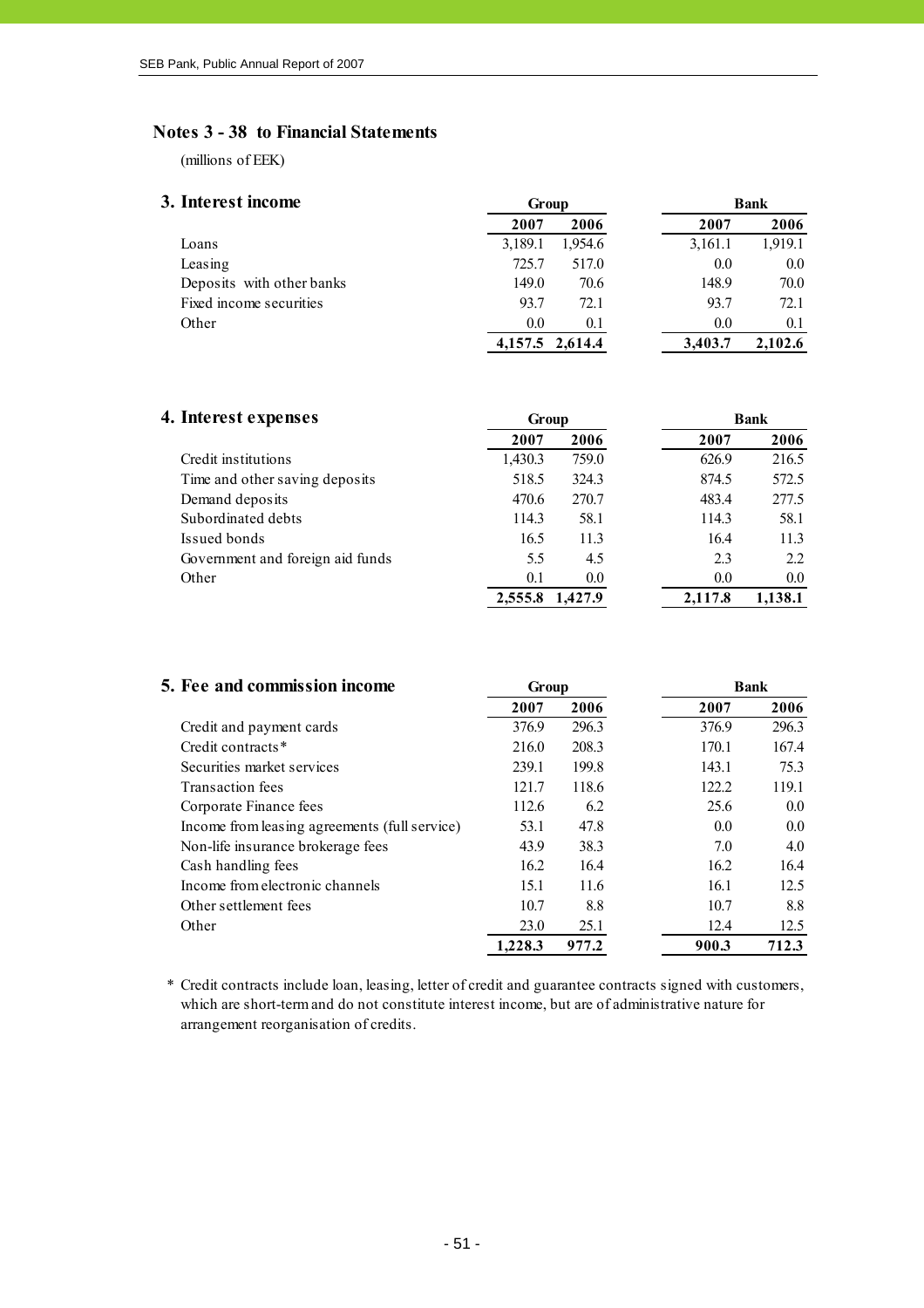# **6. Fee and commission expense Group Bank**

|                                               | 2007  | 2006  | 2007  | 2006  |
|-----------------------------------------------|-------|-------|-------|-------|
| Credit and payment cards                      | 192.1 | 153.1 | 192.1 | 153.1 |
| Corporate Finance fees                        | 44.9  | 0.0   | 0.7   | 0.0   |
| Expenses to leasing agreements (full service) | 43.5  | 40.6  | 0.0   | 0.0   |
| Securities market                             | 43.0  | 27.6  | 22.2  | 14.4  |
| Cash collecting fees                          | 25.5  | 20.9  | 25.5  | 20.9  |
| Transaction fees                              | 18.1  | 19.3  | 17.7  | 18.7  |
| Expenses of electronic channels               | 12.2  | 9.4   | 12.2  | 9.3   |
| Other                                         | 13.9  | 11.0  | 11.7  | 9.4   |
|                                               | 393.2 | 281.9 | 282.1 | 225.8 |

| 7. Net profit fom financial activities | Group   |       | <b>Bank</b> |       |
|----------------------------------------|---------|-------|-------------|-------|
|                                        | 2007    | 2006  | 2007        | 2006  |
| <b>Trading securities</b>              | $-23.7$ | 10.0  | $-23.7$     | 10.0  |
| Gain/loss from shares                  | $-25.2$ | 7.1   | $-25.2$     | 7.1   |
| Gained from fixed income securities    | 1.5     | 2.9   | 1.5         | 2.9   |
| <b>Derivatives</b>                     | 71.4    | 59.3  | 72.2        | 60.1  |
| Equity derivatives                     | 31.0    | 16.5  | 31.7        | 16.4  |
| Currency derivatives                   | 28.1    | 41.8  | 28.2        | 42.7  |
| Interest derivatives                   | 12.3    | 1.0   | 12.3        | 1.0   |
| Net income from foreign exchange       | 161.8   | 129.9 | 154.3       | 82.6  |
|                                        | 209.5   | 199.2 | 202.8       | 152.7 |

| 8. Other administrative expenses              | Group |        | <b>Bank</b> |        |
|-----------------------------------------------|-------|--------|-------------|--------|
|                                               | 2007  | 2006   | 2007        | 2006   |
| Other personnel expenses                      | 34.6  | 22.4   | 29.9        | 18.2   |
| Premises cost (rental and utilities)          | 74.7  | 62.5   | 89.3        | 78.6   |
| Other administrative cost                     | 71.2  | 58.5   | 52.3        | 44.0   |
| IT related expenses                           | 65.7  | 49.3   | 66.2        | 54.6   |
| Advertizing and marketing                     | 71.2  | 64.0   | 65.1        | 58.7   |
| Insurance                                     | 4.7   | 4.8    | 4.2         | 4.5    |
| Translating services                          | 0.7   | 0.4    | 0.4         | 0.3    |
| Information services (Telerate, Reuters etc.) | 9.3   | 7.7    | 5.4         | 4.6    |
| Consulting                                    | 13.3  | $-3.5$ | 10.6        | $-6.3$ |
| Other maintenance cost (land tax etc.)        | 0.7   | 0.6    | 0.4         | 0.3    |
|                                               | 346.1 | 266.7  | 323.8       | 257.5  |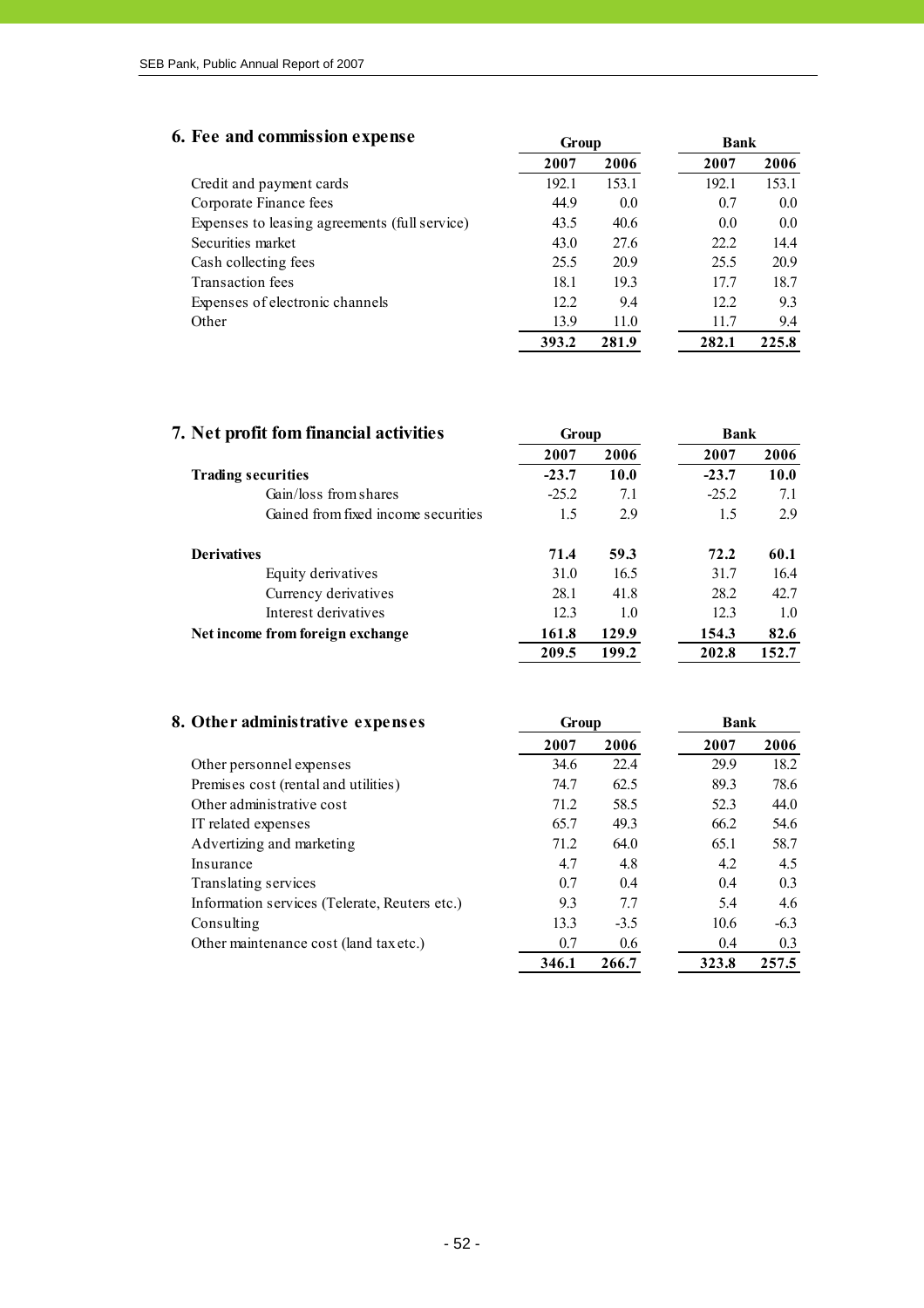#### **9. Value adjustments of advances and offbalance sheet commitments (+/-)**

|                                      | Group    |         | <b>Bank</b> |         |
|--------------------------------------|----------|---------|-------------|---------|
|                                      | 2007     | 2006    | 2007        | 2006    |
| Allowances for advances to customers | $-171.3$ | $-30.7$ | $-154.6$    | $-5.1$  |
| loan allowances                      | $-207.4$ | $-75.4$ | $-179.3$    | $-10.3$ |
| recoveries from write-offs           | 17.9     | 9.1     | 16.8        | 8.4     |
| reversal of allowances               | 18.2     | 35.6    | 7.9         | $-3.2$  |
| <b>Revaluation of seized assets</b>  | $-3.1$   | $-4.3$  | 0.0         | 0.0     |
|                                      | $-174.4$ | $-35.0$ | $-154.6$    |         |

| 10. Other operating income                       | Group |       | <b>Bank</b> |      |
|--------------------------------------------------|-------|-------|-------------|------|
|                                                  | 2007  | 2006  | 2007        | 2006 |
| Result from Life Insurance business <sup>*</sup> | 74.2  | 85.2  |             |      |
| Penalties                                        | 3.7   | 3.0   | 1.2         | 0.3  |
| Rent income                                      | 13.9  | 18.6  | 12.2        | 12.9 |
| Gains on assets sales                            | 512.7 | 52.0  | 603.2       | 26.0 |
| Other income                                     | 41.0  | 27.8  | 17.7        | 23.7 |
|                                                  | 645.5 | 186.7 | 634.3       | 62.9 |

\* The divestment of properties, owned by SEB Pank Group, explained in Note 21.

Rental income was earned from properties held for sale and partial rent-out of buildings in our own use.

| Income from insurance activities*          |          |          |
|--------------------------------------------|----------|----------|
|                                            | 2007     | 2006     |
| Net insurance premium revenue              | 180.2    | 162.1    |
| Fair value gains (unrealized)              | $-20.3$  | 22.2     |
| Fee income from investment contracts       | 17.8     | 13.2     |
| Dividends recieved                         | 1.2      | 0.7      |
| Interest income                            | 14.1     | 11.5     |
| Realized gains on investments              | 30.9     | 4.6      |
| Other operating income                     | 3.5      | 1.7      |
| <b>Total income</b>                        | 227.4    | 216.0    |
| Net insurance claims and disbursements     | $-153.2$ | $-130.8$ |
| <b>Total expenses</b>                      | $-153.2$ | $-130.8$ |
| Total net income from insurance activities | 74.2     | 85.2     |

\*asset management services are provided within the group by AS SEB Ühispanga Fondid

| 11. Other operating expense                           | Group |      | <b>Bank</b> |      |
|-------------------------------------------------------|-------|------|-------------|------|
|                                                       | 2007  | 2006 | 2007        | 2006 |
| Legal services                                        | 3.4   | 1.4  | 2.5         | 0.9  |
| Penalties                                             | 1.0   | 0.2  | 1.0         | 0.0  |
| Finance Inspection and Deposit quarantee (float) cost | 9.6   | 8.5  | 7.6         | 6.6  |
| Income tax on not business oriented expenses          | 1.6   | 1.7  | 1.3         | 1.2  |
| Cost on bad loans                                     | 0.5   | 0.9  | 0.5         | 0.9  |
| Other value adjustments of advances                   | 0.3   | 0.7  | 0.3         | 0.2  |
| Other operating expenses                              | 13.5  | 3.4  | 5.4         | 4.4  |
| Cost on seized properties                             | 0.0   | 0.0  | 0.0         | 0.0  |
| Cost on sales of fixed assets                         | 9.0   | 0.5  | 9.0         | 0.5  |
|                                                       | 38.9  | 17.3 | 27.6        | 14.7 |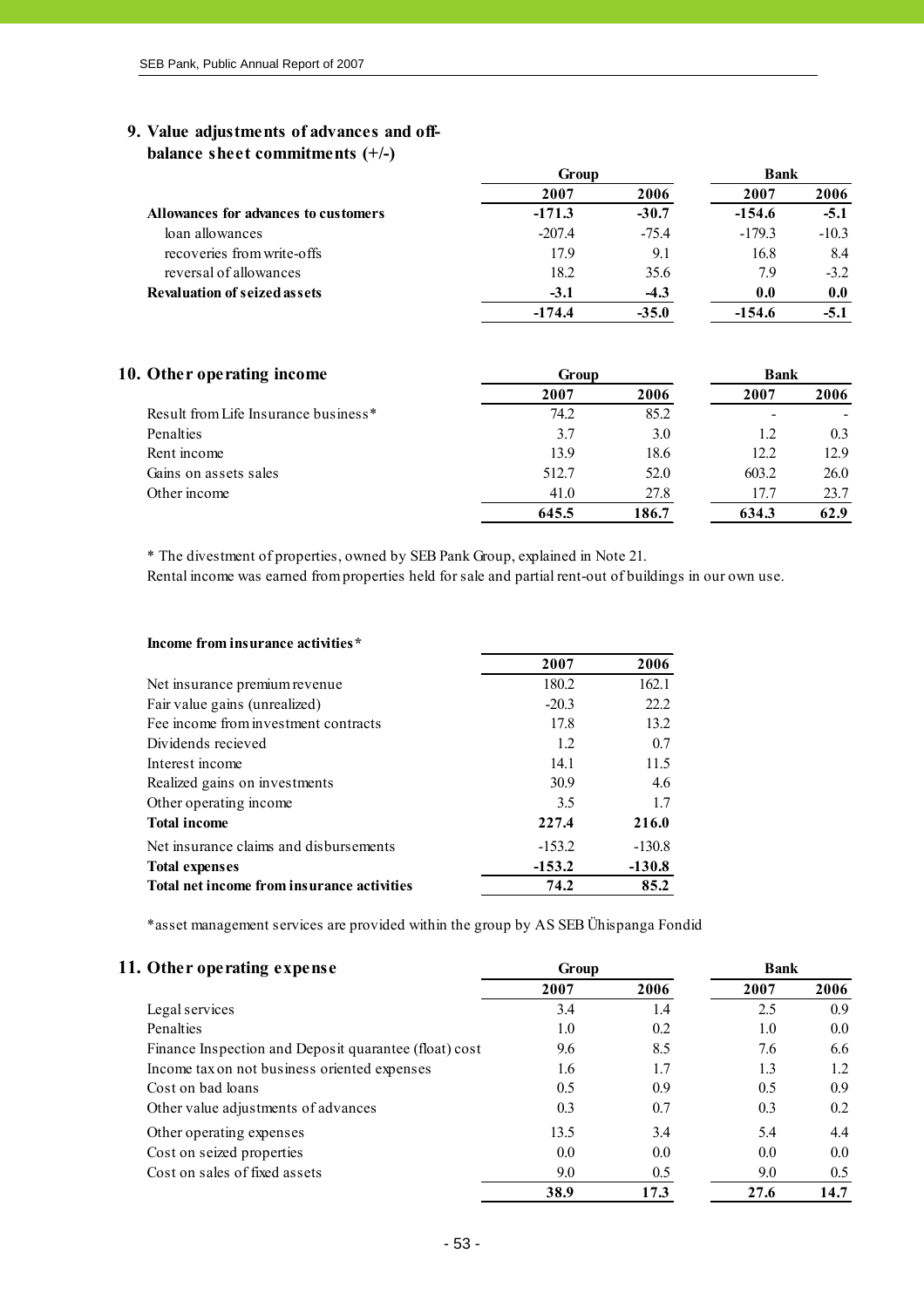#### **Development Costs**

Costs associated with developing or maintaining computer software programmes are recognised as an expense as incurred. Advertising expenses and the launch of new products, services and processes are expensed as incurred. Expenditures related to trademarks, etc., to be developed inside the company are also expensed at the moment of their occurence (Note 1, page 26).

In 2007 SEB Pank had expenses for the developing IT systems and electronic products in total amount of 43,4 million kroons (40,1 million kroons in 2006).

| 12. Income tax of financial period | Group   |         |
|------------------------------------|---------|---------|
|                                    | 2007    | 2006    |
| Current income tax                 | $-111$  | $-169$  |
| Deferred tax expense (Note 23)     | $-43$   | 2.7     |
|                                    | $-15.4$ | $-14.2$ |

The Group activities include activities in Estonia and Russia.

According to Estonian Income tax law profits earned by the Group are not subject to income tax. The Group's activities in Russia are subject to Russian Income tax.

The income tax rate in Russia is 24% of the taxable income. All deferred income tax expense is related to SEB Leasing. Following is the reconcilation of the net income before tax earned in Russia to the effective tax expense:

|                                                      | Group |      |
|------------------------------------------------------|-------|------|
|                                                      | 2007  | 2006 |
| Profit before tax in Russia                          | 35.6  | 19.0 |
| Income tax per tax rate applicable in Russia $(24%)$ | 8.5   | 4.6  |
| Tax on expenses not deductible for tax purposes      | 69    | 9.6  |
| Income tax expense                                   | 15.4  | 14.2 |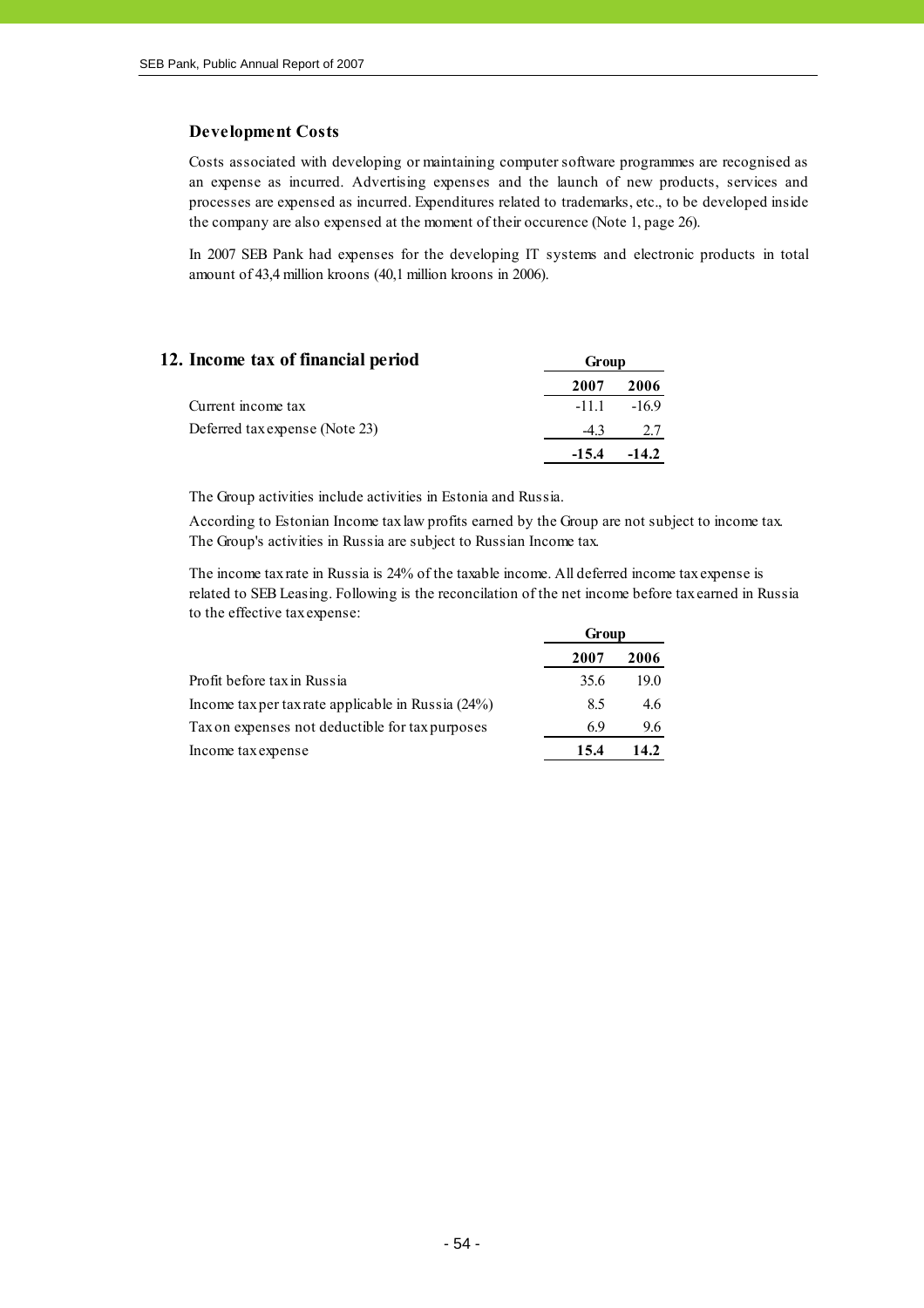| 13. Balances with the central bank | Group             |         | Bank     |          |
|------------------------------------|-------------------|---------|----------|----------|
|                                    | 31.12.07 31.12.06 |         | 31.12.07 | 31.12.06 |
| Balances with the central bank     | 4 1 8 1 0         | 2.412.8 | 4.181.0  | 2.412.8  |
| Mandatory reserve fulfillment      | 90926             | 7.392.2 | 9.092.6  | 7.392.2  |

Estonian commercial banks are obliged to maintain mandatory reserves on their clearing accounts with the Central Bank, calculated on 15% of the mandatory reserve basis. Mandatory reserve requirement as of 31.12.07 was 8970,1 million kroons (31.12.06: 7216,6).

Mandatory reserve on the correspondent account of the Bank of Estonia is monitored on basis of monthly average. As of 01.07.2001 the reserve may be filled with external assets in the amount of 50% from the monthly average mandatory reserve requirement. As at 31.12.07 the reserve requirement was filled by balances with central bank, financial assets held for trading and financial assets at fair value through profit or loss at inception.

Mandatory reserve deposits are available for use by the Group's day-to-day business. Mandatory reserve earns interest at 3%.

| 14. Loans and advances to credit institutions | Group    |          | <b>Bank</b> |          |  |
|-----------------------------------------------|----------|----------|-------------|----------|--|
|                                               | 31.12.07 | 31.12.06 | 31.12.07    | 31.12.06 |  |
| Liquid deposits                               | 5.094.7  | 1,881.4  | 5,088.9     | 1,878.6  |  |
| Time deposits                                 | 290.2    | 45.9     | 290.2       | 45.9     |  |
| Other                                         | 41.4     | 16.5     | 41.4        | 16.6     |  |
|                                               | 5,426.3  | 1,943.8  | 5,420.5     | 1,941.1  |  |
| * Cash equivalents                            | 5.094.7  | 1,881.4  | 5,088.9     | 1,878.6  |  |

| 15. Loans and advances to customers | Group    |          | <b>Bank</b>              |          |  |
|-------------------------------------|----------|----------|--------------------------|----------|--|
|                                     | 31.12.07 | 31.12.06 | 31.12.07                 | 31.12.06 |  |
| Loans                               | 55,332.7 | 46.417.8 | 55,549.7                 | 46,924.5 |  |
| Overdrafts                          | 2,868.8  | 1,968.2  | 3,133.9                  | 2,339.2  |  |
| Leasing                             | 12,787.7 | 10.914.9 |                          |          |  |
| Factoring                           | 1.091.3  | 897.4    |                          |          |  |
| Insurance recievables               | 2.3      | 1.9      | $\overline{\phantom{0}}$ |          |  |
|                                     | 72,082.8 | 60,200.2 | 58,683.6                 | 49,263.7 |  |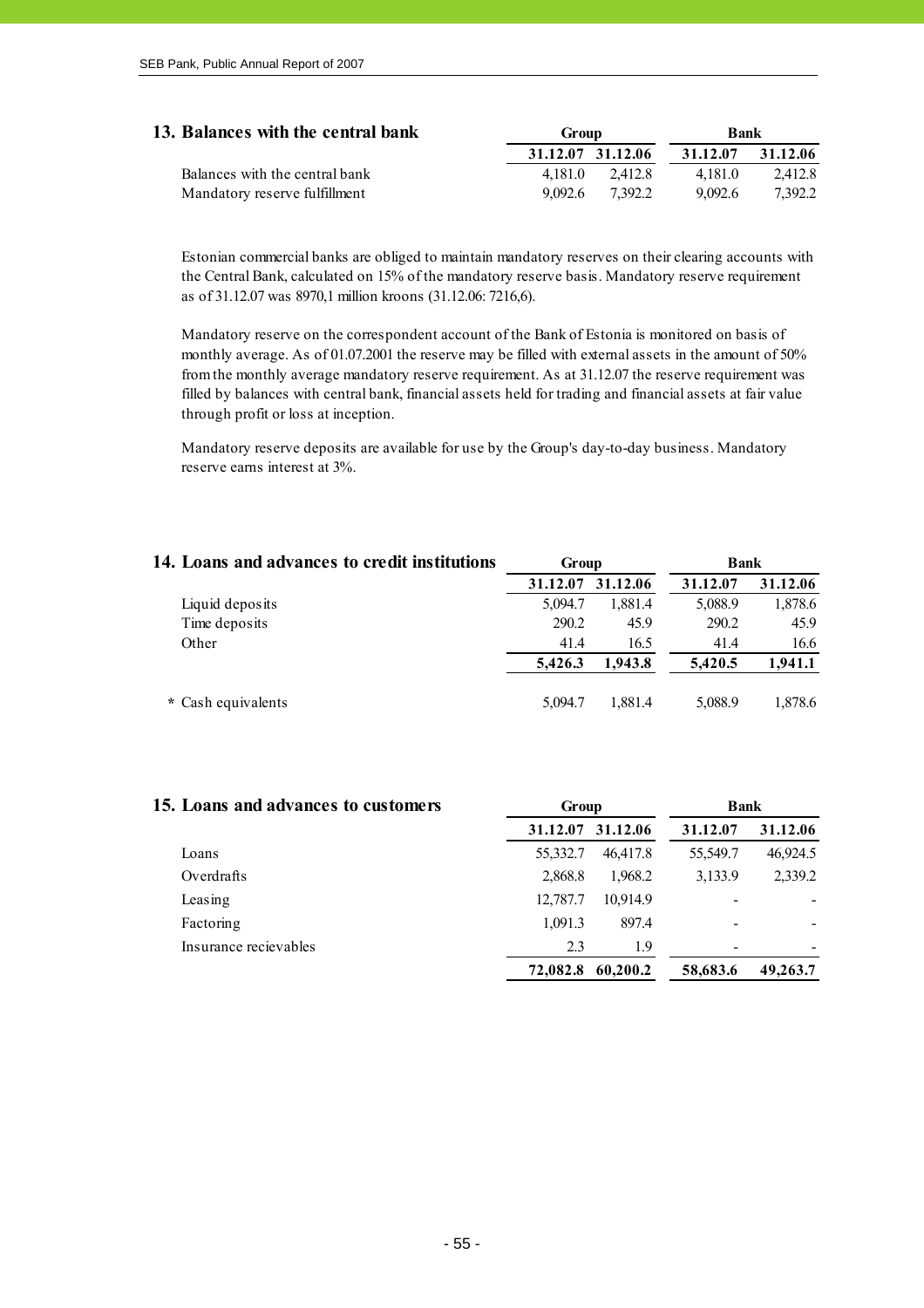| Gross and net investments on finance leases          | Group      |            |
|------------------------------------------------------|------------|------------|
|                                                      | 31.12.07   | 31.12.06   |
| <b>Gross</b> investment                              | 14,673.4   | 12,393.5   |
| up to 1 year                                         | 4,369.8    | 3,613.4    |
| $1 - 5$ years                                        | 9,422.1    | 7,791.3    |
| over 5 years                                         | 881.5      | 988.8      |
| Unearned future finance income on finance leases (-) | $-1,885.8$ | $-1,478.6$ |
| Net investment in finance leases                     | 12,787.7   | 10,914.9   |
| up to 1 year                                         | 3,696.7    | 3,128.2    |
| $1 - 5$ years                                        | 8,361.9    | 6,951.1    |
| over 5 years                                         | 729.1      | 835.6      |
|                                                      | 31.12.07   | 31.12.06   |
| Net investment in finance leases by interest rates   | 12,787.7   | 10,914.9   |
| $\leq$ 5 %                                           | 1,293.7    | 4,488.1    |
| 5-10 $\%$                                            | 11,411.7   | 6,410.0    |
| $10-15%$                                             | 82.3       | 16.3       |
| $>15\%$                                              | 0.0        | 0.5        |
|                                                      | 31.12.07   | 31.12.06   |
| Net investment in finance leases by base currencies  | 12,787.7   | 10,914.9   |
| <b>EEK</b>                                           | 143.7      | 191.7      |
| EEK related to EUR                                   | 7,278.6    | 8,149.5    |
| <b>USD</b>                                           | 585.5      | 795.8      |
| <b>EUR</b>                                           | 4,779.9    | 1,777.9    |

| 16. Allowances for doubtful debt        | Group                | <b>Bank</b> |          |          |
|-----------------------------------------|----------------------|-------------|----------|----------|
|                                         | 31.12.07<br>31.12.06 |             | 31.12.07 | 31.12.06 |
| At the beginning of period (January, 1) | 235.6                | 203.7       | 152.9    | 146.1    |
| Loan allowances                         | 207.4                | 75.4        | 179.3    | 10.3     |
| Reversals of allowances                 | $-18.2$              | $-35.6$     | $-7.9$   | 3.2      |
| Loans and advances written off          | $-75.0$              | $-6.8$      | $-23.0$  | $-5.9$   |
| Exchange rate adjustments               | $-3.9$               | $-1.1$      | $-0.2$   | $-0.8$   |
| At the end of period (December, 31)     | 345.9                | 235.6       | 301.1    | 152.9    |
| Recoveries from write-offs              | 17.9                 | 9.1         | 16.8     | 8.4      |

\* allowances include both allowances for loans to credit institutions and for loans and advances to customers

# **17. Information about loans and advances, restructured during the 2007**

No larger loans and advances were restructured during the year 2007.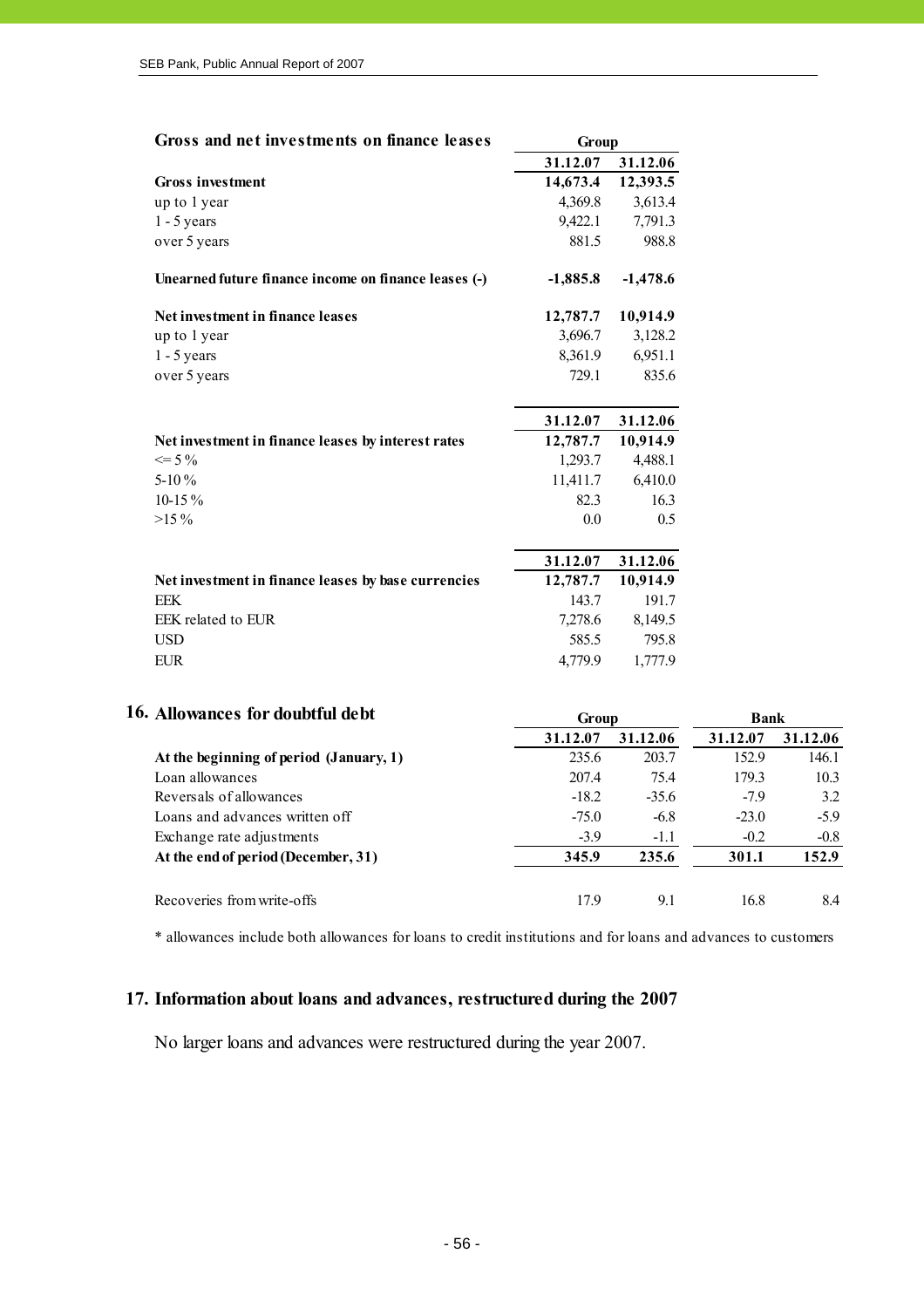| 18. Securities                                           | Group    |          | <b>Bank</b> |          |  |
|----------------------------------------------------------|----------|----------|-------------|----------|--|
|                                                          | 31.12.07 | 31.12.06 | 31.12.07    | 31.12.06 |  |
| Financial assets held for trading                        | 192.3    | 90.0     | 192.3       | 90.1     |  |
| <b>Shares</b>                                            | 144.1    | 14.0     | 144.1       | 14.0     |  |
| incl. listed                                             | 144.1    | 14.0     | 144.1       | 14.0     |  |
| Debt securities and other fixed income securities        | 48.2     | 76.0     | 48.2        | 76.1     |  |
| incl. listed                                             | 30.2     | 19.2     | 30.2        | 19.2     |  |
| Derivatives (Notes 33, 1.24)                             | 334.8    | 17.4     | 336.5       | 17.9     |  |
| Financial assets at fair value through profit or loss at |          |          |             |          |  |
| inception                                                | 1,461.8  | 3,612.5  | 0.0         | 2,549.3  |  |
| <b>Shares</b>                                            | 978.0    | 673.4    | 0.0         | 0.0      |  |
| incl. listed                                             | 328.5    | 194.6    | $0.0\,$     | 0.0      |  |
| Debt securities and other fixed income securities *      | 483.8    | 2,939.1  | $0.0\,$     | 2,549.3  |  |
| incl. listed                                             | 316.2    | 2,865.7  | $0.0\,$     | 2,549.3  |  |
| Available for sale financial assets                      | 66.2     | 74.6     | 6.8         | 11.7     |  |
| <b>Shares</b>                                            | 66.2     | 74.3     | 6.8         | 11.4     |  |
| incl. listed                                             | 1.5      | 69.2     | 1.5         | 6.4      |  |
| Debt securities and other fixed income securities        | 0.0      | 0.3      | 0.0         | 0.3      |  |
| incl. listed                                             | 0.0      | 0.0      | $0.0\,$     | 0.0      |  |
| Tütar- ja sidusettevõtete aktsiad                        | 53.7     | 42.9     | 202.4       | 323.8    |  |
|                                                          | 2,108.7  | 3,837.4  | 738.0       | 2,992.8  |  |

\* The above debt securities designated at fair value at inception consist of two classes of financial assets:

- insurance clients financial assets (2007: 483.8 MEEK, 2006: 389.8 MEEK).

- liquidity management financial assets (2007: 0 MEEK, 2006: 2549.3 MEEK).

Both are managed and their performance is evaluated on a fair value basis in accordance with a risk management strategy, and where information about these financial assets is reported to management on that basis. Additionally insurance clients financial assets are matched to their investment contract liabilities (Note 27).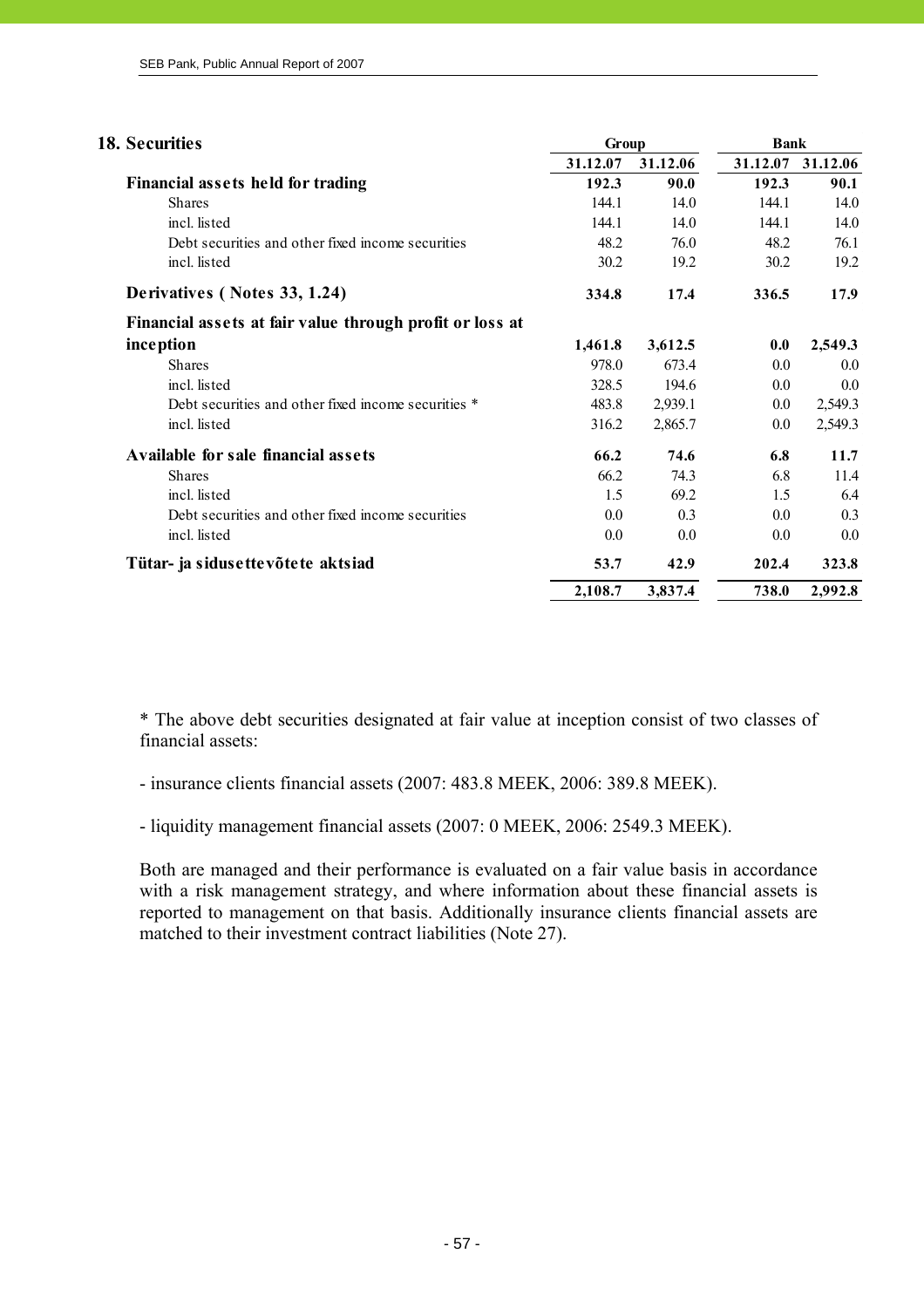#### **Associated companies**

|                           | <b>Nominal</b><br>value |               | Liabili- | <b>Total</b> | <b>SEB Pank</b><br>part in<br>calculated | <b>Balance</b> | Owner-<br>ship |
|---------------------------|-------------------------|---------------|----------|--------------|------------------------------------------|----------------|----------------|
| 2007                      | (EEK)                   | <b>Assets</b> | ties     | revenues     | profit/-loss                             | value          | $(\%)$         |
| SEB IT Partner Estonia OÜ | 17500                   | 10.8          | 3.5      | 28.9         | 0.8                                      | 2.6            | 35.00%         |
| AS Sertifitseerimiskeskus | 100000                  | 29.2          | 4.6      | 17.7         | $-2.0$                                   | 6.1            | 25.00%         |
| Pankade Kaardikeskuse AS  | 1000                    | 110.3         | 4.2      | 59.6         | 11.4                                     | 44.0           | 41.52%         |
| OÜ TietoEnator Support    | 20000                   | 5.6           | 2.7      | 18.4         | 0.6                                      | 1.0            | 20.00%         |
| Total                     |                         | 155.9         | 15.0     | 124.6        | 10.8                                     | 53.7           |                |
| 2006                      |                         |               |          |              |                                          |                |                |
| SEB IT Partner Estonia OÜ | 17500                   | 8.3           | 3.4      | 19.9         | 0.1                                      | 1.7            | 35.00%         |
| AS Sertifitseerimiskeskus | 100000                  | 43.8          | 11.4     | 14.2         | 0.0                                      | 8.1            | 25.00%         |
| Pankade Kaardikeskuse AS  | 1000                    | 81.4          | 2.8      | 47.7         | 8.6                                      | 32.7           | 41.52%         |
| OÜ TietoEnator Support    | 20000                   | 2.4           | 2.3      | 13.1         | $-0.2$                                   | 0.4            | 20.00%         |
| <b>Total</b>              |                         | 135.9         | 19.9     | 94.9         | 8.5                                      | 42.9           |                |

Share of the Group from the net assets of associates equals to the carrying value of the investment in the Group financial statements, except for investment in OÜ TietoEnator Support, where the goodwill in amount of 0.4 million kroons is included in the carrying value of investment.

#### **Acquisitions and disposals of associated companies and subsidaries**

#### **Acquisitions**

In 2007, SEB Pank established SEB Enskilda with 100% holding. Acquisition cost 11,5 **MEEK** 

In 2006, the share capital in associated company AS Sertifitseerimiskeskus was increased by issuing new shares. The issued shares were subscribed proportionally by the former shareholders pursuant to their existing holding. Additional contribution of AS SEB Pank into share capital was 7.0 MEEK.

#### **Disposals**

In December 2007, SEB Pank sold its 100%-holding in AS Tornimägi. Acquisition cost 132,9 MEEK, see Note 21.

In 2006, AS SEB Pank liquidated its 100%-owned subsidiary AS Ühisinvesteeringud. According to the distribution plan of the liquidation report of the company, the parent company collected 38.8 MEEK.

In 2006, the associated company AS Eesti Liisingukeskus was liquidated and according to the distribution plan of the liquidation report AS SEB Liising collected 1.1MEEK.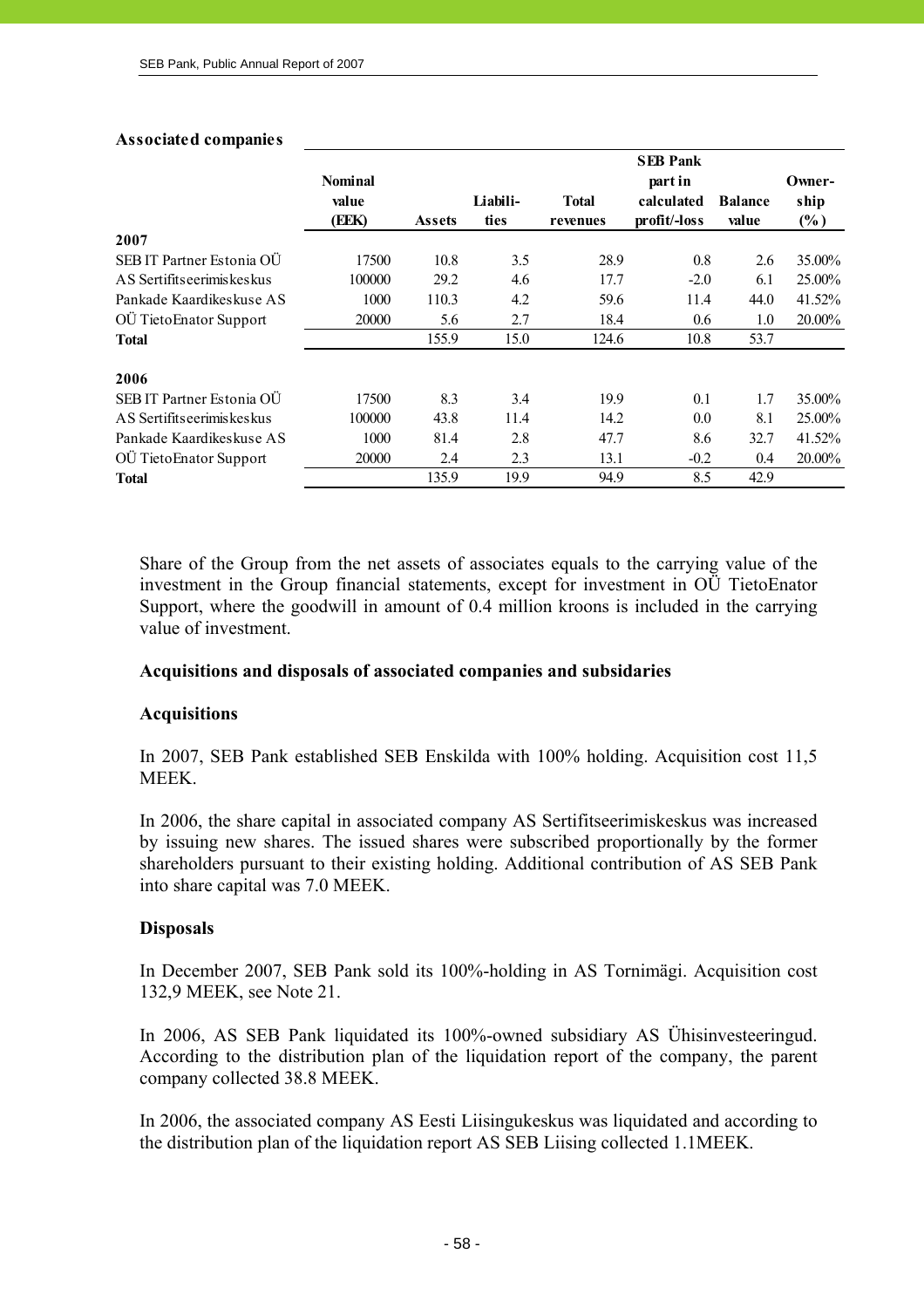HF Liisingu AS final accounts were filed with Register on 28.12.07 with application to delete the entity from Estonian Commercial Register. Respective entry was made by Register on 31.01.2008.

| 19. Intangible assets                   | Group           |         |              | <b>Bank</b>     |         |              |
|-----------------------------------------|-----------------|---------|--------------|-----------------|---------|--------------|
|                                         | <b>Goodwill</b> | Other   | <b>Total</b> | <b>Goodwill</b> | Other   | <b>Total</b> |
| At the beginning of period (01.01.06)   |                 |         |              |                 |         |              |
| Cost                                    | 379.1           | 75.4    | 454.5        | 623.2           | 73.8    | 697.0        |
| Accumulated amortisation                | 0.0             | $-63.0$ | $-63.0$      | $-244.1$        | $-61.4$ | $-305.5$     |
| <b>Carrying value</b>                   | 379.1           | 12.4    | 391.5        | 379.1           | 12.4    | 391.5        |
| Opening carrying value                  | 379.1           | 12.4    | 391.5        | 379.1           | 12.4    | 391.5        |
| Additions                               | 0.0             | 1.7     | 1.7          | 0.0             | 1.7     | 1.7          |
| Amortisation charge                     | 0.0             | $-6.1$  | $-6.1$       |                 | $-6.1$  | $-6.1$       |
| Closing carrying value                  | 379.1           | 8.0     | 387.1        | 379.1           | 8.0     | 387.1        |
| At end of period (31.12.06)             |                 |         |              |                 |         |              |
| Cost                                    | 379.1           | 76.5    | 455.6        | 379.1           | 75.0    | 454.1        |
| Accumulated amortisation                | 0.0             | $-68.5$ | $-68.5$      |                 | $-67.0$ | $-67.0$      |
| Carrying value                          | 379.1           | 8.0     | 387.1        | 379.1           | 8.0     | 387.1        |
| At the beginning of period $(01.01.07)$ |                 |         |              |                 |         |              |
| Cost                                    | 379.1           | 76.5    | 455.6        | 379.1           | 75.0    | 454.1        |
| Accumulated amortisation                |                 | $-68.5$ | $-68.5$      |                 | $-67.0$ | $-67.0$      |
| <b>Carrying value</b>                   | 379.1           | 8.0     | 387.1        | 379.1           | 8.0     | 387.1        |
|                                         |                 |         |              |                 |         |              |
| Opening carrying value                  | 379.1           | 8.0     | 387.1        | 379.1           | 8.0     | 387.1        |
| Additions                               | 0.0             | 11.8    | 11.8         | 0.0             | 11.8    | 11.8         |
| Müüdud vara soetusmaksumuses            | 0.0             | $-8.5$  | $-8.5$       | 0.0             | $-8.5$  | $-8.5$       |
| Müüdud vara kulum                       | 0.0             | 8.5     | 8.5          | 0.0             | 8.5     | 8.5          |
| Amortisation charge                     | 0.0             | $-6.0$  | $-6.0$       | 0.0             | $-6.0$  | $-6.0$       |
| <b>Closing carrying value</b>           | 379.1           | 13.8    | 392.9        | 379.1           | 13.8    | 392.9        |
| At end of period (31.12.07)             |                 |         |              |                 |         |              |
| Cost                                    | 379.1           | 79.8    | 458.9        | 623.2           | 79.0    | 702.2        |
| Accumulated amortisation                | 0.0             | $-66.0$ | $-66.0$      | $-244.1$        | $-65.2$ | $-309.3$     |
| <b>Carrying value</b>                   | 379.1           | 13.8    | 392.9        | 379.1           | 13.8    | 392.9        |

#### **Goodwill**

Goodwill is revised annually for impairment, or more frequently when there are indications that impairment may have occured. There was no impairment identified in 2007 ( also in 2006).

The cash generating unit is SEB Pank. The impairment test has been based on values in use with forecasted cash flows for a period of five years. The cash flow is determined based on historical performance and market trends for key assumptions such as growth and cost/income ratio. The growth rate used after five years are principally the expected long-term inflation rate 5 per cent. The used discount rate is 11 per cent.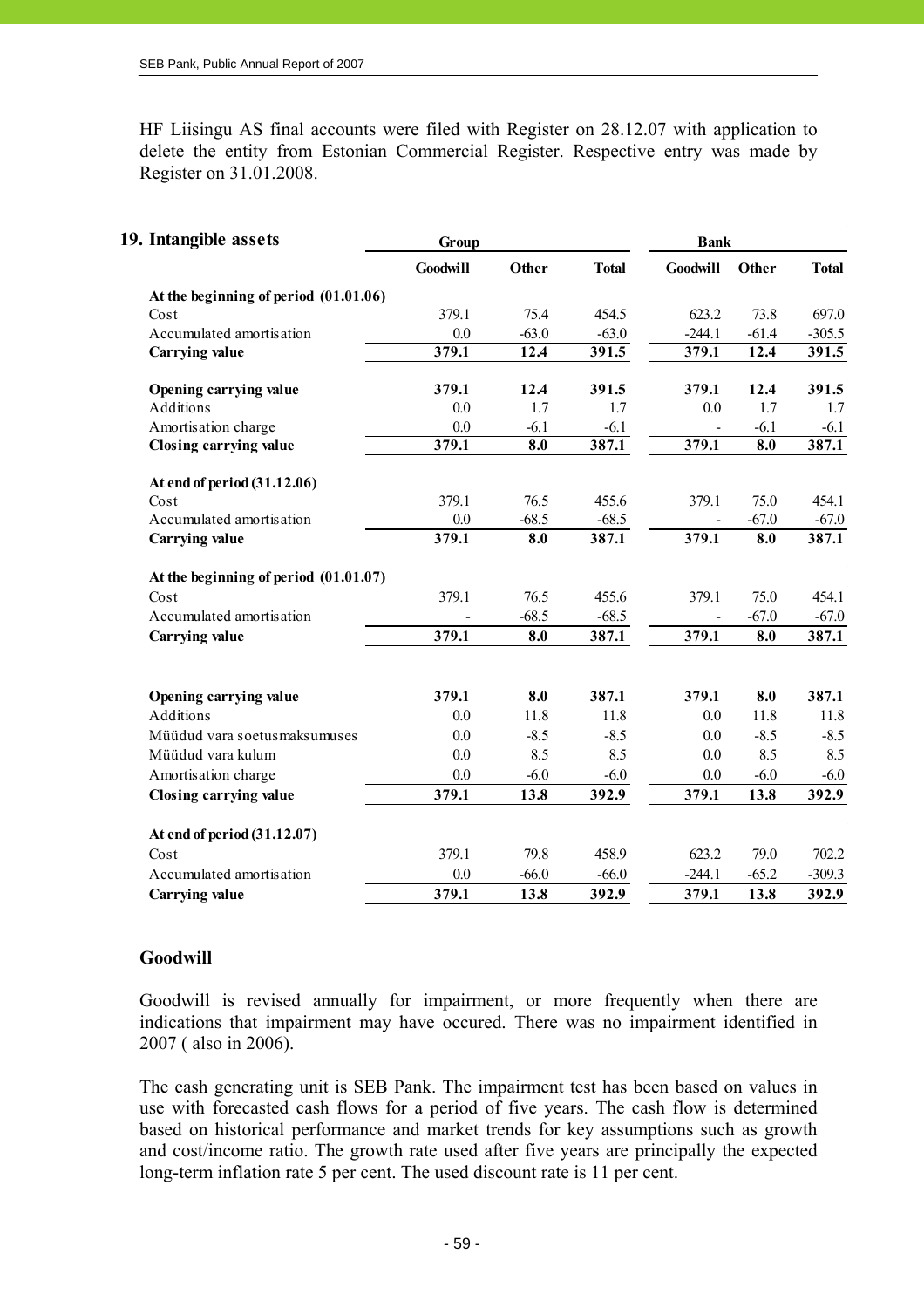#### **20. Tangible assets Group Bank**

|                                         |         |                  | Other    |          |         |                  | Other    |              |
|-----------------------------------------|---------|------------------|----------|----------|---------|------------------|----------|--------------|
|                                         |         |                  | tangible |          |         |                  | tangible |              |
| At the beginning of period $(01.01.06)$ | Land    | <b>Buildings</b> | assets   | Total    | Land    | <b>Buildings</b> | assets   | <b>Total</b> |
| Cost                                    | 7.5     | 551.8            | 463.1    | 1,022.4  | 1.7     | 204.8            | 410.8    | 617.3        |
| Accumulated depreciation                | 0.0     | $-127.3$         | $-306.5$ | $-433.8$ | $0.0\,$ | $-71.9$          | $-283.5$ | $-355.4$     |
| Carrying value                          | 7.5     | 424.5            | 156.6    | 588.6    | 1.7     | 132.9            | 127.3    | 261.9        |
| Opening carrying value                  | 7.5     | 424.5            | 156.6    | 588.6    | 1.7     | 132.9            | 127.3    | 261.9        |
| Additions                               | 0.2     | 2.4              | 48.0     | 50.6     | 0.2     | 2.5              | 34.7     | 37.4         |
| Disposals (carrying value)              | 0.0     | $-5.6$           | $-12.3$  | $-17.9$  | 0.0     | $-2.9$           | $-5.5$   | $-8.4$       |
| Depreciation charge                     | 0.0     | $-9.5$           | $-54.9$  | $-64.4$  | 0.0     | $-4.8$           | $-45.8$  | $-50.6$      |
| Reclassification                        | $-7.2$  | $-405.2$         | 0.0      | $-412.4$ | $-1.4$  | $-121.5$         | $0.0\,$  | $-122.9$     |
| Closing carrying value                  | 0.5     | 6.6              | 137.4    | 144.5    | 0.5     | 6.2              | 110.7    | 117.4        |
| At end of period $(31.12.06)$           |         |                  |          |          |         |                  |          |              |
| Cost                                    | 0.5     | 39.4             | 471.0    | 510.9    | 0.5     | 34.2             | 417.3    | 452.0        |
| Accumulated depreciation                | $0.0\,$ | $-32.8$          | $-333.6$ | $-366.4$ | $0.0\,$ | $-28.0$          | $-306.6$ | $-334.6$     |
| Carrying value                          | 0.5     | 6.6              | 137.4    | 144.5    | 0.5     | 6.2              | 110.7    | 117.4        |

|                                         |         |                  | Other<br>tangible |              |      |                  | Other<br>tangible |              |
|-----------------------------------------|---------|------------------|-------------------|--------------|------|------------------|-------------------|--------------|
| At the beginning of period $(01.01.07)$ | Land    | <b>Buildings</b> | assets            | <b>Total</b> | Land | <b>Buildings</b> | assets            | <b>Total</b> |
| Cost                                    | 0.5     | 39.4             | 471.0             | 510.9        | 0.5  | 34.2             | 417.3             | 452.0        |
| Accumulated depreciation                | 0.0     | $-32.8$          | $-333.6$          | $-366.4$     | 0.0  | $-28.0$          | $-306.6$          | $-334.6$     |
| <b>Carrying value</b>                   | 0.5     | 6.6              | 137.4             | 144.5        | 0.5  | 6.2              | 110.7             | 117.4        |
| Opening carrying value                  | 0.5     | 6.6              | 137.4             | 144.5        | 0.5  | 6.2              | 110.7             | 117.4        |
| Additions                               | 0.0     | 10.3             | 82.0              | 92.3         | 0.0  | 5.0              | 55.4              | 60.4         |
| Disposals (carrying value)              | 0.0     | $-0.3$           | $-4.6$            | $-4.9$       | 0.0  | $-0.3$           | $-2.4$            | $-2.7$       |
| Depreciation charge                     | 0.0     | $-2.3$           | $-52.5$           | $-54.8$      | 0.0  | $-2.1$           | $-43.6$           | $-45.7$      |
| Reclassification (Note 21)              | $0.0\,$ | 0.0              | $-9.3$            | $-9.3$       | 0.0  | 0.0              | $-4.9$            | $-4.9$       |
| Closing carrying value                  | 0.5     | 14.3             | 153.0             | 167.8        | 0.5  | 8.8              | 115.2             | 124.5        |
| Selling AS Tornimägi                    |         |                  |                   |              |      |                  |                   |              |
| Cost                                    |         |                  | $-9.8$            | $-9.8$       |      |                  |                   |              |
| Accumulated depreciation                |         |                  | 4.2               | 4.2          |      |                  |                   |              |
| Carrying value                          |         |                  | $-5.6$            | $-5.6$       |      |                  |                   |              |
| At end of period (31.12.07)             |         |                  |                   |              |      |                  |                   |              |
| Cost                                    | 0.5     | 34.1             | 503.9             | 538.5        | 0.5  | 27.6             | 443.3             | 471.4        |
| Accumulated depreciation                | 0.0     | $-19.8$          | $-356.5$          | $-376.3$     | 0.0  | $-18.9$          | $-328.0$          | $-346.9$     |
| Carrying value                          | 0.5     | 14.3             | 147.4             | 162.2        | 0.5  | 8.7              | 115.3             | 124.5        |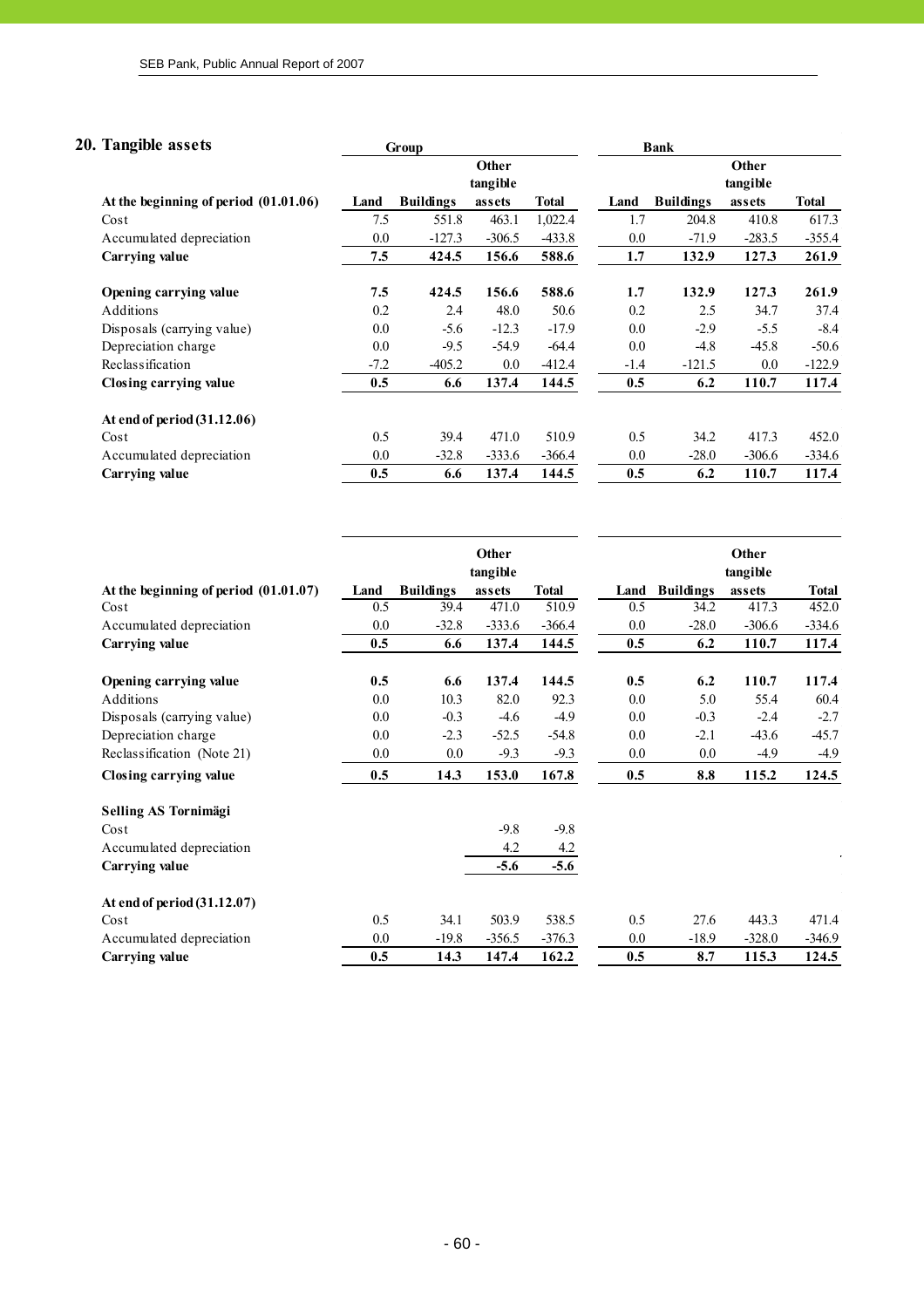| 21. Other assets                                                         | Group    |          | <b>Bank</b> |          |
|--------------------------------------------------------------------------|----------|----------|-------------|----------|
|                                                                          | 31.12.07 | 31.12.06 | 31.12.07    | 31.12.06 |
| Payments in transit*                                                     | 2,258.3  | 396.9    | 2,256.8     | 396.4    |
| Assets held for sale**                                                   | 21.1     | 506.4    | 1.7         | 190.0    |
| Allowances for losses from other recievables                             | $-6.0$   | $-6.9$   | 0.0         | $-6.9$   |
|                                                                          | 2,273.4  | 896.4    | 2,258.5     | 579.5    |
|                                                                          |          |          |             |          |
|                                                                          | 31.12.07 | 31.12.06 |             |          |
| Assets held for sale at the beginning of the year                        | 506.4    | 33.8     |             |          |
| According to management decision classified as held for sale**           | 22.0     | 493.4    |             |          |
| In the course of regular business operations classified as held for sale | 0.0      | 209.6    |             |          |
| Acquired during the year                                                 | 38.9     | 2.2      |             |          |
| Disposed of during the year                                              | $-546.2$ | $-232.6$ |             |          |
| Assets held for sale at the end of the year                              | 21.1     | 506.4    |             |          |
|                                                                          |          |          |             |          |
| Disposals of assets held for sale                                        | 31.12.07 | 31.12.06 |             |          |
| Sales value                                                              | 1049.5   | 256.5    |             |          |
| Carrying value                                                           | $-546.2$ | $-232.6$ |             |          |
| Gain/loss on disposal (Note 1)                                           | 503.3    | 23.9     |             |          |

\* Increasing in 2007 include 1690 MEEK client's payments in transit with future value date in connection with increased volume of payments outside Estonia

\*\* The balance of 31.12.2006 includes property held for sale reclassified from investment property and other tangible assets (Note 9)

The divestment of properties owned by SEB Pank Group has been finalised. The capital gain of MEEK 503,5 is included in the annual accounts for the Group. Respective profit from sale of properties and sale of shares of AS Tornimägi, as in effect the main business of AS Tornimägi was rental service to SEB Pank Group, was considered as property for profit recognition in Group. This result is presented in the income statement under "Other operating income" on line "Gains on assets sales" (Note 10) and under "Other operating expense" on line "Cost on sales of fixed assets" (Note 11).

|         |         | 31.12.07             | 31.12.06 |
|---------|---------|----------------------|----------|
| 703.2   | 371.4   | 87.9                 | 118.9    |
| 274.2   | 183.9   | 229.5                | 154.9    |
| 143.6   | 141.1   | 0.0                  | $0.0\,$  |
| 0.7     | $0.0\,$ | 0.0                  | 0.0      |
| 1,121.7 | 696.4   | 317.4                | 273.8    |
|         |         | 31.12.06<br>31.12.07 |          |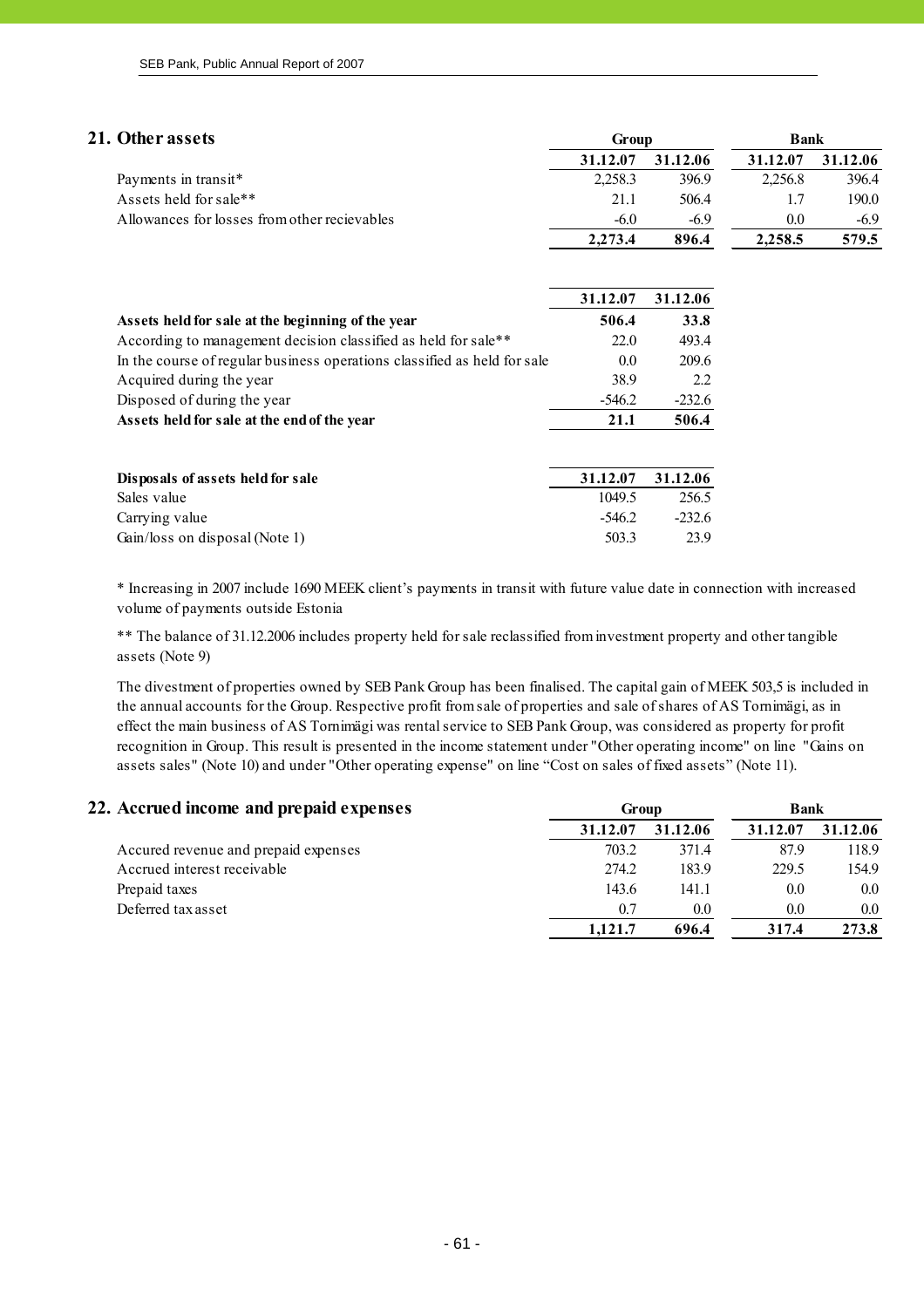| 23. Deferred income tax liabilities               | Group    |          |
|---------------------------------------------------|----------|----------|
|                                                   | 31.12.07 | 31.12.06 |
| Deferred tax assets in subsidary SEB Leasing      |          |          |
| At the beginning of period                        | 2.7      | 0.0      |
| Deferred tax expenses / income (Note 12)          | $-2.0$   | 2.7      |
| At end of period                                  | 0.7      | 2.7      |
| Deferred tax liabilities in subsidary SEB Leasing |          |          |
| At the beginning of period                        | 1.9      | 1.9      |
| Accelerated tax depreciation (Note 12)            | 2.3      | 0.0      |
| At end of period                                  | 4.2      | 1.9      |
|                                                   |          | 4.2      |

| 24. Due to credit institutions                               |          | Bank<br>Group |          |            |
|--------------------------------------------------------------|----------|---------------|----------|------------|
|                                                              | 31.12.07 | 31.12.06      | 31.12.07 | 31.12.06   |
| Demand deposits                                              | 554.8    | 1.792.3       | 554.7    | 1.792.2    |
| Time deposits and loans (remainig maturity up to 1 year)     | 1.898.4  | 8.368.8       | 1.082.3  | $-5.640.7$ |
| Time deposits and loans (remainig maturity more than 1 year) | 32.569.0 | 17.132.9      | 21.132.7 | 21.132.7   |
|                                                              | 35,022.2 | 27.294.0      | 22,769.7 | 17.284.2   |

34.7 billion kroons as at 31.12.2007 and 26.9 billion kroons as at 31.12.2006 are due from group to parent bank SEB. In 2007 the bank took credit lines from KFW (Kreditanstalt für Wiederaufbau) 25 million EUR with maturity

| 25. Due to customers                    |          | Group    |          |            |
|-----------------------------------------|----------|----------|----------|------------|
|                                         | 31.12.07 | 31.12.06 | 31.12.07 | 31.12.06   |
| Demand deposits                         | 22,110.5 | 18.765.9 | 22,654.2 | 19.297.3   |
| Time deposits and other saving deposits | 11.712.8 | 12.868.8 | 13.967.7 | 14.040.1   |
| Investment deposits (index-linked)      | 1.952.2  | 1.161.1  | 0.0      | 0.0        |
|                                         | 35,775.5 | 32,795.8 | 36,621.9 | 33, 337. 4 |

#### **Customer assets under management of the group**

As of 31.12.2007 the customer securities portfolios under management of the group amounted to 2849,0 million kroons (including 640,9 million in portfolio of SEB Elu- ja Pensionikindlustus). The total volume of aforementioned portfolios as of 31.12.2006 was 2069,9 million kroons (including 508,1 million in portfolio of SEB Elu- ja Pensionikindlustus). Commission fee is received from management of these portfolios and no credit or market risk is born by the group.

As at 31.12.2007 the group's asset management company (AS SEB Varahaldus) belonging to the Group managed 11 investment and pension funds (i.e. 7 open-end investment funds, 2 mandatory pension funds and 2 voluntary pension fund) with average total volume of 6,9 billion kroons. As at 31.12.2006 the asset management company belonging to the Group managed 9 investment and pension funds (i.e. 5 open-end investment funds, 2 mandatory pension funds and 2 voluntary pension fund) with average total volume of 5,9 billion kroons. Investment management service is also performed to the SEB (parent Group) funds (4 funds) 18,1 billion kroons, as at 2006 14,6 billion kroons.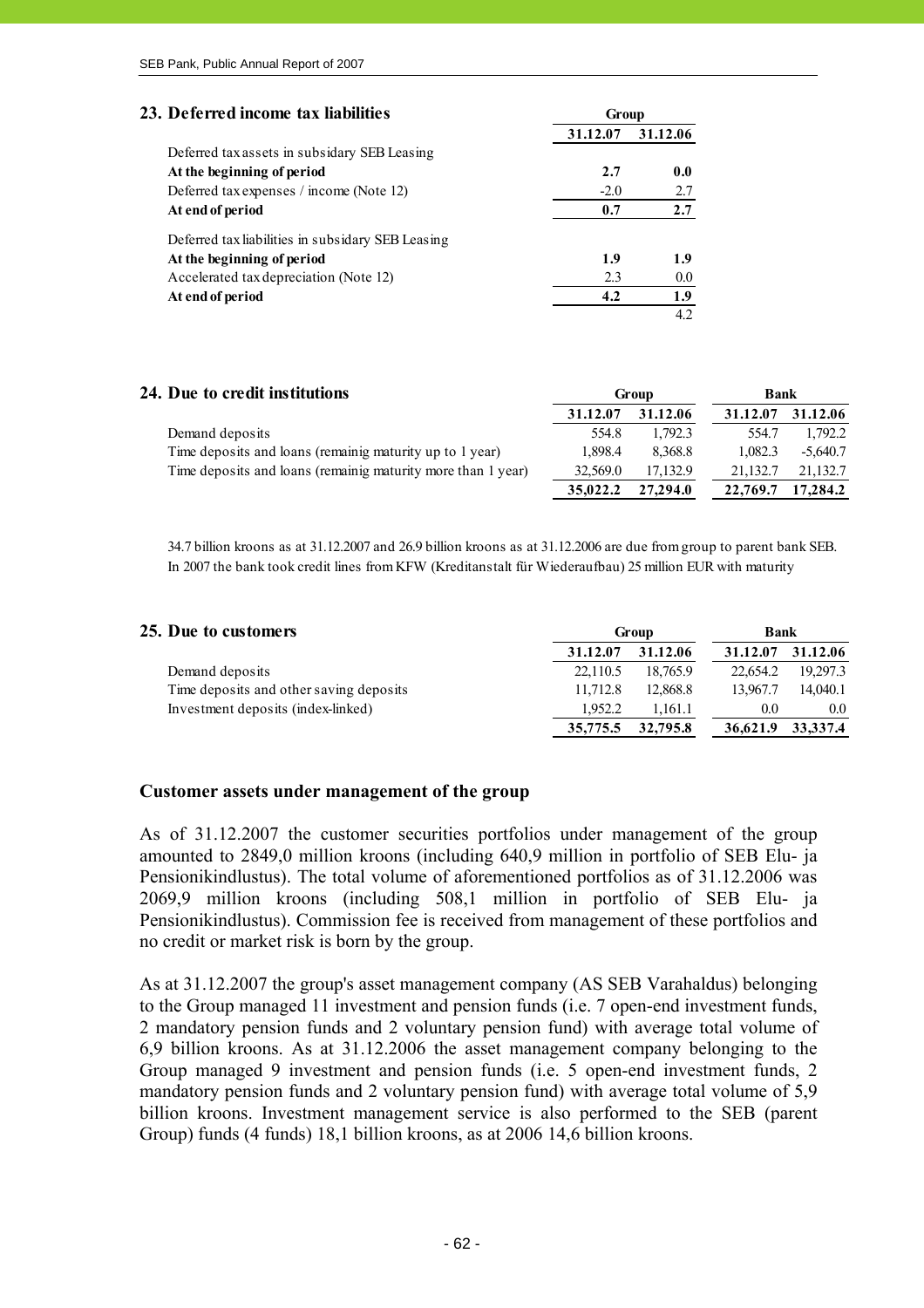#### **26. Issued debt securities**

| <b>Buyer / Registry holder</b>          | <b>Amount in issued</b><br>currency (mio) | Amount<br>in EEKmio | rate     | Interest Maturity<br>date |
|-----------------------------------------|-------------------------------------------|---------------------|----------|---------------------------|
| <b>Issued bonds by AS SEB Pank</b>      |                                           |                     |          |                           |
| Clients of structured bonds             | 2.4 FUR                                   | 37.0                | $0.00\%$ | 29.09.10                  |
| Estonian Central Register of Securities | 50.7 EEK                                  | 50.8                | $4.09\%$ | 14.02.08                  |
| Estonian Central Register of Securities | 23.9 EEK                                  | 23.9                | $4.65\%$ | 16.06.08                  |
| Estonian Central Register of Securities | 103.1 EEK                                 | 103.1               | 5.30%    | 14.06.10                  |
| Estonian Central Register of Securities | 190.6 EEK                                 | 190.7               | $4.65\%$ | 16.06.08                  |
| Estonian Central Register of Securities | 47.2 EEK                                  | 47.2                | 4.68%    | 16.06.08                  |
| Estonian Central Register of Securities | 237.5 EEK                                 | 237.5               | $5.00\%$ | 01.10.08                  |
|                                         |                                           | 690.2               |          |                           |

**31.12.06**

**31.12.07**

| <b>Buyer / Registry holder</b>          | <b>Amount in issued</b><br>currency (mio) | Amount<br>in EEKmio | rate     | <b>Interest Maturity</b><br>date |
|-----------------------------------------|-------------------------------------------|---------------------|----------|----------------------------------|
|                                         |                                           |                     |          |                                  |
| <b>Issued bonds by AS SEB Pank</b>      |                                           |                     |          |                                  |
| Clients of structured bonds             | 2.0 EUR                                   | 30.6                | $0.00\%$ | 29.09.10                         |
| Clients of structured bonds             | $0.0$ EUR                                 | 1.3                 | $0.00\%$ | 20.04.07                         |
| Estonian Central Register of Securities | 193.2 EEK                                 | 193.2               | 3.33%    | 14.06.07                         |
| Estonian Central Register of Securities | 84.2 EEK                                  | 84.2                | 3.71%    | 01.10.07                         |
|                                         |                                           | 309.3               |          |                                  |

- 63 -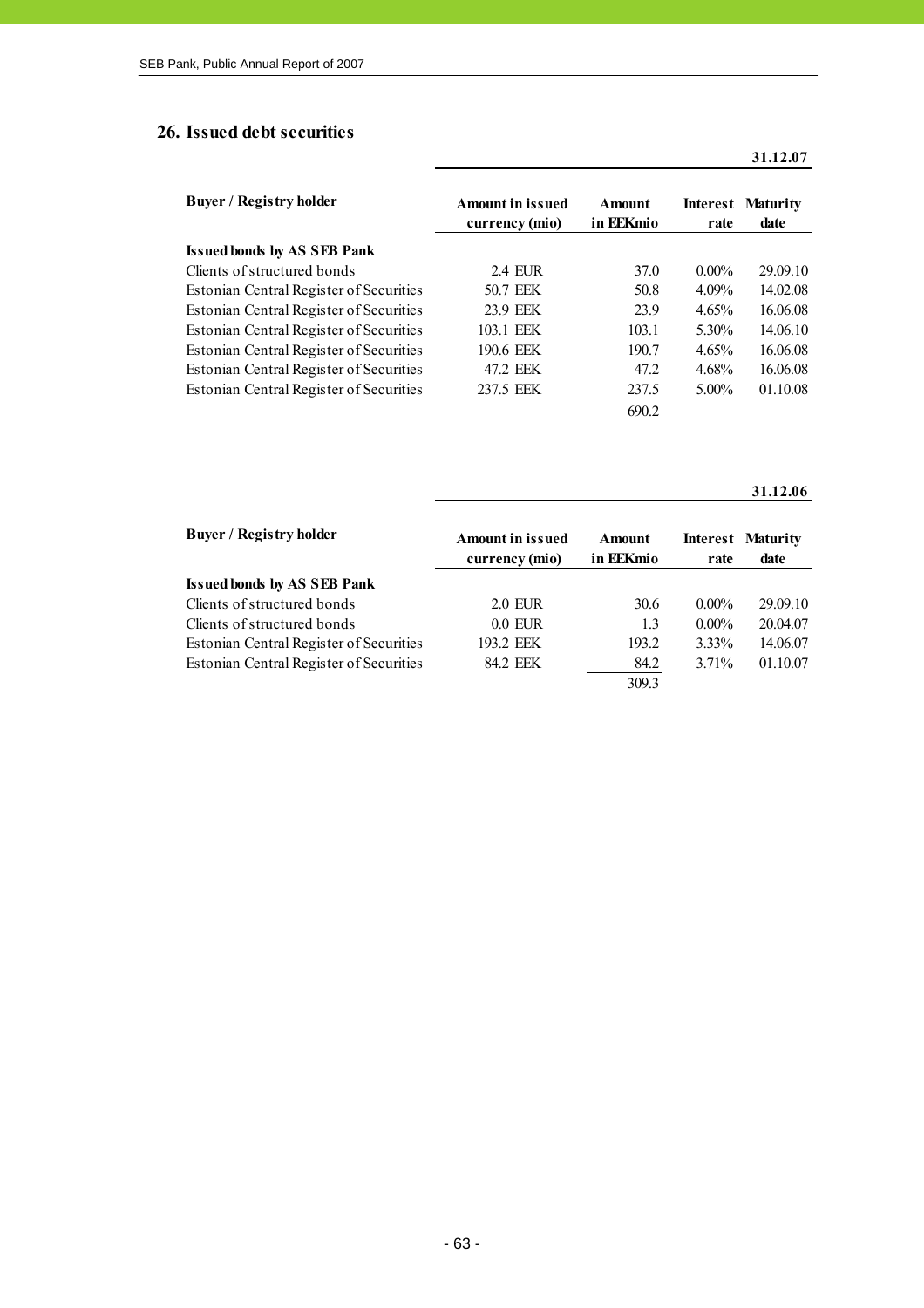| 27. Other liabilities           | Group    |          | Bank    |                   |  |
|---------------------------------|----------|----------|---------|-------------------|--|
|                                 | 31.12.07 | 31.12.06 |         | 31.12.07 31.12.06 |  |
| Payments in transit*            | 2.711.8  | 748.1    | 2.654.1 | 738.5             |  |
| Factoring balances              | 74.6     | 62.4     | 0.0     | $0.0\,$           |  |
| Insurance financial liabilities | 966.9    | 655.5    |         |                   |  |
|                                 | 3.753.3  | .466.0   | 2.654.1 | 738.5             |  |

\* increasing in 2007 include 1690 MEEK client's payments in transit with future value date in connection with increased volume of payments outside Estonia

### **Movement of financial liabilities from investment contracts with insurance clients**

|                                                                                          |         | 31.12.07 31.12.06 |
|------------------------------------------------------------------------------------------|---------|-------------------|
| Financial liabilities from insurance contracts – at fair value<br>through profit or loss |         |                   |
| Balance at the beginning of the period                                                   | 559.0   | 335.4             |
| Premiums collected                                                                       | 345.0   | 207.8             |
| Service fees                                                                             | $-11.7$ | $-7.6$            |
| Provisions and disbursements                                                             | $-76.6$ | $-48.8$           |
| Change in fair value, interest and bonuses                                               | 33.3    | 72.2              |
| <b>Balance at the end of the period</b>                                                  | 849.0   | 559.0             |

#### **Financial liabilities from insurance contracts – at amortised cost**

| Balance at the beginning of the period     | 96.5   | 73.2   |
|--------------------------------------------|--------|--------|
| Premiums collected                         | 30.7   | 29.2   |
| Service fees                               | $-9.2$ | $-8.0$ |
| Provisions and disbursements               | $-5.7$ | $-2.0$ |
| Change in fair value, interest and bonuses | 5.6    | 4.1    |
| <b>Balance at the end of the period</b>    | 117.9  | 96.5   |
| <b>Total</b>                               | 966.9  | 655.5  |
|                                            |        |        |

#### **28. Accrued expenses and deferred income Group Bank 31.12.07 31.12.06** 31.12.07 **31.12.06** Tax debts 22.9 15.1 Accrued interest payable 540.5 294.0 416.2 215.0 Prepayments from leasing customers 80.0 60.0 0.0 0.0 Other accrued costs 156.0 134.9 0.1 1.6 Other prepaid income 397.0 109.3 195.7 116.9 **1,215.5 620.0 634.9 348.6**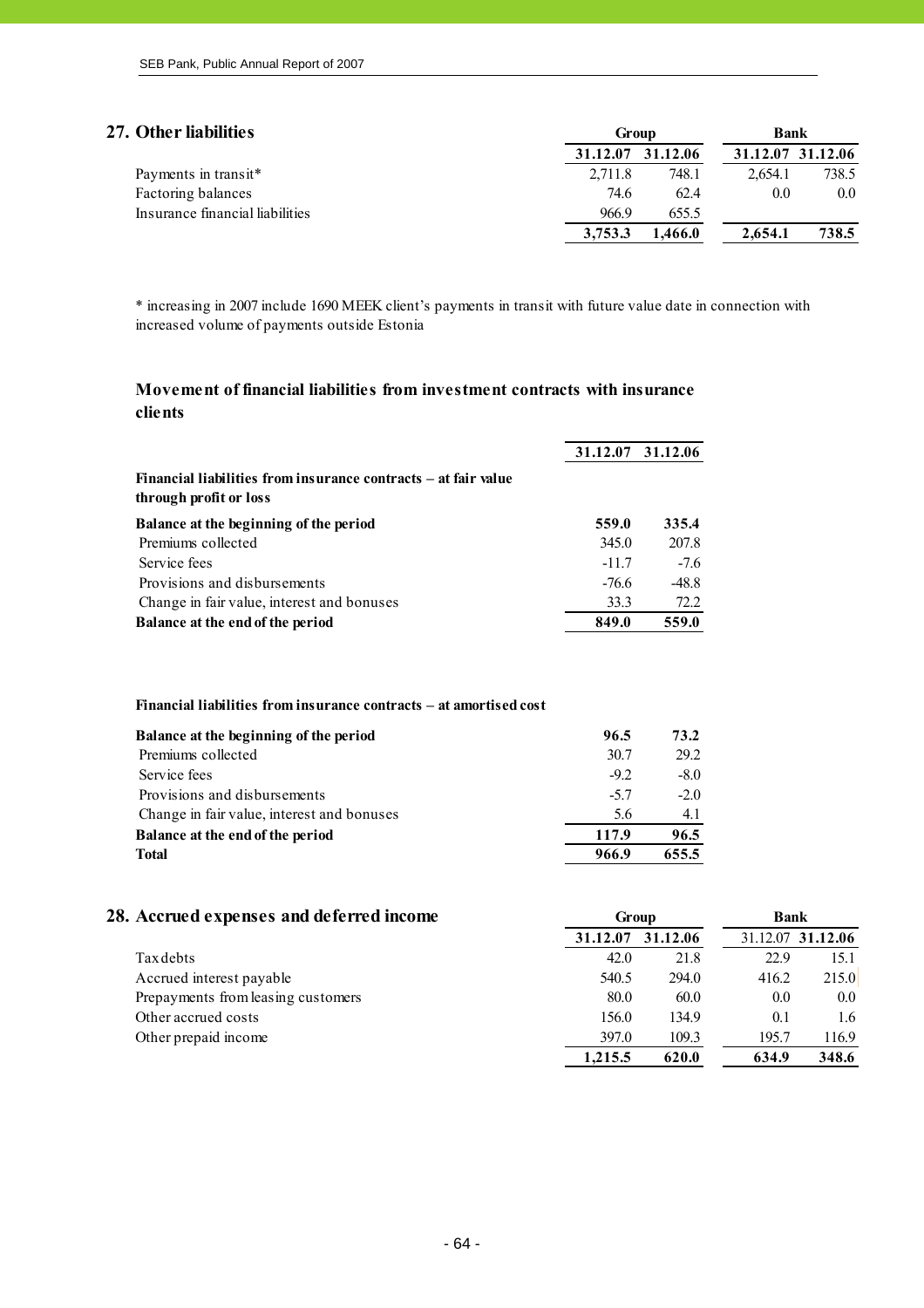#### **29. Provisions**

|                                                        | Life<br>insurance<br>provision | <b>Provision of</b><br>unsettled<br>claims | <b>Bonus</b><br>provision | <b>Technical</b><br>provisions<br>total |
|--------------------------------------------------------|--------------------------------|--------------------------------------------|---------------------------|-----------------------------------------|
| Insurance technical provisions as at 01.01.2006        | 301.0                          | 2.1                                        | 7.9                       | 311.0                                   |
| Added to the insurance technical provisions            | 7.9                            | $0.0\,$                                    | $-7.9$                    | $0.0\,$                                 |
| Calculated during the period under review              | 96.4                           | 1.3                                        | 6.3                       | 104.0                                   |
| Total technical provisions of insurance as at 31.12.06 | 405.3                          | 3.4                                        | 6.3                       | 415.0                                   |
| Other provisions (legal claims)                        |                                | -                                          |                           | 2.7                                     |
| Total provisions 31.12.2006                            |                                |                                            |                           | 417.7                                   |
| Insurance technical provisions as at 01.01.2007        | 405.3                          | 3.4                                        | 6.3                       | 415.0                                   |
| Added to the insurance technical provisions            | 6.3                            | $0.0\,$                                    | $-6.3$                    | 0.0                                     |
| Calculated during the period under review              | 102.7                          | $-0.2$                                     | 8.7                       | 111.2                                   |
| Total technical provisions of insurance as at 31.12.07 | 514.3                          | 3.2                                        | 8.7                       | 526.2                                   |
| Other provisions (legal claims)                        |                                |                                            |                           | 4.9                                     |
| Total provisions 31.12.2007                            |                                |                                            |                           | 531.1                                   |

#### **30. Subordinated liabilities 31.12.07**

|            |                         |               | Interest rate |                 |
|------------|-------------------------|---------------|---------------|-----------------|
| Issuer     | <b>Amount in issued</b> | <b>Amount</b> | at balance    | <b>Maturity</b> |
|            | currency (mio)          | in EEKmio     | sheet date    | date            |
| <b>SEB</b> | 17.0 EUR                | 266.0         | 5.57 %        | 21.12.16        |
| SEB        | <b>50.0 EUR</b>         | 782.3         | 5.59 %        | 23.09.15        |
| SEB        | 50.0 EUR                | 782.4         | 5.40 %        | 26.05.16        |
| <b>SEB</b> | <b>50.0 EUR</b>         | 782.3         | 5.44 $%$      | 29.05.17        |
|            |                         | 2,613.0       |               |                 |
|            |                         |               |               | 31.12.06        |
|            |                         |               | Interest rate |                 |
| Issuer     | <b>Amount in issued</b> | <b>Amount</b> | at balance    | <b>Maturity</b> |
|            | currency (mio)          | in EEKmio     | sheet date    | date            |
| <b>SEB</b> | 17.0 EUR                | 266.0         | 4.56 $%$      | 21.12.16        |
| SEB        | <b>50.0 EUR</b>         | 782.3         | 4.48 %        | 23.09.15        |
| <b>SEB</b> | <b>50.0 EUR</b>         | 782.4         | 4.51 $%$      | 26.05.16        |
|            |                         | 1,830.7       |               |                 |

Subordinated debt may be considered as hybrid instrument, which due to their partial capital nature may be included under the bank's own funds in case certain requirements are met. In calculation of capital adequacy, loans with the remaining maturity over 5 years meeting certain requirements are included in own funds. Regarding loans with maturity less than 5 years, a 20% straightline depreciation is applied in each following year, thus the loan is not considered own funds when the maturity period is less than one year.

Subordinated debt is issued at a variable interest rate and the interest restatemant is sheduled within 12 monthly from the balance sheet date. Interest is restated for 6 months period in advance. Subordinated debt is repayable only on maturity.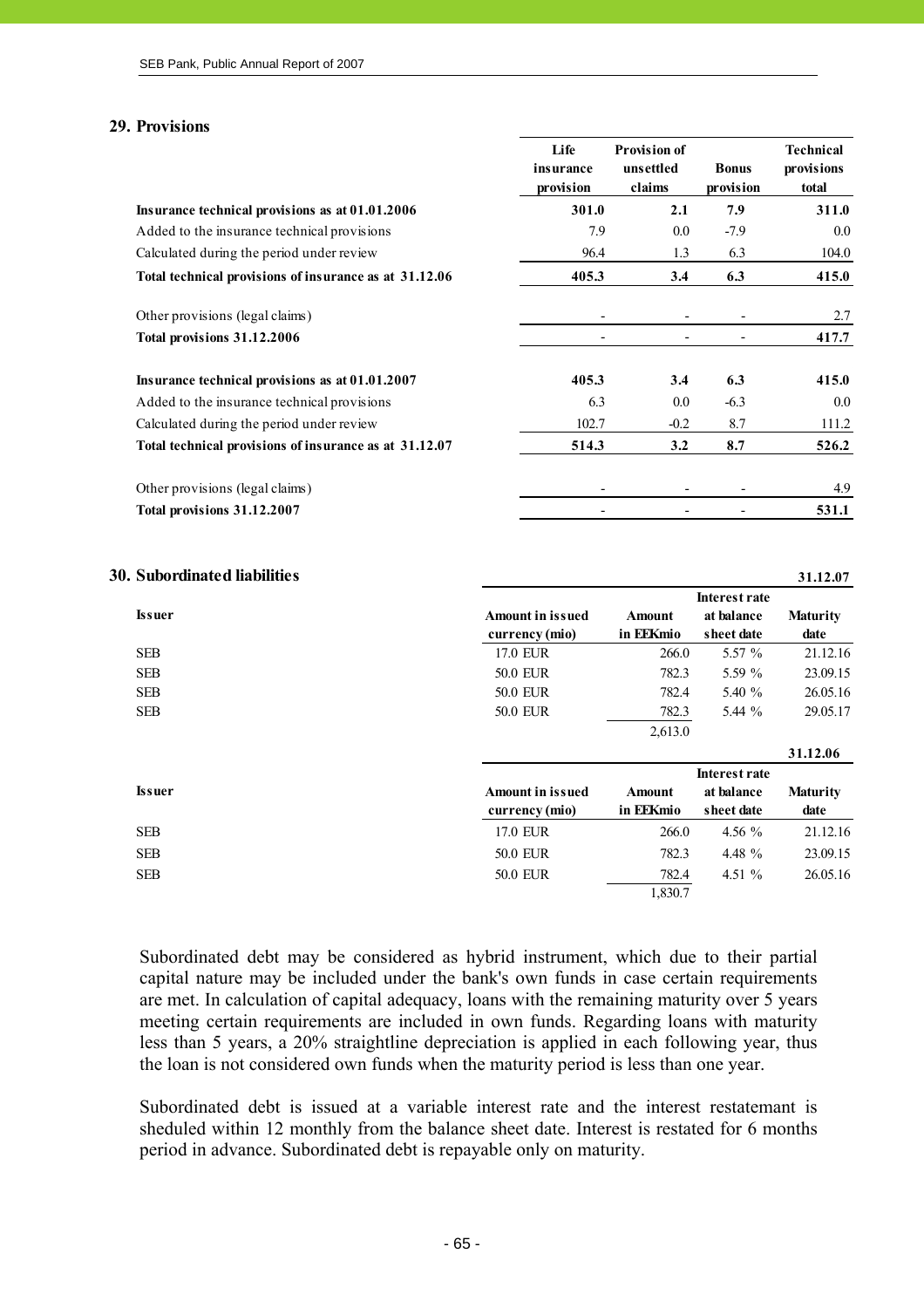## **31. Shareholders**

|                                                                                   | Country | Number of<br>shares | $%$ from<br>total<br>number<br>of shares |
|-----------------------------------------------------------------------------------|---------|---------------------|------------------------------------------|
| Shareholders of AS SEB Pank at 31.12.2007:<br>Skandinaviska Enskilda Banken (SEB) | Sweden  | 66,562,381          | 100.00                                   |
| Shareholders of AS SEB Pank at 31.12.2006:<br>Skandinaviska Enskilda Banken (SEB) | Sweden  | 66,562,381          | 100.00                                   |

Nominal value of shares: 10 EEK Maximum number of shares in articles of association: 240,000,000

All issued shares are paid for.

SEB AB is the ultimate parent of AS SEB Pank. SEB AB (incorporated in Sweden) does not have a controlling parties.

See capital adequacy calculation on page 13.

### **32. Dividend policy**

SEB Pank is 100%-owned by SEB. In working out the strategy for equity management, profit distribution and formation of reserves the bank is following the common approach of future risks and performance strategy of the SEB Group. The Group has not paid any dividend since aquisition by SEB AB.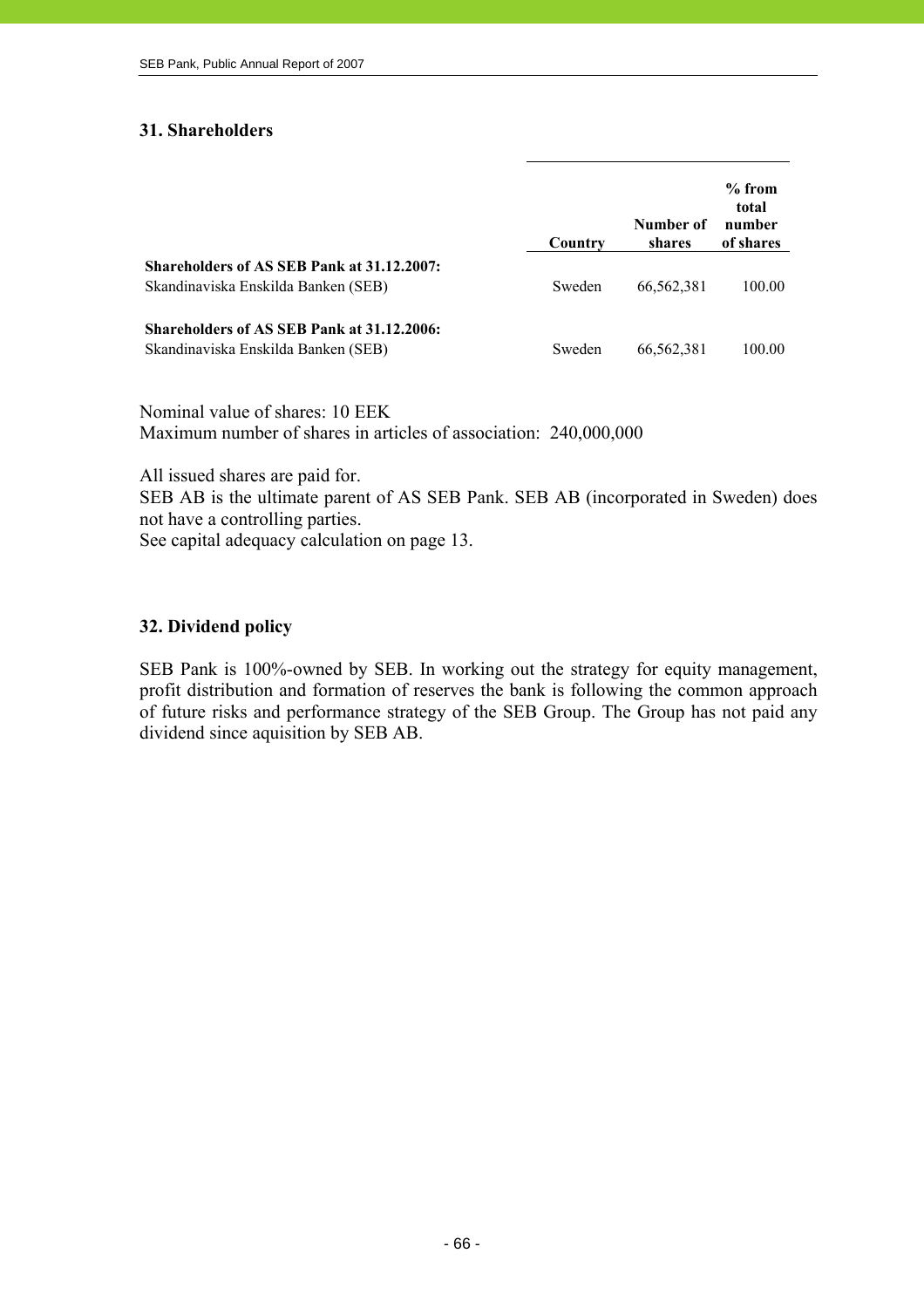#### **33. Off-balance sheet ilems**

(millions of EEK)

|                                      | Group         | <b>Bank</b>            |                        |                    |  |
|--------------------------------------|---------------|------------------------|------------------------|--------------------|--|
| 31.12.07                             |               | <b>Contract amount</b> | <b>Contract amount</b> |                    |  |
|                                      | <b>Assets</b> | <b>Liabilities</b>     | <b>Assets</b>          | <b>Liabilities</b> |  |
| 1. Irrevocable transactions          | 665.1         | 11,645.0               | 665.1                  | 11,576.3           |  |
| 1.1. Guarantees and pledges          | 273.9         | 3,908.8                | 273.9                  | 4,098.8            |  |
| incl. financial guarantees           | 234.7         | 1,362.9                | 234.7                  | 1,362.9            |  |
| 1.2. Loan commitments                | 391.2         | 7,736.2                | 391.2                  | 7,477.5            |  |
| 2. Derivatives*                      | 9,079.7       | 9,071.5                | 9,241.7                | 9,239.5            |  |
| 2.1. Currency rate based derivatives | 4,614.1       | 4,612.5                | 4,776.1                | 4,780.5            |  |
| incl. forwards                       | 685.4         | 689.4                  | 692.6                  | 696.7              |  |
| swaps                                | 3,447.0       | 3,441.1                | 3.601.8                | 3,601.8            |  |
| <i>others</i> ( <i>spots</i> )       | 481.7         | 482.0                  | 481.7                  | 482.0              |  |
| 2.2. Interest rate based derivatives | 2,927.9       | 2,927.6                | 2,927.9                | 2,927.6            |  |
| 2.3. Securities based derivatives    | 1,537.7       | 1,531.4                | 1,537.7                | 1,531.4            |  |
| incl. options, written / purchased   | 1,537.7       | 1,531.4                | 1,537.7                | 1,531.4            |  |
| 3. Revocable transactions            | 80.7          | 10.2                   | 0.0                    | 10.2               |  |
| 3.1. Stand by loans                  | 80.7          | 0.0                    | 0.0                    | 0.0                |  |
| 3.2. Other revocable transactions    | 0.0           | 10.2                   | 0.0                    | 10.2               |  |
|                                      | 9,825.5       | 20,726.7               | 9,906.8                | 20,826.0           |  |

|                                      | Group         | Pank                   |               |                        |
|--------------------------------------|---------------|------------------------|---------------|------------------------|
| 31.12.06                             |               | <b>Contract amount</b> |               | <b>Contract amount</b> |
|                                      | <b>Assets</b> | <b>Liabilities</b>     | <b>Assets</b> | <b>Liabilities</b>     |
| 1. Irrevocable transactions          | 259.7         | 10,588.1               | 259.7         | 10,539.3               |
| 1.1. Guarantees and pledges          | 259.7         | 2,981.4                | 259.7         | 3,171.5                |
| incl. financial guarantees           | 234.7         | 783.1                  | 234.7         | 783.1                  |
| 1.2. Loan commitments                | 0.0           | 7,606.7                | $0.0\,$       | 7,367.8                |
| 2. Derivatives*                      | 7,342.2       | 7,349.1                | 7,397.1       | 7,404.4                |
| 2.1. Currency rate based derivatives | 4,754.0       | 4,767.7                | 4,808.9       | 4,823.0                |
| incl. forwards                       | 370.8         | 375.1                  | 370.8         | 375.1                  |
| swaps                                | 2,110.6       | 2,120.3                | 2,165.4       | 2,175.6                |
| options, written / purchased         | 1,687.1       | 1,687.1                | 1,687.1       | 1,687.1                |
| <i>others</i> ( <i>spots</i> )       | 585.5         | 585.2                  | 585.5         | 585.2                  |
| 2.2. Interest rate based derivatives | 1,708.6       | 1,708.5                | 1,708.6       | 1,708.5                |
| 2.3. Securities based derivatives    | 879.6         | 872.9                  | 879.6         | 872.9                  |
| incl. options, written / purchased   | 879.6         | 872.9                  | 879.6         | 872.9                  |
| 3. Revocable transactions            | 0.0           | 2.5                    | 0.0           | 2.5                    |
| 3.1. Other revocable transactions    | 0.0           | 2.5                    | $0.0\,$       | 2.5                    |
|                                      | 7,601.9       | 17,939.7               | 7,656.8       | 17,946.2               |

\* Derivative transactions are executed to cover the client's position and the derivative risks are not taken to own portfolio. All risks arising from these transactions are fully mitigated by parent company.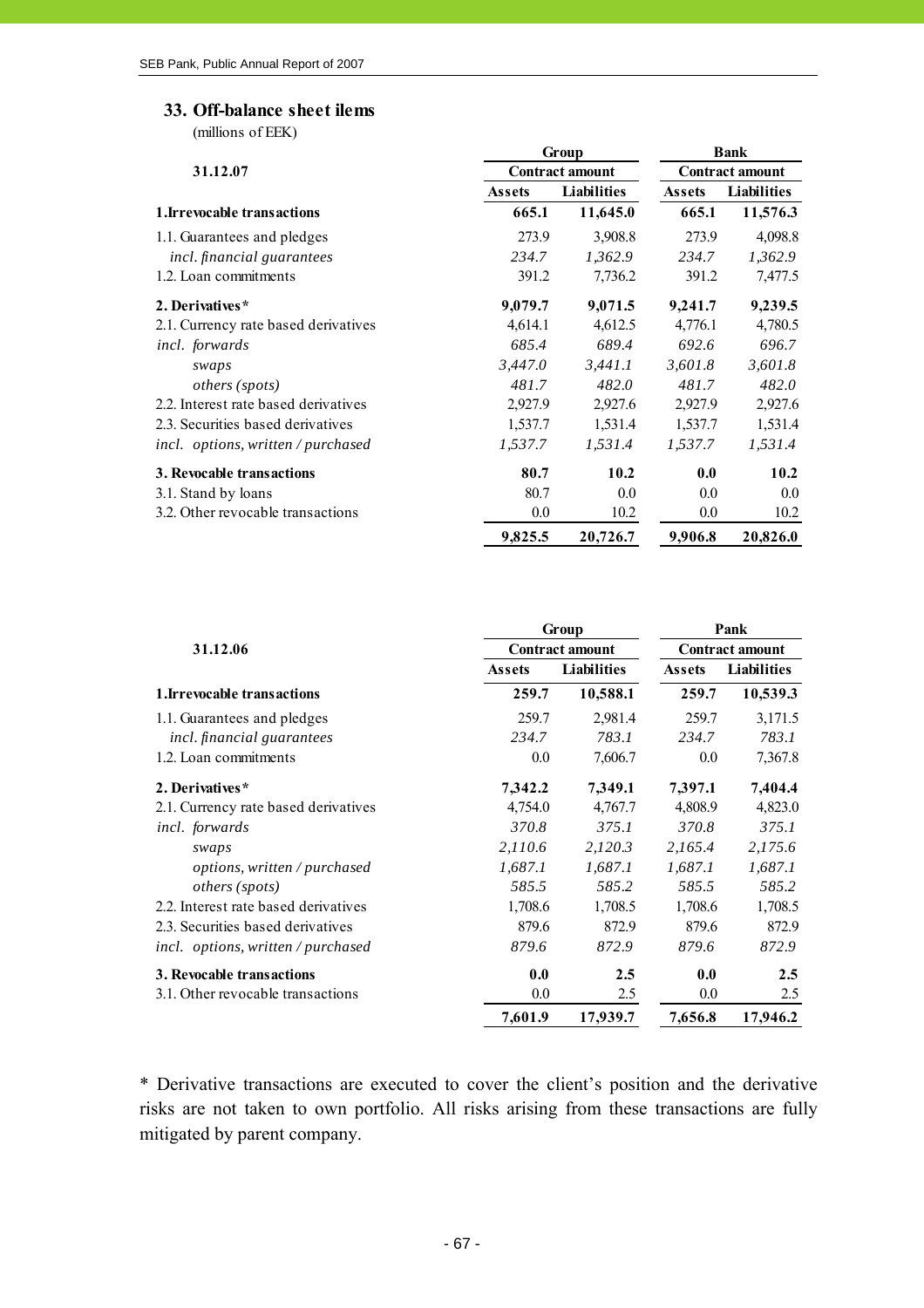#### **34. Concentration of loans and advances from customers by countries** (millions of EEK)

| Group                |          |                   |       |                                                                                 |                                     | 31.12.07          |
|----------------------|----------|-------------------|-------|---------------------------------------------------------------------------------|-------------------------------------|-------------------|
|                      |          | In balance sheet  |       |                                                                                 |                                     |                   |
| Country              | Loans    | <b>Securities</b> | Other | incl. total<br>outstanding of<br>overdue and<br>uncollectible debt<br>and loans | off-balance<br>sheet<br>commitments | $%$ from<br>total |
| Estonia              | 69,802.7 | 953.8             | 240.9 | 2,252.3                                                                         | 18,052.1                            | 88.5              |
| France               | 0.7      | 73.7              | 0.0   | 0.0                                                                             | 72.7                                | 0.1               |
| Germany              | 89.6     | 23.7              | 0.2   | 1.1                                                                             | 64.4                                | 0.2               |
| Latvia               | 122.6    | 33.0              | 0.3   | 0.1                                                                             | 16.6                                | 0.2               |
| Lithuania            | 67.2     | 25.7              | 0.2   | 0.0                                                                             | 12.0                                | 0.1               |
| Luxembourg           | 16.9     | 174.4             | 0.2   | 10.7                                                                            | 0.1                                 | 0.2               |
| Netherlands          | 7.7      | 68.7              | 0.0   | 0.0                                                                             | 0.1                                 | 0.1               |
| Russia               | 2,101.0  | 130.2             | 9.8   | 20.3                                                                            | 48.8                                | 2.3               |
| Sweden               | 4,860.4  | 453.1             | 10.2  | 6.7                                                                             | 1,894.2                             | 7.2               |
| Switzerland          | 23.3     | 0.2               | 0.0   | 0.0                                                                             | 186.8                               | 0.2               |
| United Kingdom       | 129.0    | 0.4               | 0.3   | 0.1                                                                             | 105.5                               | 0.2               |
| <b>United States</b> | 49.5     | 23.9              | 0.1   | 0.0                                                                             | 53.8                                | 0.1               |
| Unallocated          | 238.5    | 147.9             | 0.5   | 5.2                                                                             | 219.6                               | 0.6               |
| <b>TOTAL</b>         | 77,509.1 | 2,108.7           | 262.7 | 2,296.5                                                                         | 20,726.7                            | 100.0             |

**Bank 31.12.07** 

|                      |          | In balance sheet  |              |                                                                                 |                                     |                   |
|----------------------|----------|-------------------|--------------|---------------------------------------------------------------------------------|-------------------------------------|-------------------|
| Country              | Loans    | <b>Securities</b> | <b>Other</b> | incl. total<br>outstanding of<br>overdue and<br>uncollectible debt<br>and loans | off-balance<br>sheet<br>commitments | $%$ from<br>total |
| Estonia              | 58,369.1 | 375.3             | 206.3        | 1,837.4                                                                         | 18,151.4                            | 89.8              |
| Finland              | 16.6     | 0.5               | 0.1          | 1.5                                                                             | 177.8                               | 0.2               |
| France               | 0.7      | 0.0               | 0.0          | 0.0                                                                             | 72.7                                | 0.1               |
| Germany              | 88.9     | 0.0               | 0.2          | 1.1                                                                             | 64.4                                | 0.2               |
| Latvia               | 122.6    | 17.3              | 0.3          | 0.1                                                                             | 16.6                                | 0.2               |
| Lithuania            | 67.1     | 24.3              | 0.2          | 0.1                                                                             | 12.0                                | 0.1               |
| Russia               | 214.3    | 1.9               | 0.1          | 0.0                                                                             | 48.8                                | 0.3               |
| Sweden               | 4,860.0  | 317.6             | 10.2         | 6.7                                                                             | 1,894.2                             | 8.2               |
| Switzerland          | 23.3     | 0.2               | 0.0          | 0.0                                                                             | 186.8                               | 0.2               |
| United Kingdom       | 128.3    | 0.2               | 0.3          | 0.1                                                                             | 105.5                               | 0.3               |
| <b>United States</b> | 26.7     | 0.0               | 0.1          | 0.0                                                                             | 53.8                                | 0.1               |
| Unallocated          | 186.5    | 0.7               | 0.2          | 2.6                                                                             | 42.0                                | 0.3               |
| <b>TOTAL</b>         | 64,104.1 | 738.0             | 218.0        | 1,849.6                                                                         | 20,826.0                            | 100.0             |

The columns of outstanding amounts indicate the balance (gross) of these claims and loans that are overdue and/or written down, including not overdue.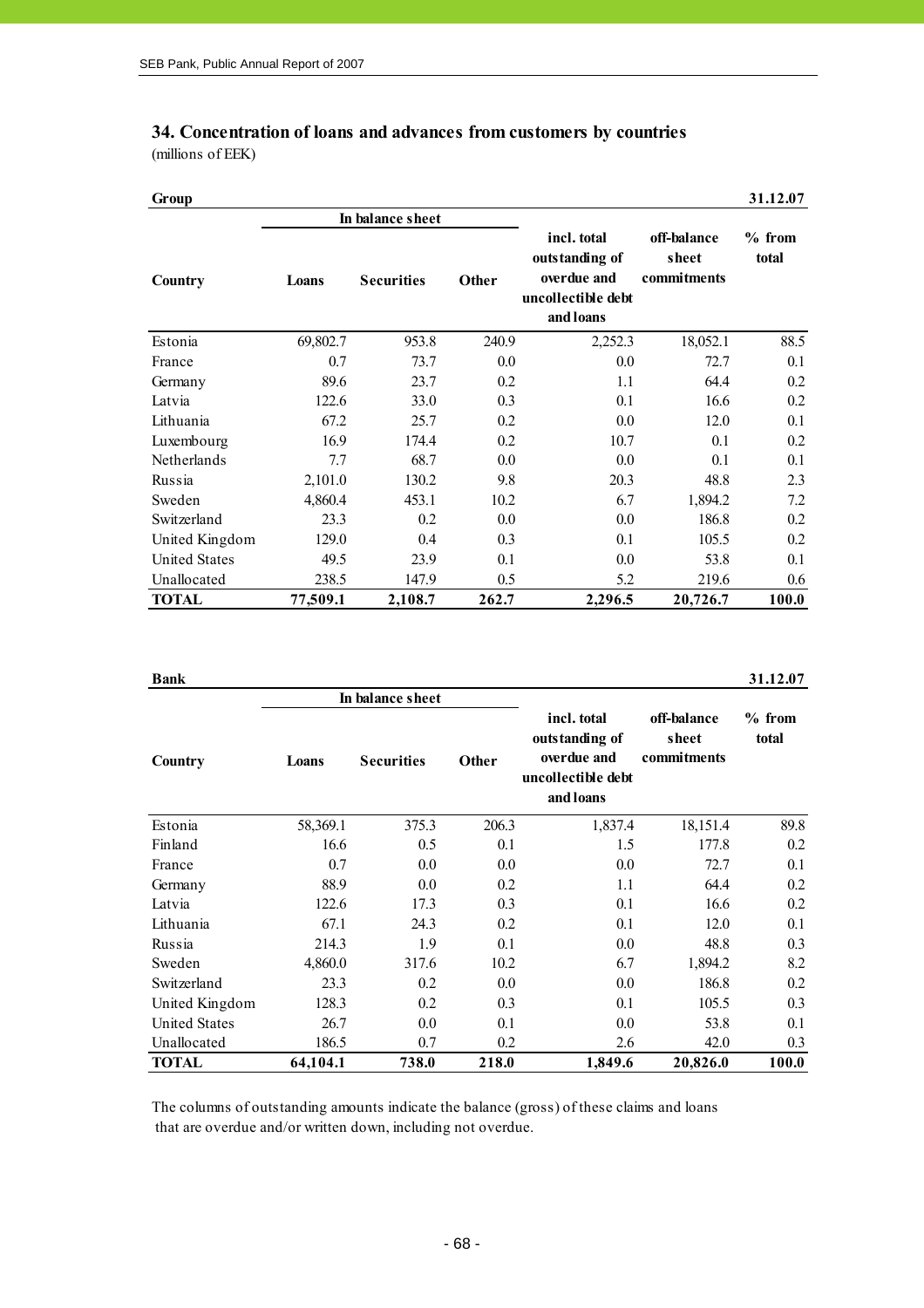#### **Concentration of loans and advances from customers by countries**

(millions of EEK)

| Group                |          |                            |       |                                                                                 |                                     | 31.12.06          |
|----------------------|----------|----------------------------|-------|---------------------------------------------------------------------------------|-------------------------------------|-------------------|
|                      |          | In balance sheet           |       |                                                                                 |                                     |                   |
| Country              | Loans    | <b>Securities</b><br>Other |       | incl. total<br>outstanding of<br>overdue and<br>uncollectible debt<br>and loans | off-balance<br>sheet<br>commitments | $%$ from<br>total |
| Belgium              | 0.1      | 1,809.2                    | 0.0   | 0.0                                                                             | 0.2                                 | 2.2               |
| Estonia              | 58,520.5 | 664.0                      | 175.0 | 924.9                                                                           | 14,349.4                            | 87.6              |
| France               | 0.2      | 24.5                       | 0.0   | 0.0                                                                             | 126.3                               | 0.2               |
| Germany              | 15.8     | 18.0                       | 0.0   | 0.7                                                                             | 38.8                                | 0.1               |
| Italy                | 3.4      | 1.1                        | 0.0   | 0.0                                                                             | 46.4                                | 0.1               |
| Latvia               | 132.6    | 32.6                       | 0.5   | 0.1                                                                             | 3.8                                 | 0.2               |
| Lithuania            | 18.1     | 16.9                       | 0.0   | 0.1                                                                             | 11.2                                | 0.1               |
| Luxembourg           | 27.6     | 119.0                      | 0.0   | 0.2                                                                             | 0.1                                 | 0.2               |
| Netherlands          | 6.0      | 799.3                      | 0.0   | 0.0                                                                             | 2.0                                 | 1.0               |
| Russia               | 1,629.4  | 75.7                       | 4.4   | 2.7                                                                             | 49.4                                | 2.1               |
| Sweden               | 1,294.0  | 64.6                       | 3.0   | 5.6                                                                             | 2,983.4                             | 5.2               |
| Switzerland          | 23.4     | 0.2                        | 0.0   | 0.0                                                                             | 164.6                               | 0.2               |
| United Kingdom       | 27.3     | 17.0                       | 0.1   | 0.3                                                                             | 85.1                                | 0.2               |
| <b>United States</b> | 99.5     | 49.4                       | 0.2   | 1.9                                                                             | 18.2                                | 0.2               |
| Unallocated          | 346.1    | 145.9                      | 0.7   | 98.4                                                                            | 60.8                                | 0.6               |
| <b>TOTAL</b>         | 62,144.0 | 3,837.4                    | 183.9 | 1,034.9                                                                         | 17,939.7                            | 100.2             |

**Bank 31.12.06**

|                      |          | In balance sheet  |              |                                                                                 |                                     |                   |
|----------------------|----------|-------------------|--------------|---------------------------------------------------------------------------------|-------------------------------------|-------------------|
| Country              | Loans    | <b>Securities</b> | <b>Other</b> | incl. total<br>outstanding of<br>overdue and<br>uncollectible debt<br>and loans | off-balance<br>sheet<br>commitments | $%$ from<br>total |
| Belgium              | 0.1      | 1,809.2           | 0.0          | 0.0                                                                             | 0.2                                 | 2.5               |
| Cyprus               | 40.2     | 0.0               | 0.0          | 0.0                                                                             | 0.2                                 | 0.1               |
| Estonia              | 48,988.7 | 398.5             | 151.1        | 713.6                                                                           | 14,357.2                            | 88.4              |
| Finland              | 14.7     | 11.6              | 0.0          | 3.2                                                                             | 31.6                                | 0.1               |
| France               | 0.2      | 0.0               | 0.0          | 0.0                                                                             | 126.3                               | 0.2               |
| Germany              | 15.1     | 0.0               | 0.0          | 0.0                                                                             | 38.8                                | 0.1               |
| Italy                | 3.3      | 0.0               | 0.0          | 0.0                                                                             | 46.4                                | 0.1               |
| Latvia               | 132.6    | 16.6              | 0.5          | $0.0\,$                                                                         | 3.8                                 | 0.2               |
| Netherlands          | 6.0      | 740.1             | 0.0          | 0.0                                                                             | 2.0                                 | 1.0               |
| Russia               | 460.5    | 1.9               | 0.0          | 0.0                                                                             | 49.4                                | 0.7               |
| Sweden               | 1,293.4  | 7.4               | 3.0          | 5.6                                                                             | 2,983.4                             | 5.9               |
| Switzerland          | 23.4     | 0.1               | 0.0          | 0.0                                                                             | 164.6                               | 0.3               |
| United Kingdom       | 26.4     | 0.1               | 0.1          | 0.3                                                                             | 85.1                                | 0.1               |
| <b>United States</b> | 52.9     | 6.4               | 0.1          | 1.9                                                                             | 18.2                                | 0.1               |
| Unallocated          | 147.3    | 0.9               | 0.1          | 5.2                                                                             | 39.0                                | 0.2               |
| <b>TOTAL</b>         | 51,204.8 | 2,992.8           | 154.9        | 729.8                                                                           | 17,946.2                            | 100.0             |

The columns of outstanding amounts indicate the balance (gross) of these claims and loans that are overdue and/or written down, including not overdue.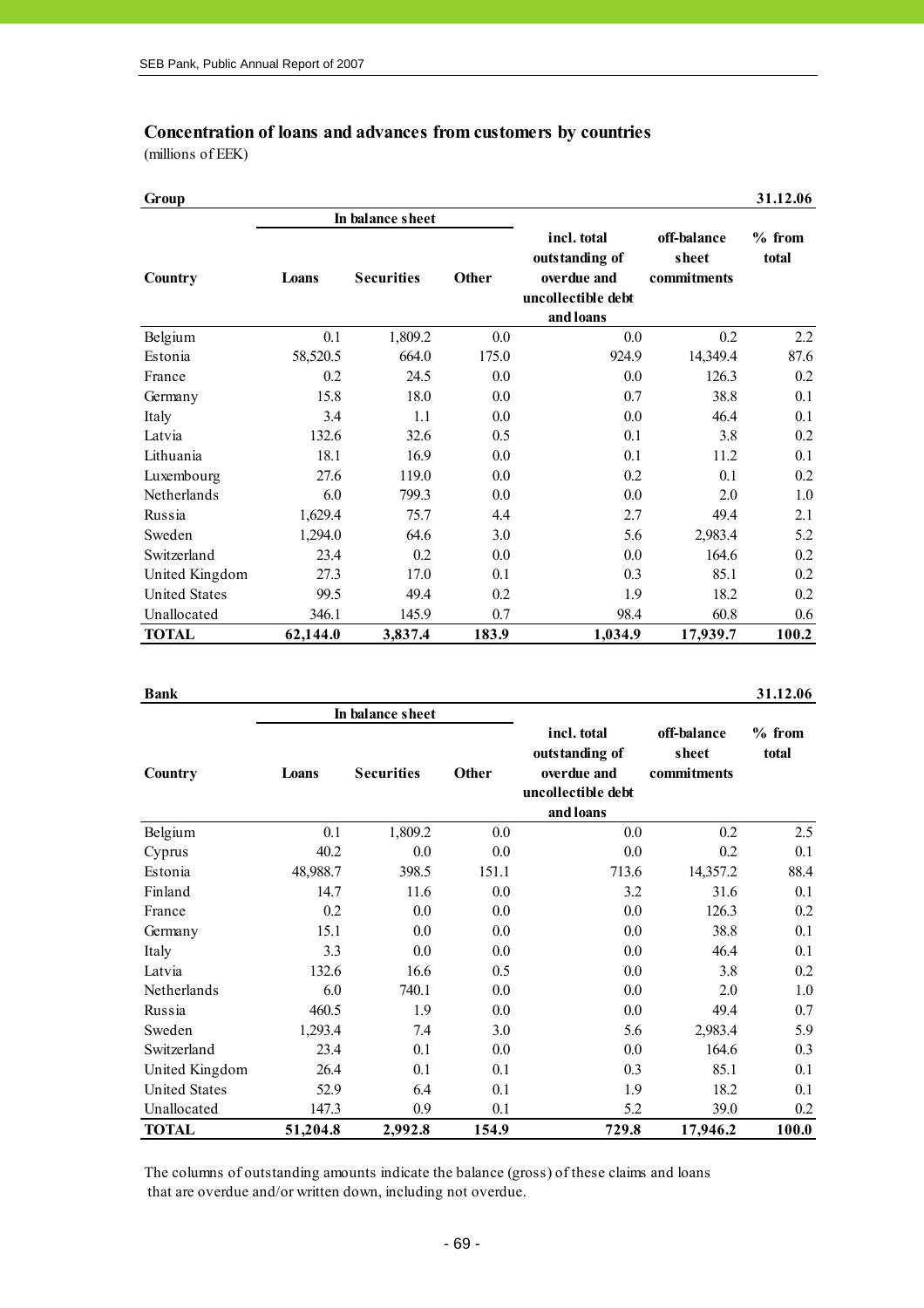#### **35. Concentration of loans and advances from customers by economic sector** (millions of EEK)

| Group                          |          |                   |       |                                                                                 |                                          | 31.12.07          |
|--------------------------------|----------|-------------------|-------|---------------------------------------------------------------------------------|------------------------------------------|-------------------|
|                                |          | In balance sheet  |       |                                                                                 |                                          |                   |
| <b>Economic sector</b>         | Loans    | <b>Securities</b> | Other | incl. total<br>outstanding of<br>overdue and<br>uncollectible<br>debt and loans | off-balance<br>sheet<br>commit-<br>ments | $%$ from<br>total |
| Agriculture, hunting, forestry | 1,957.8  | 0.7               | 5.0   | 37.5                                                                            | 177.4                                    | 2.1               |
| Construction                   | 1,456.1  | 43.6              | 4.4   | 41.6                                                                            | 1,775.3                                  | 3.3               |
| Education                      | 88.2     | 0.0               | 6.3   | 4.2                                                                             | 21.4                                     | 0.1               |
| Energy, gas and water plants   | 1,830.8  | 26.6              | 3.8   | 1.4                                                                             | 950.9                                    | 2.8               |
| Exterritorial organisations    | 0.1      | 0.0               | 0.0   | 0.0                                                                             | 0.5                                      | 0.0               |
| Finance                        | 5,432.8  | 1,113.5           | 10.6  | 0.3                                                                             | 4,794.5                                  | 11.3              |
| Fishing                        | 31.2     | 0.0               | 0.1   | 0.9                                                                             | 1.3                                      | 0.0               |
| Government, social insurance   | 1,643.0  | 108.8             | 0.4   | 3.0                                                                             | 377.0                                    | 2.1               |
| Health services, social work   | 773.1    | 6.4               | 1.3   | 1.4                                                                             | 180.3                                    | 1.0               |
| Home services                  | 0.0      | 0.0               | 0.0   | 0.0                                                                             | 0.0                                      | 0.0               |
| Hotels, restaurants            | 1,635.9  | 0.0               | 3.1   | 16.4                                                                            | 95.0                                     | 1.7               |
| Industry                       | 6,795.5  | 99.2              | 23.5  | 379.4                                                                           | 1,799.1                                  | 8.7               |
| Mining                         | 67.2     | 1.3               | 0.8   | 0.2                                                                             | 5.0                                      | 0.1               |
| Real estate                    | 13,392.0 | 159.8             | 41.0  | 416.4                                                                           | 2,695.2                                  | 16.2              |
| Trading                        | 7,193.3  | 61.6              | 23.2  | 153.5                                                                           | 2,762.5                                  | 10.0              |
| Transport                      | 4,271.5  | 73.6              | 21.0  | 64.4                                                                            | 1,772.0                                  | 6.1               |
| Other gov. & social services   | 1,312.4  | 63.6              | 8.0   | 72.4                                                                            | 243.8                                    | 1.6               |
| Individuals                    | 29,628.2 | 15.2              | 110.2 | 1,103.5                                                                         | 3,075.5                                  | 32.6              |
| Derivatives                    | 0.0      | 334.8             | 0.0   | 0.0                                                                             | 0.0                                      | 0.3               |
| <b>TOTAL</b>                   | 77,509.1 | 2,108.7           | 262.7 | 2,296.5                                                                         | 20,726.7                                 | 100.0             |

|                                |          | In balance sheet  |       |                                                                                 |                             |         |                                              |                   |
|--------------------------------|----------|-------------------|-------|---------------------------------------------------------------------------------|-----------------------------|---------|----------------------------------------------|-------------------|
| <b>Economic sector</b>         | Loans    | <b>Securities</b> | Other | incl. total<br>outstanding of<br>overdue and<br>uncollectible<br>debt and loans | incl.<br>uncollec-<br>tible | overdue | off-<br>balance<br>sheet<br>commit-<br>ments | $%$ from<br>total |
| Agriculture, hunting, forestry | 1,195.7  | 0.7               | 3.2   | 25.3                                                                            | 0.0                         | 25.3    | 144.3                                        | 1.6               |
| Construction                   | 662.0    | 28.6              | 2.1   | 22.0                                                                            | $0.0\,$                     | 22.0    | 1,701.8                                      | 2.8               |
| Education                      | 69.7     | 0.0               | 6.2   | 3.9                                                                             | 0.0                         | 3.9     | 21.4                                         | 0.1               |
| Energy, gas and water plants   | 1,362.8  | 4.1               | 3.1   | 0.6                                                                             | 0.0                         | 0.6     | 950.5                                        | 2.7               |
| Exterritorial organisations    | 0.1      | 0.0               | 0.0   | 0.0                                                                             | 0.0                         | 0.0     | 0.5                                          | 0.0               |
| Finance                        | 5,685.8  | 135.7             | 11.6  | 0.0                                                                             | 0.0                         | 0.0     | 5,521.9                                      | 13.2              |
| Fishing                        | 21.2     | 0.0               | 0.1   | 0.6                                                                             | 0.0                         | 0.6     | 1.3                                          | 0.0               |
| Government, social insurance   | 1,500.6  | 1.5               | 0.0   | 0.1                                                                             | 0.0                         | 0.1     | 377.0                                        | 2.2               |
| Health services, social work   | 568.0    | 0.0               | 0.8   | 0.3                                                                             | 0.0                         | 0.3     | 180.3                                        | 0.9               |
| Home services                  | 0.0      | 0.0               | 0.0   | 0.0                                                                             | 0.0                         | 0.0     | 0.0                                          | 0.0               |
| Hotels, restaurants            | 1,569.4  | 0.0               | 3.0   | 12.4                                                                            | 0.0                         | 12.4    | 94.8                                         | 1.9               |
| Industry                       | 3,961.7  | 35.9              | 12.7  | 209.1                                                                           | 0.2                         | 209.1   | 1,638.5                                      | 6.6               |
| Mining                         | 30.1     | 0.0               | 0.1   | 0.0                                                                             | 0.0                         | 0.0     | 2.5                                          | 0.0               |
| Real estate                    | 11,680.3 | 111.0             | 33.7  | 372.1                                                                           | 0.0                         | 372.1   | 2,684.4                                      | 16.9              |
| Trading                        | 5,042.4  | 44.6              | 16.1  | 114.8                                                                           | 0.7                         | 114.8   | 2,425.3                                      | 8.8               |
| Transport                      | 2,020.2  | 19.3              | 14.2  | 1.8                                                                             | 0.0                         | 1.8     | 1,763.7                                      | 4.4               |
| Other gov. & social services   | 725.8    | 20.0              | 6.3   | 53.4                                                                            | 1.7                         | 53.4    | 242.4                                        | 1.2               |
| Individuals                    | 28,008.4 | 0.0               | 105.0 | 1,033.1                                                                         | 0.4                         | 1,033.1 | 3,075.5                                      | 36.3              |
| Derivatives                    | 0.0      | 336.5             | 0.0   | 0.0                                                                             |                             |         | 0.0                                          | 0.4               |
| <b>TOTAL</b>                   | 64.104.1 | 738.0             | 218.0 | 1.849.6                                                                         | 3.0                         | 1,849.6 | 20,826.0                                     | 100.0             |

The columns of outstanding amounts indicate the balance (gross) of these claims and loans that are overdue and/or written down, including not overdue.

**Bank 31.12.07**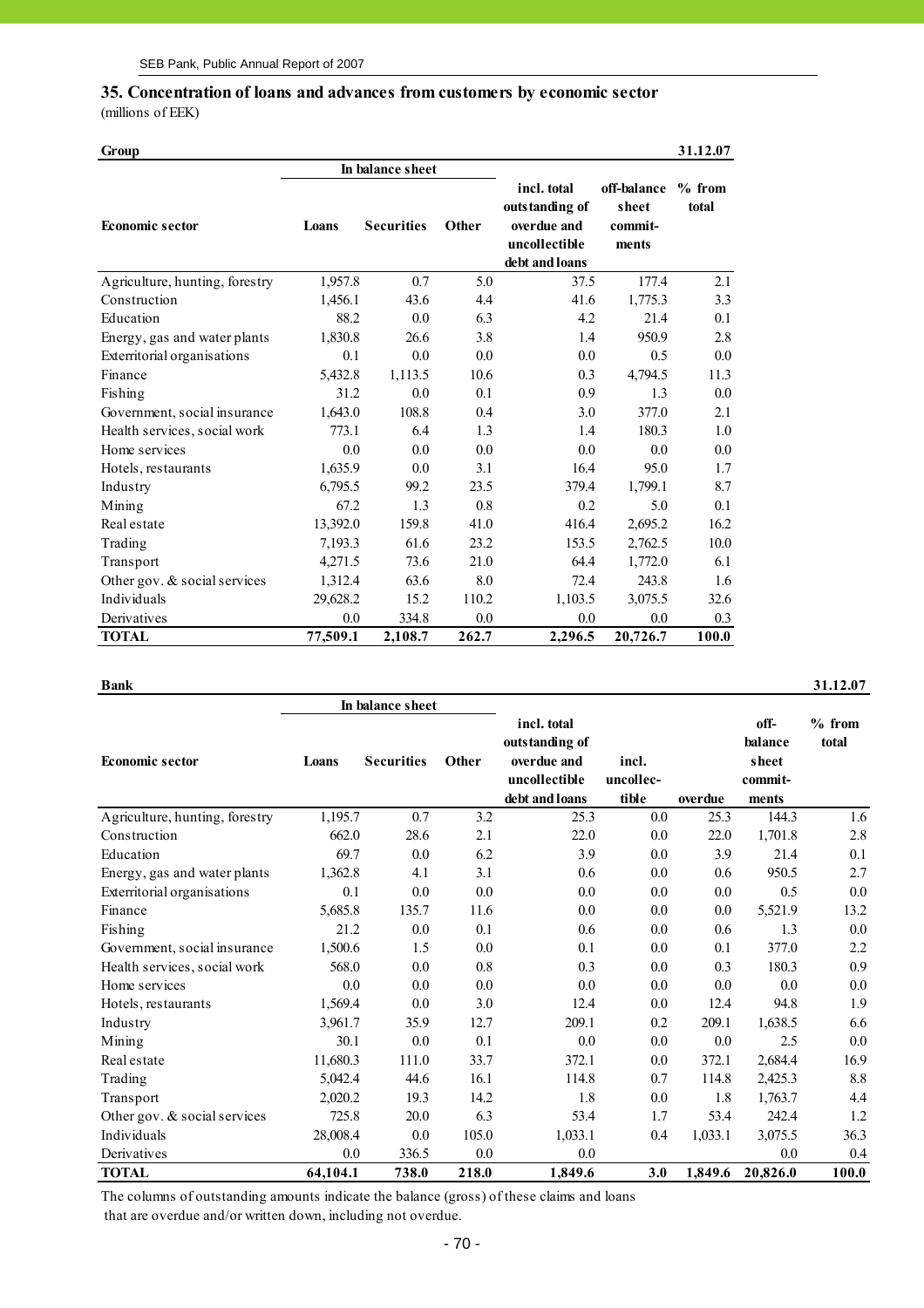#### **Concentration of loans and advances from customers by economic sector**

(millions of EEK)

| Group                          |          |                   |       |                                                                                 |                                              | 31.12.06          |
|--------------------------------|----------|-------------------|-------|---------------------------------------------------------------------------------|----------------------------------------------|-------------------|
|                                |          | In balance sheet  |       |                                                                                 |                                              |                   |
| <b>Economic sector</b>         | Loans    | <b>Securities</b> | Other | incl. total<br>outstanding of<br>overdue and<br>uncollectible<br>debt and loans | off-<br>balance<br>sheet<br>commit-<br>ments | $%$ from<br>total |
| Agriculture, hunting, forestry | 1,768.5  | 0.0               | 4.1   | 37.7                                                                            | 163.5                                        | 2.3               |
| Construction                   | 1,119.3  | 9.9               | 2.6   | 12.2                                                                            | 965.2                                        | 2.5               |
| Education                      | 40.1     | 0.0               | 2.7   | 0.0                                                                             | 0.7                                          | 0.1               |
| Energy, gas and water plants   | 1,188.5  | 24.5              | 2.3   | 2.2                                                                             | 349.3                                        | 1.9               |
| Exterritorial organisations    | 0.0      | 0.0               | 0.0   | 0.0                                                                             | 0.4                                          | 0.0               |
| Finance                        | 2,027.4  | 803.9             | 2.9   | 3.6                                                                             | 5,499.9                                      | 9.5               |
| Fishing                        | 40.2     | 0.0               | 0.1   | 6.0                                                                             | 3.8                                          | 0.1               |
| Government, social insurance   | 1,734.9  | 2,647.6           | 0.4   | 1.8                                                                             | 141.8                                        | 5.4               |
| Health services, social work   | 628.7    | 11.4              | 1.0   | 1.9                                                                             | 442.8                                        | 1.3               |
| Home services                  | 0.0      | 0.0               | 0.0   | 0.0                                                                             | 0.0                                          | 0.0               |
| Hotels, restaurants            | 1,156.4  | 0.0               | 2.0   | 15.7                                                                            | 201.2                                        | 1.6               |
| Industry                       | 5,482.4  | 66.4              | 18.2  | 84.9                                                                            | 1,272.4                                      | 8.2               |
| Mining                         | 39.3     | 13.6              | 0.1   | 0.4                                                                             | 10.2                                         | 0.1               |
| Real estate                    | 12,785.3 | 138.6             | 32.7  | 91.7                                                                            | 2,063.5                                      | 18.5              |
| Trading                        | 5,983.2  | 23.4              | 17.7  | 41.3                                                                            | 2,108.3                                      | 9.8               |
| Transport                      | 4,157.7  | 32.7              | 17.4  | 129.9                                                                           | 1,921.8                                      | 7.4               |
| Other gov. & social services   | 1,128.8  | 47.5              | 6.6   | 21.7                                                                            | 260.2                                        | 1.6               |
| Individuals                    | 22,863.3 | 0.0               | 73.1  | 583.9                                                                           | 2,534.7                                      | 29.7              |
| Derivatives                    | 0.0      | 17.9              | 0.0   | 0.0                                                                             | 0.0                                          | 0.0               |
| <b>TOTAL</b>                   | 62,144.0 | 3,837.4           | 183.9 | 1,034.9                                                                         | 17,939.7                                     | 100.0             |

#### **Bank 31.12.06**

|                                | In balance sheet |                   |       |                                                                                 |                             |         |                                              |                   |
|--------------------------------|------------------|-------------------|-------|---------------------------------------------------------------------------------|-----------------------------|---------|----------------------------------------------|-------------------|
| <b>Economic sector</b>         | Loans            | <b>Securities</b> | Other | incl. total<br>outstanding of<br>overdue and<br>uncollectible<br>debt and loans | incl.<br>uncollec-<br>tible | overdue | off-<br>balance<br>sheet<br>commit-<br>ments | $%$ from<br>total |
| Agriculture, hunting, forestry | 1,081.9          | 0.0               | 2.6   | 16.4                                                                            | 0.0                         | 16.4    | 137.8                                        | 1.7               |
| Construction                   | 635.1            | 0.5               | 1.5   | 8.2                                                                             | 2.4                         | 8.2     | 954.0                                        | 2.2               |
| Education                      | 25.0             | 0.0               | 2.7   | 0.0                                                                             | 0.0                         | 0.0     | 0.7                                          | 0.1               |
| Energy, gas and water plants   | 735.8            | 0.6               | 1.6   | 1.5                                                                             | 0.0                         | 1.5     | 349.1                                        | 1.5               |
| Exterritorial organisations    | 0.0              | 0.0               | 0.0   | 0.0                                                                             | 0.0                         | 0.0     | 0.4                                          | 0.0               |
| Finance                        | 2,389.9          | 140.0             | 4.2   | 3.6                                                                             | 3.6                         | 3.6     | 5,960.5                                      | 11.7              |
| Fishing                        | 24.5             | 0.0               | 0.1   | 0.8                                                                             | 0.0                         | 0.8     | 2.0                                          | 0.0               |
| Government, social insurance   | 1,531.3          | 2,550.0           | 0.0   | 0.0                                                                             | 0.0                         | 0.0     | 141.8                                        | 5.8               |
| Health services, social work   | 391.4            | 0.0               | 0.7   | 1.0                                                                             | 0.0                         | 1.0     | 442.7                                        | 1.2               |
| Home services                  | 0.0              | 0.0               | 0.0   | 0.0                                                                             | 0.0                         | 0.0     | 0.0                                          | 0.0               |
| Hotels, restaurants            | 1,106.4          | 0.0               | 1.9   | 15.4                                                                            | 0.0                         | 15.4    | 201.1                                        | 1.8               |
| Industry                       | 3,205.0          | 4.7               | 10.3  | 54.3                                                                            | 0.2                         | 54.3    | 1,159.5                                      | 6.1               |
| Mining                         | 9.1              | 0.0               | 0.0   | 0.0                                                                             | 0.0                         | 0.0     | 3.6                                          | 0.0               |
| Real estate                    | 11,847.7         | 247.2             | 29.0  | 77.2                                                                            | 0.0                         | 77.2    | 2,060.5                                      | 19.6              |
| Trading                        | 4,156.4          | 11.8              | 13.5  | 26.2                                                                            | 6.9                         | 26.2    | 1,830.5                                      | 8.3               |
| Transport                      | 1,893.0          | 1.6               | 12.0  | 22.6                                                                            | 0.0                         | 22.6    | 1,910.8                                      | 5.4               |
| Other gov. $&$ social services | 621.0            | 18.6              | 5.5   | 16.2                                                                            | 1.9                         | 14.6    | 256.6                                        | 1.2               |
| Individuals                    | 21,551.3         | 0.0               | 69.4  | 486.1                                                                           | 0.7                         | 486.1   | 2,534.7                                      | 33.4              |
| Derivatives                    | 0.0              | 17.9              | 0.0   | 0.0                                                                             |                             |         | 0.0                                          | 0.0               |
| <b>TOTAL</b>                   | 51,204.8         | 2.992.8           | 154.9 | 729.8                                                                           | 15.7                        | 728.1   | 17,946.2                                     | 100.0             |

The columns of outstanding amounts indicate the balance (gross) of these claims and loans that are overdue and/or written down, including not overdue.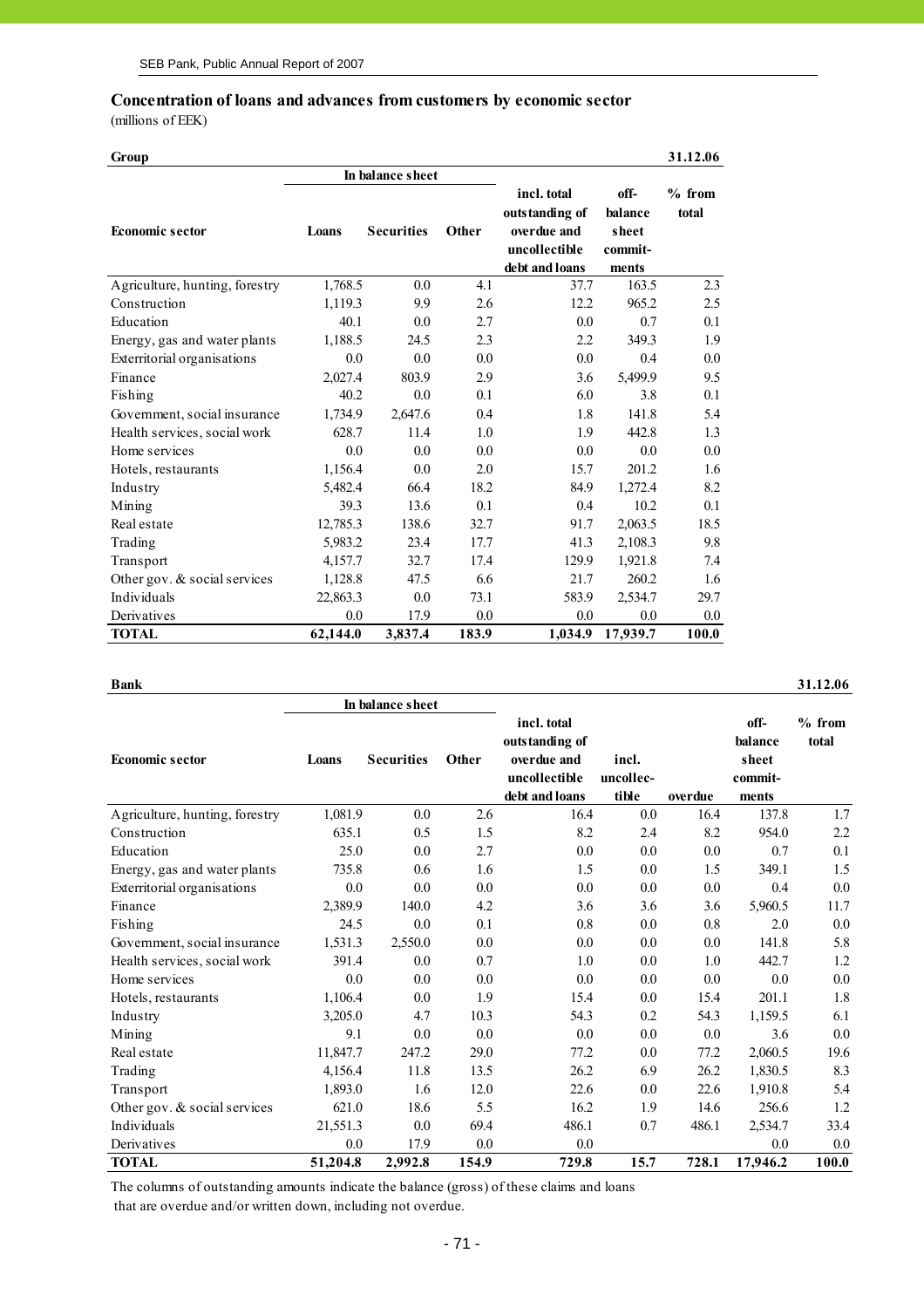### **36. Related parties**

| (millions of EEK)                                                                                                                                                                                                                           |                          | Group                        |             | <b>Bank</b>       |  |
|---------------------------------------------------------------------------------------------------------------------------------------------------------------------------------------------------------------------------------------------|--------------------------|------------------------------|-------------|-------------------|--|
|                                                                                                                                                                                                                                             | 31.12.07                 | 31.12.06                     |             | 31.12.07 31.12.06 |  |
| Loans to members of management board of credit institution and internal audit<br>manager, also their confidants and commercial undertakings, controlled jointly<br>or severally by the mentioned persons.                                   | 16.9                     | 10.8                         | 15.7        | 5.1               |  |
| Contingent liabilities to members of management board of credit institution and<br>internal audit manager, also their confidants and commercial undertakings,<br>controlled jointly or severally by the mentioned persons (credit lines and |                          |                              |             |                   |  |
| commitments to extend credit).                                                                                                                                                                                                              | $-1.6$                   | $-0.5$                       | $-1.6$      | $-0.5$            |  |
| Deposits of members of management board of credit institution and internal<br>audit manager, also their confidants and commercial undertakings, controlled                                                                                  |                          |                              |             |                   |  |
| jointly or severally by the mentioned persons.                                                                                                                                                                                              | $-8.1$                   | $-15.2$                      | $-8.1$      | $-15.2$           |  |
| Nõuded tütarettevõtjatele                                                                                                                                                                                                                   | $\overline{\phantom{a}}$ | $\frac{1}{2}$                | 493.8       | 881.3             |  |
| Kohustused tütarettevõtjatele                                                                                                                                                                                                               |                          | $\qquad \qquad \blacksquare$ | $-855.5$    | $-551.4$          |  |
| Bilansivälised nõuded tütarettevõtjatele                                                                                                                                                                                                    |                          |                              | 167.1       | 54.8              |  |
| Bilansivälised kohustused tütarettevõtjatele                                                                                                                                                                                                |                          |                              | $-763.9$    | $-497.2$          |  |
| Loans to parent company                                                                                                                                                                                                                     | 5,169.2                  | 1,286.3                      | 5,163.2     | 1,278.3           |  |
| Due to parent company                                                                                                                                                                                                                       | $-37,328.4$              | $-28,737.1$                  | $-24,948.5$ | $-18,648.6$       |  |
| incl. subordinated liabilities                                                                                                                                                                                                              | $-2,613.0$               | $-1,838.5$                   | $-2,613.0$  | $-1,838.5$        |  |
| Contingent assets and commitments to parent company                                                                                                                                                                                         | 2,183.1                  | 1,908.5                      | 2,183.1     | 1,908.5           |  |
| Contingent liabilities and commitments to parent company                                                                                                                                                                                    | $-1,850.1$               | $-1,876.4$                   | $-1,850.1$  | $-1,876.4$        |  |
| Loans to enterprises of parent company's consolidation group                                                                                                                                                                                | 162.1                    | 69.6                         | 162.1       | 65.8              |  |
| Due to enterprises of parent company's consolidation group                                                                                                                                                                                  | $-28.8$                  | $-45.7$                      | $-28.8$     | $-45.7$           |  |
| Contingent assets and commitments to enterprises of parent company's                                                                                                                                                                        |                          |                              |             |                   |  |
| consolidation group                                                                                                                                                                                                                         | 17.9                     | 7.8                          | 17.9        | 7.8               |  |
| Contingent liabilities and commitments to enterprises of parent company's                                                                                                                                                                   |                          |                              |             |                   |  |
| consolidation group                                                                                                                                                                                                                         | $-16.4$                  | $-7.8$                       | $-16.4$     | $-7.8$            |  |
| Interest income from parent company                                                                                                                                                                                                         | 88.6                     | 16.1                         | 88.6        | 16.1              |  |
| Interest expence to parent company                                                                                                                                                                                                          | $-1,500.3$               | $-788.4$                     | $-1,045.9$  | $-492.6$          |  |
| Commission income from parent company                                                                                                                                                                                                       | 27.0                     | 18.7                         | 3.0         | 1.2               |  |
| Commission expences to parent company                                                                                                                                                                                                       | $-3.4$                   | $-1.0$                       | $-3.4$      | $-1.0$            |  |
| Interest income from enterprises of parent company's consolidation group                                                                                                                                                                    | 2.4                      | 1.2                          | 2.4         | 1.2               |  |
| Interest expence to enterprises of parent company's consolidation group                                                                                                                                                                     | $-2.2$                   | $-0.5$                       | $-2.2$      | $-0.5$            |  |
| Commission income from enterprises of parent company's consolidation group                                                                                                                                                                  | 23.8                     | 15.3                         | 3.9         | 3.5               |  |
| Commission expences to enterprises of parent company's consolidation group                                                                                                                                                                  | $-18.7$                  | $-10.9$                      | $-1.0$      | 0.0               |  |

Interest rates of the loans given to related parties do not differ materially from interest rates of the loans to customers. Transactions with related parties have been based on market terms.

Related parties are:

- parent company

- subsidiaries of parent company;

- associates of parent company;

- associates of the Group;

- members of management board of credit institution and internal audit manager, also their confidants and commercial undertakings, controlled jointly or severally by the mentioned persons.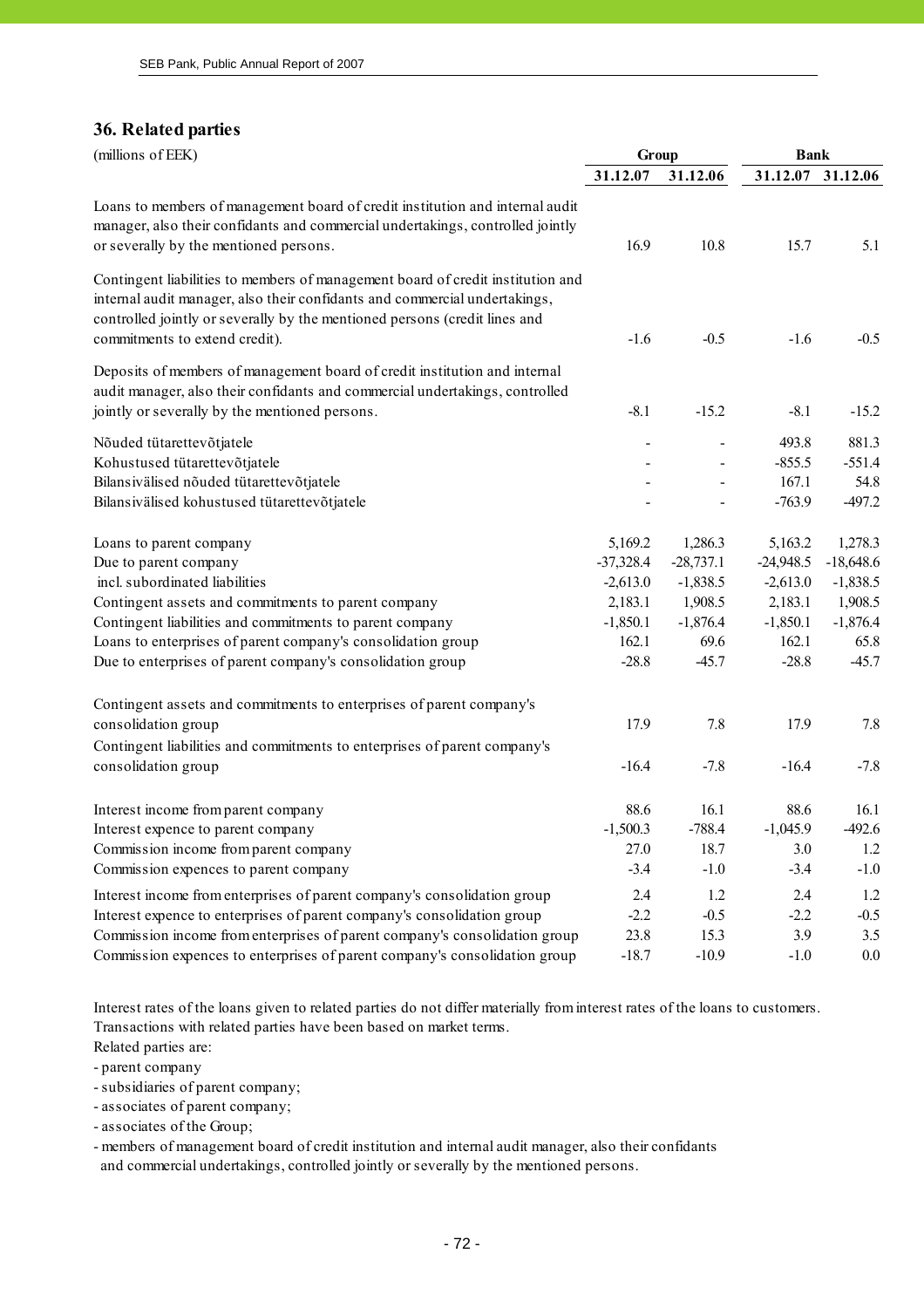|                                                                              | 2007 | 2006 |
|------------------------------------------------------------------------------|------|------|
| Salaries and other benefits to the management in AS SEB Pank                 |      |      |
| Members of management board                                                  | 13.1 | 11.5 |
| - salaries                                                                   | 8.1  | 10.3 |
| - termination benefits to the management leaving the group                   | 4.0  | 0.7  |
| - other benefits to the key management                                       | 1.0  | 0.5  |
| Members of supervisory board                                                 | 0.0  | 0.0  |
| Salaries and other benefits to the management in subsidiaries of AS SEB Pank |      |      |
| Members of management board                                                  | 11.8 | 10.3 |
| - salaries                                                                   | 11.8 | 9.9  |
| - termination benefits to the management leaving the group                   | 0.0  | 0.4  |
| - other benefits to the key management                                       | 0.0  | 0.0  |
| Members of supervisory board                                                 | 0.0  | 0.0  |

#### **Compensations to key management personnel**

Key management personnel is paid a compensation amounting up to 12-month remuneration if they are not re-elected as management board members or if the management board member refuses to accept the position offered under employment contract in AS SEB Pank or a company belonging to the same consolidation group with AS SEB Pank.

The members of AS SEB Pank Management Board and members of the Management Team have 23000 employee stock options and an initial allotment of 26 290 perfomance shares of SEB AB as of 31.12.2007.

#### **37. Legal disputes**

There are no outstanding legal disputes from which AS SEB Pank Group could suffer major losses.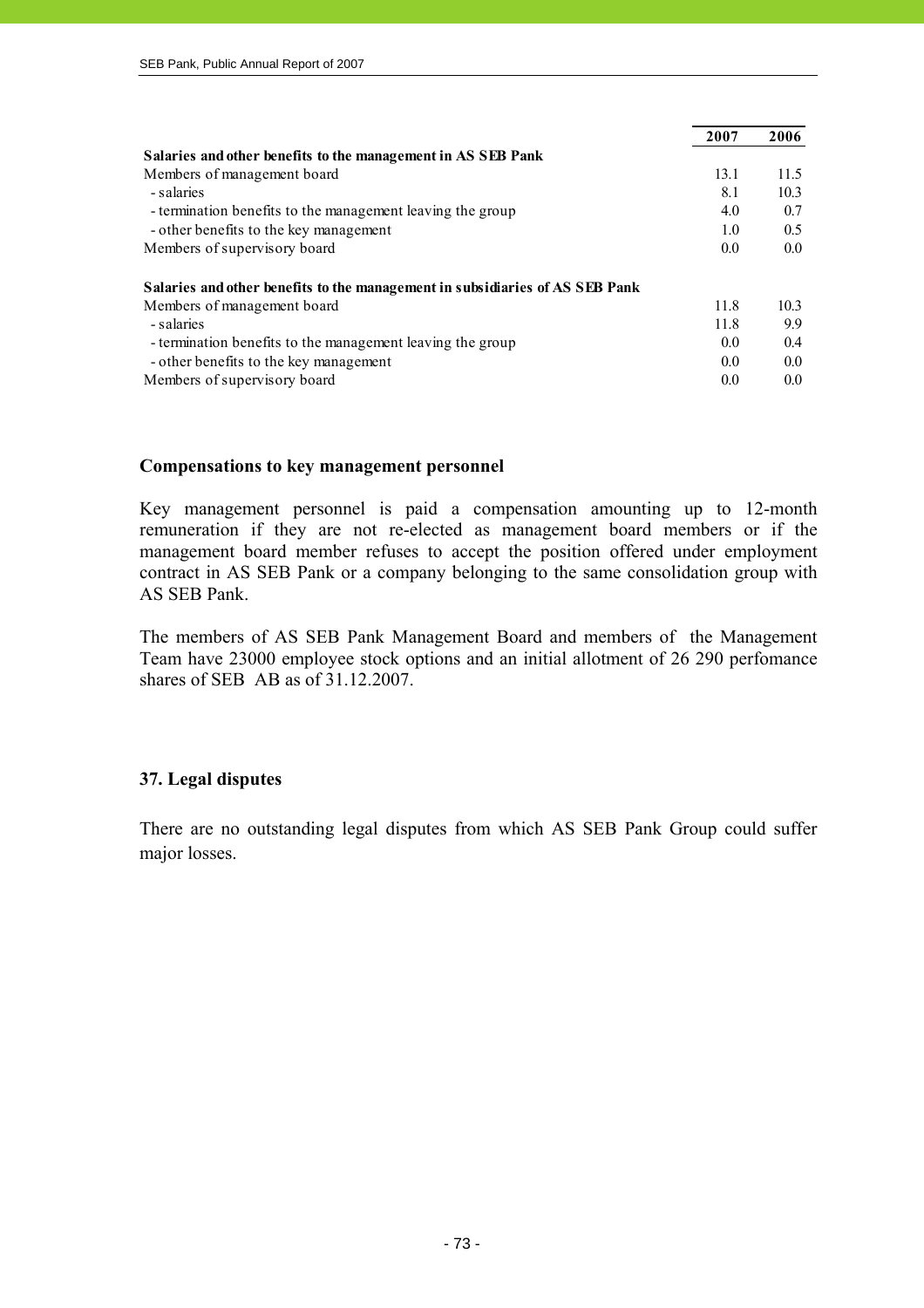# **38.Overdue**

By overdue maturity (millions of EEK)

|            | Group             |                 |                 |              | <b>Bank</b>       |                 |                 |               |
|------------|-------------------|-----------------|-----------------|--------------|-------------------|-----------------|-----------------|---------------|
| 31.12.07   | $\leq 30$<br>days | 30 < 60<br>days | over 60<br>days | <b>Total</b> | $30$<br>days      | 30 < 60<br>days | over 60<br>days | <b>Total</b>  |
| Loans      | 1,511.8           | 319.5           | 465.3           | 2,296.5      | 1,158.6           | 270.2           | 420.7           | 1,849.6       |
| Securities | 0.0               | 0.0             | 0.0             | 0.0          | 0.0               | 0.0             | 0.0             | 0.0           |
| Other      | 1.7               | 1.2             | 6.5             | 9.5          | 0.0               | 0.0             | 0.0             | 0.0           |
|            | 1,513.5           | 320.7           | 471.8           | 2,306.0      | 1,158.6           | 270.2           |                 | 420.7 1,849.6 |
|            |                   | Group           |                 |              |                   | <b>Bank</b>     |                 |               |
| 31.12.06   | $\leq 30$<br>days | 30 < 60<br>days | over 60<br>days | <b>Total</b> | $\leq 30$<br>days | 30 < 60<br>days | over 60<br>days | <b>Total</b>  |
| Loans      | 686.0             | 120.7           | 224.6           | 1,031.3      | 507.9             | 89.3            | 130.9           | 728.1         |
| Securities | 0.0               | 0.0             | 0.0             | 0.0          | 0.0               | 0.0             | 0.0             | 0.0           |
| Other      | 0.0               | 0.8             | 1.1             | 1.9          | 0.0               | 0.0             | 0.0             | 0.0           |
|            |                   |                 |                 |              |                   |                 |                 |               |

The table indicates the balance (net) of overdue claims, where there is either principal or interest payments overdue as at the balance sheet date.